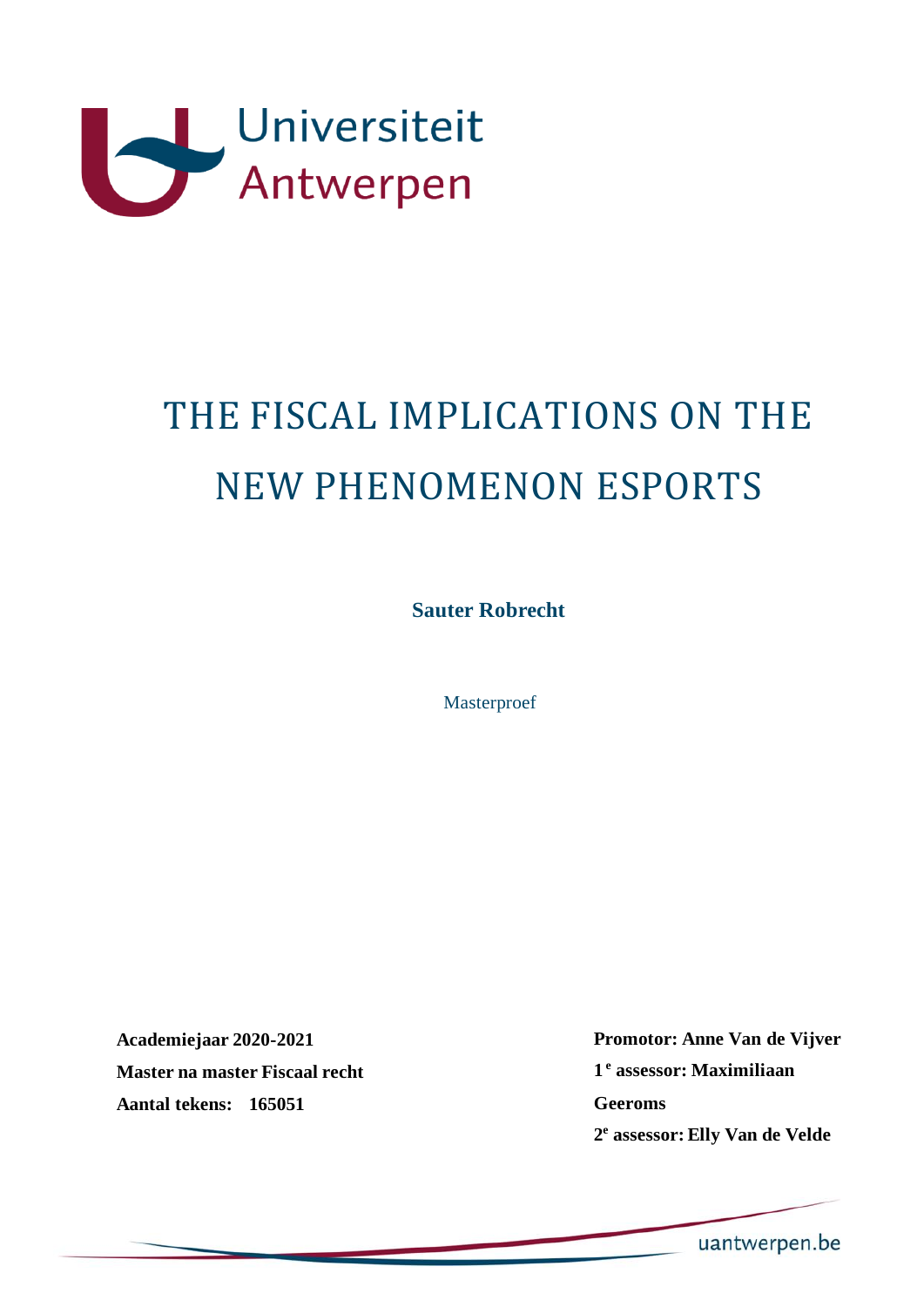# **TABLE OF CONTENTS**

| 5. General Rules of the Income Tax Treatment of Esports players under Double Tax |  |
|----------------------------------------------------------------------------------|--|
|                                                                                  |  |
|                                                                                  |  |
|                                                                                  |  |
|                                                                                  |  |
|                                                                                  |  |
|                                                                                  |  |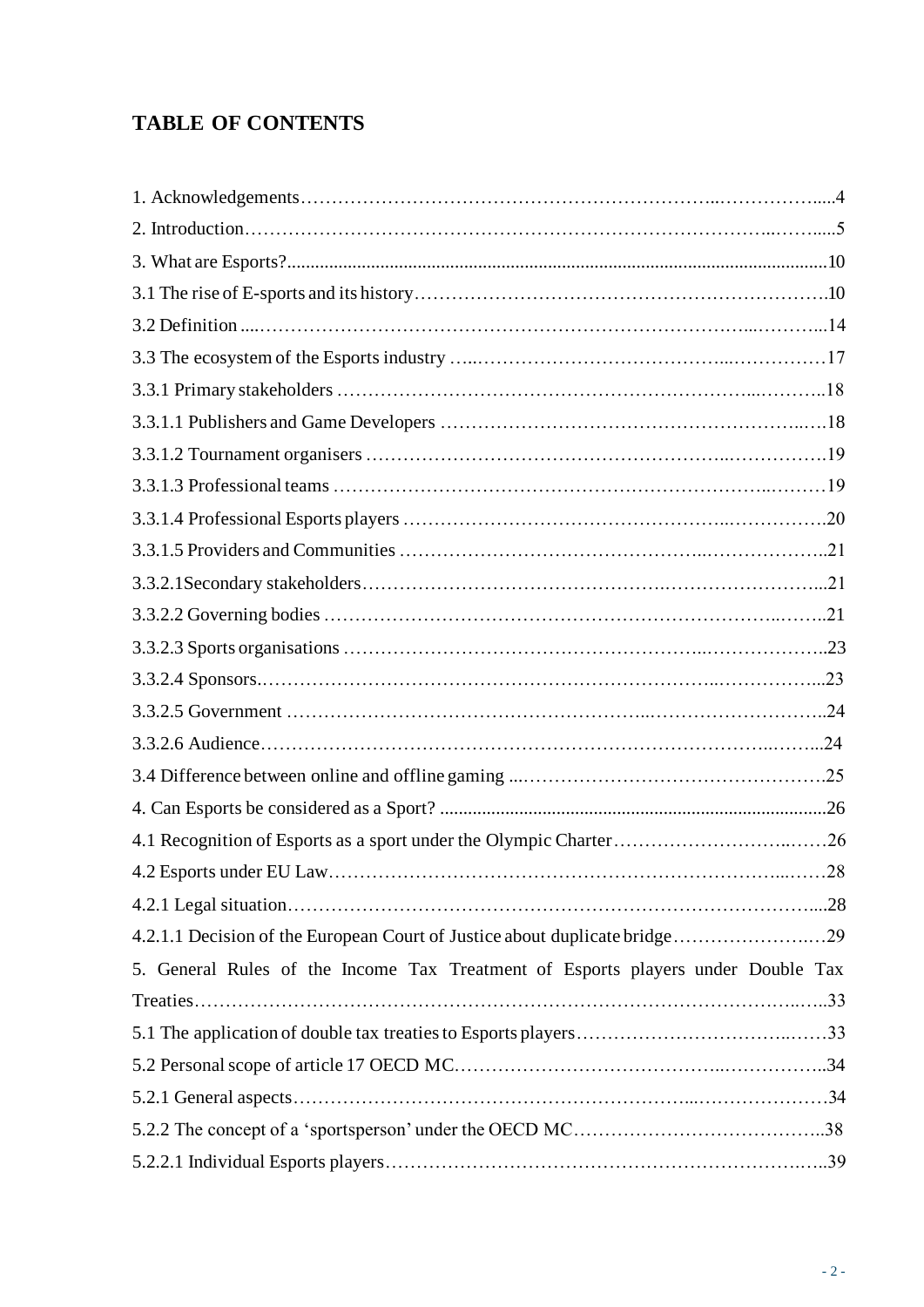| 6.1 The need for new tax solutions for International Esports players54                    |  |
|-------------------------------------------------------------------------------------------|--|
| 6.1.1 Difference in tax treatment between online and offline gaming54                     |  |
|                                                                                           |  |
|                                                                                           |  |
| 6.2 Adapting article 17 OECD MC to Esports as a part of the digitalisation58              |  |
| 6.2.1 Elimination of the persisting difference in the tax treatment of online and offline |  |
|                                                                                           |  |
|                                                                                           |  |
| 6.4 Future considerations: Taxation of Esports under the Inclusive Framework62            |  |
|                                                                                           |  |
|                                                                                           |  |
|                                                                                           |  |
|                                                                                           |  |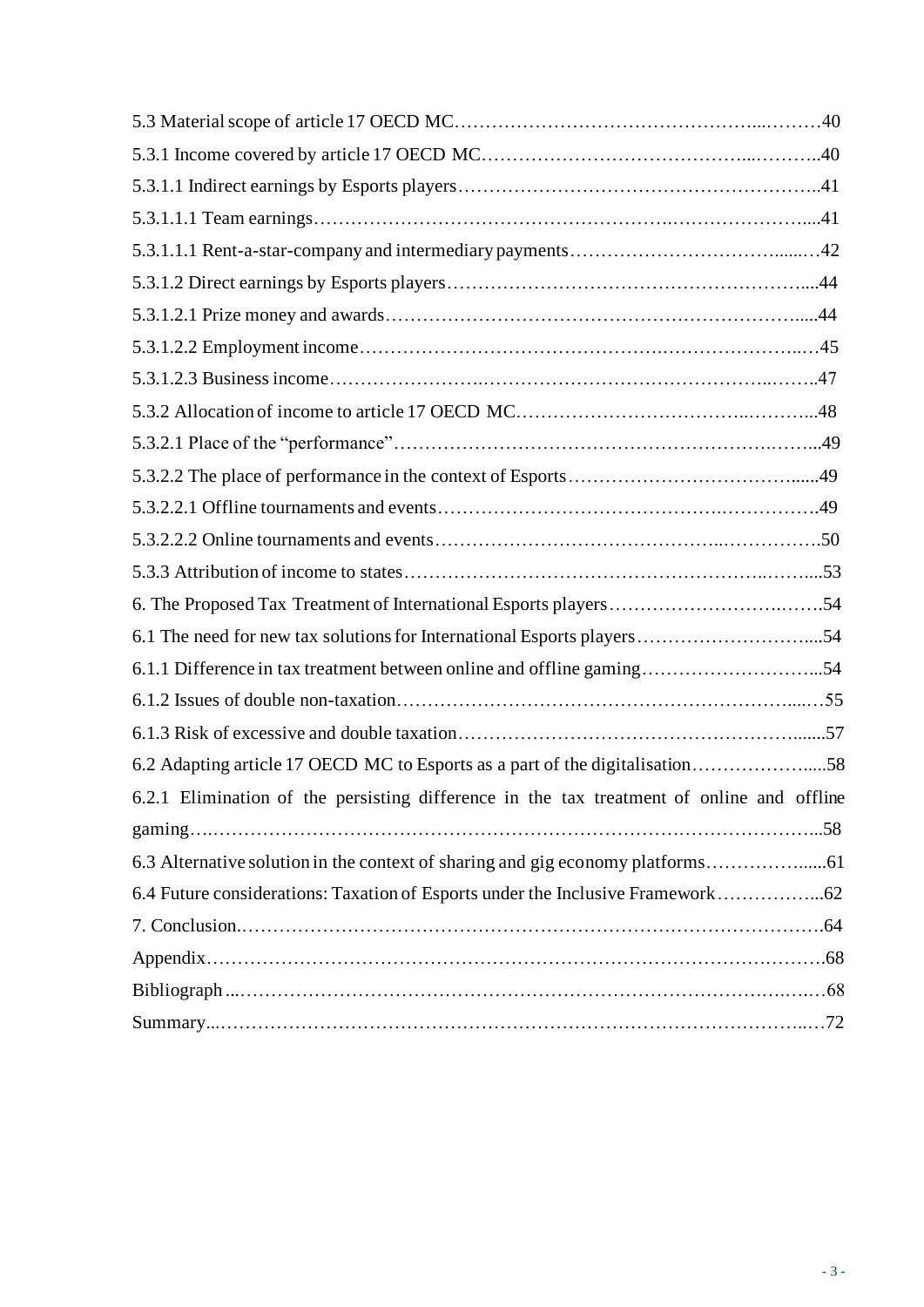# **1. Aknowledgements**

Writing a thesis is an intensive activity that requires both physical and mental efforts. It is the end of a seven-yearstudy period in which I have completed a master's in law, an LLM International Sports Law and now also a Master after master's in advanced Tax Law with a lot of dedication and passion. Without the help and support of the people listed below, the assignment to this thesis may have been a lot more difficult.

First and foremost, I would like to thank promotor Prof. Dr. Anne Van de Vijver for accepting her promotor ship. She was interested about the chosen topic and recognised the importance of further research on Esports.

In addition, I would like to thank the following professors and practitioners for their contribution to the thesis. Dr. Prof. Mario Tenore<sup>1</sup> for his insights on the application of article 17 OECD MC and how it could potentially be applied to Esports in the future. Alfonso  $Léon<sup>2</sup>$  to share his practical experience in Esports from a Spanish perspective. Dr. Dick Molenaar<sup>3</sup> for giving some examples from his practical experience with Esports and his opinion on the Pillar one Report of the Inclusive Framework. Dr. Prof. Jennifer Roeleveld<sup>4</sup> for sharing her comments on Article 17 OECD MC.

Finally, my thanks go to my girlfriend and parents for their unconditional support. Their critical thoughts and advice where an added value for the completion of this thesis.

<sup>1</sup> Dr. Mario Tenore practices at Pirola Pennuto Zei & Associati (Milan office) and is member of the International Tax Entertainment Group ("ITEG"). He obtained a PHD in tax law (cum laude) from University of Naples and an LL.M. Degree (cum laude) in international tax law from the University of Leiden. One of his areas of expertise is taxation of entertainers and sportspersons.

<sup>&</sup>lt;sup>2</sup> Associate of the firm RUIZ-HUERTA & CRESPO lawyers (Valencia). Specialist in Sports Law and in Esports. Arbitrator in ESCI (integrity in Esports).

<sup>3</sup> Dr. Dick Molenaar is working with All Arts Tax Advisers in Rotterdam, the Netherlands and researcher at the Erasmus University Rotterdam. He has much practical experience with the taxation of international artists and sportspersons. He was one of the first authors to write about the taxation in Esports.

<sup>&</sup>lt;sup>4</sup> Dr. Jennifer Roeleveld is a Professor of Tax Law at the University of Cape Town, South Africa, where she is the head of tax research and supervises master's and PhD students. She is the President of the International Fiscal Association (IFA) South Africa and is also a member of the Permanent Scientific Committee (PSC) of IFA. She is also an associate member of the European Association of Tax Law Professors.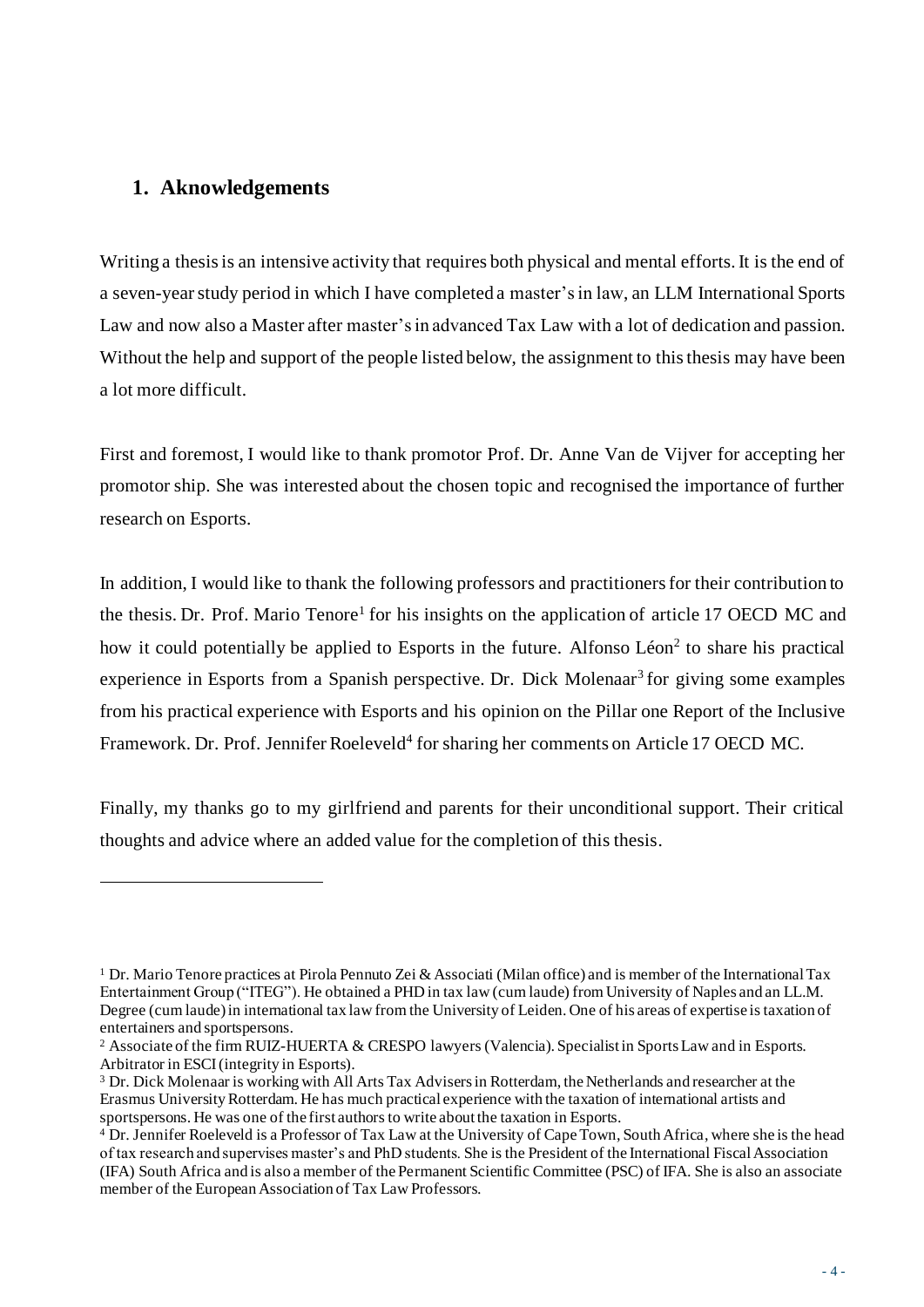# **2. Introduction**

*"It is not the strongest of the species that survives, nor the most intelligent that survives. It is the one that is the most adaptable to change".<sup>5</sup>*

# *Leon C. Megginson, Professor of Management and Marketing at Louisiana State University 1963*

**1.** The author would like to open the thesis with this progressive citation of Professor Leon C. Megginson. Many people are mistaken about this, but Charles Darwin never said this quote. It is the writings of Leon C. Megginson, Professor of Management and Marketing at Louisiana State University at Baton Rouge, who was interested in the theories of evolution and inspired by Charles Darwin's "The origin of species"<sup>6</sup> on this quote.

In this regard, it is appropriate to briefly elaborate this specific quote. The digitalisation is transforming many aspects of our lives, as well as the way our economy and society is organised and functions. New technologies will be the cornerstones of the digital transformation and will impact production models, manpower, relationships with consumers, etc. Artificial Intelligence, machine learning, big data, 4D printers, 5G, Virtual Reality and blockchain are among the technologies that will mark our future.<sup>7</sup> To survive this revolution, adaptation is needed to the fast-changing digital environment. In this context we can speak of Digital Darwinism, which is an up-to-date version of the quote stated above, referring to the need for business and people to adapt to new situations arising due to digitalisation.<sup>8</sup>

<sup>5</sup> L.C. MEGGINSON, 'Lessons from Europe for American Business', *Southwestern Social Science Quarterly*, 1963, Vol. 44, No. 1, 4.

<sup>6</sup> C. DARWIN, *The origin of the species*, London, Dent, Everyman's library, 1959, 488 p.

<sup>7</sup> OECD (2019), "Tax and Digitalisation", *OECD Going Digital Policy Note*, OECD, Paris, 1-2[, www.oecd.org/going](http://www.oecd.org/going-digital/tax-and-digitalisation.pdf)[digital/tax-and-digitalisation.pdf.](http://www.oecd.org/going-digital/tax-and-digitalisation.pdf)

<sup>8</sup> R.T. KREUTZER, 'Digital Darwinism and the Need for a Digital Transformation', *Annual International Conference on Business Strategy & Organizational Behaviour*, 2014, 38-46.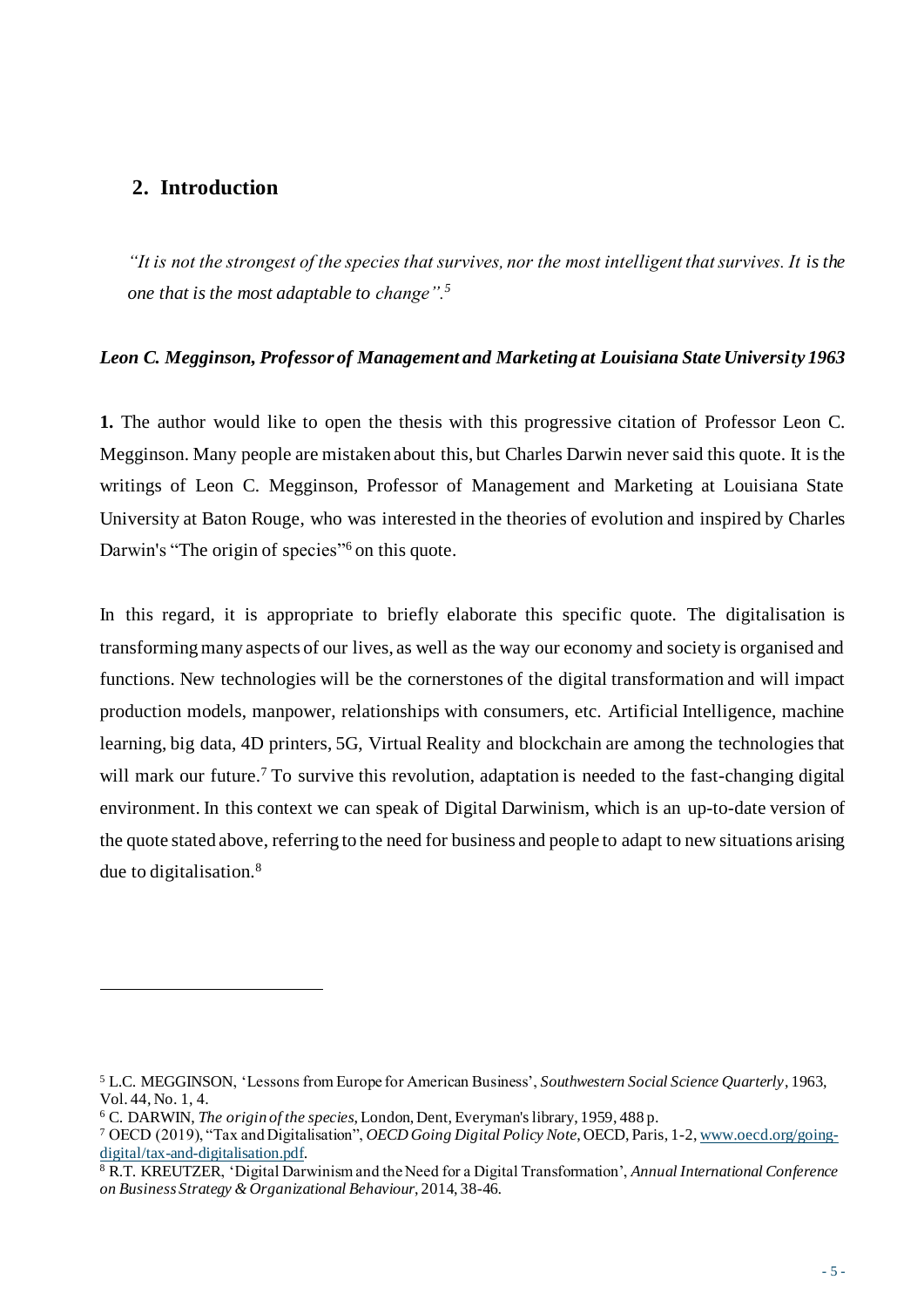**2.** Digitalisation has a wide range of implications on taxation, impacting tax policy and tax administration at the domestic and international level, offering new tools, and introducing new challenges. As a result, the tax policy implications of digitalisation have been at the centre of the recent global debate over whether the international tax rules continue to be "fit for purpose" in an increasingly changing environment. Through the Inclusive Framework on BEPS, discussions on how to address the tax challenges that arise from digitalisation have been ongoing.<sup>9</sup> On  $12<sup>th</sup>$  of October 2020, the G20/OECD Inclusive Framework on BEPS released two detailed "blueprints" in relation to its ongoing work to address the tax challenges arising from digitalisation of the economy. The Pillar One Blueprint sets out "building blocks" for potential future international agreement on rules for taxable presence (nexus) in countries and profit allocation between countries to address tax challenges arising from digitalisation. The blueprints were presented to the G20 Finance ministers and work to address the political and remaining technical issues will continue.<sup>10</sup>

**3.** After this brief introduction on the increasing influence of digitalisation on our lives and the existing international tax rules, it is time to address the main theme of this thesis, Esports. This type of sport has rapidly risen to the forefront of the entertainment and legal worlds and plays an important role in the digitalisation of our society.<sup>11</sup> Turning from a social phenomenon into a major industry where top gamers around the world battle each other, creating a huge spectator sport, and attracting bigger sponsors, Esports transformed from a niche to a serious booming business. This turnout can be demonstrated with astonishing numbers and statistics. Newzoo<sup>12</sup> has calculated that the global Esports revenues will grow to \$1,1 Billion in 2020, a year-on-year growth of +15.7%, up from \$950.6 million in 2019. China is the largest market by revenues with total revenues of \$385.1 million in 2020. It is followed by North America, with total revenues of \$252.8 million, and Western Europe, with total revenues of \$201.2 million. Brands invest \$ 822.4 million in the market with sponsoring, advertisement, and such, which is 75% of the total market. Furthermore, the total amount of prize money of all Esports events held in 2019 reached \$167.4 million. Consequently, the Esports industry

<sup>9</sup> OECD (2019), "Tax and Digitalisation", *OECD Going Digital Policy Note*, OECD, Paris, 1-2[, www.oecd.org/going](http://www.oecd.org/going-digital/tax-and-digitalisation.pdf)[digital/tax-and-digitalisation.pdf.](http://www.oecd.org/going-digital/tax-and-digitalisation.pdf)

<sup>10</sup> OECD (2020), *Tax Challenges Arising from Digitalisation – Report on Pillar One Blueprint: Inclusive Framework on BEPS*, OECD/G20 Base Erosion and Profit Shifting Project, OECD Publishing, Paris, <https://doi.org/10.1787/beba0634-en>.

<sup>11</sup> S. MIN YUN, "A comparative overview of Esports against traditional sports focused in the legal realm of monetary exploitation, cheating and gambling.", *Cardozo Arts & Entertainment Law Journal,* 2019, Vol. 37 Issue 2, 39p.

<sup>12</sup> Newzoo, *2020 Global Esports Market Report.*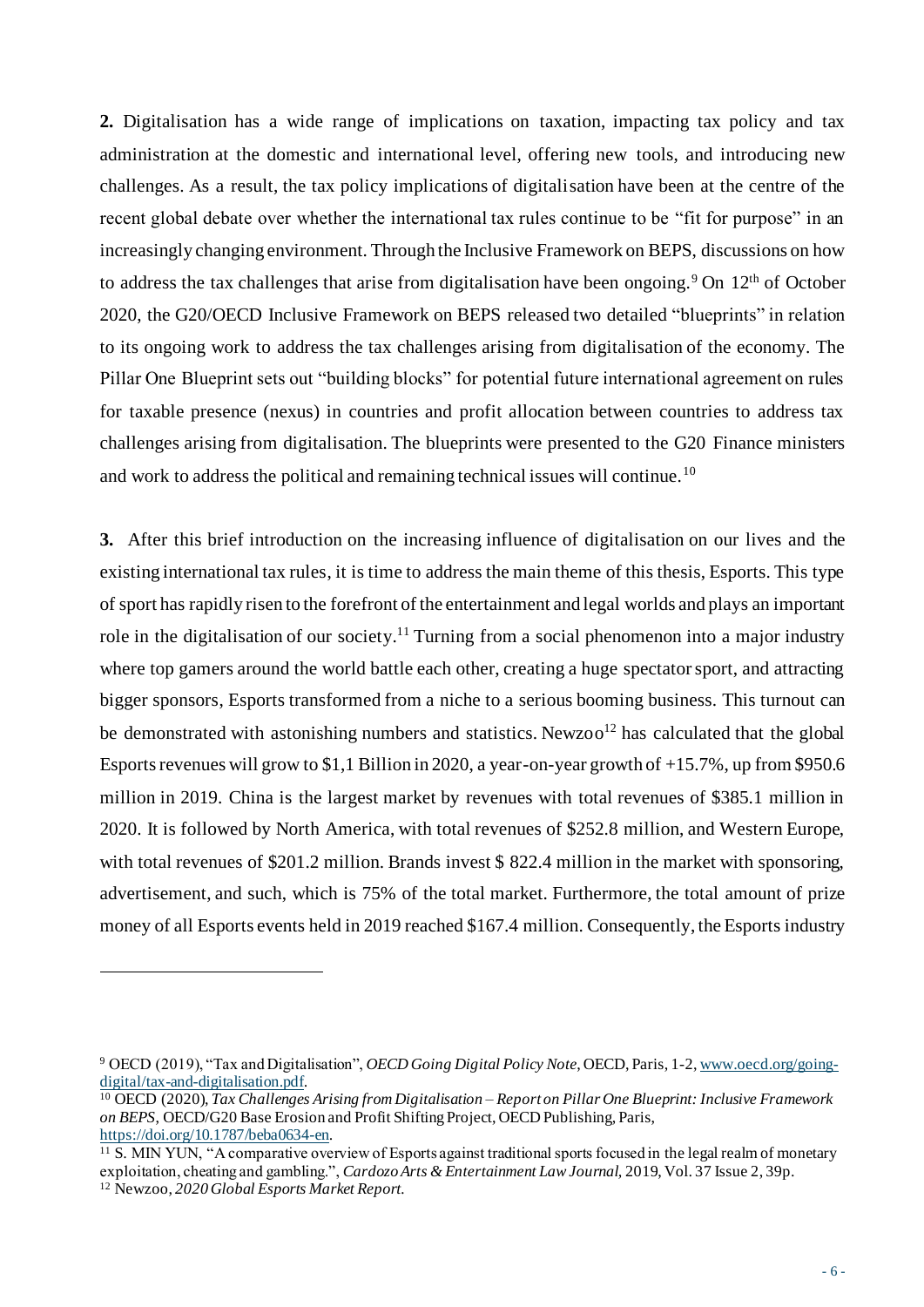is an extremely socially relevant topic for further research. With the increasing money streams and turnover, the tax aspect will only increase in the future.

**4.** Whereas tax law always tries to address the tax challenges arising from digitalisation, it cannot by nature keep up with growing speed and complexity of the Esports industry. Traditional international taxation principles refer to physical presence as a general requirement for a nexus of taxation for companies. However, digitalisation breaks domestics borders, allows international expansion into new markets such as Esports where different market participants are looking to monetise their investments in various ways, and facilitates cross-national collaboration without having any physical presence in such foreign countries.<sup>13</sup> Similar to the sports industry, a single international Esports event can involve participants from multiple jurisdictions competing in a source state, while being simultaneously broadcast to various countries around the world. As such, for a given tournament there will, in general, be many countries involved all of whom wish to tax in some capacity. From a tax perspective, this creates a significant risk of double taxation or double non-taxation without the proper allocation of taxing rights using international tax treaties.<sup>14</sup>

To avoid double taxation, countries conclude double taxation treaties with each other, almost all of which are based on the OECD MC. Article 17 OECD stipulates that entertainers and sportspersons who are residents of a contracting state (state of residence) may be taxed in the other contracting state (source state) in which their personal activities are performed. <sup>15</sup> Traditionally this provision applies to participants of more classical sports such as cyclists, runners, and swimmers. However, the commentary on article 17 OECD MC states that the provision also applies to certain sports activities with an entertainment content, such as billiards and snooker, chess, and bridge tournaments.<sup>16</sup> But what about Esports? Can an Esports player be considered as a sportsperson under article 17 OECD MC?

<sup>13</sup> S. GROTH and S. KÄMMERER, "Regulation (Tax): Esports from a tax perspective", *Digital Trend Outlook Esport 2020*, 1, [https://www.pwc.de/en/technology-media-and-telecommunication/digital-trend-outlook-esport-](https://www.pwc.de/en/technology-media-and-telecommunication/digital-trend-outlook-esport-2020/regulations-tax.html)[2020/regulations-tax.html.](https://www.pwc.de/en/technology-media-and-telecommunication/digital-trend-outlook-esport-2020/regulations-tax.html)

<sup>14</sup>R. ESAU, "International tax aspects of esports – Part one", *GSLTR,* 2020/03, 19.

<sup>15</sup> Article 17, §1 OECD MTC.

<sup>16</sup> Sec. 5 and 6, OECD Comm. on Art. 17.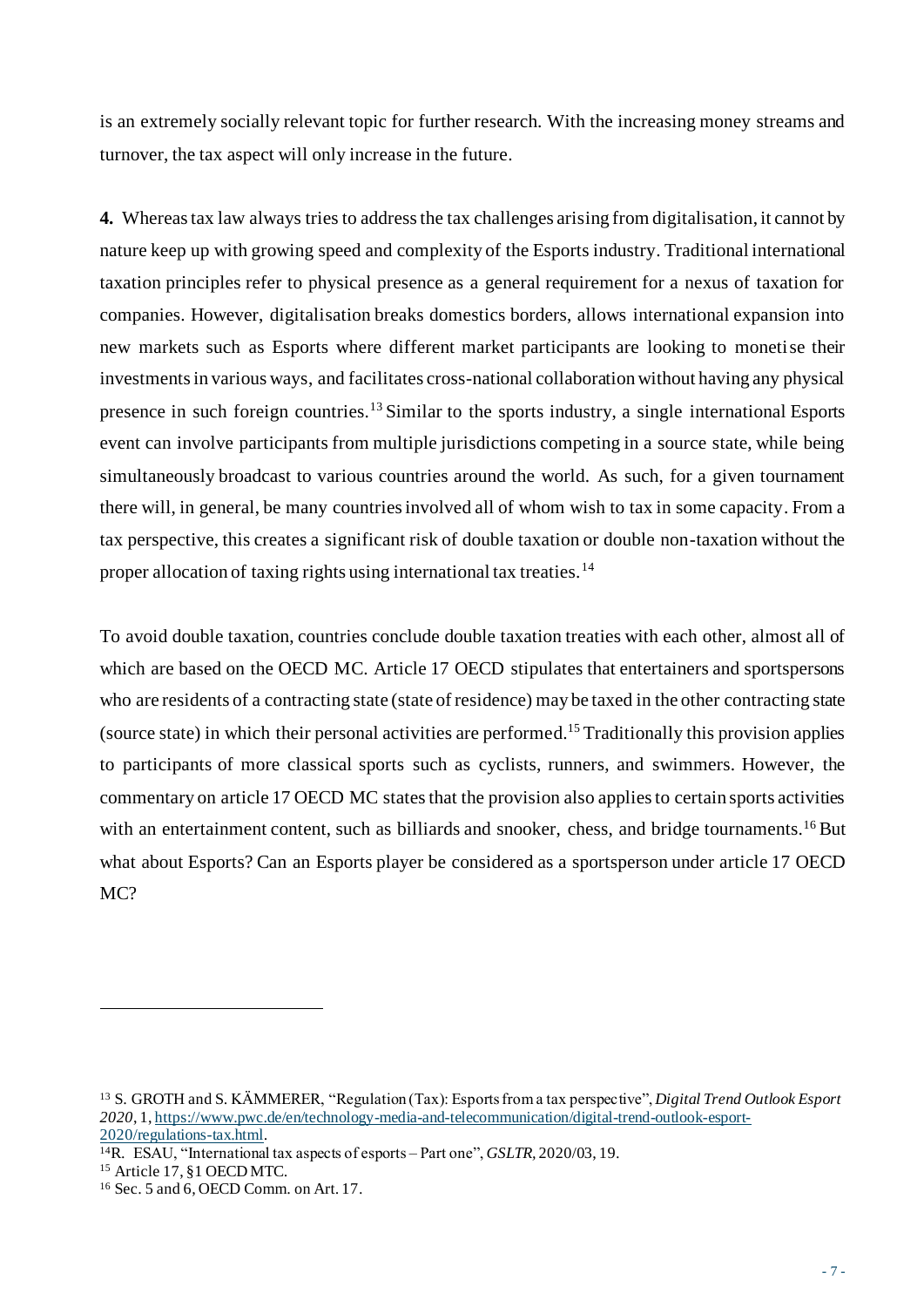If article 17 OECD MC is applicable on Esports players, the most intriguing question is where their activity is performed. In case of offline gaming, Esports players could in principle be taxable in the state where the performance is physically exercised. By contrast Esports players competing online, who are not physically present in the other jurisdiction, would generally not be caught by the exception entailed in the provision, according to which the income intricately connected with the performance is subject to tax in the State of source. This can lead to a different tax treatment between online- and offline gaming. In the light of the above, one could argue therefore that a change of the current international tax rules would be preferable.

**5.** This brings us to the central research question of this thesis: "Do the current international tax rules fit to address the booming phenomenon of Esports?" The research examines relevant international income tax issues relating to Esports from the perspective of the professional Esports players, focusing on the income that is closely related to the performance, such as the prize money and salaries. To answer the central research question, there will be examined whether Esports can be considered as a sport under international tax regulations, and how double tax treaties can apply to the various incomes of Esports players. Further, the issues that can arise in the income tax treatment of professional Esports players under the current international tax rules will be examined. In case of Online tournaments issues of double taxation and double non-taxation can occur. The aim of this thesis is to propose solutions on the international income tax issues of Esports players, and how to adapt the current international tax rules to Esports as one of the many facets of the digitalisation.

First, the history and the rise of Esports will be discussed. Then, a general section comes about the definition, types of games, stakeholders involved and the difference between online and offline gaming. Afterwards, the questions will be raised whether Esports can be considered a sport from a legal perspective and to what extent Esports is accepted as an official sport by the International Olympic Committee, and how is it situated within European law and jurisprudence. Furthermore, it will be examined how the income of a professional Esports player can be treated under the double tax treaties with a specific focus on article 17 OECD MC. This examination will focus on the place of performance as an important factor in the context of digital activities and online gaming. Thereafter, the issues that can arise in the income tax treatment of professional Esports players under the current international tax rules will be examined. Finally, proposals will be made on how to adapt or change the current international tax rules to Esports as one of the many facets of the digitalisation.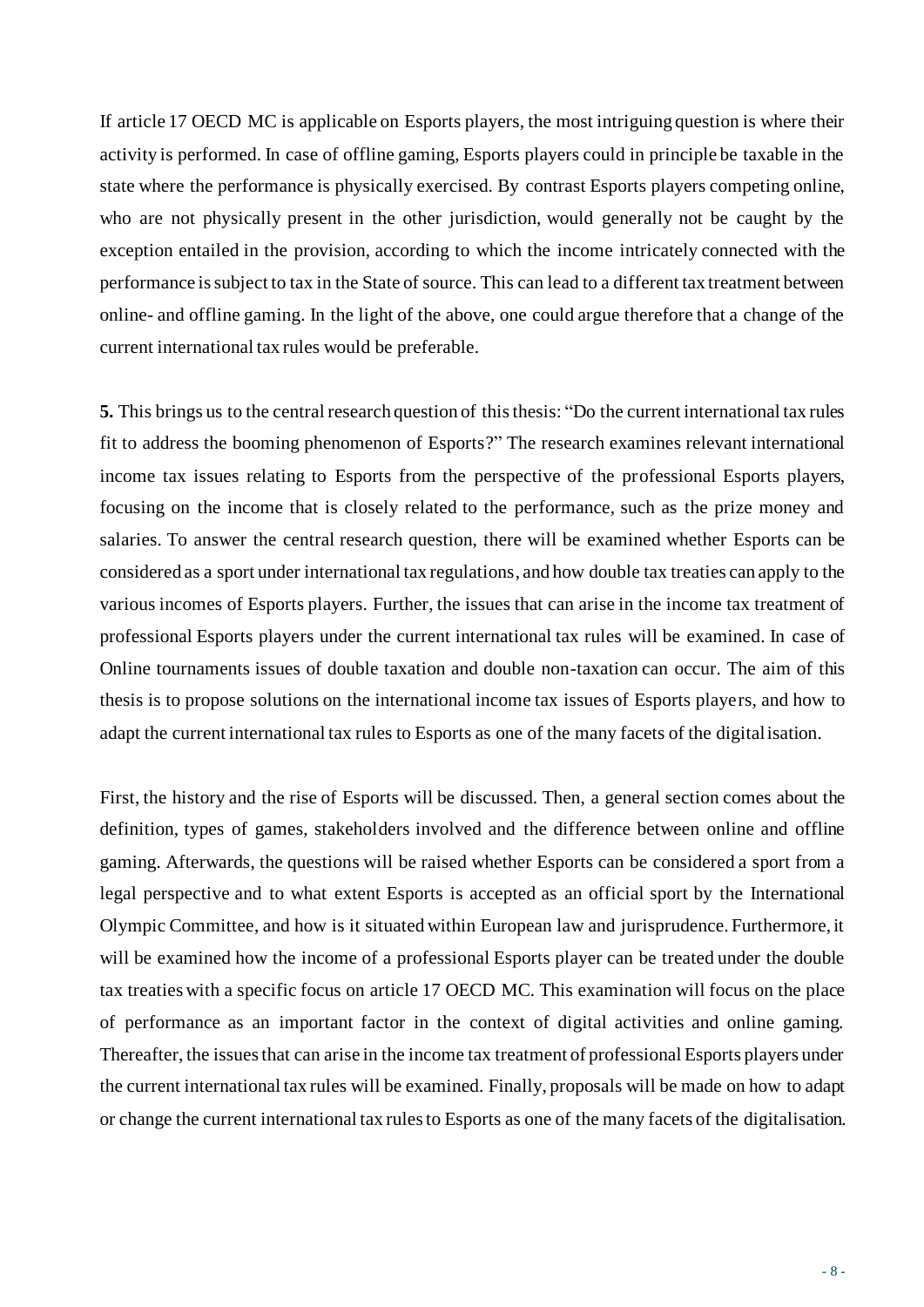**6.** Within this thesis the various sources of income streams related to Esports will only be discussed briefly. The main purpose of this thesis is to examine the relevant international income tax issues relating to Esports from out of the perspective of professional Esports players, focusing on the income that is closely related to the performance, mainly the prize money and salaries. The other income streams such as broadcasting and media rights, sponsorship and advertising, game publisher fees and ticket sale and merchandising, are too specific to do further in-depth analysis in this thesis.

**7.** The research methodology used in this thesis includes the classic legal method, legal analysis, evaluation of existing regulations of international tax law, evaluation of double tax treaties and case studies. The list of sources reveals that there is rather little case law available on the topic of Esports since it is a recent phenomenon making its entrance into tax law. Despite the lack of jurisprudence on Esports, the jurisprudence of the European Court of Justice, with regarding the concept of sport, will be analysed, to determine whether Esports can be considered as a sport under European- and international tax law. Furthermore, the existing legal doctrine concerning the international taxation of athletes and the applicable international tax legislation will be used to support this research.Based on scientific literature on the taxation of international athletes, the problems and questions that arise in the application of article 17 OECD MC MC on Esports will be identified. Secondary sources will be used to explain the general principles of international tax law, and the original source subject to interpretation will be the OECD MC and its commentaries.

**8.** Academic importance of this thesis results from a new perspective given to the issue of taxation of international athletes, more especially the taxation of international Esports players. It contributes to the understanding of the legal environment of international Esports events and the fiscal situation of the participants. The tax treatment of athletes is an important part of the regulatory environment of Esports events and requires a clear policy. This thesis may serve as a comprehensive source of information on the types of revenue received from participation in international Esports events. The research should raise awareness of tax issues in Esports and contributesto the adoption of a consistent approach to the taxation of international Esports players. In practise, the information collected, and the results of the research will be of interest to those stakeholders involved in the Esports industry, their advisors, and the general policy makers.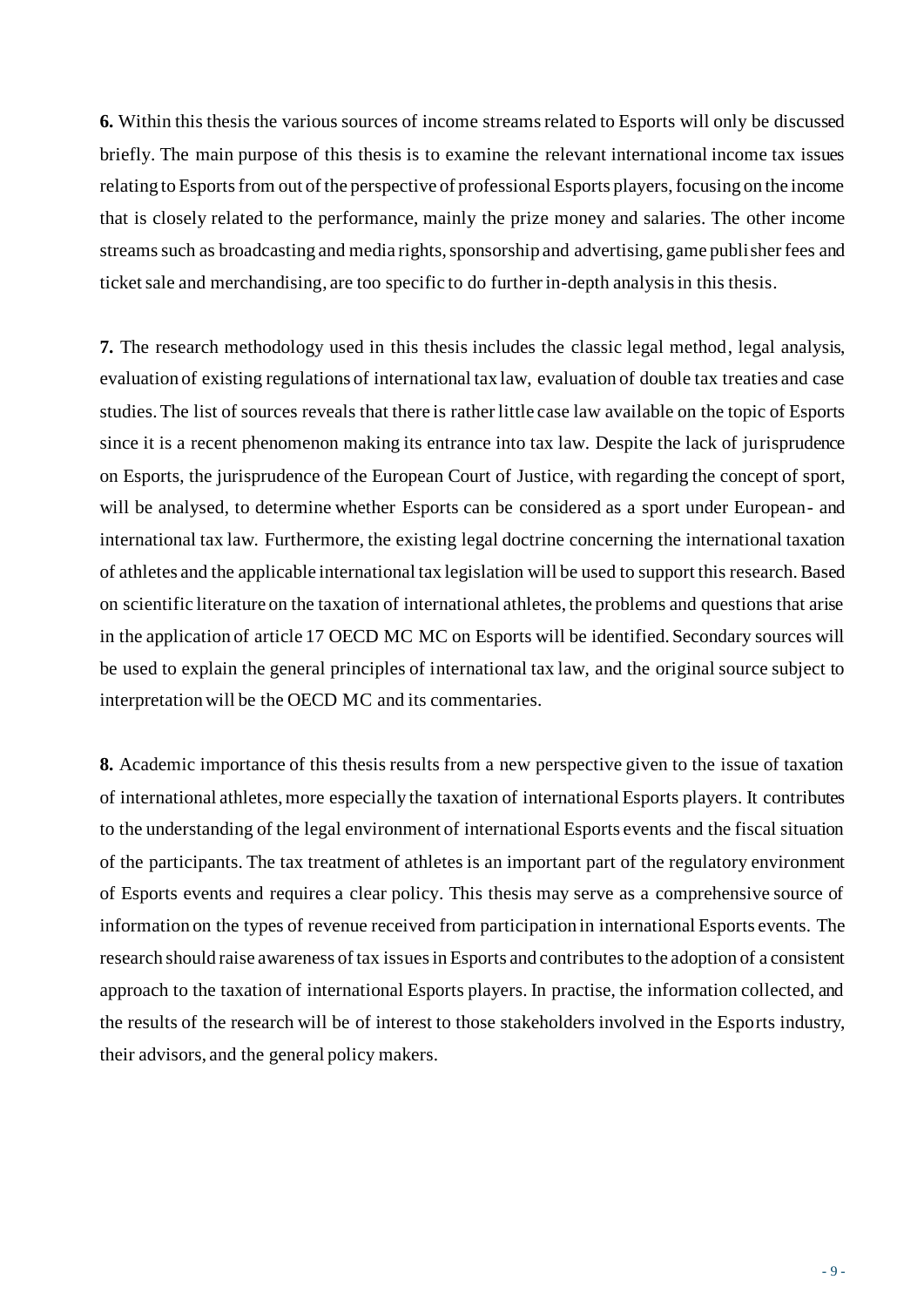# **3. What are Esports?**

# **3.1.The rise of Esports and its history**

**9.** In the modern age of technology, there is a type of sport that has rapidly risen to the forefront of both entertainment and legal worlds: Esports.<sup>17</sup> Until the seventies, only a small part of the people had access to computers. At that time, there was no market for video games for entertainment purposes. In the following years, the market for video games grew, computers became cheaper, and the number of consoles and arcades rose exponentially. However, many companies in the industry struggled to monetise their products sufficiently.<sup>18</sup> The first big Esports event was a 10,000 people strong competition held in America in 1981 by Atari "The Space Invaders Championship". Once computers had begun to gain increased internet accessibility, video games saw further growth in the nineties.<sup>19</sup>

The introduction of the internet through local area networks (LAN) was a major turning point in the evolution of the Esports industry. The advancement of the LAN technology changed the mode of Esports consumption from gamer-versus-computer to gamer-versus-gamer, which allowed the gamers to participate in online game events over the worldwide internet.<sup>20</sup> Together with the introduction of consoles like the PlayStation, a broad spectrum of people was now reached by video games.<sup>21</sup>

**10.** This evolution inEsports took almost simultaneously place in South-Korea and the United States, but the difference between western and Asian cultures lead to the emergence of two different gaming cultures with different business ecosystems. In the United States and Europe, the history of competitive gaming is usually associated with the release of networked 'first person shooting games',

<sup>&</sup>lt;sup>17</sup> S. MIN YUN, "A comparative overview of Esports against traditional sports focused in the legal realm of monetary exploitation, cheating and gambling.", *Cardozo Arts & Entertainment Law Journal,* 2019, Vol. 37 Issue 2, 513. <sup>18</sup> T.M. SCHOLTZ, *eSports is Business:management in the world of competitive gaming*, Cham, Palgrave Pivot, 2019, 17-41.

<sup>&</sup>lt;sup>19</sup> A. HOPE, "The evolution of the electronic sports entertainment industry and its popularity", In J. SHARP & R. SELF (Ed.), *Computers for Everyone*, 2014, 87.

<sup>20</sup> D. LEE & L.J. DCHOENSTEDT, "Comparison of eSports and traditional sports consumption motives.", *The ICHPER-SD Journal of Research in Health*, 2011, Physical Education, Recreation, Sport & Dance, 6(2), 39. <sup>21</sup> T.M. SCHOLTZ, *eSports is Business: management in the world of competitive gaming*, Cham, Palgrave Pivot, 2019, 21.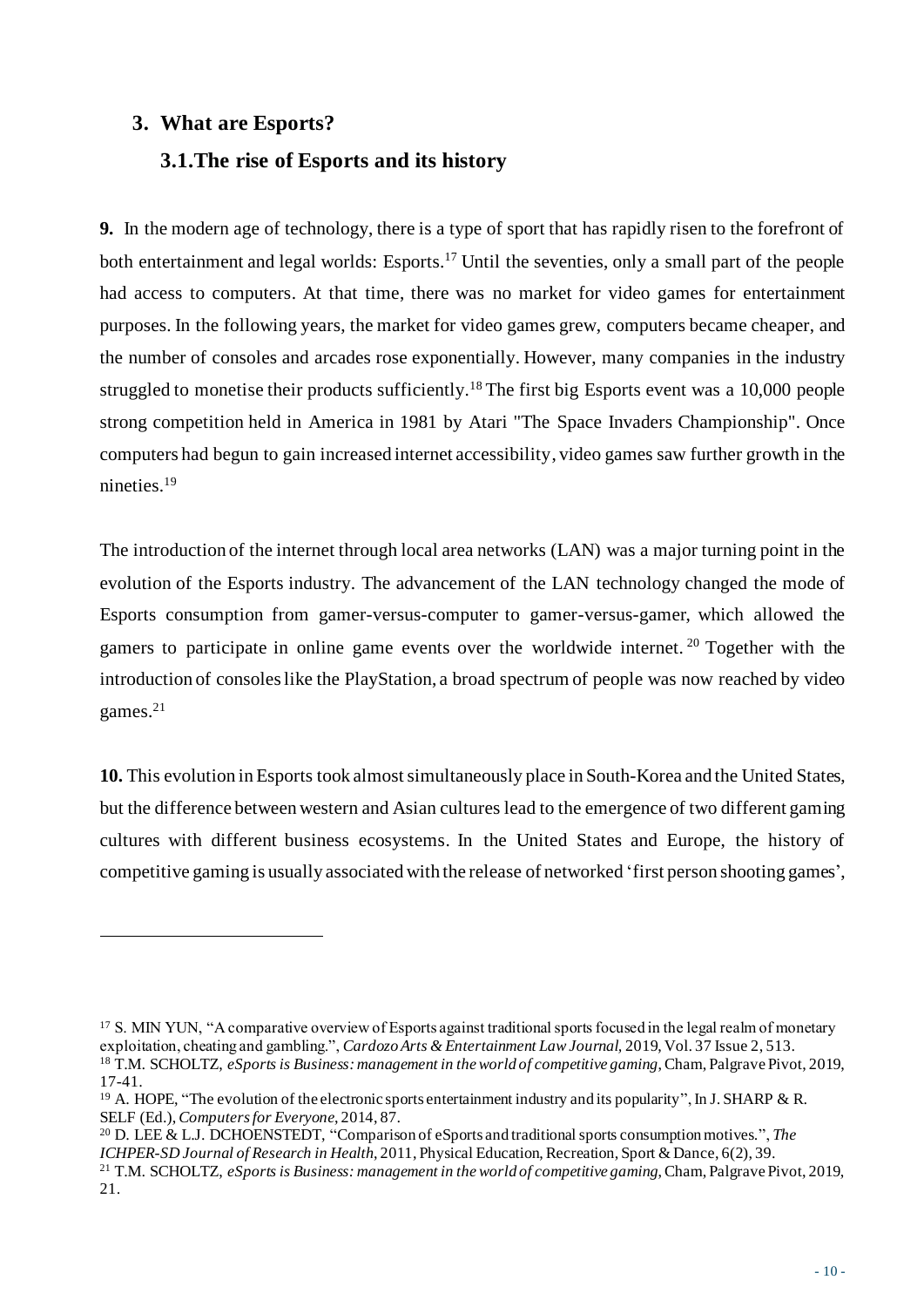such as "Doom" in 1993 followed by "Quake" in 1996. During that time, teams of online players started to compete in online tournaments. Most of the business concepts of those professional leagues were based on major professional sports leagues in the United States.<sup>22</sup> Eastern Esports culture started out in South-Korea in the mid-nineties. Under the influence of a crisis that vexed Asia at that time, South Korea try to conquer this crisis through modernisation. The South Korean government decided to build a national broadband network of faster internet connection and subsidised the purchase of the portable computer. Additionally, so-called gaming cafés sprang up.

Alongside the growth of the ecosystem, the South Korean government established the Korean Esports Association (KeSPA) in 2000. It was the first professional Esports federation who was established and organised as branch under the Ministry of Culture, Sports and Tourism, regulating Esports tournaments and distributing broadcasting licenses in mutual understanding with the game publishers.<sup>23</sup> It became evident that South Korea would differ from the rest of the world. The rest of the world at that time was the Wild West. Many organisations were founded in those times, and only a few were professional. The more Esports ecosystems grew, the more legal problems arose. South Korea and KeSPA were a long ahead of the curve and started to put in place laws and regulations to address the core problems facing the Esports industry. With this proactive approach South Korea is still called "the Mecca of Esports"<sup>24</sup> in both gaming and regulation.<sup>25</sup>

**11.** For the most part, Esports survived the pioneer phase quite well and began to grow steadily. Video games and online gaming continued to grow in popularity. Several events and tournaments proved that Esports could become even more prominent. For example, the CPL World Tour was a tournament broadcasted by MTV and consisted out of nine tour stops over the whole world, culminating in a final tournament in New York City. The prize money was \$1,000,000, the largest

<sup>23</sup> E. OZKURT, "Esports in South Korea – a short overview of the legal ecosystem", *Lawinsport* 2019,

<sup>22</sup> M.G. WAGNER, "On the Scientific Relevance of eSports", *Symposium conducted at 2006 international conference on Internet computing & conference on computer games development*, 2006, Las Vegas, NV, 1-2, [http://ww1.ucmss.com/books/LFS/CSREA2006/ICM4205.pdf.](http://ww1.ucmss.com/books/LFS/CSREA2006/ICM4205.pdf)(Accessed on 10 February 2021).

<https://www.lawinsport.com/topics/item/esports-in-south-korea-a-short-overview-of-the-legal-ecosystem>. (Accessed on 10 February 2021).

<sup>24</sup> J. HEINZ and A. STRÖH, *The eSports Market and eSports Sponsoring*, Marburg, Tectum Wissenschaftsverlag, 2017, 16-17.

<sup>25</sup> T.M. SCHOLTZ, *eSports is Business: management in the world of competitive gaming,* Cham, Palgrave Pivot, 2019, 22; E. OZKURT, "Esports in South Korea – a short overview of the legal ecosystem", *Lawinsport* 2019;

<https://www.lawinsport.com/topics/item/esports-in-south-korea-a-short-overview-of-the-legal-ecosystem>. (Accessed on 25 February 2021).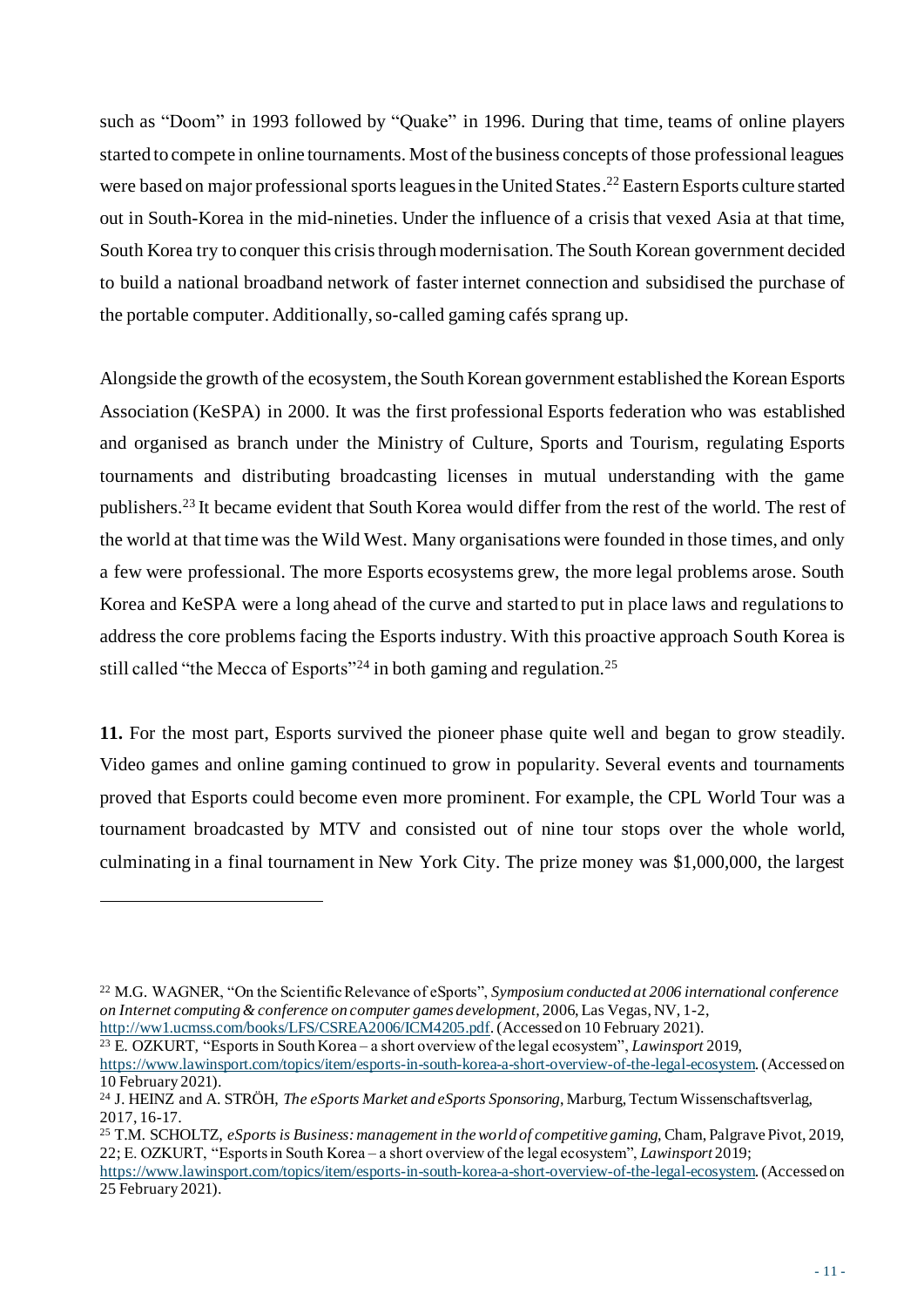ever for the CPL. At the same time, the World Esports Games were announced in China and South Korea, because of which Esports also entered the Chinese market.<sup>26</sup>

Slowly Esports found their way into television in the US and Europe. "Twitch", a streaming platform introduced in 2011, allowed the entire world to access to the excitement of competitive gaming as a spectator sport and gave Esports a platform to reach previously unthinkable heights. People were now able to watch any tournament easily and, besides the benefit of growing spectatorship, Esports organisations became able to show their value creation in specific numbers. Twitch's impact on the entire Esports industry should therefore not be underestimated.<sup>27</sup>

With broadcasting now through Twitch and YouTube, giving tournaments promotors the perfect outlet to easily push live streams to millions of viewers, events and tournaments were now more visible. More and more companies from outside the endemic Esports ecosystem bought into Esports growth looking to support and capitalize on the new market.<sup>28</sup> In 2009, 161 Esports tournaments were organised, but by 2012 that number had shot up to 696 and continued to rise.<sup>29</sup>

**12.** Today, the Esports market has become a multi-million-dollarindustry, as more governments and corporate entities acknowledge it as a legitimate market.<sup>30</sup> The figures and statistics do not lie, and expectations are sky-high. In the coming year, the global Esports industry will generate revenues of \$1.1 billion, a year-on-year growth of +15.7%. By the end of 2020, the global Esports audience reached 495.0 million, made up of 222.9 million Esports enthusiasts and a further 272.2 million occasional viewers. As the Esports market matures, new monetisationmethods will be implemented and improved upon. Likewise, the number of local events, leagues and media rights deals will increase. Therefore, *Newzoo* expects the average revenue per fan to grow to \$5.27 by 2023.<sup>31</sup>

<sup>26</sup> T.M. SCHOLTZ, *eSports is Business: management in the world of competitive gaming,* Cham, Palgrave Pivot, 2019, 25.

<sup>27</sup> Ibid, 32.

<sup>&</sup>lt;sup>28</sup> J. RONQUILLO, "The Rise of Esports: The Current State of Esports, Its Impacts on Contract Law, Gambling, and Intellectual Property," *Intellectual Property and Technology Law Journal*, Spring 2019, Vol. 23, nr. 2, 81-82. <sup>29</sup> T. BARKER, 'League of Legends: Chinese Viewership Drives Worlds to Highest Peak in Esports History', 12 November 201[8,https://thegamehaus.com/columns/league-worlds-viewership-esports-2018/2018/11/12/](https://thegamehaus.com/columns/league-worlds-viewership-esports-2018/2018/11/12/). (Accessed on 16 February 2021).

<sup>&</sup>lt;sup>30</sup> S. MIN YUN, "A comparative overview of Esports against traditional sports focused in the legal realm of monetary exploitation, cheating and gambling.", *Cardozo Arts & Entertainment Law Journal,* 2019, Vol. 37 Issue 2, 513-514.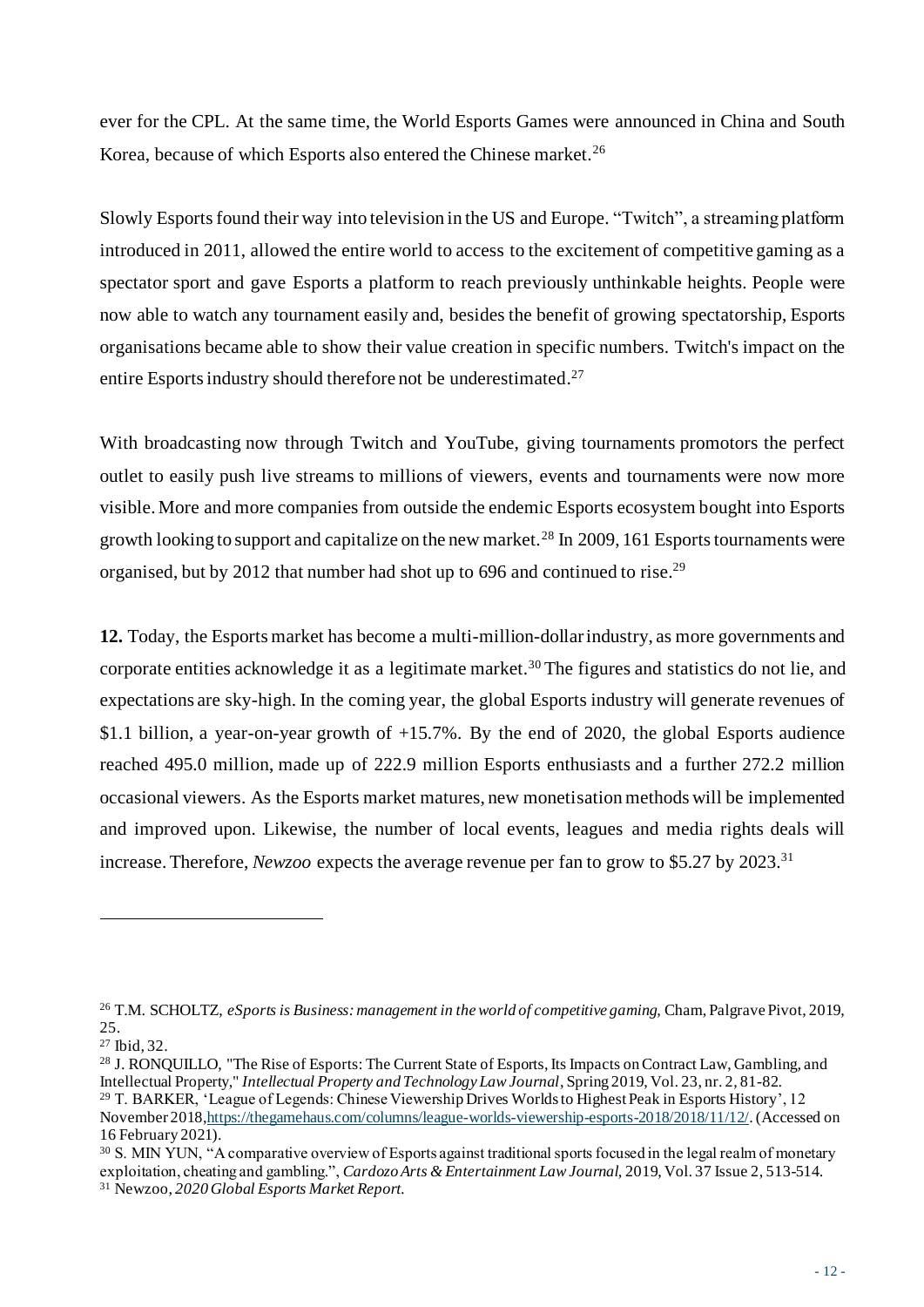The future of Esports looks bright and promising.<sup>32</sup> The trend has also increased enormously in Belgium. According to an investigation done by PayPal and SuperData, the Belgian Esports market amounted \$3 million with an expected growth of \$2 million by 2019. With more than 1.1 million unique viewers in 2017, the Belgian market was responsible for 4% of the total European Esports fan base. <sup>33</sup> The positive revenue growth and the growing fan base have led to several interesting initiatives in Belgium. In 2018, telecom provider Proximus, together with the Electronic Sports League and the Belgian Pro League, set up competitions around the popular games "Counter-Strike", "League of Legends" and "FIFA". Shortly afterwards traditional sports teams, such as Club Brugge and KRC Genk, followed the trend of this initiative by establishing their own Esports teams in their club structures as a method to attract new followers and to expand their fanbase.<sup>34</sup>

**13.** Furthermore, COVID-19 also had an impact on the Esports industry. With traditional sports around the world on hold, people turn to gaming to fill the empty hours of lockdown and isolation. Unlike traditional sports, physical contact is not needed between players in an Esports context. Online streaming platforms such as Twitch have reported massive increases in user streaming hours and online game platforms such as Steam have reported record numbers.<sup>35</sup> As a result of the pandemic, many traditional athletes were forced to train inside, which made certain sports organisations and federations think. Traditional sports were able to respond to this plight and organised their own online competitions, which gave the athletes the opportunity to participate from home. Esports received special attention in cycling, with the first digital Tour of Flanders.<sup>36</sup>

<sup>33</sup> Paypal, *The Gender PayPal 2018 Gaming Insights Divide, eSports and More,* 2018; <https://www.paypal.com/stories/us/paypal-2018-gaming-insights-the-gender-divide-esports-and>. (Accessed on16 February 2021).

<sup>32</sup> W. PARTIN, 2018b. Twitch Isn't for Esports. It's for Streamers; [https://compete.kotaku.com/twitch-isnt-for-esports](https://compete.kotaku.com/twitch-isnt-for-esports-its-for-streamers-1824263773)[its-for-streamers-1824263773](https://compete.kotaku.com/twitch-isnt-for-esports-its-for-streamers-1824263773). (Accessed on 16 February 2021).

<sup>34</sup>Se[e https://sporza.be/nl/2021/01/14/club-brugge-breidt-esports-team-uit-vanaf-nu-ook-](https://sporza.be/nl/2021/01/14/club-brugge-breidt-esports-team-uit-vanaf-nu-ook-counterstrike~1610635881893/)

[counterstrike~1610635881893/](https://sporza.be/nl/2021/01/14/club-brugge-breidt-esports-team-uit-vanaf-nu-ook-counterstrike~1610635881893/). (Accessed on 16 February 2021).

<sup>35</sup> D. KOZELKO, 'COVID-19: how is esports coping compared to traditional sports?', *Lawinsport* 2020;

<https://www.lawinsport.com/topics/item/covid-19-how-is-esports-coping-compared-to-traditional-sports>. (Accessed on 16 February 2021).

<sup>36</sup> G. VERACHTERT and C. KAURA, *De internationale fiscaliteit van artiesten en sporters: uw 100 antwoorden*, Brussel, Lefebvre Sarrut Belgium, 2020, 164.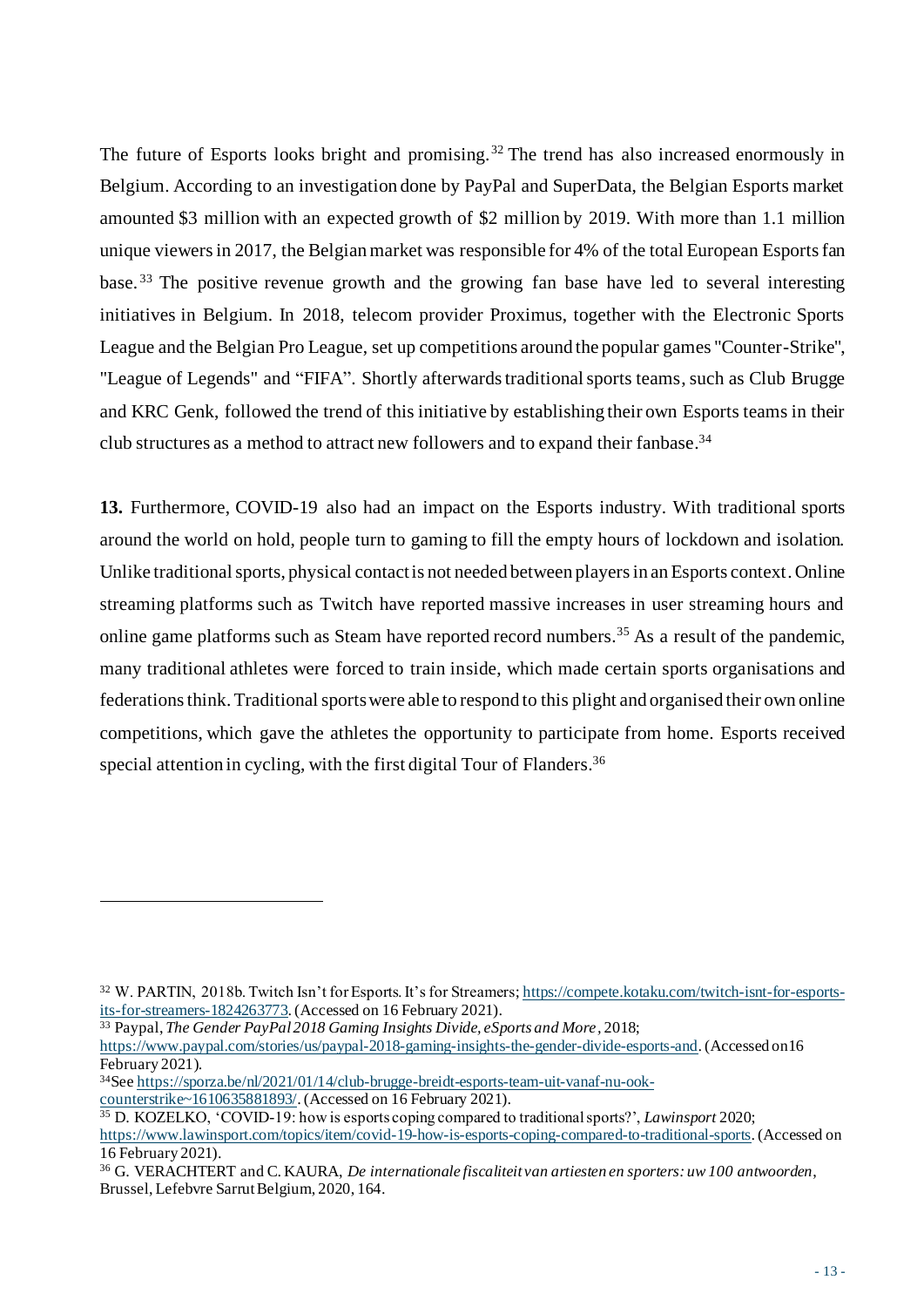#### **3.2. Definition**

**14.** Esports has become significant in both business and societal terms. For this purpose, it is important to start an academic research with a clear and scientific concept of Esports. Previous studies have shown that it is not easy to give an unambiguous definition on Esports. On the one hand, this is because many domains approach Esports with a different scientific slant, and on the other hand by the discussion or Esports can be considered as a sport.<sup>37</sup> There are an astounding number of Esports definitions in both the academic and non-academic literature. This academic research analyses the concept of Esports from a legal perspective and looks for a workable definition for tax purposes.

**15.** Perhaps the oldest and most explicit definition of Esports by WAGNER (2006), leans heavily on a definition for the term "sport", proposed by scientist TIEDEMANN on the International CESH-Congress in Italy (2004). TIEDEMANN defines:

*""Sport" is a cultural field of activity in which human beings voluntarily go into a relation to other people with the conscious intention to develop their abilities and accomplishments particularly in the area of skilled motion - and to compare themselves with these other people according to rules put self or adopted without damaging them or themselves deliberately." 38*

In defining Esports, WAGNER (2006) extends this general definition of sports with the addition of "in the use of information and communication technologies". He argues that Esports is too narrowly defined if it is merely seen as "a competitive way of playing computer games within a professional setting", the way Esports is perceived by the public.<sup>39</sup>

This definition has been criticised several times by other authors. Some have stated that the definition is far too broadly defined and leaves too much space for interpretation and therefore does not solve

<sup>37</sup> J. HAMARI and M. SJÖBLOM, "What is eSports and why do people watch it?", *Internet Research*, 2017, Vol. 27 No. 2, 211-217.

<sup>38</sup> C. TIEDEMANN, *Sport (and culture of physical motion) for historians, an approach to precise the central term(s)*, IX. international CESH-Congress, Crotone, Italy, 2004, 3.

<sup>39</sup> M.G. WAGNER, "On the Scientific Relevance of eSports", *Symposium conducted at 2006 international conference on Internet computing & conference on computer games development*, 2006, Las Vegas,

[<sup>3;</sup>http://ww1.ucmss.com/books/LFS/CSREA2006/ICM4205.pdf.](http://ww1.ucmss.com/books/LFS/CSREA2006/ICM4205.pdf)(Accessed on 17 February 2021).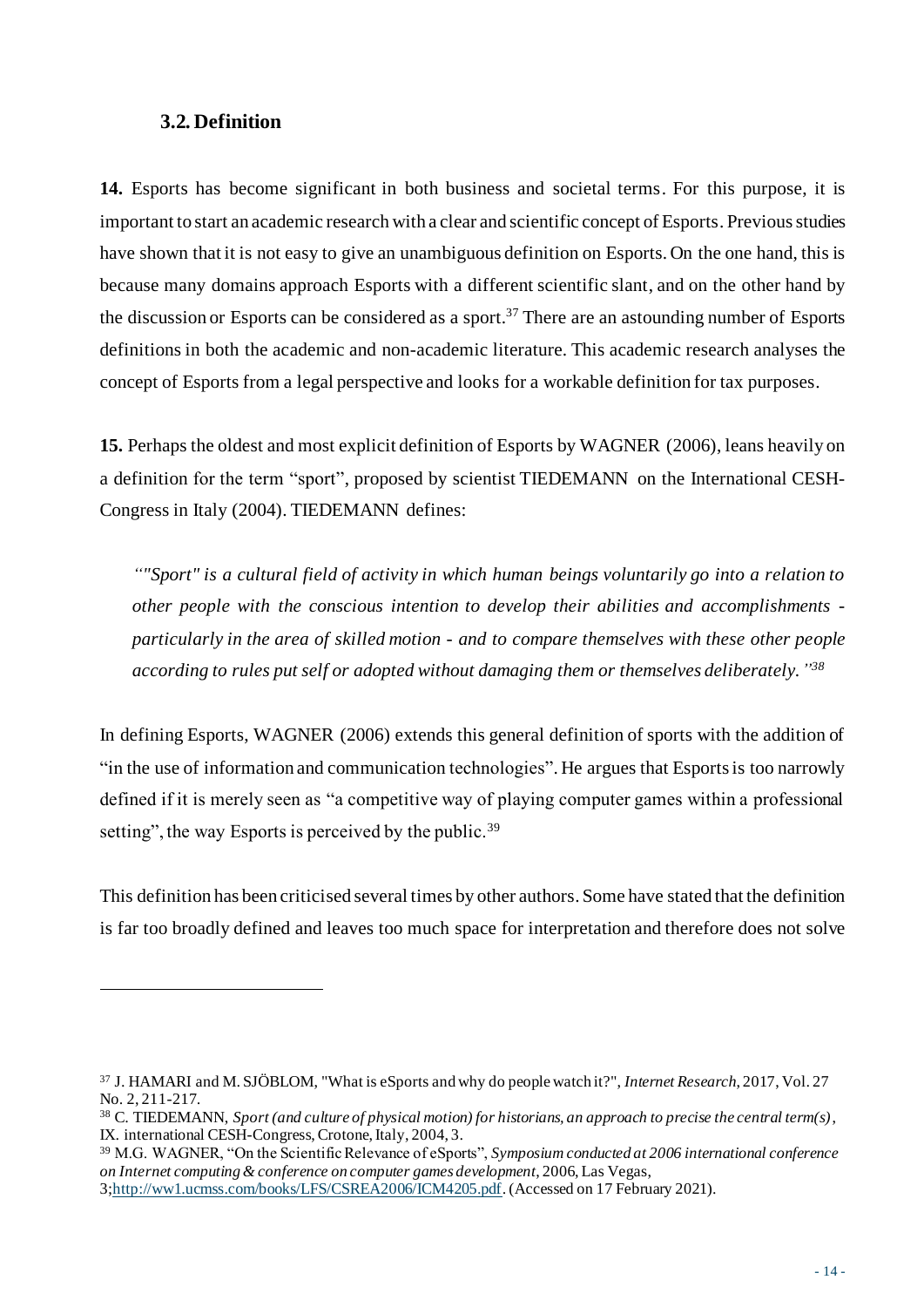the looming question of what sporting activities can be defined to be either an electronic sport or 'traditional' sport. <sup>40</sup> Furthermore, the statement that people develop and train with the use of information and communication technologies in Esports leaves out the aspect of competition.<sup>41</sup>

KARHULATHI did a literature review on the definition of Esports and came to the following conclusion:

*"[…] contemporary academics seem to have a shared conceptual frame for labelling Esports. With nuance, they all perceive Esports through two criteria: technological specificity (computers, cyberspace, electronics) and advanced competition (athleticism, professionalism, sport). These criteria are directly connected to the videogame culture so that Esports is recognized as an "extension of gaming".<sup>42</sup>*

**16.** This thesis has the aim to examine the relevant international income tax issues relating to Esports from the perspective of the professional Esports players, focusing on income that is closely related to the performance. For this purpose, a general definition that considers the competitive and professional context of Esports is preferable.Esports will be defined as follows:

*"Esports is competitive gaming at a professional level and in an organised format (leagues or tournaments, online or offline) with a specific goal (winning a champion title or prize money) and a clear distinction between players and teams competing against each other or against a computer."<sup>43</sup>*

**17.** From a legal point of view it is important to make note of the used parameters 'competition' and 'professionalism'. First, highlighting professionalism as a parameter can fail to transform an activity into sport. If the remuneration of players is set as the element, amateur players, who only play for

<sup>40</sup> E. WITKOWSKI, "On the Digital playing Field: How we "Do Sport" With Networked Computer Games", *Games and Culture,* 2012, Vol. 7 No. 5, 349-374.

<sup>41</sup> E. SETH, R. JENNY, D. MANNING, C. MARGARET and T.W. OLRICH, "Virtual(ly) Athletes: Where eSports Fit Within the Definition of "Sport", *Quest* 2017, Vol 69, No. 1, 4[; https://doi.org/10.1080/00336297.2016.1144517](https://doi.org/10.1080/00336297.2016.1144517).

<sup>42</sup> V. KARHULATHI, "Reconsidering Esport: Economics and Executive Ownership", *Physical Culture and Sport Studies and Research* 2017, Vol 74, 45[; https://doi.org/10.1515/pcssr-2017-0010](https://doi.org/10.1515/pcssr-2017-0010). (Accessed on 18 February 2021). <sup>43</sup> This definition on Esports is inspired by definitions used in the Deloitte Insights report of 2020, "*Let's play! The European Esports market*" and the Newzoo 2020 "*Global Esports Market Report*".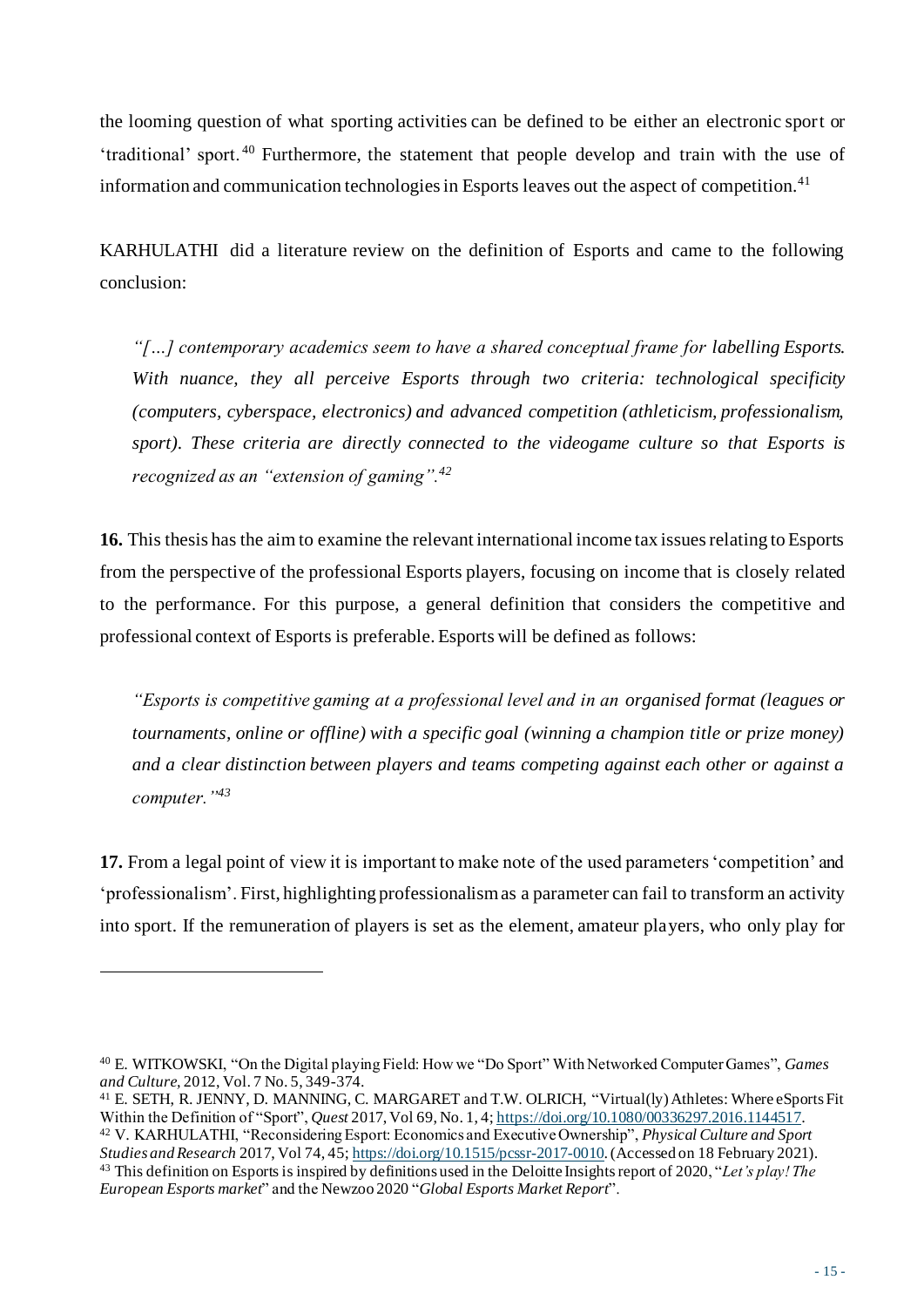fun, are left out. Furthermore, the presence of semi-professional players and the idea that sport and its definitions are social constructs, complicate matters more. <sup>44</sup> Despite this comment, the element of professionalism will be used as only professional Esports players are included in the target group. This reasoning can be substantiated by the fact that professional Esports players earn a lot of prize money and receive a salary from their employment contract. The income earned by an amateur Esports player is rather limited and only includes prize money. Just to give a good example, good amateurs who are dipping their toes into the professional world, may start out earning just a few hundred dollars from amateur competition prize money. This in comparison to average professional gamers who are somewhere in the middle earning between \$ 3000 and \$ 15000 per month.<sup>45</sup>

**18.** Regarding the element of competition, there has been debated several times about what type of competitions need to be included in the definition of Esports. The current debate on Esports would put its focus only on multiplayer competitions where competitors, individually or in teams, aim to outperform each other in real time. Nevertheless, this is not the only type of competition in the world of video gaming. From a legal perspective it is important to notice that the definition of Esports must consider different types of games and competitions. Not only competitive video gaming would be considered within the ambit of Esports, but also 'single player' games.<sup>46</sup> Furthermore, suggestions are made to introduce the term "discipline", which makes it easier to evaluate different levels of institutionalisation within the Esports industry. <sup>47</sup> In concrete, Esports competitions based on different video games such as League of Legends, FIFA Series and NBA 2K Series, constitute different disciplines. The introduction of the concept of disciplines may help to avoid the stereotyping of lumping all video games together. Every video game is different, and every Esports competition based on a certain video game, is still different. Therefore, the position of video games and the Esports competitions based on them should be analysed on a case-by-case basis.<sup>48</sup>

<sup>44</sup> C. ABANAZIR, "E-sport and the EU: the view from the English Bridge Union", *International Sports Law Journal*  2019, Vol. 18, 103.

<sup>45</sup> See: How Do Esports Teams Make Money? 5 different ways discusse[d; https://cyberathletiks.com/how-do-esports](https://cyberathletiks.com/how-do-esports-teams-make-money-5-different-ways-discussed/)[teams-make-money-5-different-ways-discussed/](https://cyberathletiks.com/how-do-esports-teams-make-money-5-different-ways-discussed/). (Accessed on 18 February 2021).

<sup>46</sup> C. ABANAZIR, "E-sport and the EU: the view from the English Bridge Union", *International Sports Law Journal*  2019, Vol. 18, 103-104.

<sup>47</sup> C. ABANAZIR, "Institutionalisation in e-sports". *Sport Ethics Philos,* 2018, 123-125, Vol. 13:2, <https://doi.org/10.1080/17511321.2018.1453538>.

<sup>48</sup> C. ABANAZIR, "E-sport and the EU: the view from the English Bridge Union", *International Sports Law Journal*  2019, Vol. 18, 104.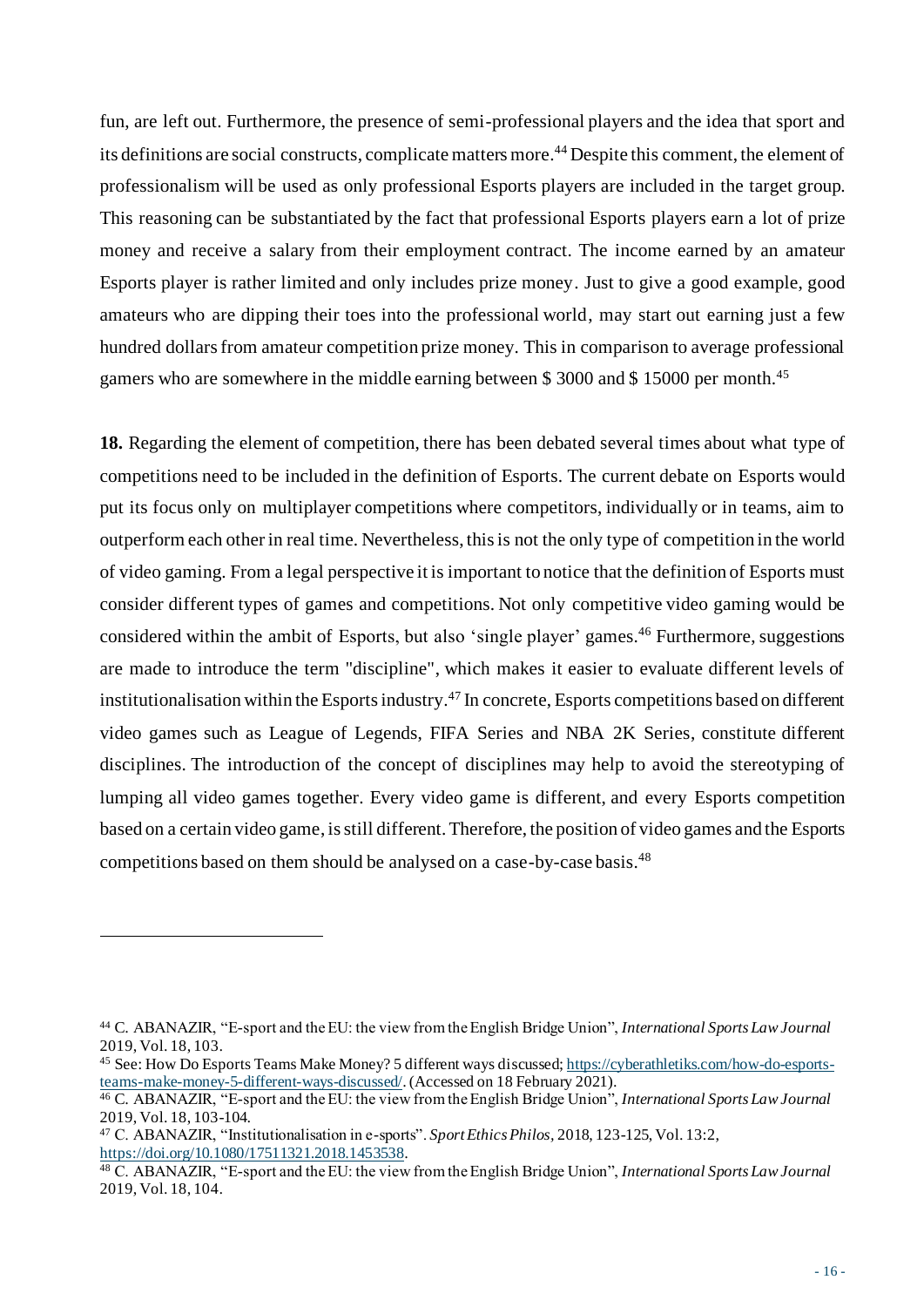**19.** Lastly, it is important to consider the means of producing video games and the competitions in which they are utilised. The developers of the various video games have an "absolute power" over their products. <sup>49</sup> Unlike traditional sports where organisers of competitions seek for authorisation from the international federations<sup>50</sup> for the participation of clubs, teams, and players, organisers of Esports competitions seek authorisation from intellectual property right holders with a view to the utilisation of the video game. As a result, the video games used as the basis for Esports competitions will always be subject to intellectual property laws. Therefore, policymakers should decide beforehand whether the scope of the definition covers only high-profile competitions where publishers get involved, but also low-profile competitions organised by third parties with little or no monetary incentive.<sup>51</sup> Despite the critical remarks made on the parameter's 'professionalism' and 'competition', they are widely accepted. <sup>52</sup> From a scientific and fiscal point of view, these elements are therefore necessary to define the concept of Esports in this thesis.

#### **3.3The ecosystem of the Esports industry**

**20.** To get a better understanding and view on the complex Esports industry, it is worth to analyse the Esports ecosystem and to identify the various stakeholders involved. SCHOLZ notes that "The Esports industry, with its various stakeholders, can be seen as an interwoven network, where stakeholders need each other to work and to succeed."<sup>53</sup> As stated in the previous chapters, many actors are involved for decades. Over the years a separation has occurred among the stakeholders involved. There are the long-term or primary stakeholders in Esports, which are highly intertwined and interconnected, creating a business around the audience. In recent years, various secondary stakeholders joined the industry with different backgrounds, introducing new ideas and concepts.<sup>54</sup> To this end, it is necessary to discuss the primary and secondary stakeholders separately.

<sup>49</sup> V. KARHULATHI, "Reconsidering Esport: Economics and Executive Ownership", *Physical Culture and Sport Studies and Research* 2017, Vol 74, 47, Reviewed on[: https://doi.org/10.1515/pcssr-2017-0010.](https://doi.org/10.1515/pcssr-2017-0010)

<sup>50</sup> ECJ 16 December 2020, Case T 93/18, *International Skating Union vs European Commission*. <sup>51</sup> C. ABANAZIR, "E-sport and the EU: the view from the English Bridge Union", *International Sports Law Journal*  2019, Vol. 18, 104.

<sup>52</sup> ESAU, R., "International tax aspects of esports – Part one", *GSLTR,* 2020/03, 19.

<sup>53</sup> T.M. SCHOLTZ, *eSports is Business: management in the world of competitive gaming*, Cham, Palgrave Pivot, 2019, 118.

<sup>54</sup> Ibid, 43.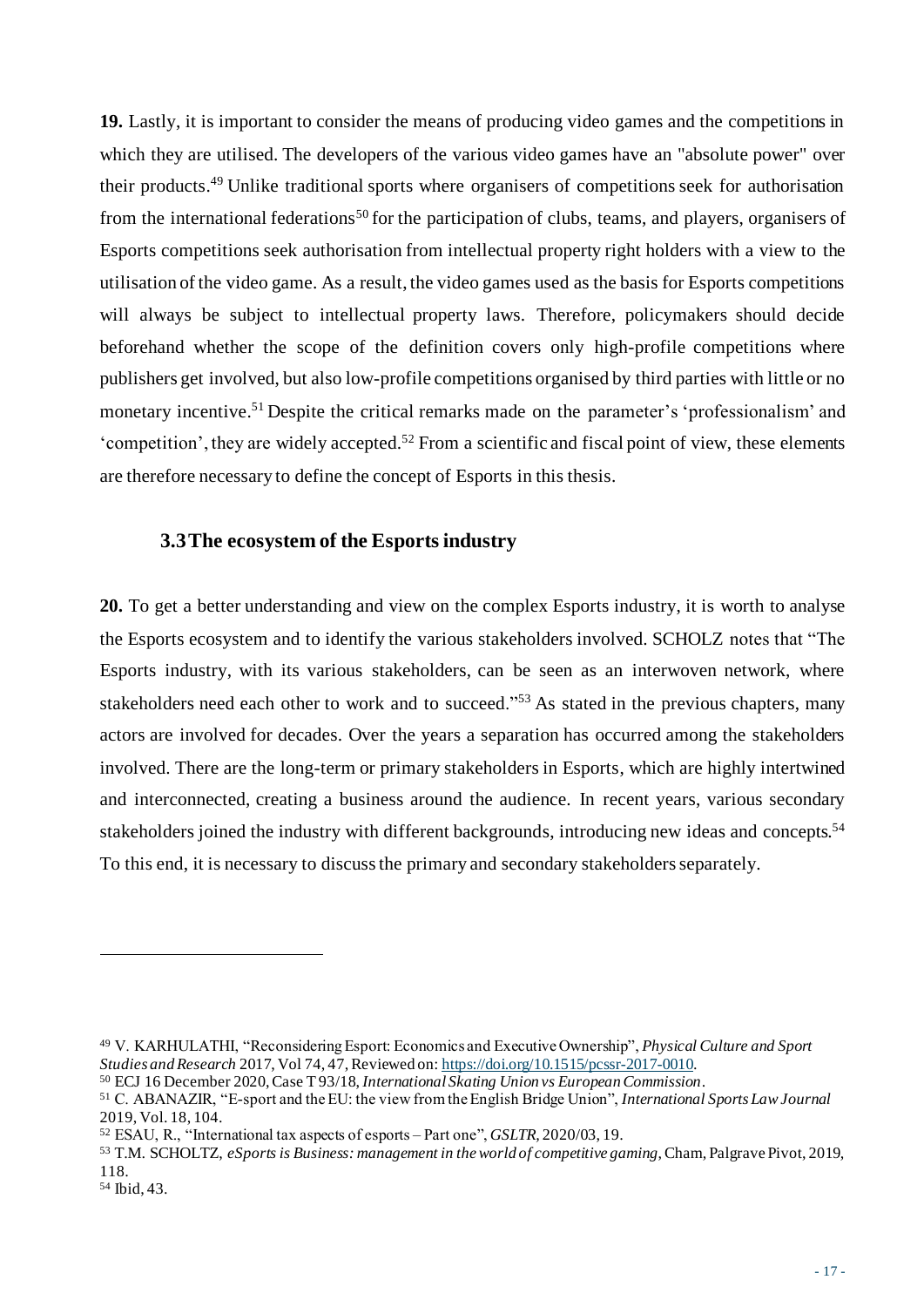#### **3.3.1 Primary stakeholders**

**21.** Primary stakeholders are linked in the value chain network and are directly connected to each other, at least to a certain degree. They can be further separated based on their position in the value network. Game developers, professional teams, tournament organisers, and professional players are primary roles that are essential for the Esports industry. The primary stakeholders' service providers, communities, hardware providers, and infrastructure providers are support activities. <sup>55</sup>

#### **3.3.1.1 Publishers and Game Developers**

**22.** Without publishers and game developers there would be no Esports**.** Publishers and game developers are the companies that publish the video games. Publishers finance the design, development, marketing and distribution of video games; therefore, they are the ultimate owners of video games' intellectual property.<sup>56</sup> Riot Games, Valve, Activision Blizzard and Electronic Arts are the largest competitors in the Esports industry, owing well established games titles, hosting and producing coverage for some of the scene's largest competitions. Executive ownership<sup>57</sup> and the intellectual property rights are the triggers that make those publishers the most powerful and most relevant players in the Esports ecosystem.<sup>58</sup> By using licensing agreements to create a governance framework, publishers ensure that stakeholders, such as tournament organisers comply with their interests, particularly maintaining their reputation and popularity. Although game publishers take the lead in governing the Esports industry, there seems to be a lack of interest in governing the entire industry. Activities (major network-level activities) that are not regulated or coordinated by the game publishers, open the door for regulation by other stakeholders.<sup>59</sup>

<sup>58</sup> G.L. VITALE, " Publishers & Game Developers: The mighty ones within", in PWC 2020, *Digital Trend Outlook 2020: Esports*[; https://www.pwc.de/en/technology-media-and-telecommunication/digital-trend-outlook-esport-](https://www.pwc.de/en/technology-media-and-telecommunication/digital-trend-outlook-esport-2020/publishers-game-developers.html)[2020/publishers-game-developers.html](https://www.pwc.de/en/technology-media-and-telecommunication/digital-trend-outlook-esport-2020/publishers-game-developers.html). (Accessed on 24 February 2021).

<sup>55</sup> T.M. SCHOLTZ, *eSports is Business: management in the world of competitive gaming*, Cham, Palgrave Pivot, 2019, 45.

<sup>56</sup> Q. PENG, G. DICKSON, N. SCELLES, J. GRIX and P.M. BRANNAGAN, "Esports Governance: Exploring Stakeholder Dynamics" *Sustainability* 2020, Vol 12, No. 8270, 7; <https://doi.org/10.3390/su12198270>.

<sup>57</sup> V. KARHULATHI, "Reconsidering Esport: Economics and Executive Ownership", *Physical Culture and Sport Studies and Research* 2017, Vol 74, 46, Reviewed on[: https://doi.org/10.1515/pcssr-2017-0010.](https://doi.org/10.1515/pcssr-2017-0010)

<sup>&</sup>lt;sup>59</sup> Q. PENG, G. DICKSON, N. SCELLES, J. GRIX and P.M. BRANNAGAN, "Esports Governance: Exploring Stakeholder Dynamics" *Sustainability* 2020, Vol 12, nr. 8270, 8-9; <https://doi.org/10.3390/su12198270>.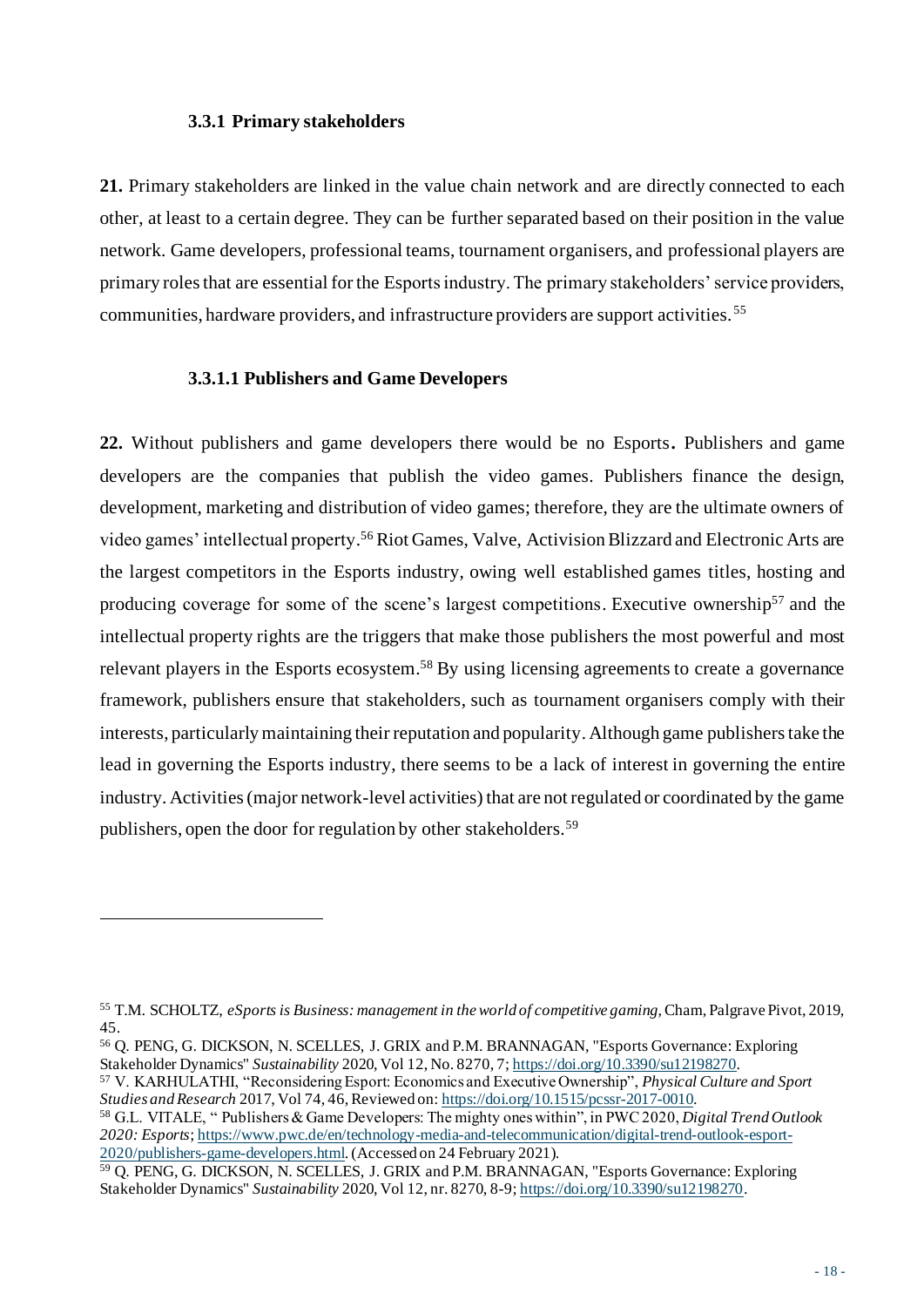#### **3.3.1.2 Tournament Organisers**

**23.** In the history of Esports, the tournament organisers have been a driving force, especially as the game developers often neglected their Esports title. Tournaments can include various games, as well as tournaments in locations that are often neglected by the game developers. In offering their services, organisers play a vital role within the ecosystem, as they connect game developers with their respective audience and try to improve the interconnection between these two stakeholders.<sup>60</sup> With the advent of the platforms, it is even possible for everyone to organise and offer tournaments and events.<sup>61</sup> Due to the competitive environment, tournament organisers must adapt and innovate. Despite the power of the game publishers, it is the organiser who keeps the variety of the games in search for a next big Esports title. Tournament organisers have positioned themselves as enablers with a diversified portfolio, trying to create a consistent, transparent, and complementary league and competition system at all levels. They are not one-trick ponies like the game developers.<sup>62</sup>

#### **3.3.1.3 Professional teams**

**24.** Like in traditional sports, professional teams are necessary to create a sustainable environment for tournaments and competitions at the highest level. Depending on the game, league or competition, the squad size can variate.<sup>63</sup> Moreover, Esports teams often consist of multiple teams within the organisation that can play in different games, communities, and tournaments.<sup>64</sup> Like traditional sport teams, they try to get the best players possible and support them with coaches, training possibilities and an environment in which they can focus solely on becoming better and beating the competition.<sup>65</sup>

<sup>63</sup> A. NIXON, D. GEEY, C. PAGET, J. MADILL, T. DAVIES and R. GANDHI, "Esports uncovered – Part 2: the key stakeholders - a comparison with the football industry", *Lawinsport* 2017; [https://www.lawinsport.com/topics/item/esports-uncovered-part-2-the-key-stakeholders-a-comparison-with-the-](https://www.lawinsport.com/topics/item/esports-uncovered-part-2-the-key-stakeholders-a-comparison-with-the-football-industry)

[football-industry](https://www.lawinsport.com/topics/item/esports-uncovered-part-2-the-key-stakeholders-a-comparison-with-the-football-industry). (Accessed on 25 February 2021).

<sup>60</sup> T.M. SCHOLTZ, *eSports is Business: management in the world of competitive gaming*, Cham, Palgrave Pivot, 2019, 58-62.

<sup>61</sup> D. ADVANI, G.L. VITALE and K.A. AKMAN, "Leagues and Tournaments: The powerhouse", in PWC 2020, *Digital Trend Outlook 2020: Esports*; [https://www.pwc.de/en/technology-media-and-telecommunication/digital-trend](https://www.pwc.de/en/technology-media-and-telecommunication/digital-trend-outlook-esport-2020/publishers-game-developers.html)[outlook-esport-2020/publishers-game-developers.html](https://www.pwc.de/en/technology-media-and-telecommunication/digital-trend-outlook-esport-2020/publishers-game-developers.html).( Accessed on 24 February 2021).

<sup>62</sup> T.M. SCHOLTZ, *eSports is Business: management in the world of competitive gaming*, Cham, Palgrave Pivot, 2019, 62.

<sup>64</sup> J. RONQUILLO, "The Rise of Esports: The Current State of Esports, Its Impacts on Contract Law, Gambling, and Intellectual Property," *Intellectual Property and Technology Law Journal*, Spring 2019, Vol. 23, nr. 2, 84. <sup>65</sup> T.M. SCHOLTZ, *eSports is Business: management in the world of competitive gaming*, Cham, Palgrave Pivot, 2019, 63.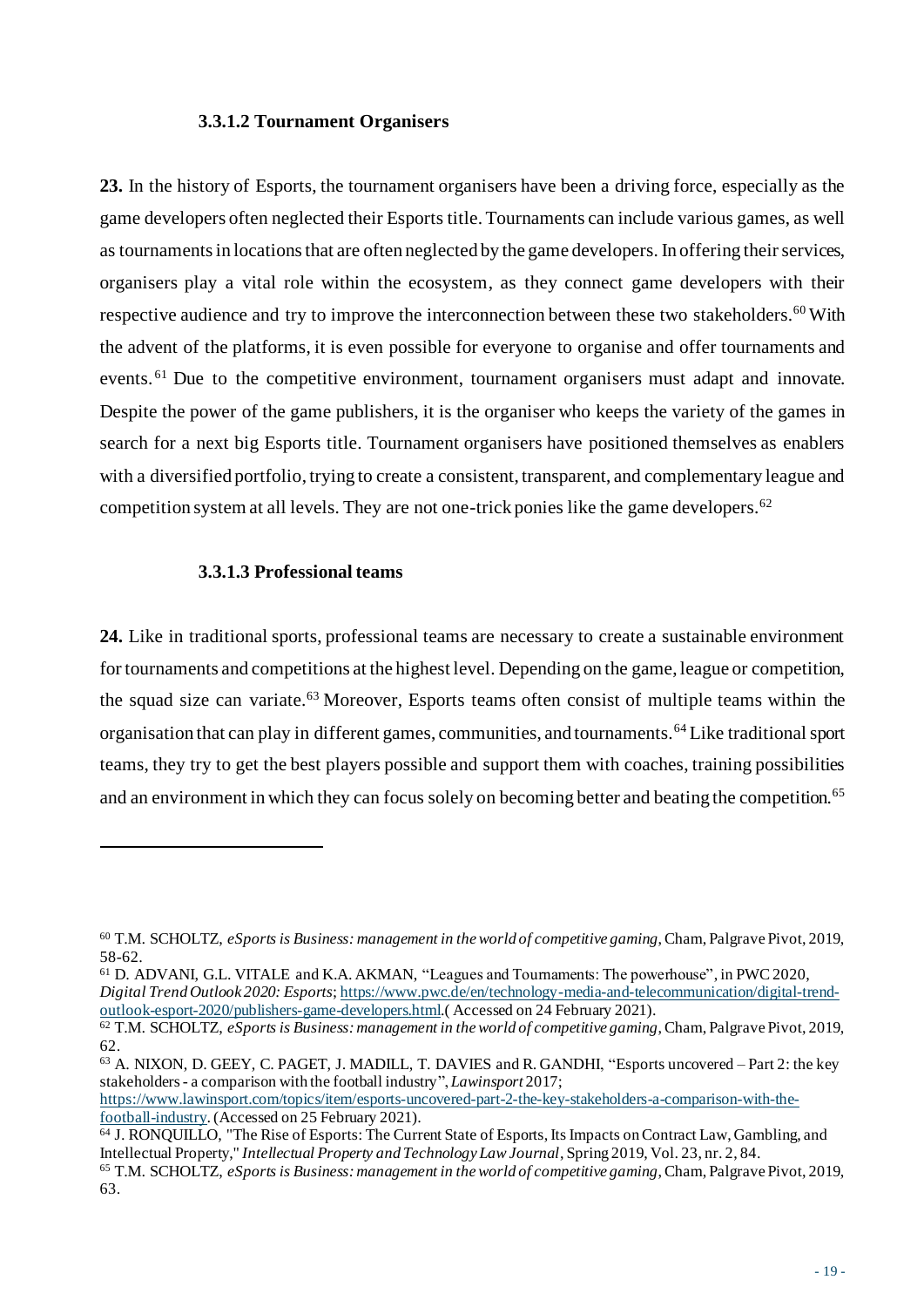To fund this support, teams will receive income from Esports events, for example in the form of sponsorship and prize money and keep a profit portion. Furthermore, the team has the obligation to pay salaries or independent contractor fees to the team members for the participation in the competitions. Form out of a tax perspective, these activities will cause teams to be considered enterprises under art. 3 of the OECD MC, as it applies to the "carrying on of any business".<sup>66</sup>

#### **3.3.1.4 Professional Esports players**

**25.** Probably the most important stakeholder in the Esports industry is the professional Esports player. Despite the enormous increase in the number of leisure and amateur players, it is only possible for a few of them to break through. Becoming a professional gamer requires a lot of dedication and specialisation in a specific type of games. Each game is so complex and nuanced these players can be training at least 12 hours a day for several years to reach the top of their chosen industry game. Unlike traditional sports, the lifecycle of a professional career may be drastically shorter. Even though a professional career can start at a young age, video games on a competitive level may not have plannable longevity, which depends on the popularity of the game and power of the publishers and developers.<sup>67</sup> This highly competitive environment leads to a lot of choosiness among the teams. The teams will look for players to represent them in competitions and tournaments. <sup>68</sup> Common practice in the Esports industry is for individual players to earn income indirectly. In many cases, income will first be earned by the player's team and subsequently paid to the player in the form of a salary or independent contractor fees.<sup>69</sup> From out of a tax perspective, the legal classification of the income earned by the player is important to determine the tax jurisdiction of a state.

[https://www.lawinsport.com/topics/item/esports-uncovered-part-2-the-key-stakeholders-a-comparison-with-the](https://www.lawinsport.com/topics/item/esports-uncovered-part-2-the-key-stakeholders-a-comparison-with-the-football-industry)[football-industry](https://www.lawinsport.com/topics/item/esports-uncovered-part-2-the-key-stakeholders-a-comparison-with-the-football-industry).(Accessed on 1 March 2021).

<sup>66</sup> R. ESAU, "International tax aspects of esports – Part one", *GSLTR,* 2020/03, 21.

<sup>67</sup> T.M. SCHOLTZ, *eSports is Business: management in the world of competitive gaming*, Cham, Palgrave Pivot, 2019, 67; A. NIXON, D. GEEY, C. PAGET, J. MADILL, T. DAVIES and R. GANDHI, "Esports uncovered – Part 2: the key stakeholders - a comparison with the football industry", *Lawinsport* 2017;

<sup>68</sup> *Supra* nr. 24.

<sup>69</sup> R. ESAU, "International tax aspects of esports – Part one", *GSLTR,* 2020/03, 21.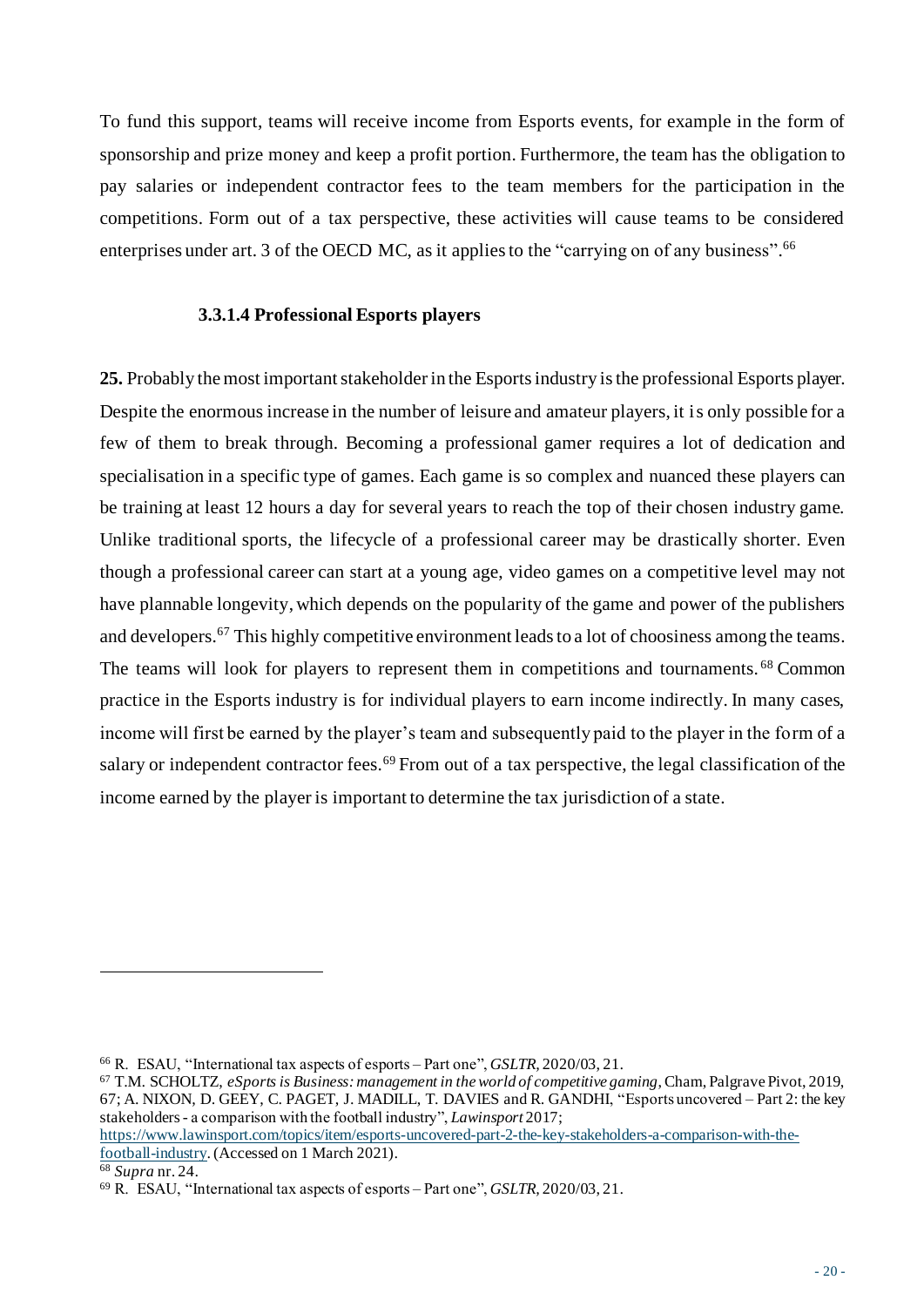#### **3.3.1.5 Providers and Communities**

**26.** As discussed above, the game publishers and developers, tournament organisers, professional teams and professional players can be categorised as primary activities, following Porter's value chain.<sup>70</sup> However, it is necessary for the industry to create a real valuable product, to reach a broader audience and to increase the potential monetization of the audience. To achieve this, various support activities are required, including infrastructure providers, service providers, hardware providers, and community enablers.<sup>71</sup>

#### **3.3.2 Secondary stakeholders**

**27.** In addition to the primary stakeholders, various secondary stakeholders are joining the industry with different backgrounds, introducing new ideas and concepts.<sup>72</sup> They have an indirect impact and are not causally linked to the value chain of the Esports industry, but influence the industry through investments or pressure for change in a particular direction. Primary stakeholders must respond to the actions of secondary stakeholders and categorise the power, legitimacy and urgency of these secondary stakeholders, such as governing bodies, sports businesses, sponsors, the audience, investors, entrepreneurs, media, businesses, and others.<sup>73</sup>

#### **3.3.2.1 Governing bodies**

**28.** For years, criticism has been voiced about the fact that Esports is like the Wild West when it comes to regulation and governance.<sup>74</sup> Despite the monopolistic position in the Esports governance of the game publishers, some influential stakeholders within the network are emerging, trying to create a specific governance. To represent and protect their interests, some Esports tournament

<sup>70</sup> M.E. PORTER, *The Competitive Advantage: Creating and Sustaining Superior Performance,* New York: Free Press, 1985, 1-32.

<sup>71</sup> T.M. SCHOLTZ, *eSports is Business: management in the world of competitive gaming*, Cham, Palgrave Pivot, 2019, 70-73.

<sup>72</sup> *Supra* nr. 20.

<sup>73</sup> T.M. SCHOLTZ, *eSports is Business: management in the world of competitive gaming*, Cham, Palgrave Pivot, 2019, 45.

<sup>74</sup> K. HOLLIST, "Time to Be Grown-Ups About Video Gaming: The Rising eSports Industry and the Need for Regulation", *Arizona Law Review* 2016, Vol. 57, 823–847; T.M. SCHOLTZ, *eSports is Business: management in the world of competitive gaming*, Cham, Palgrave Pivot, 2019, 73.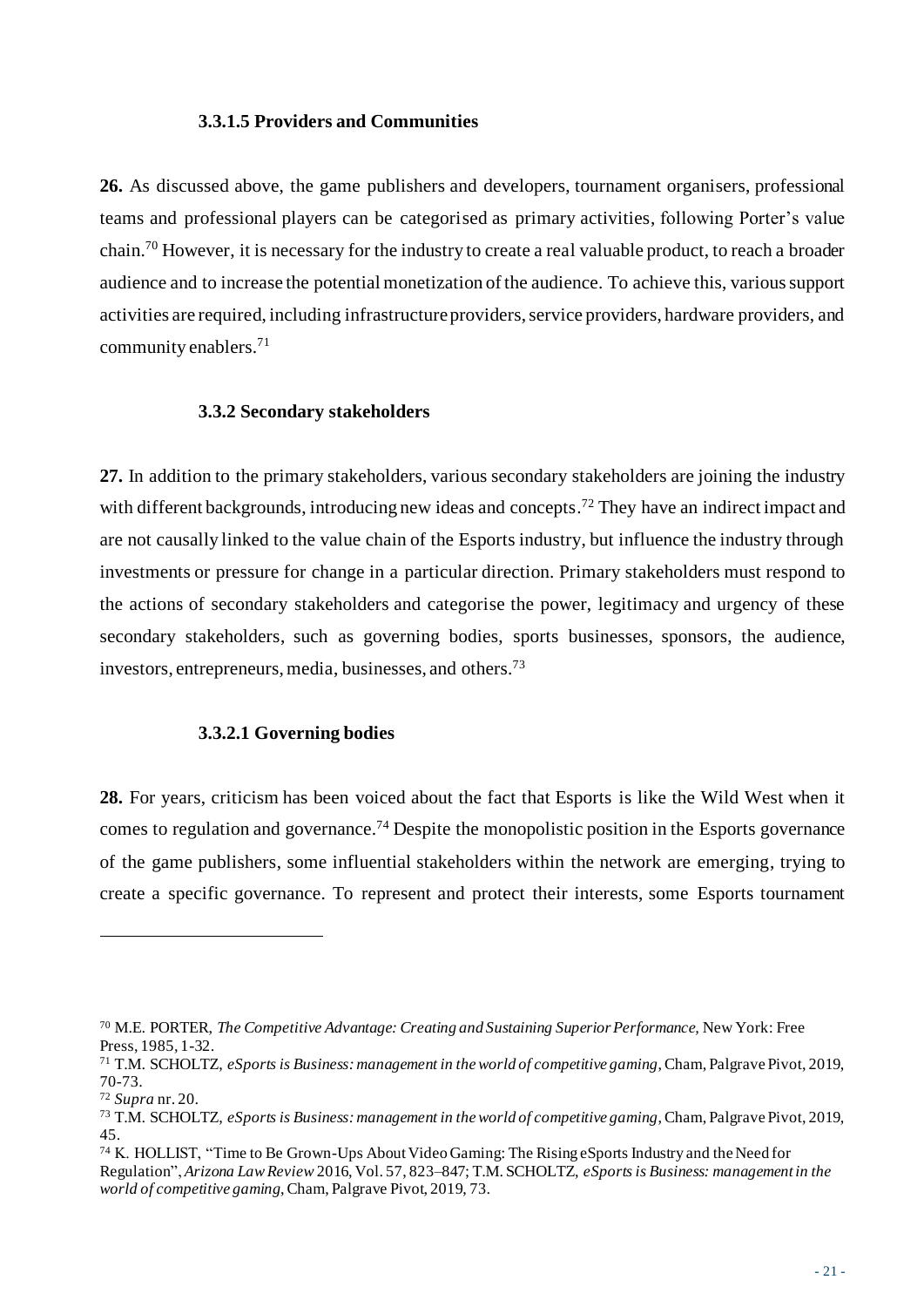organisers, teams and players have cooperated to create national and international Esports governing organisations, separate from game publishers. These attempts have resulted in more than one Esports governing organisation. The International Esports Federation (IeSF)<sup>75</sup>, the World Esports Association (WESA)<sup>76</sup> and the Global Esports Federation (GEF)<sup>77</sup>, have all claimed to be the international organisation for governing Esports worldwide. Although tensions exist, none of these organisations seems to have acquired the legitimacy needed to govern Esports worldwide. In addition, both IeSF and GEF associate themselves with traditional sports organisations such as the WADA (World Anti-Doping Agency) or national Olympic committees to legitimise their governance.<sup>78</sup>Also, in recent years, many Esports federations have been established on a national level. For example, as a member of the IeSF, the Belgian Esports Federation (hereinafter "BeSF") was established with the aim of providing a platform for Esports initiatives and developing Esports in Belgium.<sup>79</sup>

**29.** However, many secondary stakeholders do not realise that Esports is an umbrella of different games. Beyond those attempts to create governance structures mimicking those of traditional sports, the game developers and publishers still own the games and have all the legal rights to change the games. This type of governance mimicking sports could also be harmful, as the Esports industry would bow to the traditional sports governance model. Governance in Esports is not a way to create a top-down structure of regulations, but rather the emergence of a bottom-up consensus of necessary social norms.<sup>80</sup> Practice has shown that the Esports industry should follow a stakeholder-driven approach where the focus is on coordination and organisation of all the stakeholders involved. This approach can be found in corporate governance structures, where the focus lies on creating an environment that allows a thriving environment for the Esports industry. Consequently, bottom-up corporate governance, with all stakeholders working together, may be a meaningful approach for the Esports industry.<sup>81</sup>

<sup>75</sup> International Esports Federation Statutes 202[0; https://ie-sf.org/wp-content/uploads/2021/01/IESF-Statutes-2021.pdf](https://ie-sf.org/wp-content/uploads/2021/01/IESF-Statutes-2021.pdf). (Accessed on 2 March 2021).

<sup>&</sup>lt;sup>76</sup> World Esports Association. 2020, <http://www.wesa.gg/>. (Accessed on 2 March 2021).

<sup>&</sup>lt;sup>77</sup> Global Esports Federation 2020, <https://globalesports.org/about/>. (Accessed on 2 March 2021).

<sup>78</sup> Q. PENG, G. DICKSON, N. SCELLES, J. GRIX and P.M. BRANNAGAN, "Esports Governance: Exploring

Stakeholder Dynamics" *Sustainability* 2020, Vol 12, No. 8270, 9[; https://doi.org/10.3390/su12198270](https://doi.org/10.3390/su12198270).(Accessed on 2 March 2021).

<sup>79</sup> Belgian Esports Federation, <https://www.besf.be/about-besf/>. (Accessed on 2 March 2021).

<sup>80</sup> T.M. SCHOLTZ, *eSports is Business: management in the world of competitive gaming*, Cham, Palgrave Pivot, 2019, 73-75.

<sup>81</sup> Ibid, 75.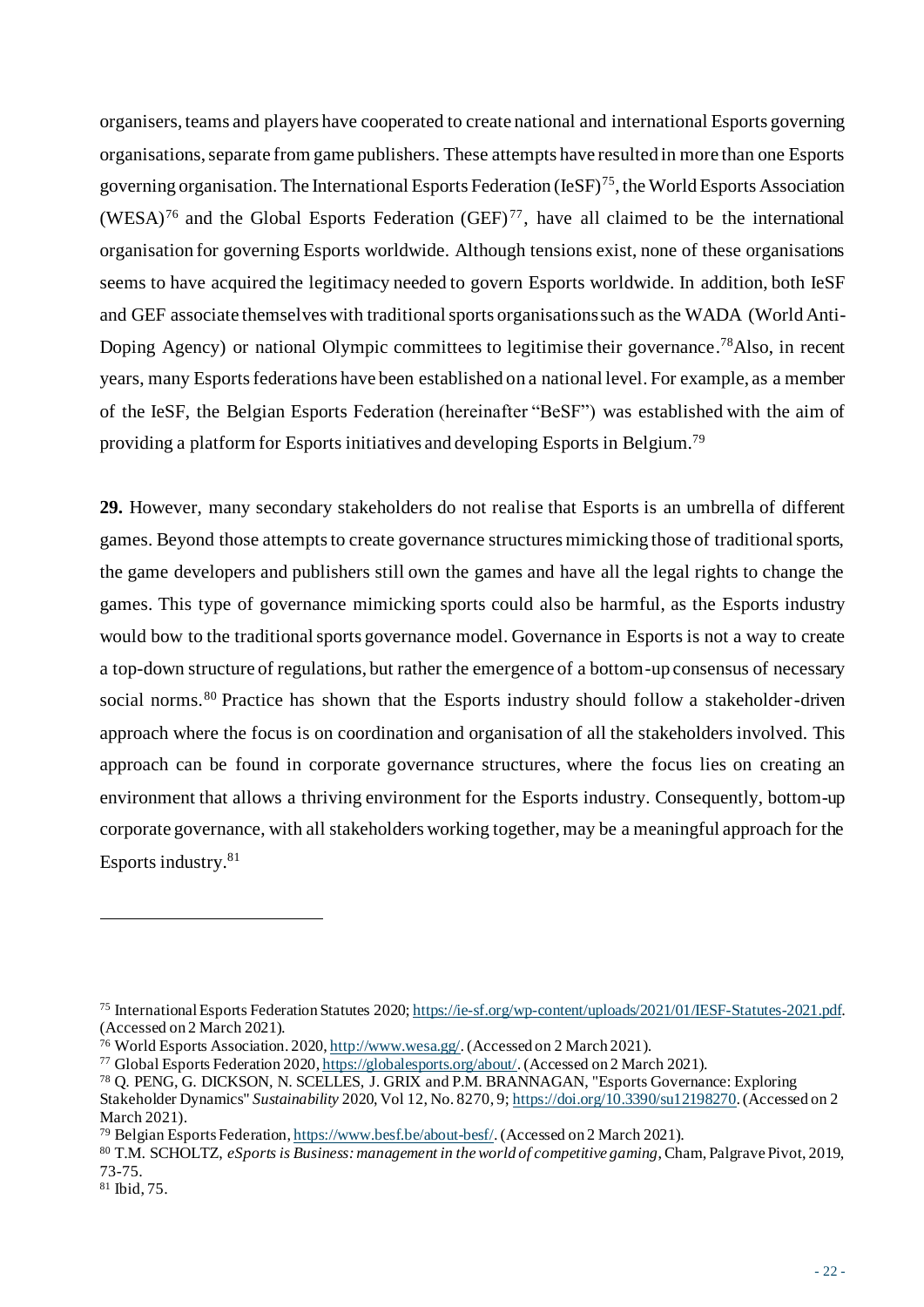#### **3.3.2.2 Sports organisations**

**30.** As discussed earlier, there has been a trend in recent years that more and more traditional sport organisations and clubs are investing heavily in Esports.<sup>82</sup> As many young sports businesses struggle to attract a younger audience, the Esports industry is a global market with massive growth potential and a younger target audience. Numbers are exponentially increasing, as there were more than 200 sports teams with some form of Esports team in their organisation in 2018. Not only large international sports organisations and clubs, such as the NBA, Manchester United, Paris Saint-Germain and FC Bayern Munich, have followed this trend<sup>83</sup>, there is also movement on a national level. In January 2017, the first Esports football league, "E-Divisie", was launched in the Netherlands.<sup>84</sup>

#### **3.3.2.3 Sponsors**

**31.** A driving force of the Esports industry are the sponsors. Of the \$1.1 billion Esports revenues that were generated in 2020, an impressive \$636.9 million came from sponsorships.<sup>85</sup> With the same approach as the sports organisations, brands try to approach a wider audience that are difficult to reach via the traditional methods. A young and an international audience can be achieved through sponsoring in the Esports industry.<sup>86</sup> Well-known brands found their way to the market through the sponsorship of Esports teams and tournaments. Some Esports teams are already ahead of the curve in exploiting commercial partnership opportunities. By way of example, Red Bull has targeted StarCraft 2 and Dota 2 games, as well as individual partnerships with individual Esports athletes, who are even allowed to use Red Bull's training facilities.<sup>87</sup>

[https://www2.deloitte.com/content/dam/Deloitte/ec/Documents/technology-media-](https://www2.deloitte.com/content/dam/Deloitte/ec/Documents/technology-media-telecommunications/Lets%20Play!%20The%20European%20esports%20market9073.pdf)

[telecommunications/Lets%20Play!%20The%20European%20esports%20market9073.pdf](https://www2.deloitte.com/content/dam/Deloitte/ec/Documents/technology-media-telecommunications/Lets%20Play!%20The%20European%20esports%20market9073.pdf).(Accessed on 3 March 2021) <sup>84</sup> A. TIELBEKE, "Eredivisie Launches Official Esports Competition for Fifa Gamers: The E-Divisie", 2017; <https://eredivisie.nl/nl-nl/nieuwsbericht/eredivisie-launches-official-esports-competition-for-fifa-gamers-the-edivisie>. (Accessed on 3 March 2021).

<sup>82</sup> *Supra* No. 12, 13 and 19.

<sup>83</sup> Deloitte Insights 2020, *Let's play! The European Esports market*, 13;

<sup>85</sup> Newzoo, *2020 Global Esports Market Report,* 29.

<sup>86</sup> T.M. SCHOLTZ, *eSports is Business: management in the world of competitive gaming*, Cham, Palgrave Pivot, 2019, 75.

<sup>87</sup> A. NIXON, D. GEEY, C. PAGET, J. MADILL, T. DAVIES and R. GANDHI, "Esports uncovered – Part 2: the key stakeholders - a comparison with the football industry", *Lawinsport* 2017;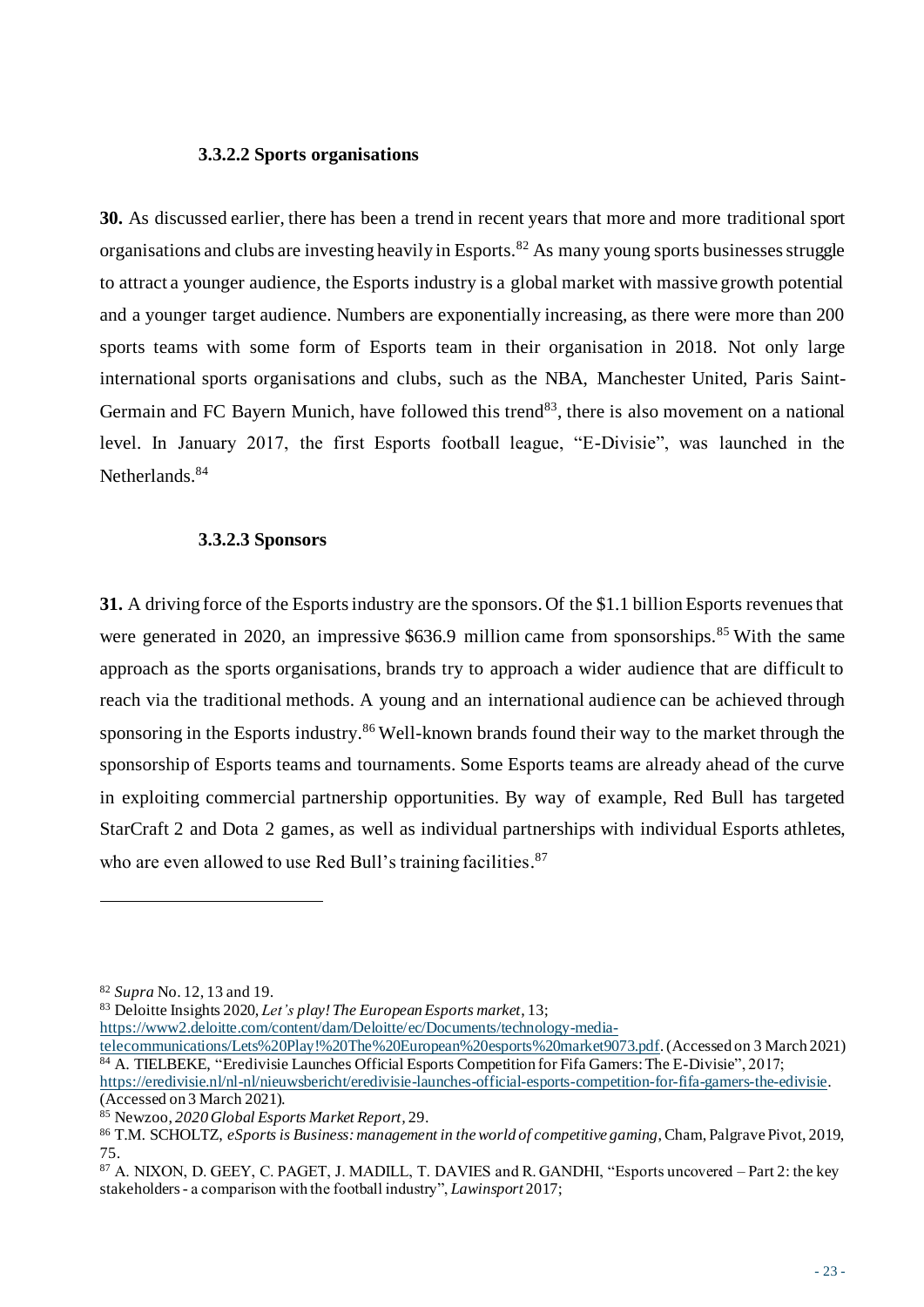#### **3.3.2.4 Government**

**32.** In principle, game developers and organisers of tournaments draw up their own regulations for their specific games and the related tournaments and competitions. However, these rules are usually only related to organisational aspects of the tournaments itself and often do not solve the overarching problems in Esports such as gambling, match fixing and so on. Furthermore, the question must be popped whether it is up to the government to take regulatory initiatives regarding Esports, particularly the recognition of Esports as an official sport from both a social- and tax law perspective. Tax administrations will not keep on watching from the sidelines but will take direct action in the short term to prevent gamers and their entourage from slipping through the mesh of the net. The only question is to what extent the existing legislative framework allows this, and to what extent any adjustment is needed.

#### **3.3.2.5 Audience**

**33.** The core of all stakeholders is the audience through their consumption and corporations via sponsorships. Most of the revenue of the audience comes from merchandise and tickets at Esports online and offline events, fees for streaming platforms, premium content and pay TV. The Esports audience will grow to 495.0 million globally in 2020, and it is expected that this trend will continue.<sup>88</sup> In this way, there will be a positive impact on the size and monetisation of the Esports audience, which will lead to an increase in commercial and media rights revenues to the benefit of all Esports stakeholders.<sup>89</sup>

[https://www.lawinsport.com/topics/item/esports-uncovered-part-2-the-key-stakeholders-a-comparison-with-the](https://www.lawinsport.com/topics/item/esports-uncovered-part-2-the-key-stakeholders-a-comparison-with-the-football-industry)[football-industry](https://www.lawinsport.com/topics/item/esports-uncovered-part-2-the-key-stakeholders-a-comparison-with-the-football-industry).(Accessed on 3 March 2021).

<sup>88</sup> Newzoo, *2020 Global Esports Market Report,* 27.

<sup>89</sup> Deloitte Insights 2020, *Let's play! The European Esports market*, 2;

[https://www2.deloitte.com/content/dam/Deloitte/ec/Documents/technology-media-](https://www2.deloitte.com/content/dam/Deloitte/ec/Documents/technology-media-telecommunications/Lets%20Play!%20The%20European%20esports%20market9073.pdf)

[telecommunications/Lets%20Play!%20The%20European%20esports%20market9073.pdf](https://www2.deloitte.com/content/dam/Deloitte/ec/Documents/technology-media-telecommunications/Lets%20Play!%20The%20European%20esports%20market9073.pdf).(Accessed on 3 March 2021).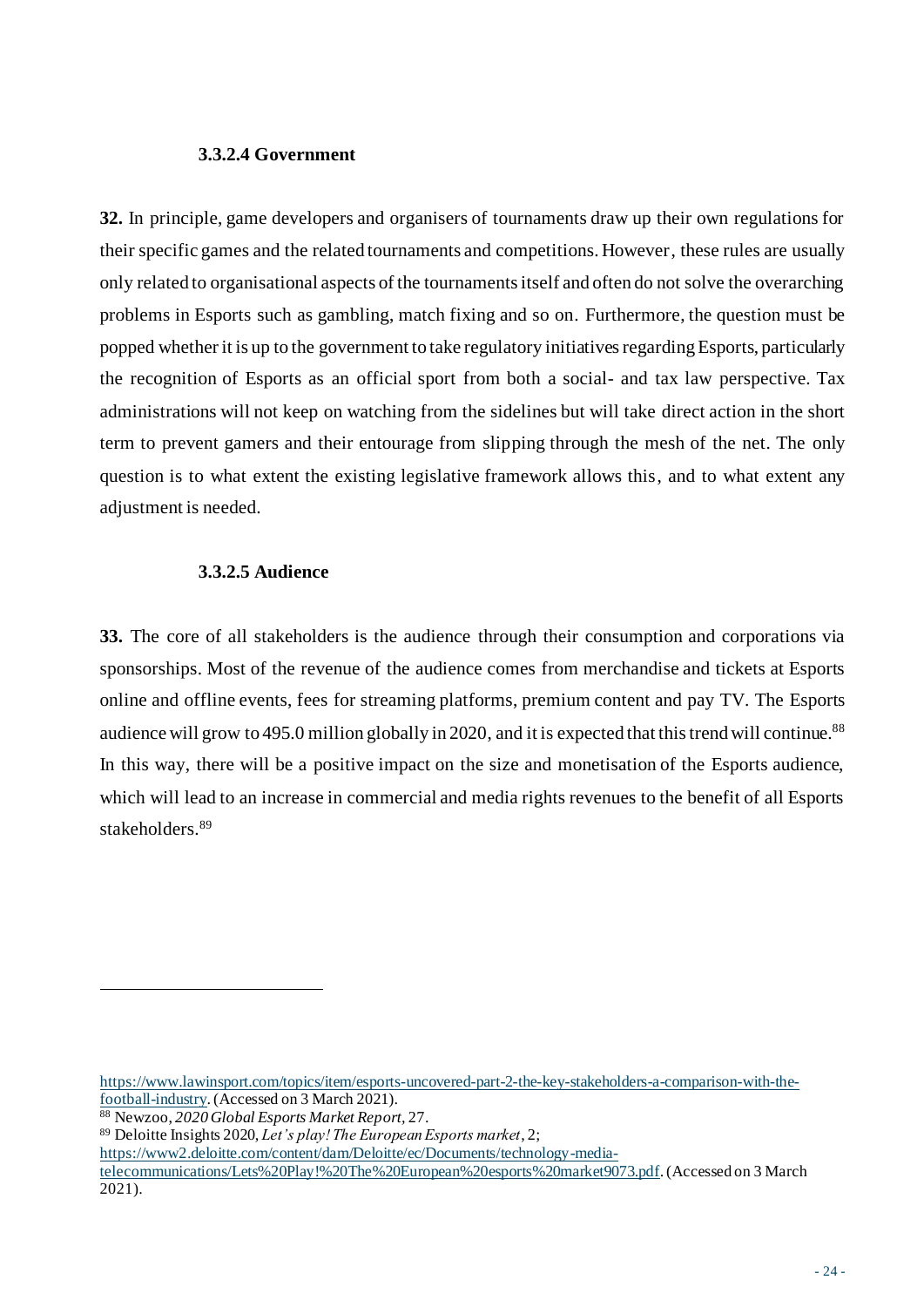### **3.4Difference between online and offline gaming**

**34.** Esports can be further divided into two subcategories: online and offline gaming. <sup>90</sup> This classification is based by the medium in which the videogames are played. Offline gaming is for the moment the most attractive form of Esports. Competitors play against each other on a live location, at a specific venue in front of spectators. The competitors will travel to the venue (studio or stadium) where computers and game consoles have been setup for them to play on. Fans can visit these events and watch the games on a big screen in the venue. At the same time, these offline matches may also be simultaneously live streamed on online streaming platforms like YouTube and Twitch, reaching hundreds of millions of viewers.<sup>91</sup> The largest tournament to date was the League of Legends Worlds 2020, held in Shanghai (China), with a total amount of 3.8 million viewers. These tournaments are often played for large amounts of prize money. The largest tournament to date was the International 2019: Dota 2 Championship, held in Shanghai (China), with a prize pool of \$34 million.<sup>92</sup>

Due to the COVID-19 pandemic, online gaming, where competitors play against each other over the internet not on a centralised location, is becoming more prominent. Gamers can participate in online tournaments which can be joined from all over the world from their own computer. They are organised much more often, but these are smaller and more accessible than the offline tournaments. These tournaments are also live streamed on services such as Twitch TV and YouTube Gaming for viewers to watch around the world. An example of this type of play was the seventh season of the Esports Championship Series for the game Counter Strike: Global Offensive held in June 2019 with a prize pool for the online qualifiers of  $$250,000.<sup>93</sup>$ 

<sup>90</sup> S. VAN OVERBEEK and D. MOLENAAR, "The Emergence of Esports", Bulletin for International Taxation, 2018, Vol. 73, No. 2, 107.

<sup>91</sup> M. TENORE, "Esports and tax, how the OECD Model Tax Convention applies to player's income", *Lawinsport* 2020; [https://www.lawinsport.com/sports/item/esports-and-tax-how-the-oecd-model-tax-convention-applies-to-players](https://www.lawinsport.com/sports/item/esports-and-tax-how-the-oecd-model-tax-convention-applies-to-players-income?category_id=152)[income?category\\_id=152](https://www.lawinsport.com/sports/item/esports-and-tax-how-the-oecd-model-tax-convention-applies-to-players-income?category_id=152) (Accessed on 4 March 2021).

<sup>92</sup> Source [: https://www.esportsearnings.com/tournaments](https://www.esportsearnings.com/tournaments). (Accessed on 4 March 2021).

<sup>93</sup> R. ESAU, "International tax aspects of esports – Part one", *GSLTR,* 2020/03, 18.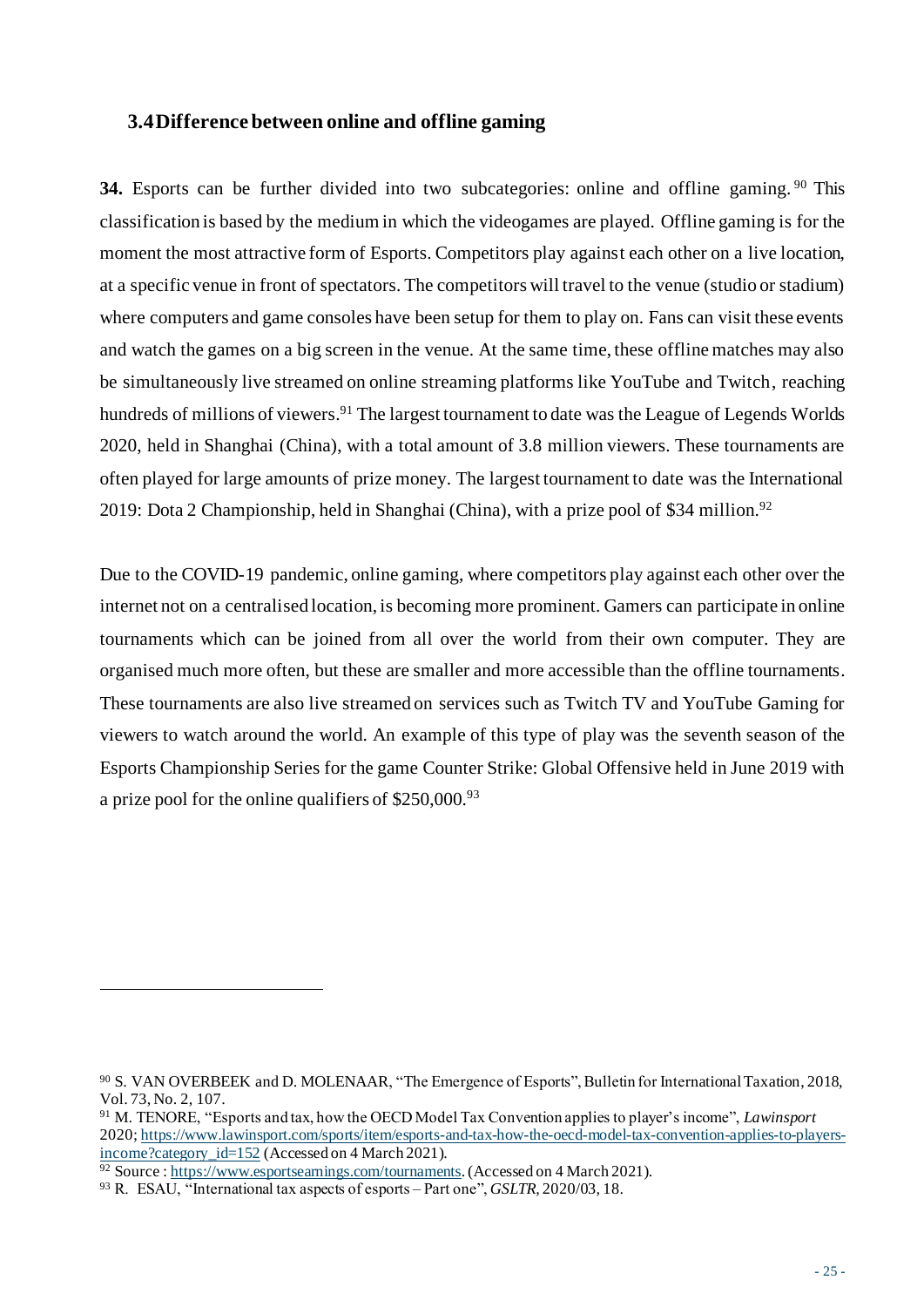# **4. Can Esports be considered as a Sport?**

**35.** The discussion about the question whether is Esports can be seen as an official sport, is going on a worldwide level for several years.<sup>94</sup> There is no universally accepted conclusion yet, with strong proponents on both sides and some neutral views in between. Although the discussion was initially only on a social-philosophical level, in the meantime some attention has been paid in the legal discourse. After all, the discussion is only about the societal view of the issue, but its outcome has legal and fiscal consequences, and will therefore influence the future growth of Esports. Often, favourable legal and fiscal regimes were implemented to safeguard the development and integrity of sports.<sup>95</sup> From out of a tax perspective, it is necessary to determine whether Esports should be regarded as sport under international and national tax laws.

# **4.1Recognition of Esports as an Olympic Sport**

**36.** As mentioned, the sporting element in Esports is becoming fierce worldwide and the International Olympic Committee (hereinafter "IOC") has already taken up position on this matter several times. Although the IOC is not a judicial body, and its view has no legal authority and enforceability, it can exert a significant influence on the state apparatus to assess whether Esports must be considered as a sport. After all, the IOC is the highest authority in the structure of the global Olympic Movement and the most powerful sports organisation on this planet, so its opinion can be decisive whether to recognise a certain sport.<sup>96</sup>

**37.** In the past, it seemed rather unrealistic that Esports would qualify as an official sport for Olympic inclusion and would be included in the Olympic games. Indeed, the 9the president of the IOC, Thomas Bach stated that: "we want to promote non-discrimination, nonviolence and peace among people" and "this does not match with the video game, which are about violence, explosions and

<sup>94</sup> EU Final report of the Sport Forum on Malta in March 2017 (EC), Accessed on 5 March 2021[, EU Sport Forum](https://ec.europa.eu/sport/sites/default/files/eu-sport-forum-report_en.pdf)  [2017: Final report \(europa.eu\);](https://ec.europa.eu/sport/sites/default/files/eu-sport-forum-report_en.pdf) J. HOLDEN, A. KARBURAKIS and R.RODENBERG, "The Future is Now: Esports Policy Considerations and Potential Litigation" *Journal of Legal Aspects of Sport* 2017a, Vol. 27 (1), 46–78. <sup>95</sup> Article on the favourable fiscal regimes for athletes and sport clubs in Belgium[; Expertencommissie wil fiscaal](https://www.vrt.be/vrtnws/nl/2020/02/10/expertencommissie-voetbal/#:~:text=Het%20fiscale%20gunstregime%20van%20het,vuur%20na%20de%20verschillende%20fraudezaken.&text=Net%20als%20in%20veel%20andere,procent%20vrijgesteld%20van%20de%20bedrijfsvoorheffing.)  [gunstregime voor sportclubs behouden, in ruil voor aantal heffingen en meer transparantie | VRT NWS: nieuws](https://www.vrt.be/vrtnws/nl/2020/02/10/expertencommissie-voetbal/#:~:text=Het%20fiscale%20gunstregime%20van%20het,vuur%20na%20de%20verschillende%20fraudezaken.&text=Net%20als%20in%20veel%20andere,procent%20vrijgesteld%20van%20de%20bedrijfsvoorheffing.). (Accessed on 5 March 2021).

 $\frac{96}{96}$  Article 1 of the Olympic Charter.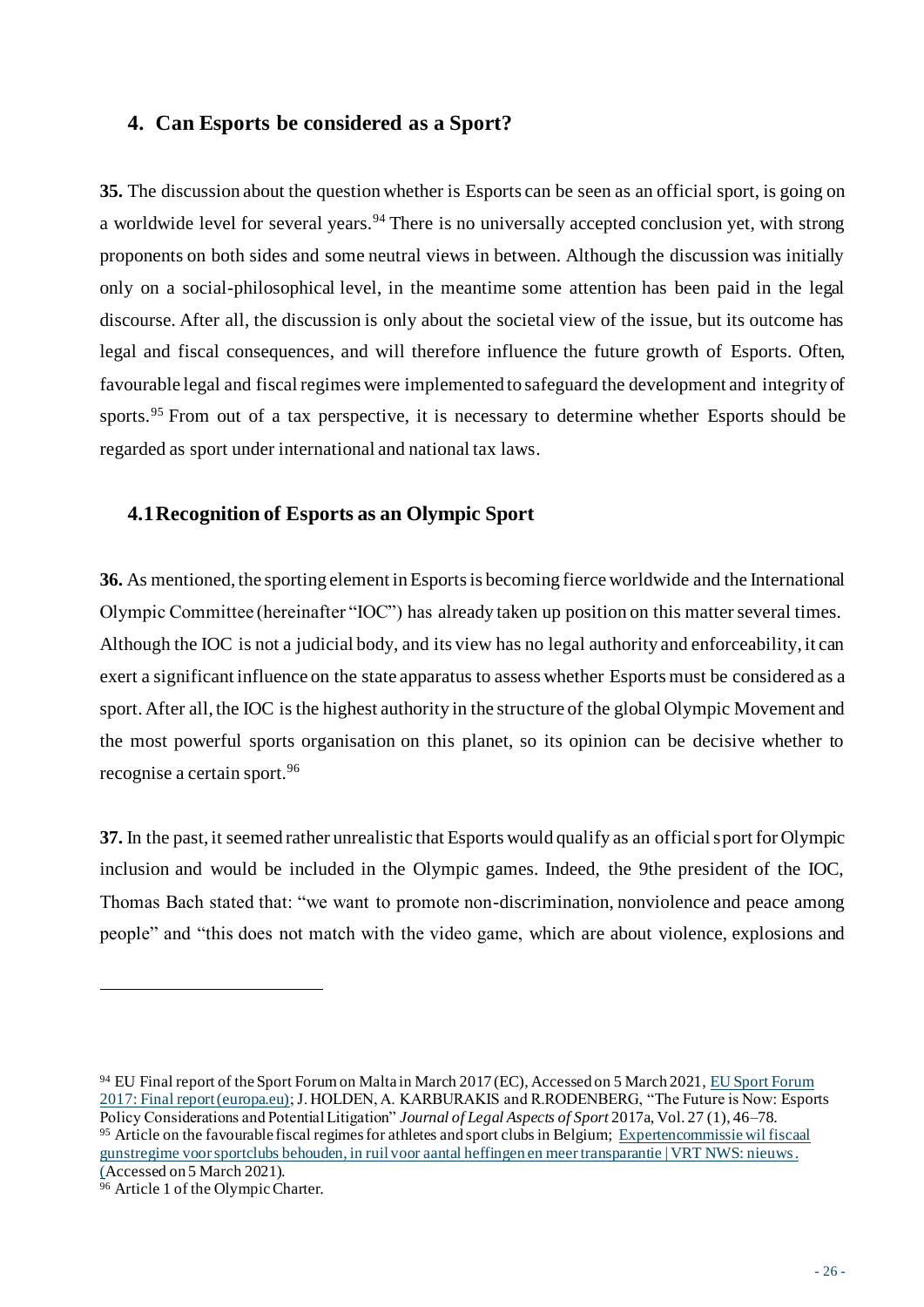killing. And there we need to draw a clear line".<sup>97</sup> In the meantime, the IOC has revised its position on Esports. Under the motto "it is all about the kids, and their money", this success has triggered an interest by the Olympic movement.With the viewing statistics of the Olympic games having dropped 15% during the Rio Olympics, the Olympic Movement is very much aware that it needs to attract a younger audience.<sup>98</sup> Esports seems to be the ideal partner to achieve this goal. Yet there still seems to be several obstacles before Esports can be recognised as an official Olympic sport.

In a communication the IOC Summit agreed that competitive gaming entails physical activity which can be compared to that required in more traditional sports. This, on the other hand, cannot necessarily be said to apply to leisure electronic gaming. For this reason, the use of the term sport regarding Esports needs further dialogue and study. It concluded that there were various uncertainties regarding Esports, more especially violent games, virtual reality, competition between game developers and the commercial drive, which make further discussion about inclusion premature.<sup>99</sup> Some of these arguments can easily be rebutted. For example, it is hard to argue that the sports movement is solely values-based and not commercially driven when it has been established that sports constitute an economic activity to which, in principle, European law applies.<sup>100</sup> However, there has still something to be done before Esports can be officially recognised by the IOC.<sup>101</sup>

The First step for a sport being included in the Olympic programme is achieving official recognition as a sport by the IOC. This can be done by establishing a strong International Sports Federation that governs the sport in question. The federation will further need to adapt its statutes, practices, and activities in accordance with the Olympic Charter.<sup>102</sup> This seems to be the bottleneck for the Esports industry as it is still the Wild West when it comes to transparency and governance. With three organisations claiming to be the international organisation for governing Esports worldwide, Esports

<sup>97</sup> A. VANTYGHEM, "How are new sports included in the Olympics (and does Esports fit the mould)?, *Lawinsport*  2020[; https://www.lawinsport.com/topics/item/how-are-new-sports-included-in-the-olympics-and-does-esports-fit-the](https://www.lawinsport.com/topics/item/how-are-new-sports-included-in-the-olympics-and-does-esports-fit-the-mould)[mould.](https://www.lawinsport.com/topics/item/how-are-new-sports-included-in-the-olympics-and-does-esports-fit-the-mould) (Accessed on 7 March 2021).

<sup>98</sup> A. VANTYGHEM, "Esports: Will professional gamers become our new sports legends?", Atfield, 20 January 2020; Atfield - [Esports: will professional gamers become our new sports legends?.](https://www.atfield.be/latest/press/esports-will-professional-gamers-become-our-new-sports-legends) (Accessed on 7 March 2021).

<sup>99</sup> See[: https://www.olympic.org/news/communique-of-the-7th-olympic-summit](https://www.olympic.org/news/communique-of-the-7th-olympic-summit). (Accessed on 7 March 2021). <sup>100</sup> ECJ 12 December 1974, No. C-36/74, ECLI:EU:C:1974:140, *Walrave and Koch v Association Union Cycliste Internationale and Others*.

<sup>101</sup> A. VANTYGHEM, "How are new sports included in the Olympics (and does Esports fit the mould)?, *Lawinsport*  202[0;https://www.lawinsport.com/topics/item/how-are-new-sports-included-in-the-olympics-and-does-esports-fit-the](https://www.lawinsport.com/topics/item/how-are-new-sports-included-in-the-olympics-and-does-esports-fit-the-mould)[mould.](https://www.lawinsport.com/topics/item/how-are-new-sports-included-in-the-olympics-and-does-esports-fit-the-mould)(Accessed on 7 March 2021).

 $\frac{102}{102}$  Article 25, §1 and §2 of the Olympic Charter.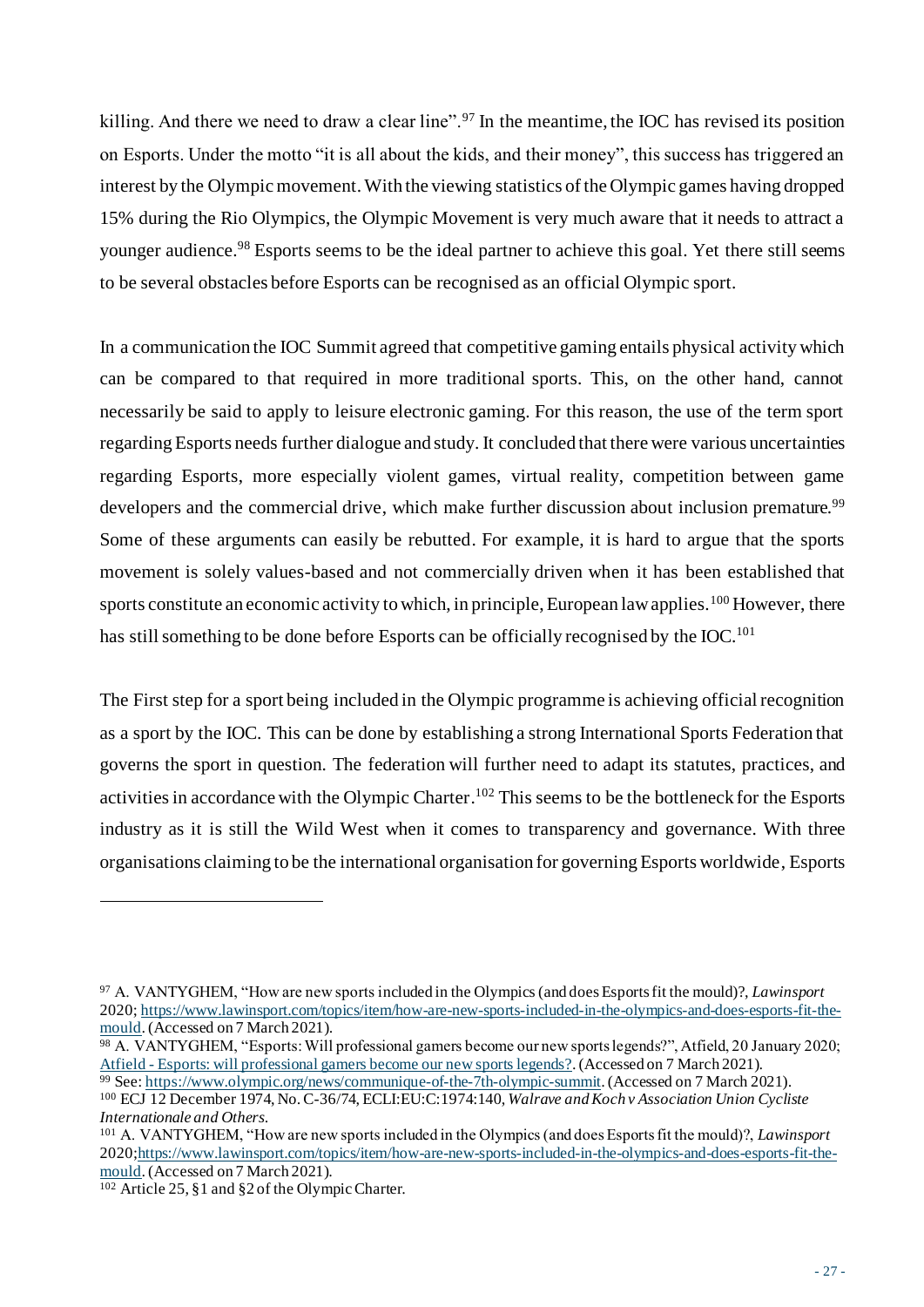struggles to impose unified rules upon the Esports athletes and struggles to control the game developers.<sup>103</sup> The emergence of a powerful international federation over which key publishers and developers agree, appears to be the next critical step in the further development of Esports as an Olympic sport.<sup>104</sup> For now, only Esports demonstrations and exhibitions will take place at the Olympic Games in Tokyo 2020 and Paris 2024.<sup>105</sup> It is of the author's opinion that it will only be a matter of time before Esports will be included on the Olympic program. In the long run, the IOC will need Esports much more because of its strong economic and commercial value.

#### **4.2Esports under EU Law**

**38.** Despite its growing popularity, increased turnover, and the possibility to become part of the Olympic games, Esports still suffers from sceptics pointing out its lack of transparency, lack of physicality and institutionalisation. What is the view of the European Union on this situation, and to what extent can Esports qualify as a sport under EU law?

# **4.2.1 Legal situation**

**39.** The question to what extent the EU law is applicable on Esports, can be answered easily. If an Esports competition or its participants sponsorship relationships relates to an economic activity, Esports would be subject of EU law.<sup>106</sup> On the other hand article 165 TFEU forms the legal basis to support sports inside the European Union, stipulating a sports policy and developing the European dimension in sport.<sup>107</sup> The discussion whether the specific nature of Esports corresponds to the

<sup>103</sup> *Supra* No. 22.

<sup>104</sup> A. VANTYGHEM, "How are new sports included in the Olympics (and does Esports fit the mould)?, *Lawinsport*  2020; [https://www.lawinsport.com/topics/item/how-are-new-sports-included-in-the-olympics-and-does-esports-fit-the](https://www.lawinsport.com/topics/item/how-are-new-sports-included-in-the-olympics-and-does-esports-fit-the-mould)[mould.](https://www.lawinsport.com/topics/item/how-are-new-sports-included-in-the-olympics-and-does-esports-fit-the-mould)(Accessed on 8 March 2021).

<sup>105</sup> J. TARRANT, "Esports in talks with Paris 2024 over demonstration event", *Reuters* 2018; <https://www.reuters.com/article/us-olympics-2024-esports-idUSKBN1HW10W> (Accessed on 8 March 2021). <sup>106</sup> ECJ 12 December 1974, No. C-36/74, ECLI:EU:C:1974:140, *Walrave and Koch v Association Union Cycliste Internationale and Others*; ECJ 18 July 2006, No. C-519/04, ECLI:EU:C:2006:492, *David Meca-Medina and Igor Majcen v Commission of the European Communities*, paras 22-28 and ECJ 11 April 2000, Joined cases C-51/96 & C-191/97, ECLI:EU:C:2000:199, *Deliège v Ligue de judo et disciplines associées ASBL, Ligue belge de judo ASBL, Union européenne de judo (C-51/96) and François Pacquée (C-191/97)*, paras 46-53. <sup>107</sup> Article 165 TFEU.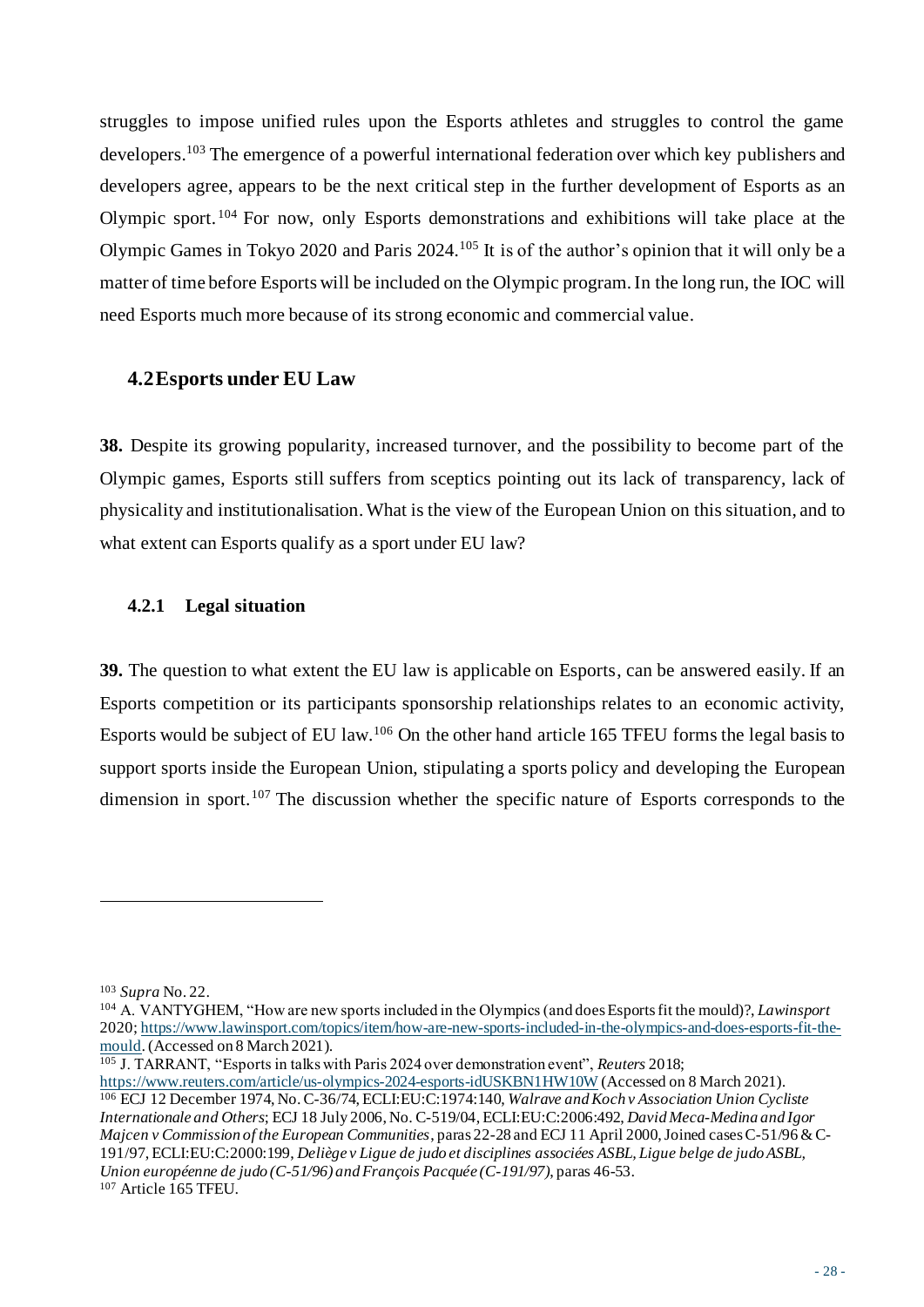specific nature of sport in Article 165 TFEU, is a complex question that deserves a sole article. Yet it has already been found that the EC has provided support for video games development projects.<sup>108</sup>

For the time being, the EC and the other EU bodies have not yet decided on the status of Esports within the entertainment industry. An explicit confirmation by ECJ in its case law is also lacking for the moment. However, it can be argued that the judgement of the *English Bridge Union<sup>109</sup>* of the ECJ and the opinion of the Advocate General can give direction in the discussion at hand.<sup>110</sup>

# **4.2.1.1 Decision of the European Court of Justice about duplicate bridge**

**40.** The decision results from a dispute between the English Bridge Union and the UK tax authorities. As the organiser of duplicate bridge tournaments in the UK, The English Bridge Union was collecting entry fees on these events. In view of the UK tax laws, VAT must be paid on the entrance fees. Duplicate bridge is a form of bridge in which each partnership successively plays the same deal as their counterparts at other tables. Scoring is just based on a relative performance. Considering that the registration fee should be exempt from VAT under Article 132 (1) (m) of Directive 2006/112, English Bridge Union requested the tax authorities for reimbursement of that tax. It held that duplicate bridge should be considered as a sport for the purposes of EU VAT Directive.<sup>111</sup> This request was denied.<sup>112</sup>

The ECJ concluded that duplicate bridge cannot be considered as a sport for the purposes of the EU VAT Directive, because it relates to activities characterised by a not negligible physical element, which element appears to be 'negligible' for duplicate bridge.<sup>113</sup> The English Bridge Union argued that duplicate bridge involves logic, memory, and planning, which constitutes an activity beneficial to the mental and physical health of regular participants. ECJ found this contribution not sufficient

<sup>108</sup> Education, Audiovisual and Culture Executive Agency, n.d., Creative Europe – MEDIA - Development of European Video Games[; Development of European Video Games | EACEA \(europa.eu\)](https://eacea.ec.europa.eu/creative-europe/actions/media/development-video-games_en). (Accessed on 8 March 2021).

<sup>109</sup> ECJ 26 October 2017, No. C-90/16, ECLI:EU:C:2017:814, *The English Bridge Union Limited V. Commissioners for Her Majesty's Revenue & Customs*, 2017, 6.

<sup>110</sup> C. ABANAZIR, "E-sport and the EU: the view from the English Bridge Union", *International Sports Law Journal*  2019, Vol. 18, 106.

<sup>111</sup> Council Directive 2006/112/EC of 28 November 2006 on the common system of value-added tax.

<sup>112</sup> ECJ 26 October 2017, No. C-90/16, ECLI:EU:C:2017:814, *The English Bridge Union Limited V. Commissioners for Her Majesty's Revenue & Customs*, paras 6-12.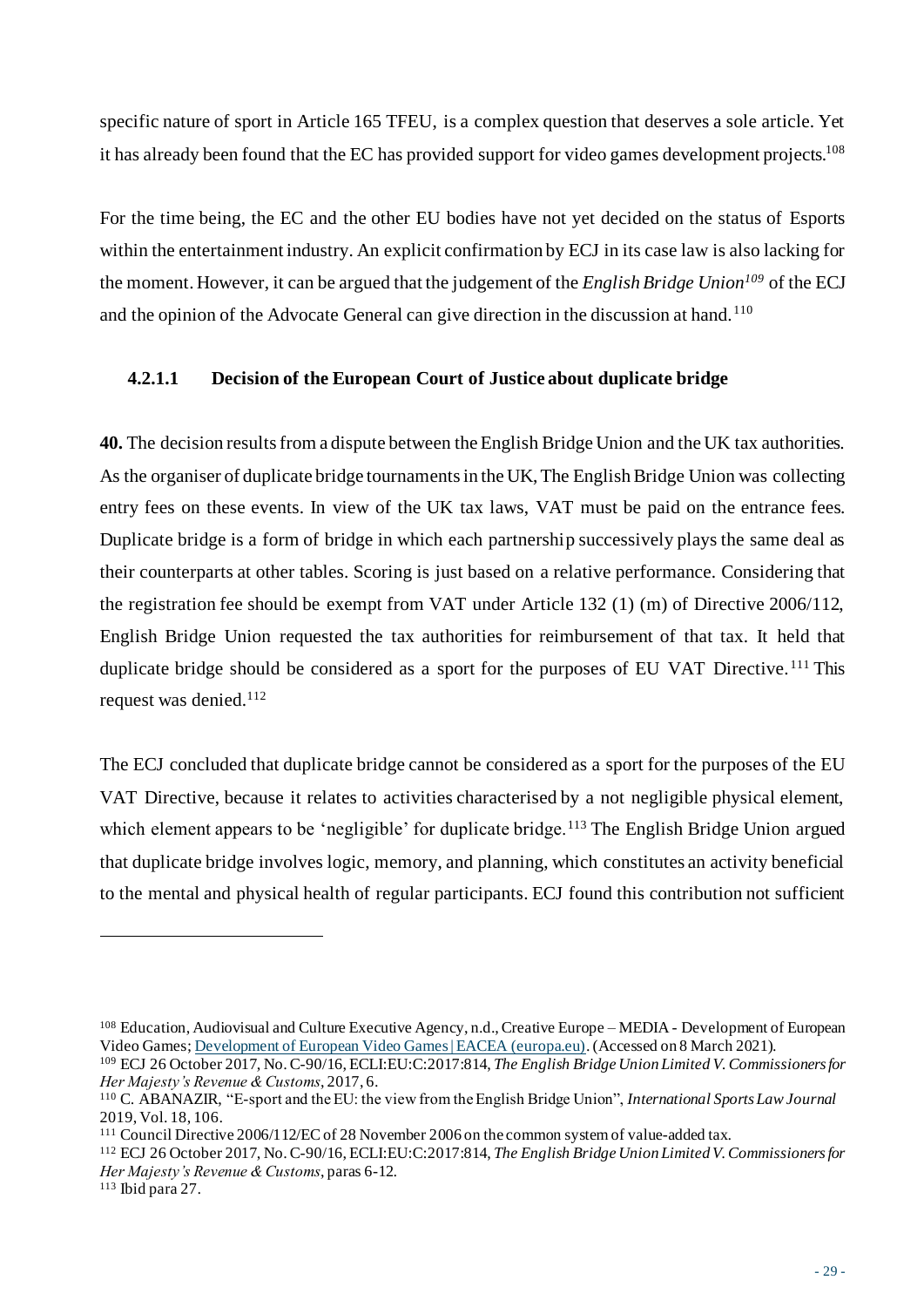for the conclusion that duplicate bridge was a sport under the EU VAT Directive because it had to be physical or mental activity itself.<sup>114</sup> Finally, the ECJ suggested that duplicate bridge could fall under this exception of cultural services, for which also a VAT exemption exists.<sup>115</sup> Judging by the ECJ decision, the physical element and its exception in the form of social and cultural heritage of a country are two aspects that have a direct effect on the way Esports can be categorised.

**41.** The physical element is a criterion that is often used to qualify an activity as a sport.<sup>116</sup> It is Therefore indisputable that the position of the EU reflects a consensus regarding the physical element's significance for sport. The question whether Esports contains a physical element is a highly debatable topic on which there is no consensus yet.<sup>117</sup> It is often stated that Esports requires minimal physical exertion and constitutes a negligible physical element. It is of the author's opinion that this argument is outdated as recent studies have shown that Esports require much physical and mental activity, comparable to normal athletes. A research of Dr. FROBÖSE has shown that Esports players achieve up to 400 movements on their consoles per minute, four times as much as an average person, while the activity is asymmetrical because both hands are being moved and various parts of the brain are being used at the same time. Most games are extremely complex and require fine motor skills. The body gets it is a share of endurance training too as in league level competitions, the pulse of player can be as high as 160-180 bpm. Furthermore, the resistance to endure stress is imposed as the amount of cortisol produced is at the same level as of racing -car driver.<sup>118</sup>

Consequently, despite the above stated research, there is still a lot of doubt in the legal doctrine. To examine whether the physical element in Esports is negligible, and whether Esports falls within the scope of EU sport law and policy, the legal doctrine seems to lay back on two questions. The first

<sup>114</sup> S. VAN OVERBEEK and D. MOLENAAR, "Esports and taxation", *GSLTR* 2018, Vol. 35, 14.

<sup>115</sup> ECJ 26 October 2017, No. C-90/16, ECLI:EU:C:2017:814, *The English Bridge Union Limited V. Commissioners for Her Majesty's Revenue & Customs*, para 28.

<sup>116</sup> Council of Europe, Committee of Ministers Recommendation No. R (92) 13 REV of the Committee of Ministers of Member States on the Revised European Sports Charter, Article 2 (1)(a): "*Sport" means all forms of physical activity which, through casual or organised participation, aim at expressing or improving physical fitness and mental wellbeing, forming social relationships, or obtaining results in competition at all levels.*

<sup>117</sup> C. ABANAZIR, "E-sport and the EU: the view from the English Bridge Union", *International Sports Law Journal*  2019, Vol. 18, 106.

<sup>118</sup> S. VAN OVERBEEK and D. MOLENAAR, "Esports and taxation", *GSLTR* 2018, Vol. 35, 15; A. HAPPONEN and D. MINASHKINA, "Professionalism in Esport: Benefits in Skills and Health & Possible Downsides", *LUT Scientific and Expertise Publications* 2019, 29;

[file:///C:/Users/vdb/Downloads/2019\\_LUT\\_report\\_90\\_esport\\_health\\_benefits.pdf](file:///C:/Users/vdb/Downloads/2019_LUT_report_90_esport_health_benefits.pdf). (Accessed on 9 March 2021).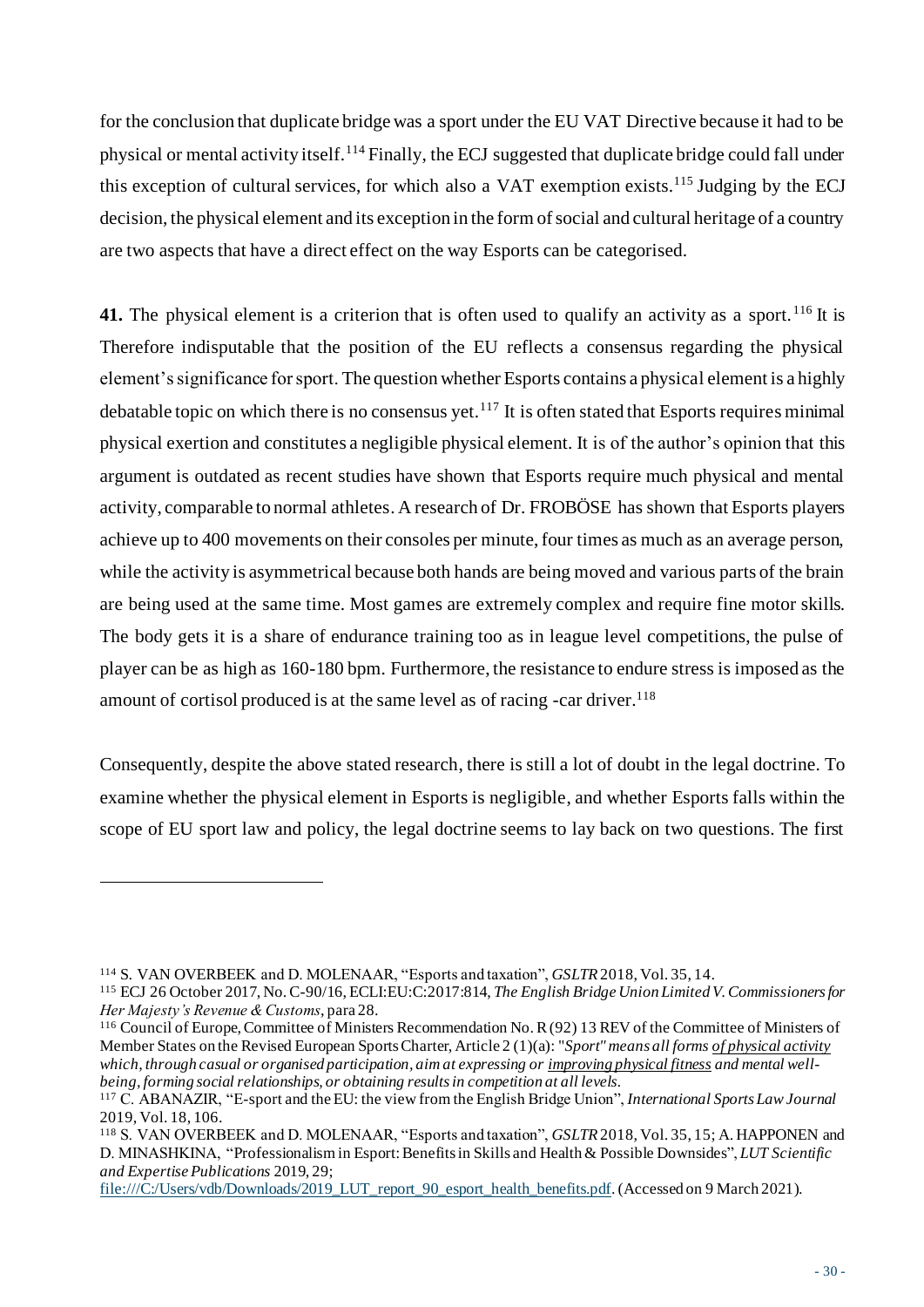question should be whether fine motor skills are enough to render an activity as a sport or not. If so, then Esports may well be recognised as a sport and thus enjoy its benefits such as a VAT exemption.<sup>119</sup> This prerequisite seems to be met as the IOC recognised activities as an official sport, where only fine motor skills are required such as shooting, snooker and chess. The second question is posted by considering Parry's argument that the physical element in the moves of Esports players does not have a direct effect on the real world, but rather influence the virtual world. A lack of direct effect on the real world while playing games constitutes a barrier for the recognition of Esports as a sport.<sup>120</sup>

**42.** Now, it is not possible to give an unambiguous answer to this situation and it remains to be seen how the EC and the CJEU will approach this situation. Parry's approach seems to be too far-reaching and takes no account of today's ongoing digitalisation. The reality is that the best professional Esports athletes follow training regimes, crafted specially for their needs. Also, it does not seem to differ that much from physicality in Olympic sports archery and shooting. Therefore, it is hard to deny that Esports implies a clear physical activity and does not constitute a negligible physical element.<sup>121</sup> A case-by-case approach is needed to determine whether the physical element is sufficiently present. Although a vast majority of popular Esports require certain physical skills, the effort remains finemotoric. As mentioned, there are both pro and contra arguments regarding the qualification as a sport.

**43.** With regard to the EU VAT Directive, the ECJ the CJEU left open the possibility of qualifying as 'cultural services', for which also a VAT exemption exists.<sup>122</sup> Case law of the ECJ has shown that it considers the social and cultural heritage of an activity and the social function of sports.<sup>123</sup> In the case of the *English Bridge Union,* Advocate General SZUPUNAR gives a workable definition of sport. In reaching his conclusion, SZUPUNAR referred directly to the position of video games within the entertainment industry. The opinion reads:

<sup>119</sup> C. ABANAZIR, "E-sport and the EU: the view from the English Bridge Union", *International Sports Law Journal*  2019, Vol. 18, 107.

<sup>120</sup> J. PARRY, "Esports are Not Sports", *Sport, Ethics and Philosophy* 2018, Vol 13:1, 7.

<sup>121</sup> A. VANTYGHEM, "Esports: Will professional gamers become our new sports legends?", Atfield, 20 January 2020; Atfield - [Esports: will professional gamers become our new sports legends?](https://www.atfield.be/latest/press/esports-will-professional-gamers-become-our-new-sports-legends) (Accessed on 9 March 2021).  $122$  Article 132 (1) (n) of the VAT Directive 2006/112/EC.

<sup>123</sup>ECJ 15 December 1995, nr. C-415/93, ECLI:EU:C:1995:463, *Union royale belge des sociétés de football association ASBL/Jean-Marc Bosman, Royal club liégeois SA/Jean-Marc Bosman and others and Union des associations européennes de football (UEFA)/Jean-Marc Bosman*, 1995, 43; ECJ 16 March 2010, nr. C-325, 2010 ECR I-2196, *Olympique Lyonnais v. Olivier Bernard and Newcastle United*, paras 39-45.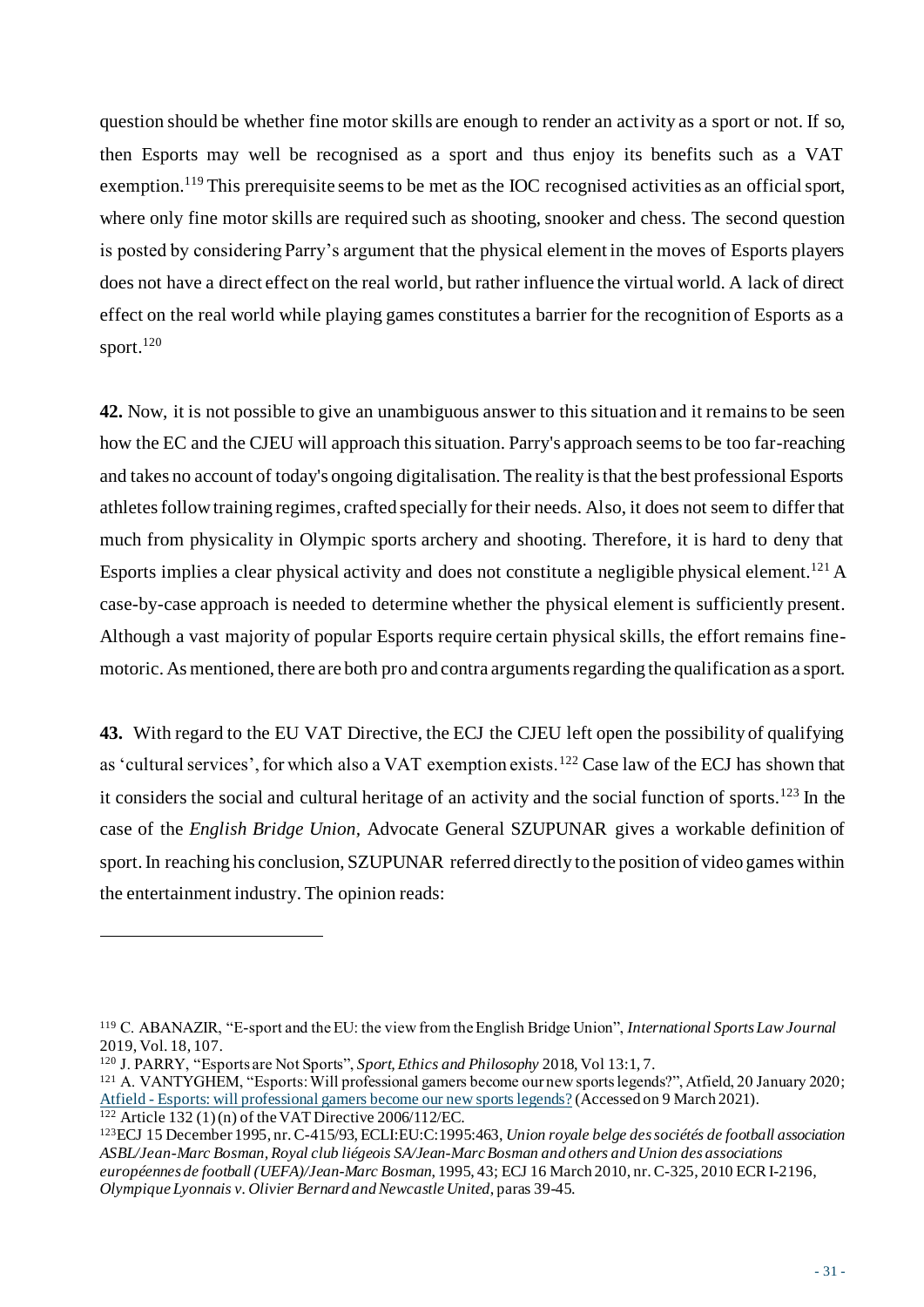*"Where a physical element is not necessary, sport is defined by competition and the fact that equipment is provided by not just one supplier – which excludes activities without a broad basis in civil society, such as commercial products in the marketplace, designed by firms for pure consumption (for instance video games)."<sup>124</sup>*

The paragraph constitutes two obstacles for Esports in its recognition as a sport under the EU law. One strand posits that there should not be a monopoly in respect to the provision of sport equipment. On the one hand, a video game is not a 'sporting equipment' per se, and in the context of Esports, the term 'equipment should refer to the hardware that runs the game. On the other hand, the spirit of the definition requires the extension of the term to video games themselves. It is the game developer or publisher which has the absolute power and the executive ownership of the game. Furthermore, the opinion of the Advocate General states that activities including video games cannot be deemed as a sport because video games are designed and marketed for pure consumption.<sup>125</sup> Esports competitions based on video games created for purely consumption purposes and organised by persons aiming to profit from these activities, may find themselves out of the scope. Moreover, the mental well-being of the Esports participants is a much-debated subject which can create an obstacle for the recognition of Esports. The reason why Esports has become a part of the agenda is its commercial viability. Consequently, it can be maintained that the social function of sport as defined and perceived by the EU, may constitute an impediment to Esports recognition as a sport.<sup>126</sup>

**44.** The question whether Esports could be considered as a sport under the EU VAT Directive remains unanswered for the time being. if we can rely on the ECJ decision in the *English Bridge Union* case, the answer will be rather negative. However, it must be born in mind that this definition was given for the purposes of an interpretation of the scope of an exemption. To be taxable, a transaction needs to be effectuated by a taxable person acting as such, which implies the existence of a sustainable economic activity.<sup>127</sup>

<sup>124</sup> Concl. AG M. SZPUNAR in ECJ 15 June 2017, C-90/16, *The English Bridge Union v. HRMC*, para 38.

<sup>125</sup> C. ABANAZIR, "E-sport and the EU: the view from the English Bridge Union", *International Sports Law Journal*  2019, Vol. 18, 108-109.

<sup>126</sup> Ibid p. 110-111.

<sup>127</sup>A.E. YAZICIOGLU, *International Taxation Law in Sports Events*, London, Routledge, 2021, 66.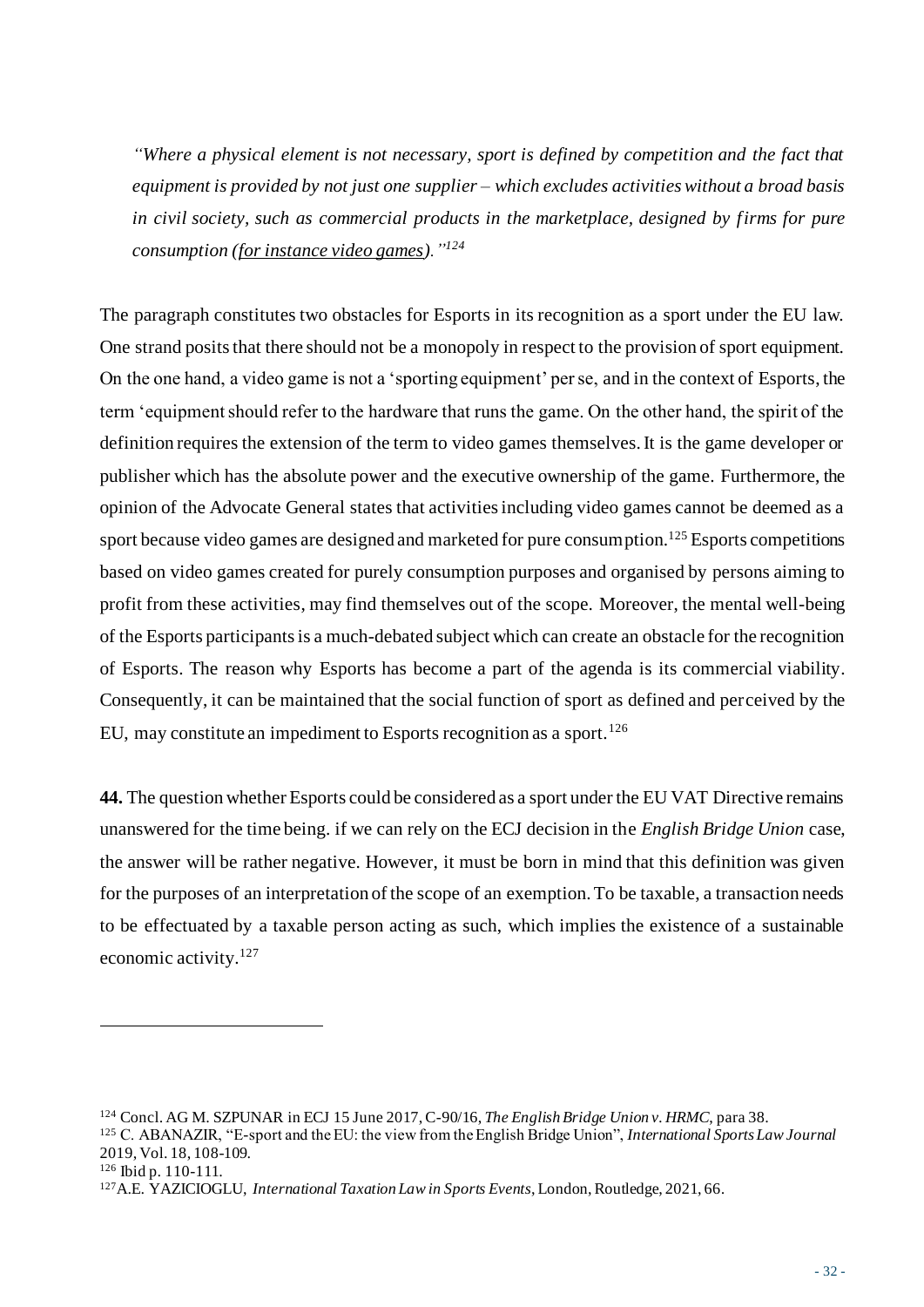# **5. General Rules of the Income Tax Treatment of Esports players under Double Tax Treaties**

# **5.1The application of double tax treaties to Esports players**

**45.** Like in the sports industry, Esports players are not only active on a national level. Esports competitions are performed on international level in various countries around the globe. Most of the players have a different domicile than the country they are performing in. In addition, these tournaments are simultaneously broadcast worldwide. In general, many countries will be involved, all of whom wish to tax in some capacity. This creates a significant risk for double taxation or double non-taxation. Most countries have a source withholding tax on income earned by non-residents, while almost every country tax its residents on their worldwide income. This creates an overlap situation because foreign income is taxed twice in these two systems. To avoid these situations, countries conclude bilateral tax treaties with each other, allocating taxing rights and granting tax exemptions or credits. 128

**46.** The taxation of sportspersons and entertainers is so important that most bilateral tax treaties include a provision specifically addressing them. Despite the established model treaties, such as the OECD MC, there is still a significant lack of uniformity amongst bilateral tax treaties. Nevertheless, the core concepts underlying most bilateral tax treaties are similar regarding the international taxation of sportspersons. The most widely accepted model income tax treaty is the OECD Model Convention.<sup>129</sup> Notwithstanding the rules for taxation of income from employment and business profits, laid down in articles 7 and 15 OECD MC, article 17 OECD MC MC provides an exception to these rules regarding performing artists and sportspersons. According to this article, the state where the performance takes place will (the source state), in principle, has the power to tax the income of the artists or sportsmen. The application of article 17 OECD MC is crucial in determining whether the income of the athlete can be taxed in the state where the performance in exercised. If article 17 is not applicable it is highly likely that the income of the athlete will be taxable exclusively in the state

<sup>128</sup> S. VAN OVERBEEK and D. MOLENAAR, "Esports and taxation", *GSLTR* 2018, Vol. 35, 14; R. ESAU, "International tax aspects of esports – Part one", *GSLTR,* 2020/03, 19.

<sup>129</sup> A. D. APPLEBY, "Leveling the Playing Field: A Separate Tax Regime for International Athletes", *Brook. J. Int'l L*. 2011, Vol 36:2, 607-608.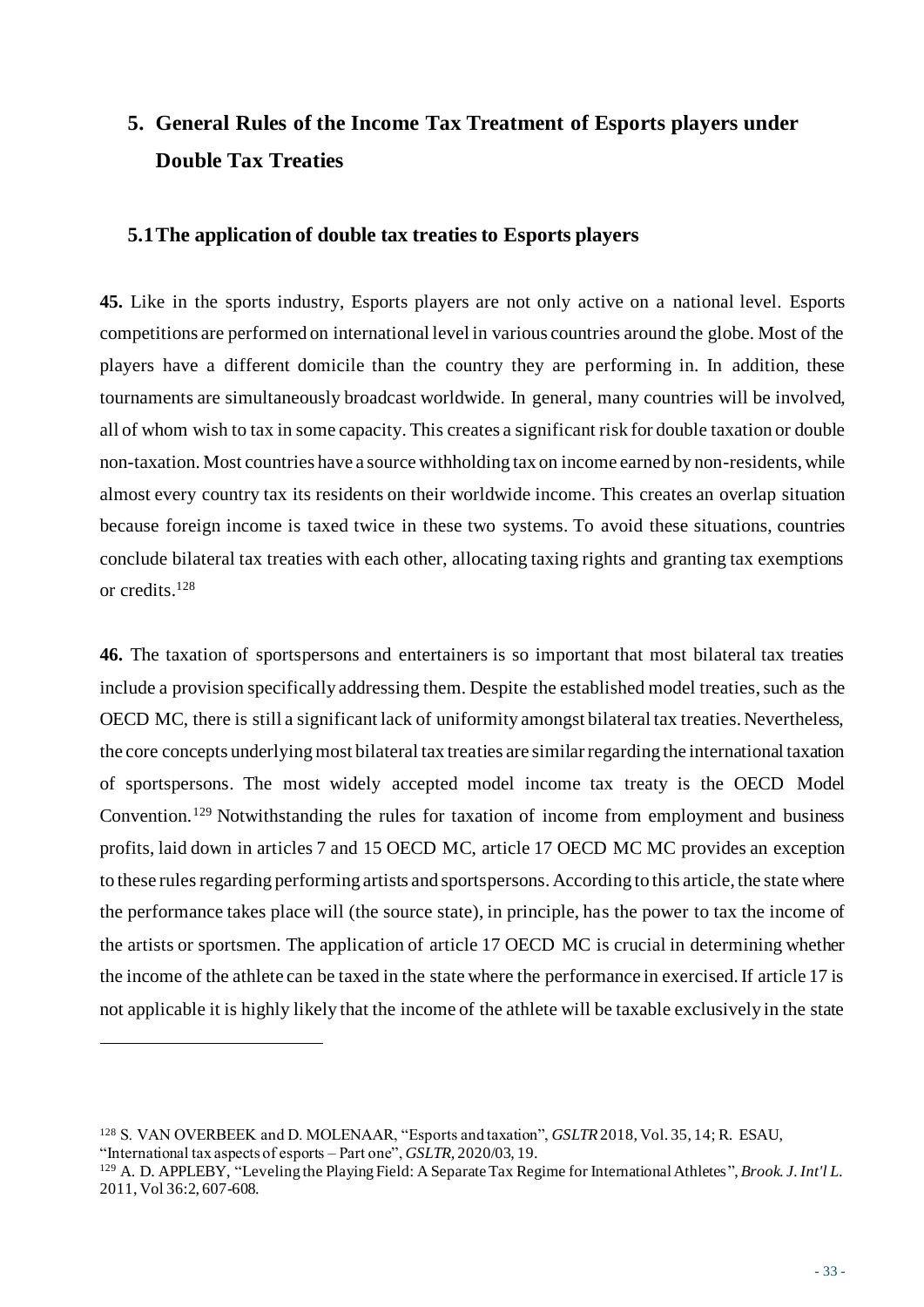of residence of the athlete. Therefore, it is crucial to know whether the participants, herein referred to as "professional Esports players", can be classified as entertainers or sportspersons under the convention.

# **5.2Personal scope of article 17 OECD MC**

#### **5.2.1 General aspects**

**47.** First, it is important to note that the scope of article 17 OECD MC applies to income that has a close connection to the 'public performance'. Given the various streams of income derived from the public performance of the Esports players, this broadened scope of article 17 OECD MC can have a substantial impact on a professional Esports player or team's tax situation. The article was initially intended to be exclusively allocate taxing rights involving a public performance. This requirement was not explicitly mentioned in the article, but finds it roots in the English text of the 1963 OECD Model Convention. The terms 'athlete, sportsman and sportsperson have never been accompanied with the word 'public'. Nonetheless, it has been commonly understood that the requirement of public performance extends to this category of taxpayers as well.<sup>130</sup>

However, depending on the interpretation, the word 'public' refers only to entertainment or entertainments and sports. Clarifying the meaning of this word poses nonetheless some difficulties.<sup>131</sup> Both the legal doctrine and the OECD itself became critical on the necessity for a public nature of the activities exercised by sportsmen. Because the OECD MC and accompanying commentary does not specifically state the need for a "public performance" for an entertainer or sportsperson's income to fall under the scope of article 17 OECD MC. This criticism was further elaborated in an update to the commentary of article 17 OECD MC in 2014, which states that ancillary activities, such as training, preparations, or rehearsal, would be covered by this article.<sup>132</sup> The rationale of the OECD is that these activities are part of the regular activities of the entertainers and sportspersons.Therefore, some authors have conceded that with the update to the commentary a public performance element

<sup>130</sup> A.E. YAZICIOGLU, *International Taxation Law in Sports Events*, London, Routledge, 2021, 46-47.

<sup>131</sup> K. TETLAK, *International Taxation of Sportsmen*, Amsterdam, IBFD Doctoral Series, 2014, Vol. 30, 63-64. <sup>132</sup> OECD Commentary on Article 17, para. 9.1.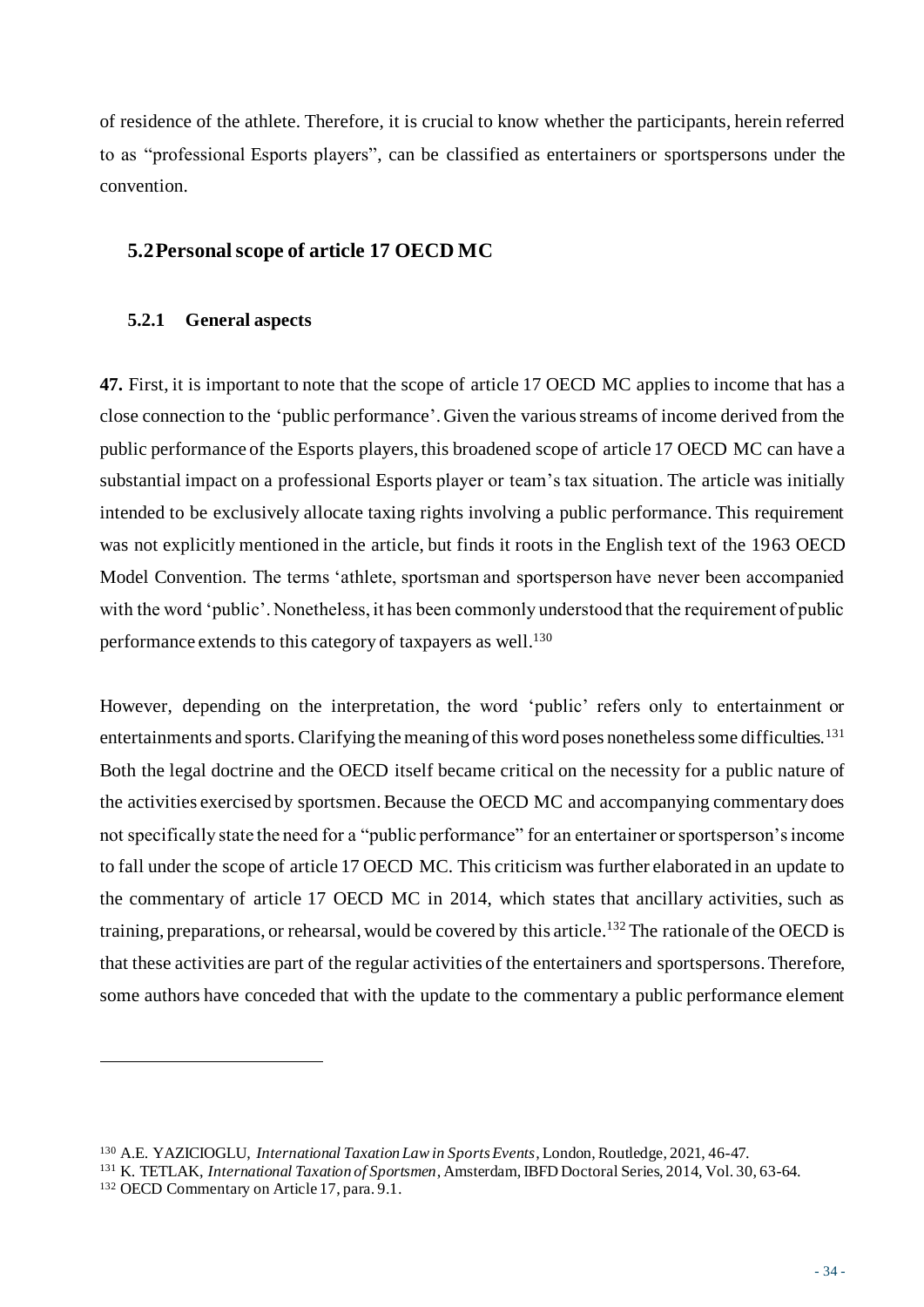is not necessarily an essential element for the personal activities of an entertainer or sportsperson to fall under the scope of article 17 OECD MC.<sup>133</sup> The author is of the opinion that the OECD should include a clarification in the Commentary regarding the fact whether article 17 OECD MC covers income derived from public appearances that take advantage of the fame and reputation of an individual without a performance. Without any doubt it can be said that the performance in the source state and the link with this performance are necessary elements in the whole trade-off.

**48.** To be categorised as an 'entertainer' or 'sportsperson' under article 17 OECD MC, an individual does not necessarily have to act in a professional manner. For instance, a person who takes part in sporting activities solely for leisure purposes and wins prize money, will fall within the scope of article 17 OECD MC.<sup>134</sup> Even the participation in a one-time event or a 'once-in-a-life-time' appearance falls within the scope.<sup>135</sup> In the context of Esports this view will be truly relevant to casual and amateur gamers. Due to the enormous popularity and increase in players, the trend continues where organisers and game developers try to attract the attention of the occasional gamers by organising local and third-rate tournaments. These tournaments are a steppingstone to a professional career within Esports and are often accompanied by prize money. This means that an occasional participation in an Esports tournament also results in a taxation of the prize money earned by the amateur Esports player.

**49.** Furthermore, article 17 OECD MC needs to be treated as a special regulation, as it takes precedence over articles 7 and 15 OECD. The importance of this deviation lies in the fact that income earned under article 17 OECD MC, covering the taxation of entertainers and sportspersons, may be taxed in the source state. This approach is in stark contrast to article 15 OECD, covering employment income, which requires a substantial presence test to be met for the source state to have taxation rights, or article 7 OECD, covering business income, which requires a permanent establishment for

<sup>134</sup> A.E. YAZICIOGLU, *International Taxation Law in Sports Events*, London, Routledge, 2021, 47; K. TETLAK, *International Taxation of Sportsmen*, Amsterdam, IBFD Doctoral Series, 2014, Vol. 30, 61. <sup>135</sup> OECD Commentary on Article 17, para. 9.1.

<sup>133</sup> R. ESAU, "International tax aspects of esports – Part one", *GSLTR,* 2020/03, 20; L.A. R. TOPETE, "Analysis of the Case Law on the Scope of Article 17 of the OECD Model: Issues Resolved and Yet to Be Resolved", *Bulletin for International Taxation* 2017, Vol.71, No. 3/4, 1-12.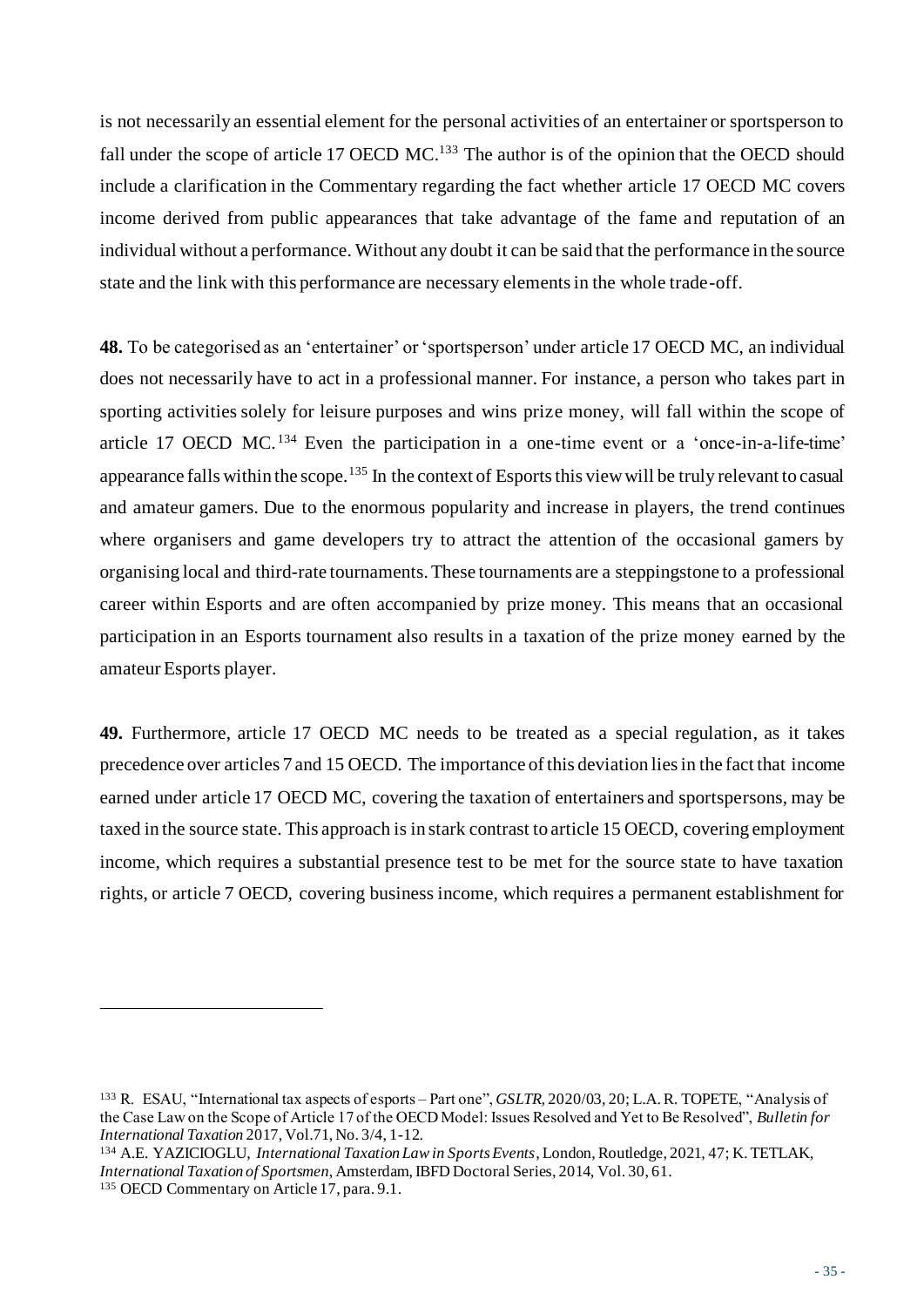source taxation.<sup>136</sup> Before 2014, the article explicitly stated that it applied 'notwithstanding the provisions of article 7 and 15 OECD'.<sup>137</sup>

**50.** In 2014, the OECD made significant changes to the commentary, with options for limiting the effect of article 17 OECD MC. As a result, states can provide for a different arrangement in their individual treaties. The wording of the article 17 OECD MC was modified to expressly mention only the derogation to article 15 OECD, which give states the possibility to limit the application of the article to 'business profits.'<sup>138</sup> To this end, the words 'notwithstanding the provisions of article 15 OECD' may be replaced with 'subject to the provisions of article 15 OECD'. Entertainers and sportspersons with an employment contract would then fall under the normal 183 days rule of article 15 OECD. For example, Germany has the practice of limiting the provision to independent activities.<sup>139</sup>

**51.** States have the option of providing their double taxation agreements with a derogation from article 17 OECD MC. It is also an option for states to exempt subsidised performances from source tax in the country of performance.<sup>140</sup> This is for example the case in the double tax treaty between Belgium and the Netherlands. The treaty adapts article 17 OECD MC by providing for an exemption in the state where the activity is carried on for income from personal activities of sportspersons who are at least 30% funded from public sources or who exercise their activities in the context of exchanges agreed between the contracting states. In that case, only the state of residence has tax authority.<sup>141</sup> The option of granting the residence state the exclusive right to tax income from performances subsidised from public funds is also suggested in the commentary on article 17 of the OECD.<sup>142</sup> To this end, an additional article 17(3) OECD MC has been proposed, under which the provisions of article 17(1) and (2) OECD would not apply to income derived from activities performed in a contracting state by entertainers or sportspersons if the visit to that state is wholly or mainly supported by public funds of one or both of the contracting states or political subdivisions, or

<sup>136</sup> R. ESAU, "International tax aspects of esports – Part one", *GSLTR,* 2020/03, 20.

<sup>&</sup>lt;sup>137</sup> Article 17(1) and (2) of the OECD Model Convention.

<sup>138</sup> Ibid.

<sup>139</sup> See art. 17 Belg.- Ger. Income and Capital Tax Treaty of 1967.

<sup>140</sup> OECD Commentary on Article 17, para. 13.

<sup>141</sup> See art. 17 Belg. – Neth. Income and Capital tax treaty 5 June 2001.

<sup>142</sup> OECD Commentary on Article 17, para 13.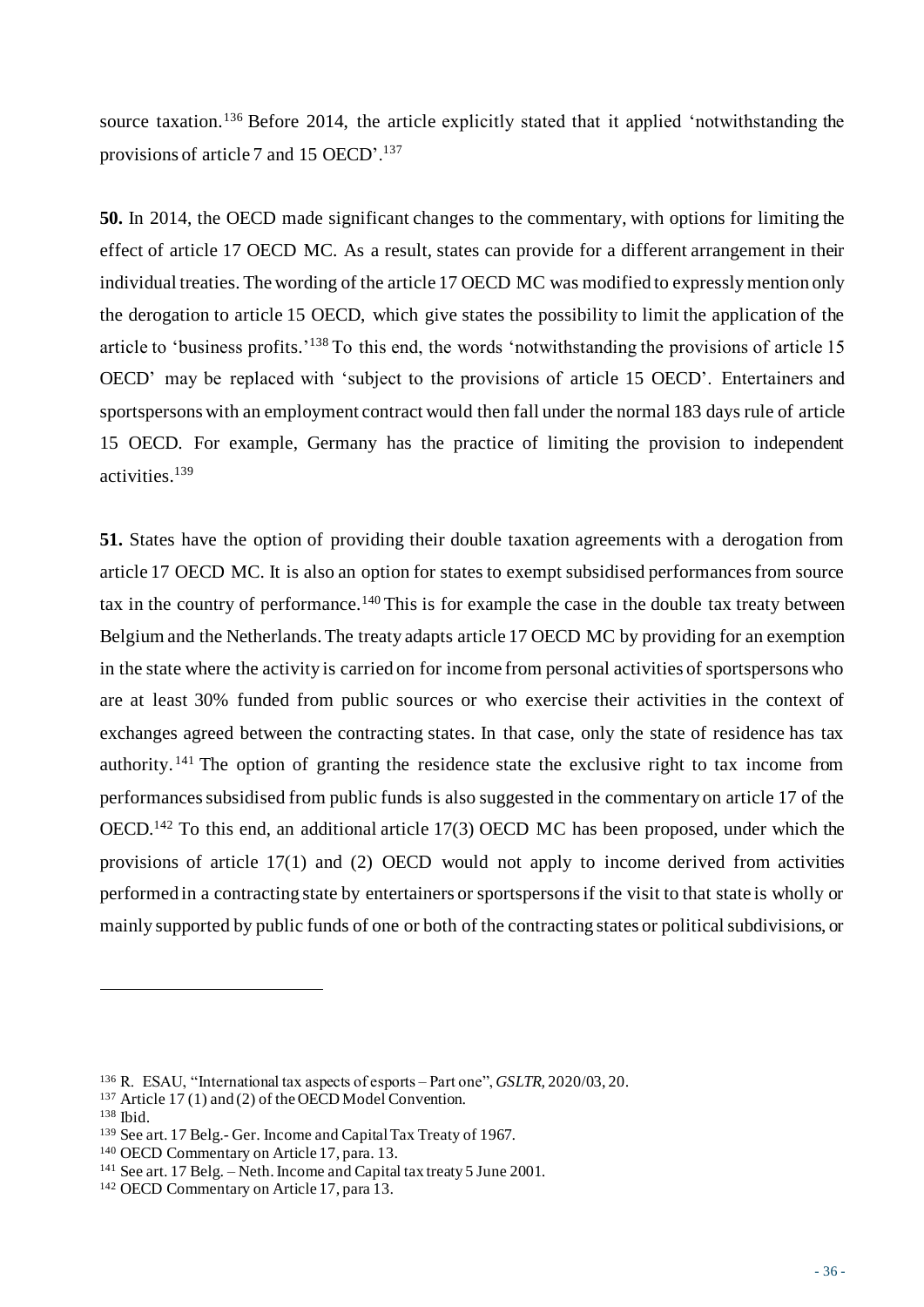local authorities thereof.<sup>143</sup> The use of this option is widespread and has become more than an exception.<sup>144</sup>

Another possibility is, for example, to allow the operation of article 17 OECD MC only when the sportsperson earns a significant amount of income in the source state.This is the so-called the *minimis* rule which was adopted by the US Model (2006). The US provides in its double tax treaties an income threshold of \$20.000 which must be met before athletes can be taxed in the source state.<sup>145</sup> In 2014, the OECD agreed that such regulation could be appropriate for non-resident sportspersons who stay in the performance state for a short time and receive relatively little income that is then subject to taxation in the residence state. This frequently used limitation was also added to the OECD Commentary in 2014.<sup>146</sup> Another optional exception is the "league clause" where countries can choose to exclude sportspersons employed by a group or team from the scope of application of article 17 OECD MC.<sup>147</sup> This exclusion may also be limited to those employed by a team that participates in a multinational league, which is particularly the case of the US-Canada double tax treaty.<sup>148</sup>

**52.** In the absence of the specific distribute rule, provided in article 17 OECD MC, sportspersons performing on individual basis would fall within the scope of either article 7 or article 14 OECD, depending on the applicable double tax treaty. Sportspersons competing as a group member would fall under article 15 OECD.<sup>149</sup> This is for example the case in the double tax treaty between France and Belgium where no separate provision for withdrawing athletes' income from independent personal and employment services is provided.<sup>150</sup>

<sup>143</sup> J. ROELEVELD and K. TETLAK, "Article 17: Entertainers and Sportspersons - Global Tax Treaty Commentaries", *Global Tax Treaty Commentaries IBFD* 2016. (Accessed on 6 April 2021).

<sup>144</sup> For example, see the Arg.-Spain Income and Capital Tax Treaty (2013),

<sup>145</sup> See art. 16 Belg. - US Income Tax Treaty of 1970.

<sup>146</sup> OECD Commentary on Article 17, para. 10.1.

<sup>147</sup> Ibid. para. 14.1.

<sup>148</sup> Article XVI (3) of the Convention between the United States and Canada with respect to taxes on income and on capital; A.E. YAZICIOGLU, *International Taxation Law in Sports Events*, London, Routledge, 2021, 48. <sup>149</sup> Ibid.

<sup>150</sup> G. VERACHTERT and C. KAURA, *De internationale fiscaliteit van artiesten en sporters: uw 100 antwoorden*, Brussel, Lefebvre Sarrut Belgium, 2020, 180.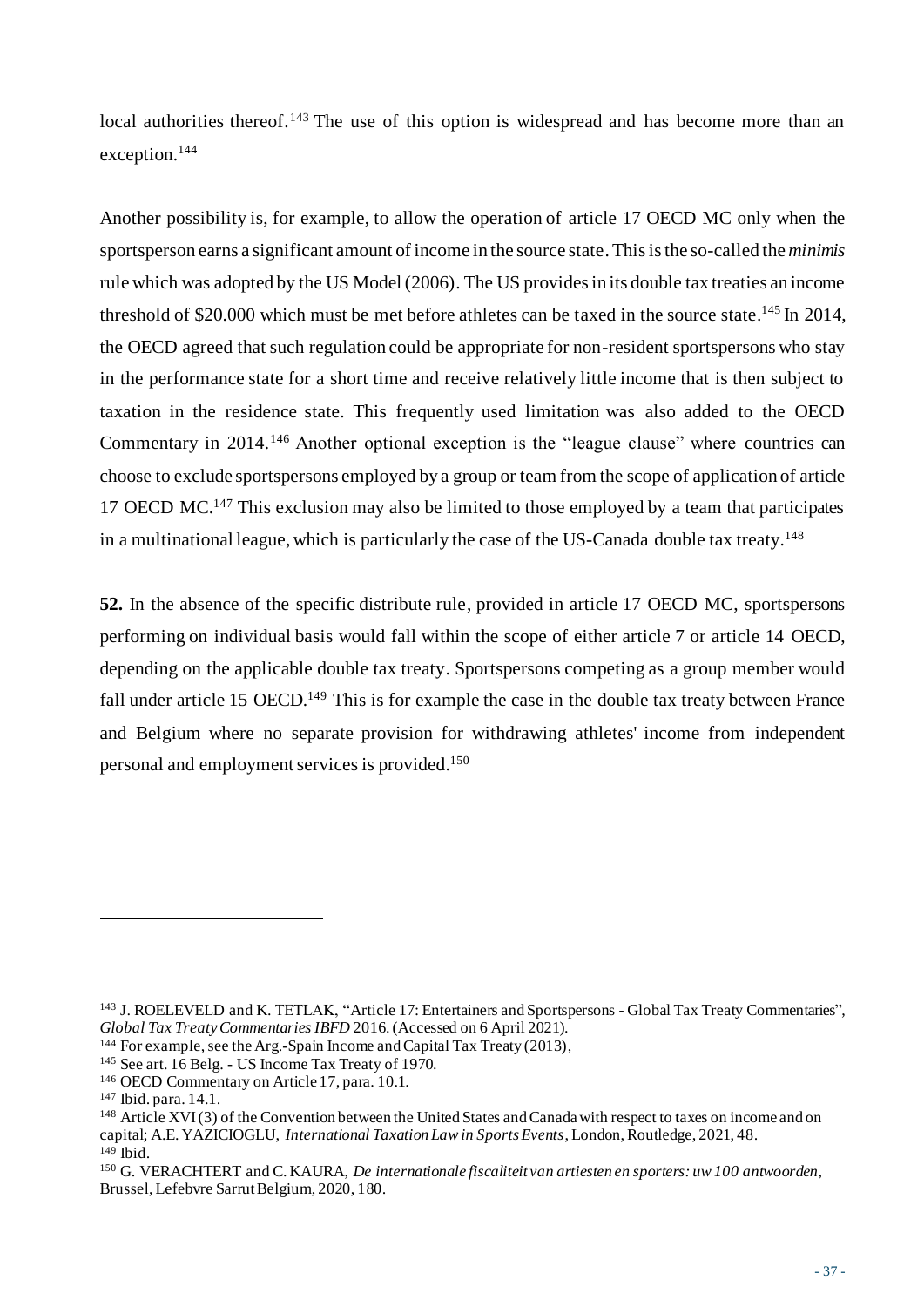#### **5.2.2 The concept of a 'sportsperson' under the OECD MC**

**53.** Just as for entertainers, the OECD MC does not contain a definition for a 'sportsperson'. Therefore, article 3 OECD requires to look at national legislation for a definition of the term's entertainers and sportspersons unless the context is different. 151 National laws generally do not define the concept of sportsperson. Such definitions can be found in the regulations on professional sports. However, it should be noted that the meaning given to the concept of a sportsperson to regulate sporting activities can differ substantially from the meaning as defined by the OECD for the purposes of tax treaties.<sup>152</sup> This view is confirmed by many academics, courts, and tax authorities around the world.<sup>153</sup> Therefore, when considering whether an individual will be considered a sportsperson for purposes of applying the OECD MC, analysis on a case-by-case basis is advised. 154

Regarding sportspersons, the OECD Commentary does not provide any further description or definition. Nor does it provide a list with examples as it does with entertainers. However, it is indicated in the Commentary that not only traditional athletic sports events such as running, high jumping and swimming<sup>155</sup> are covered by article 17 OECD MC. In addition, activities primarily considered to have an 'entertaining character' such as billiards, snooker, chess, or bridge, are also covered under the scope.<sup>156</sup> As a guideline it can be assumed that a competition element is present, with a public, as well as that participants must be prepared 'like an athlete'. As a result, mental games played in public are also included in article 17 OECD MC, at least if they require the discipline or training as physical activities.<sup>157</sup> Contrary to EU law, the OECD seems to adopt a broader approach to the concept of a 'sportsperson'.<sup>158</sup> Now the pressing question remains whether Esports can qualify as a sport within the meaning of article 17 OECD MC.

<sup>151</sup> Article 3 OECD MC.

<sup>152</sup> K. TETLAK, *International Taxation of Sportsmen*, Amsterdam, IBFD Doctoral Series, 2014, Vol. 30, 45.

<sup>153</sup> L.A. R. TOPETE, "Analysis of the Case Law on the Scope of Article 17 of the OECD Model: Issues Resolved and Yet to Be Resolved", *Bulletin for International Taxation* 2017, Vol.71, No. 3/4, 1-12.

<sup>154</sup> R. ESAU, "International tax aspects of esports – Part one", *GSLTR* 2020/03, 19.

<sup>155</sup> OECD Commentary on Article 17, para. 5.

<sup>156</sup> Ibid. para. 6.

<sup>157</sup> K. TETLAK, *International Taxation of Sportsmen*, Amsterdam, IBFD Doctoral Series, 2014, Vol. 30, 50.

<sup>158</sup> *Supra*. No. 40-44.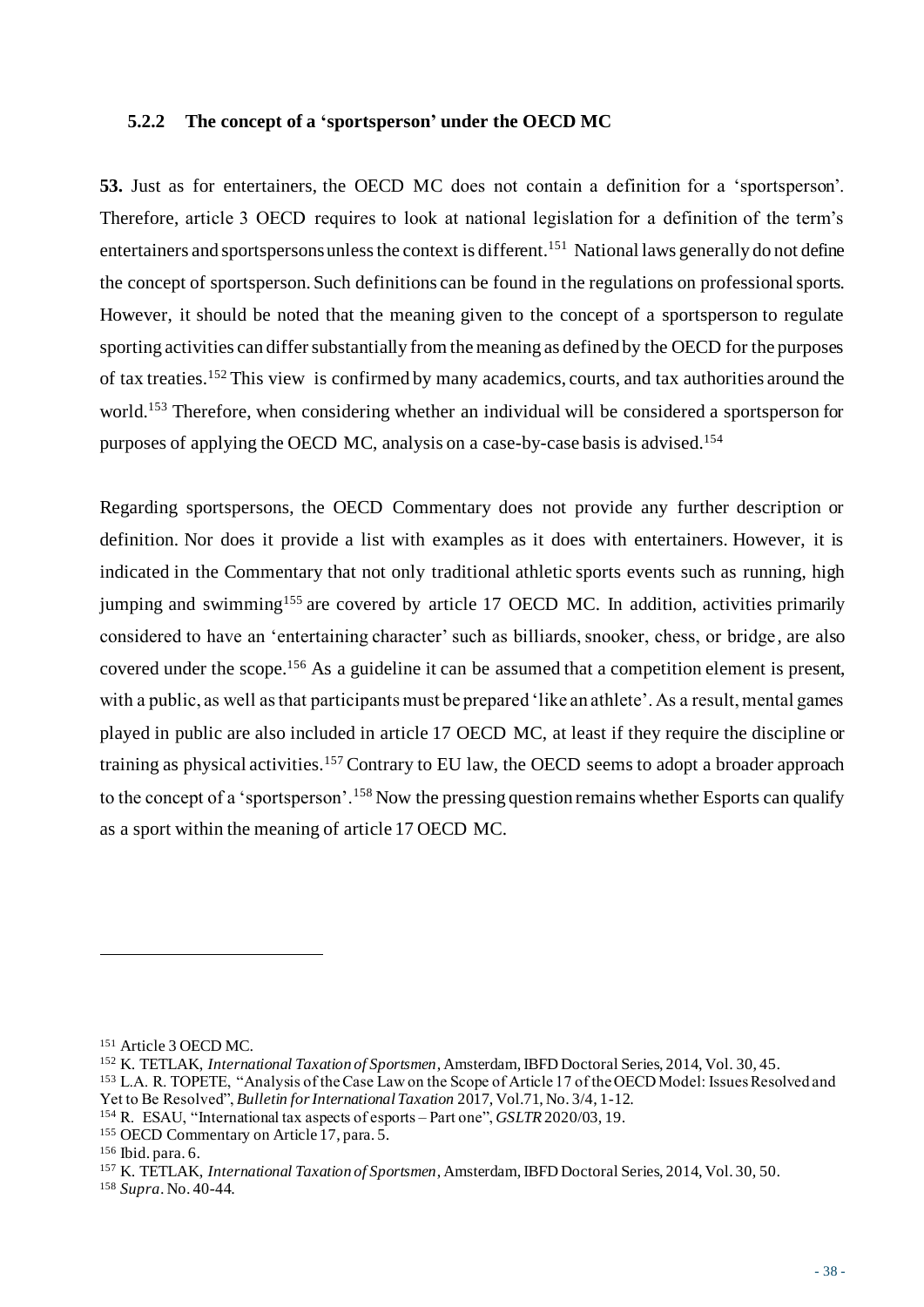#### **5.2.2.1 Individual Esports players**

**55.** In case of offline professional Esports players, it would be farfetched to classify a professional Esports player competing in an offline tournament as anything other than a sportsperson. While not performing a traditional sport, these individuals are clearly engaging in a physical and/or mental activity given the intense competition that surrounds these Esports events. These competitions are performed for the entertainment of the public, drawing in millions of viewers around the globe through both direct (audiences at events) and indirect (streaming, video on demand, etc.) channels. This additional online viewership component is identical to the sports industry in which matches are played in front of a live audience, as well as being broadcast worldwide. Considering this analysis, it is of the author's opinion that these professional Esports players need be considered as 'sportspersons' for the application of the OECD MC. Therefore, any business or employment income derived by a professional Esports player in respect of his or her public participation in offline Esports events, or any income having a close connection to this public performance, will fall under the scope of article 17 OECD MC. 159

**56.** Contrary to traditional sporting events and offline Esports events, there is no live audience in case of online Esports events. Here, the previously discussed condition of a public performance seems to be a bottleneck in the case of professional Esports players. Nevertheless, the legal doctrine seems to agree that the activities of these purely online Esports players still clearly fall within the scope of article 17 OECD MC.<sup>160</sup> The author follows this statement since online Esports players are still sportspersons engaging in an organised competition, requiring physical and mental prowess and with organised rules.<sup>161</sup> Moreover, the condition of a public performance should also not be considered as an essential element for the personal activities of sportsperson to fall under the scope of article 17 OECD MC.<sup>162</sup> Although there may be no live fans in attendance, these individuals are performing

[https://www.lawinsport.com/sports/item/esports-and-tax-how-the-oecd-model-tax-convention-applies-to-players](https://www.lawinsport.com/sports/item/esports-and-tax-how-the-oecd-model-tax-convention-applies-to-players-income?category_id=152)[income?category\\_id=152.](https://www.lawinsport.com/sports/item/esports-and-tax-how-the-oecd-model-tax-convention-applies-to-players-income?category_id=152) (Accessed on 28 March 2021).

<sup>159</sup> R. ESAU, "International tax aspects of esports – Part one", *GSLTR* 2020/03, 20.

<sup>160</sup> This conclusion is also shared in the legal doctrine, See R. ESAU, "International tax aspects of esports – Part one", *GSLTR,* 2020/03, 20; S. VAN OVERBEEK and D. MOLENAAR, "The Emergence of Esports", *Bulletin for International Taxation*, 2018, Vol. 73, No. 2, 106-111; E. STEINHAUSER, "Besteuerung international tätiger E-Sportler", *Steuer und Wirtschaft International* 2019, Vol. 12, 574-582; M. TENORE, "Esports and tax, how the OECD Model Tax Convention applies to player's income", 7 September 2020;

<sup>161</sup> Ibid. 20-21.

<sup>162</sup> *Supra*, No. 47.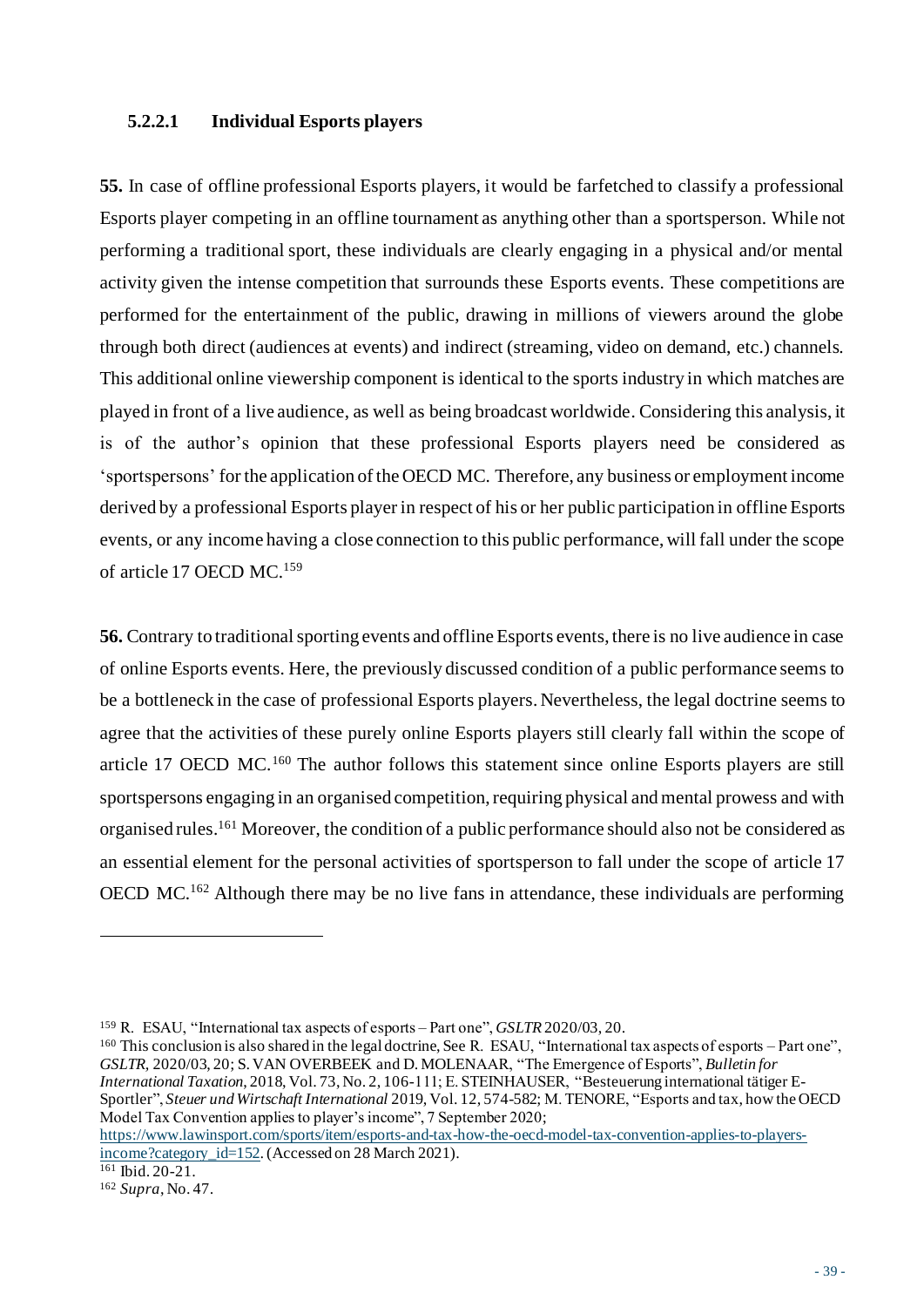for millions of viewers worldwide who are able to watch the performance through online streaming platforms for entertainment value. Furthermore, the jurisprudence and legal doctrine argue that a direct performance in front of an audience is not necessary to be considered a performing artist as an indirect performance through other forms of media is specifically accepted by the OECD and relevant case law.<sup>163</sup> Also, live broadcasts of sport performances are covered by the scope of article 17 OECD MC.<sup>164</sup> Based on this analysis online Esports players will fall under the scope of article 17 OECD MC.

**57.** This analysis clearly reveals that the concepts of an entertainer and a sportsperson under article 17 OECD MC need to be renewed. Both concepts date back to 1963 and were adopted to address the challenges of taxing these groups of individuals, athletes and artists which earned income in multiple jurisdictions. <sup>165</sup> Today, the way in which athletes and artists earn their income, has changed drastically due to modernisation and digitisation. The OECD tries to keep up to date by updating its Commentaries but has yet not found an answer to the emergence of the online Esports industry. Therefore, the concepts of an entertainer and a sportsperson need to be clearly defined within the OECD MC, to limit the confusion associated with interpreting these terms. 166

## **5.3Material scope of article 17 OECD MC**

## **5.3.1 Income covered by article 17 OECD MC**

**58.** The OECD commentary describes the income falling within the scope of application of article 17 OECD MC as follows: "*having a close connection with the public performance and being derived directly or indirectly from a performance by an individual entertainer or sportsperson*."<sup>167</sup>

According to the OECD commentary, the income that has a 'close connection' with the public performance, is covered by article 17 OECD MC.<sup>168</sup> Such connection exists where it cannot

<sup>163</sup> J. ROELEVELD and K. TETLAK, "Article 17: Entertainers and Sportspersons - Global Tax Treaty Commentaries", *Global Tax Treaty Commentaries IBFD* 2016.(Accessed on 6 April 2021).

<sup>164</sup> K. TETLAK, *International Taxation of Sportsmen*, Amsterdam, IBFD Doctoral Series, 2014, Vol. 30, 62.

<sup>165</sup> D. MOLENAAR, M. TENORE and R. VANN, "OECD - Red Card Article 17?", *Bulletin for International Taxation* 2012, Vol. 66, No. 3, 132.

<sup>166</sup> R. ESAU, "International tax aspects of esports – Part one", *GSLTR* 2020/03, 21.

<sup>167</sup> OECD Commentary on Article 17, para. 8-9.

<sup>168</sup> Ibid. para. 9.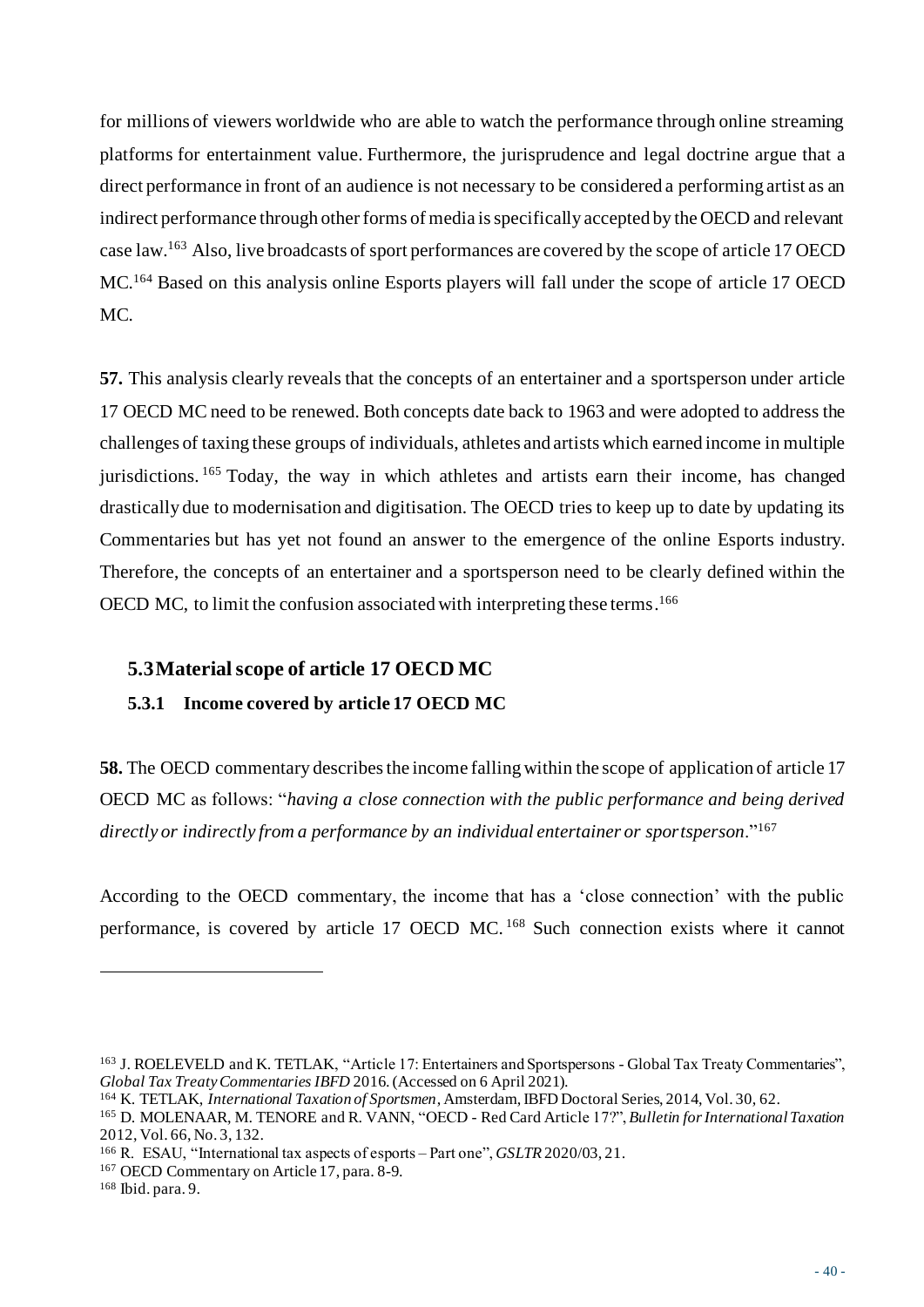reasonably be considered that the income would have been derived in the absence of the performance of these activities.<sup>169</sup> This connection may be related to the timing of the income-generating event (e.g. a payment received by a professional Esports player for an interview given during an Esports event) or to the nature of the consideration for the payment of the income (e.g. a payment made to an Esports player for the use of his picture on posters, advertising a tournament in which he will participate).<sup>170</sup>

**59.** Normally royalties for intellectual property rights will be covered by article 12 OECD MC rather than article 17 OECD MC, but in general advertising and sponsorship fees will fall outside the scope of article 12 OECD MC. The distributive rule of article 17 OECD MC will apply in this case to advertising and sponsorship income that has a close connection with the public performance provide by the sportsperson.<sup>171</sup> Despite the various efforts the OECD has taken in its commentary to address the interpretation difficulties surrounding such fees, there remains a lot of uncertainty about this approach in practice. Many situations require a case-by-case in-concrete assessment. <sup>172</sup> For the Esports industry, this application is considered of a crucial importance, since sponsoring and advertising represents the largest income streams and cover 75% of the total market revenue.<sup>173</sup> These revenues are too extensive to be discussed in depth and are therefore outside the scope of the research. Nevertheless, any sponsorship or advertising income realised by a professional Esports player that has a close connection to his or her public performance, will be governed under article 17 OECD MC. 174

**60.** By income derived 'directly or indirectly' from a performance, the reference is made to the payment method. Therefore, article 17 OECD MC includes all income from activities performed during the performance in person. This means any remuneration received by the Esports player for the provision of services in the country of performance, if there is a direct connection between the provision of services and the income obtained (e.g. prize money, appearance fees for the

<sup>169</sup> Ibid.

<sup>170</sup> Ibid.

<sup>171</sup> The 1987 OECD Report, para. 81-83.

<sup>172</sup> G. VERACHTERT and C. KAURA, *De internationale fiscaliteit van artiesten en sporters: uw 100 antwoorden*, Brussel, Lefebvre Sarrut Belgium, 2020, 166; A.E. YAZICIOGLU, *International Taxation Law in Sports Events*, London, Routledge, 2021, 51-52.

<sup>173</sup> *Supra*, No.3.

<sup>174</sup> R. ESAU, "International tax aspects of esports – Part one", *GSLTR,* 2020/03, 23.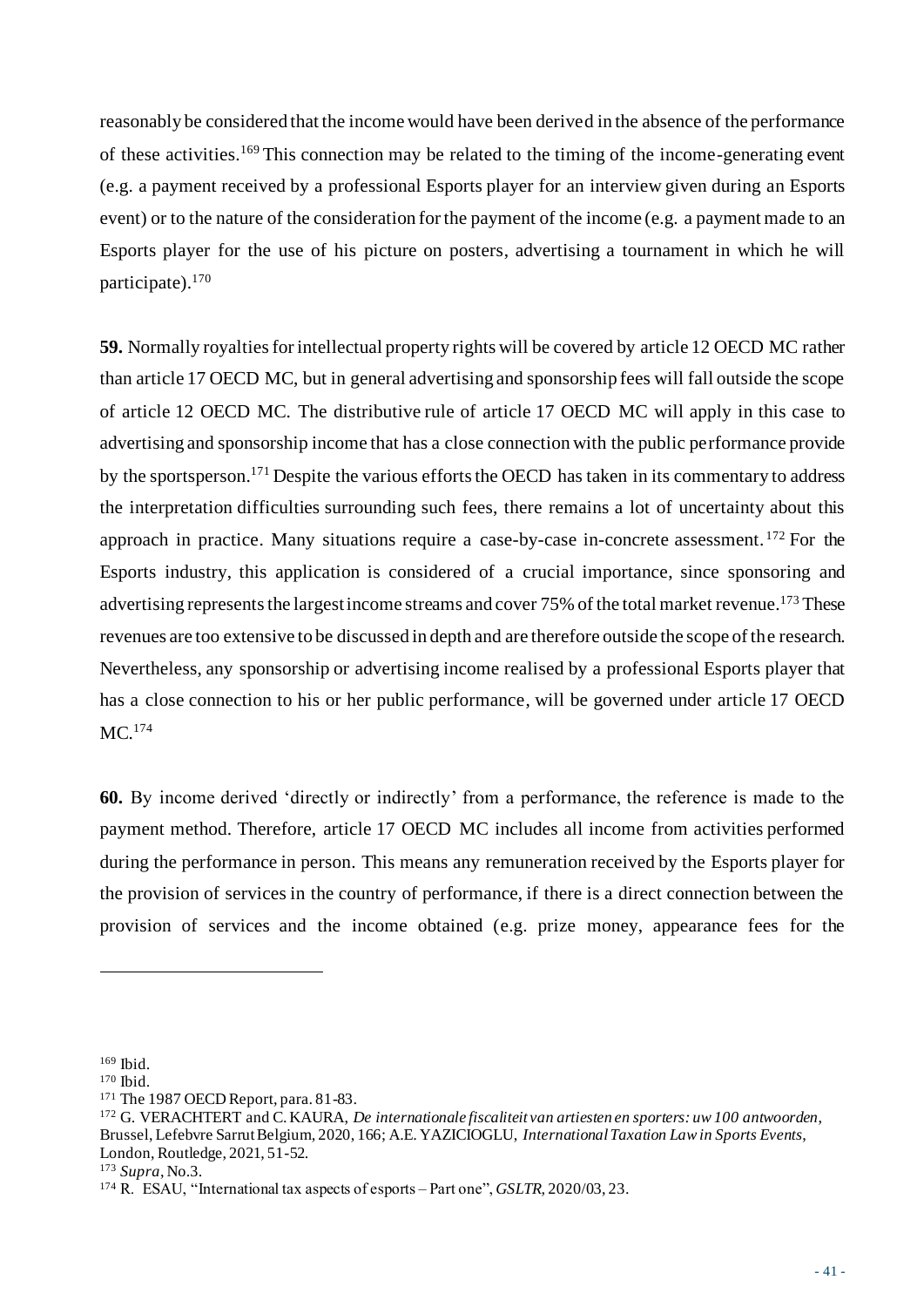competitions, bonuses from sponsors or the government, reimbursement of travel and accommodation expenses or the free use of a car).<sup>175</sup> As stated in the OECD Commentary, the income will not always be paid to the individual directly, with respect to a specific performance.<sup>176</sup>It is common practice in the sports and Esports industry for individual players to earn income indirectly.

#### **5.3.1.1 Indirect earnings by Esports players**

#### **5.3.1.1.1 Team earnings**

**61.** First, it is important to notice that article 17 OECD MC covers both persons performing on individual basis and those performing as a member of a group or a team. In most cases, income is first earned by the player's team and afterwards paid to the player in the form of a salary or independent contractor fee. As discussed earlier, teams receive income from Esports events, for example in the form of sponsorship and prize money. From out of a tax perspective, these activities will cause teams to be considered enterprises under art. 3 of the OECD MC, as it applies to the "carrying on of any business".<sup>177</sup> At first sight, paragraph 1 of article 17 OECD MC appears to indicate that any income earned by the team would fall out of the scope. This would result to the application of either article 15 OECD MC, covering employment income, or article 7 OECD MC, covering business income. The source state in which the performance took place would no longer have a right to tax, which conflicts with the goal of article 17 OECD MC. The OECD has addressed this problem in its commentary by allowing the contracting state to "look through" teams and personal management companies to tax the player under article 17 (1) OECD, even if the income is not actually paid as remuneration to the player himself.<sup>178</sup> However, a treaty by itself cannot create a taxing right. Article 17 OECD MC states that the source country "may" tax the income, not that it must. Creating taxing rights is left to a country's domestic law, with the treaty serving to allocate these taxing rights between competing jurisdictions.<sup>179</sup>

<sup>175</sup> K. TETLAK, *International Taxation of Sportsmen*, Amsterdam, IBFD Doctoral Series, 2014, Vol. 30, 65.

<sup>176</sup> OECD Commentary on Article 17, para. 8.

<sup>177</sup> *Supra* No. 24.

<sup>178</sup> OECD Commentary on Article 17, para. 8.

<sup>179</sup> R. ESAU, "International tax aspects of esports – Part one", *GSLTR,* 2020/03, 22.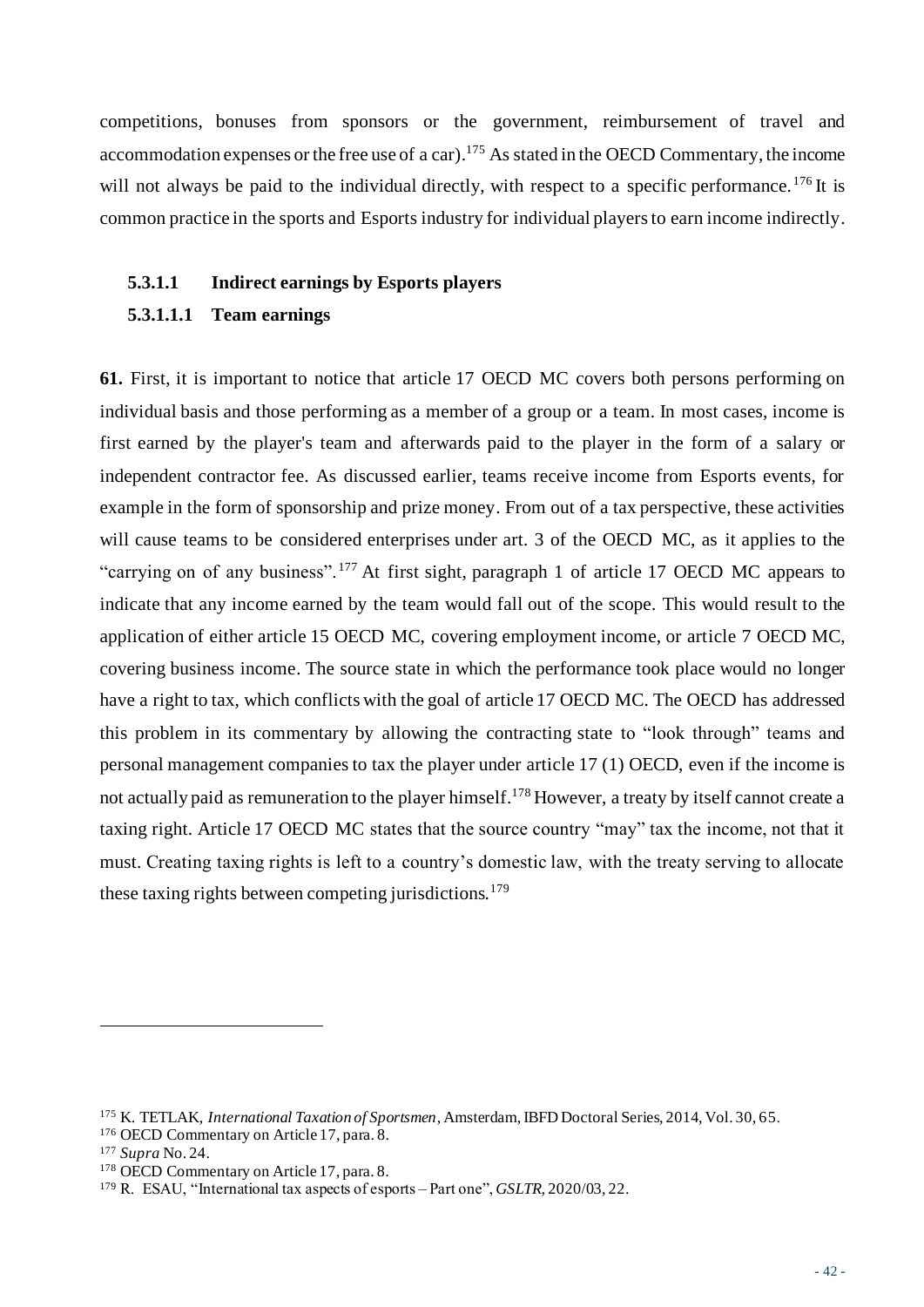#### **5.3.1.1.2 Rent-a-star-company and intermediary payments**

**62.** Additionally, Esports players may incorporate themselves into a single shareholder management entity, referred to in the model commentary as a "star company", and pay themselves subsequently through dividends or salary.<sup>180</sup> These 'star companies' are established under a specific mechanism where the company is set-up in low tax jurisdiction, usually with an intention to reduce the tax burden.<sup>181</sup> Similar to teams, the source state may tax an appropriate proportion of any remuneration paid to the Esports player by that company.<sup>182</sup> To the extent where the domestic law of the source state allows to 'look-through' such entities and, thereby, to attribute the income directly to the player, the source state may also tax the entirety of the income accruing to the company concerned from performances taking place in territory under article 17 OECD MC.<sup>183</sup> However, the legislation of some other counties was not flexible to counter the tax avoidance schemes concerned.

Therefore, article 17, §2 OECD MC is established against tax avoidance scenarios caused by entertainers and sportspersons, earning income through intermediary companies to avoid or minimise source taxation. Article 17, §2 OECD MC enables the source state to look through these intermediary companies and tax the income in the hands of the third party, in cases where the income derived from the personal activities of the Esports player accrues the third party concerned. This article applies regardless of whether the Esports player owns the intermediary company (i.e., their personal management company) or not (i.e. their team).  $184$ 

The broad approach of article 17, §2 OECD MC which covers taxation at the level of the intermediary, and taxation at the level of the sportsperson under article 17, §1 OECD MC, creates a risk of economic double taxation. The OECD appears to be aware of this problem and states in its commentaries that the combination of §1 and §2 of article 17 OECD MC should not lead to income being taxed twice.<sup>185</sup> To avoid double taxation, the source state can follow the flowing approaches: or exclusively tax the company based on article 17 OECD MC, §2; or tax the Esports player in

<sup>180</sup> Ibid, 21.

<sup>181</sup> A.E. YAZICIOGLU, *International Taxation Law in Sports Events*, London, Routledge, 2021, 53-54.

<sup>182</sup> OECD Commentary on Article 17, para. 8.

<sup>183</sup> Ibid.

<sup>184</sup> R. ESAU, "International tax aspects of esports – Part one", *GSLTR,* 2020/03, 22.

<sup>185</sup> OECD Commentary on Article 17, para. 11.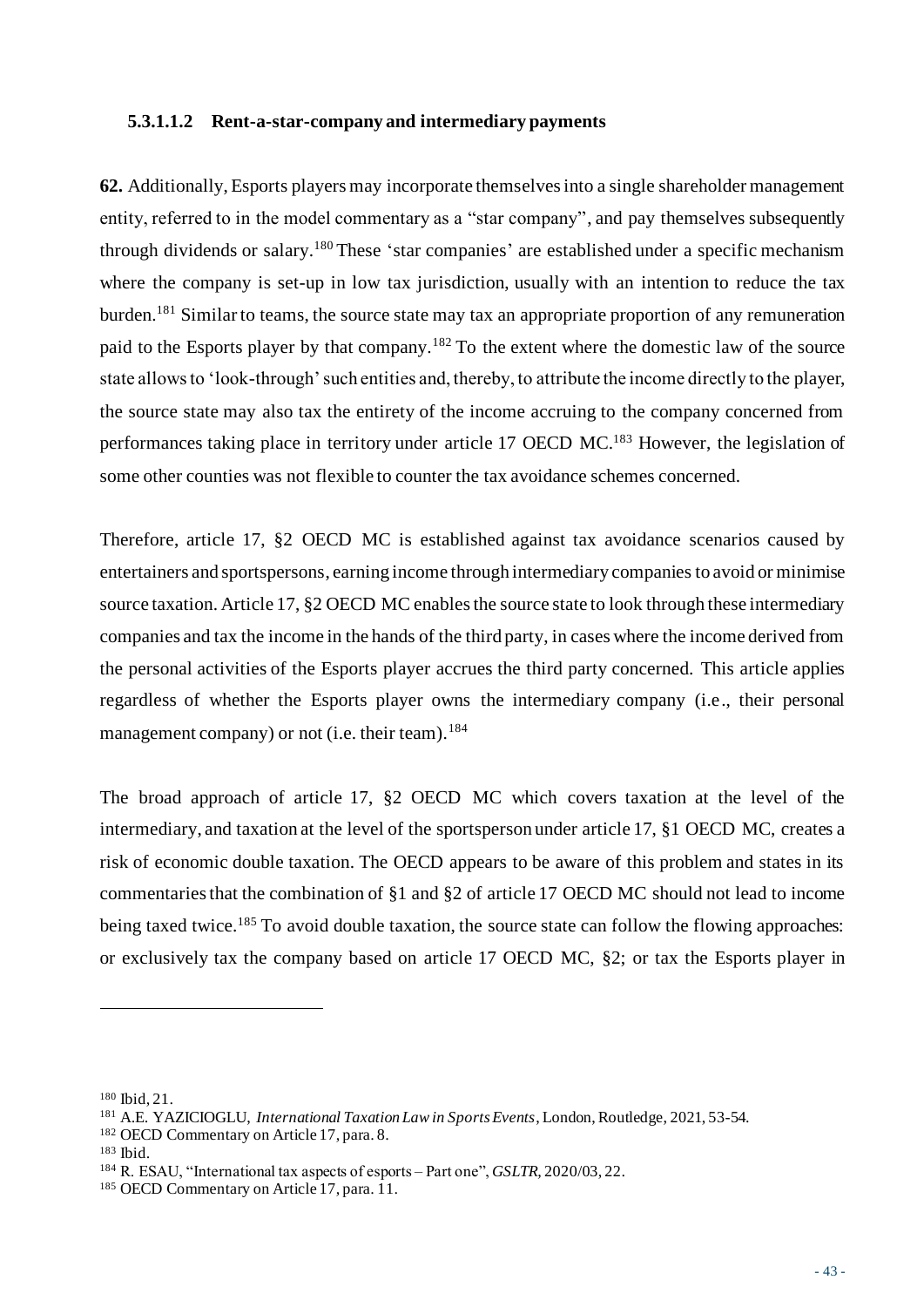accordance with article 17, §1 OECD MC or taxing both persons exclusively on the part of the income they receive, by taxing the income received by the company, but allowing a reduction for the relevant part of the remuneration paid to the player and taxing that part in the hands of the player and vice versa.<sup>186</sup>

## **5.3.1.2 Direct earnings by Esports players**

## **5.3.1.2.1 Prize money and awards**

**63.** The prize money is considered as a substantial element of the professional Esports player's income. As mentioned earlier, the prize money awarded to players and teams has only increased in recent years and will continue to grow in the coming years.<sup>187</sup> Prize money can either be paid directly to the Esports players themselves or indirectly to the players' team. As confirmed by the OECD commentary, the prize money that is paid directly to the Esports player will be covered under article 17, §1 OECD MC.<sup>188</sup> The result is a taxation in the source state and a relief provided by the residence state of the Esports player.<sup>189</sup> Regarding the prize money paid to the team, reference can be made to the previous part on indirect earnings.<sup>190</sup>

**64.** Often the prize money is accompanied by symbolic and material rewards in international sporting competitions. These medals and trophies certainly have a monetary value and are convertible into cash, which practice is illustrated by sporters selling their trophies on the internet. <sup>191</sup> For many years there has been no serious attempt to tax commemorative medals, belts, cups and other trophies received by sportspersons.<sup>192</sup> This changed by a decision of the Court of Hasselt in 2010, confirming the correctness of a withholding tax in relation to the value of a diamond tennis racket trophy obtained for a victory in the Diamond Games tennis tournaments in Antwerp.<sup>193</sup> Later also confirmed by the OECD commentary on article 17.<sup>194</sup>

<sup>186</sup> Ibid.

<sup>187</sup> *Supra.* No. 3.

<sup>188</sup> OECD Commentary on Article 17, para. 8.

<sup>189</sup> R. ESAU, "International tax aspects of esports – Part two", *GSLTR,* 2020/14, Vol. 11, No. 22, 19.

<sup>190</sup> *Supra* No. 61.

<sup>191</sup> K. TETLAK, *International Taxation of Sportsmen*, Amsterdam, IBFD Doctoral Series, 2014, Vol. 30, 108-109.

<sup>192</sup> Ibid, 110.

<sup>193</sup> Rb. Hasselt 7 juli 2010, *Fisc.Koer.* 2010, afl. 14, 598.

<sup>194</sup> OECD Commentary on Article 17 (2010).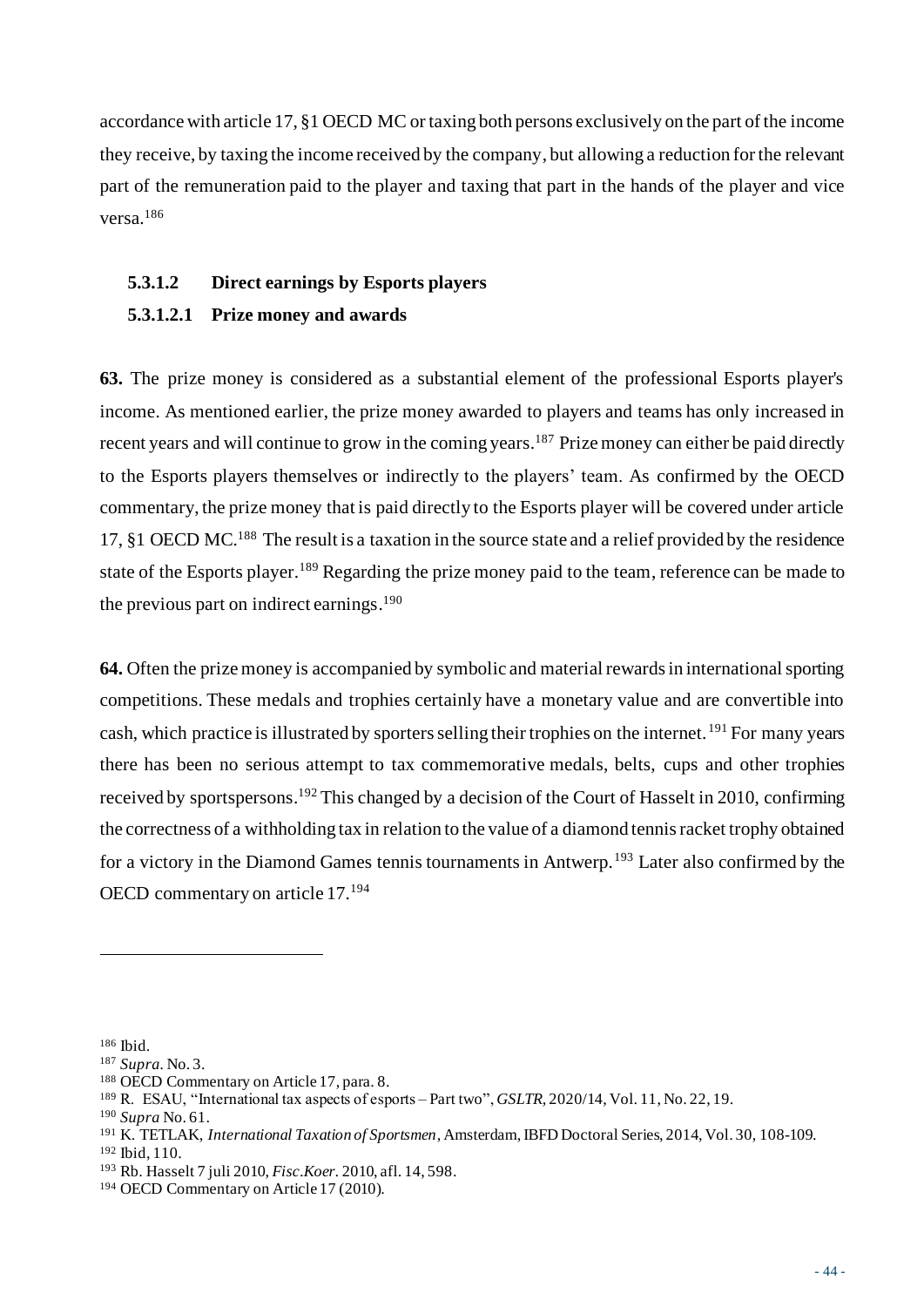#### **5.3.1.2.2 Employment income**

**65.** Esports players can participate in an international Esports tournament as a part of a team or on an individual basis. In most cases professional Esports players tend to compete as member of a team and will generally be remunerated for their services to the team. In this case, the player would sign an employment contract with the team and be paid a regular salary, with standard deductions for income tax, social security and so on. The team, which can be viewed as its own entity (separate taxpayer), will receive income from Esports events, for example in the form of sponsorship or prize money. 195

As discussed, Esports players that are part of a team will be considered as 'sportspersons' under the OECD MC. Regarding the exception in article 17 OECD MC, any of the team member's employment income attributable to their personal performances as an entertainer or sportsperson in each jurisdiction will be covered under article 17 OECD MC. The state of residence of the Esports player will therefore be able to tax additionally under the OECD MC and provide relief in the form of an income exemption or foreign tax credit to avoid double taxation. Any employment income, not relating to the team members' activities as an entertainer or sportsperson, will be covered under article 15 OECD MC employment income. In determining the tax consequences of a Esports player's employment income, the first step is to split the income received between income covered by article 17 OECD MC and income covered by article 15 OECD. As mentioned earlier, a close connection between the employment income earned and the public performance must be demonstrated. Clearly, the employment income earned by the Esports player for his attendance at the tournament has a close connection to their public performance and will be covered by article 17 OECD MC. 196

**66.** Arguable is how ancillary activities, such as training and preparatory activities, as well as casual earnings related to press appearances, interviews and autograph sessions, are treated. An Esports tournament precedes preparation and training. A significant amount of the employment income paid to the Esports player can be allocated to this type of activities. The OECD took a clear position on

<sup>195</sup> R. ESAU, "International tax aspects of esports – Part two", *GSLTR,* 2020/14, Vol. 11, No. 22, 19-20. <sup>196</sup> Ibid.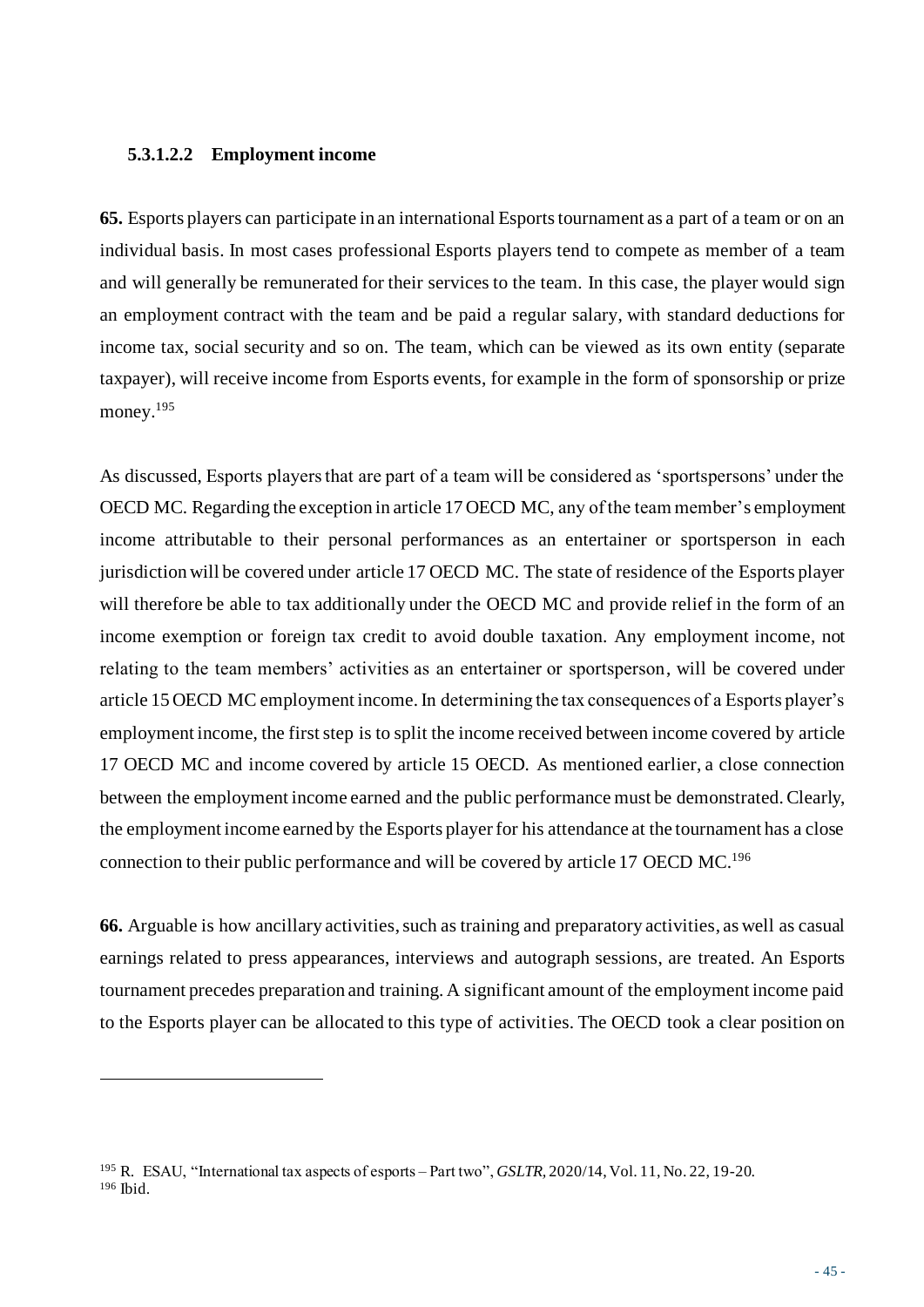this matter in the 2014 update to the Model commentary. It clarifies that any income that can be attributed to the player's training and preparatory activities will be covered by article 17 OECD MC. 197

Nevertheless, there are still some complications regarding these preparatory activities. Namely, it is common practice for Esports players to perform training and preparatory activities in jurisdictions that are separate from where the tournaments and public performance occurs. The question then arises as to which state the right to tax is granted.<sup>198</sup> In those cases, it is accepted and confirmed by the OECD commentary that the taxing right will be given to the state where the public performance occurs, regardless of whether the public performance and preparatory work takes place within the same state.<sup>199</sup> For this reason, it is irrelevant as to where the training or preparatory activities occur as long as these activities have a connection with the public performance in the state in which the Esports tournament takes places.<sup>200</sup> If there is no connection between the preparatory activities and the public performances, the income from these activities may be taxable in the state where the activities occur, even if there is no public performance.<sup>201</sup> This is also confirmed by case law.<sup>202</sup>

**67.** Other ancillary income commonly referred to as "casual earnings", such as interviews, autograph sessions and participation in press conferences, will fall under the scope of article 17 OECD MC if it has a close connection to the public performance. To verify this close connection, two factors are suggested by the OECD that should be considered: the timing of the income-generating event and the nature of the consideration for the payment of the income. <sup>203</sup> In terms of timing, it is generally accepted that any consideration for casual earning activities, such as interviews and autograph sessions taking place during or immediately before or after a tournament, will fall under the scope of article 17 OECD MC. The commentary indicates that the scope of article 17 OECD MC can be

<sup>197</sup> OECD Commentary on Article 17, para. 9.1.

<sup>198</sup> R. ESAU, "International tax aspects of esports – Part two", *GSLTR,* 2020/14, Vol. 11, No. 22, 21.

<sup>199</sup> OECD Commentary on Article 17, para. 9.1.

<sup>200</sup> A. CORDEWENER, "Article 17. Entertainers and Sportspersons", in R. EKKEHART and A. RUST (ed.), *Klaus Vogel on Double Taxation Conventions,* Alphen aan den Rijn, Kluwer, 2015, Vol. 2, 1353.

<sup>201</sup> R. ESAU, "International tax aspects of esports – Part two", *GSLTR,* 2020/14, Vol. 11, No. 22, 21.

<sup>202</sup> District CourtZeeland-West Brabant, 12 December 2016, 16-1205, IBFD Case Law.

<sup>203</sup> OECD Commentary on Article 17, para. 9.1.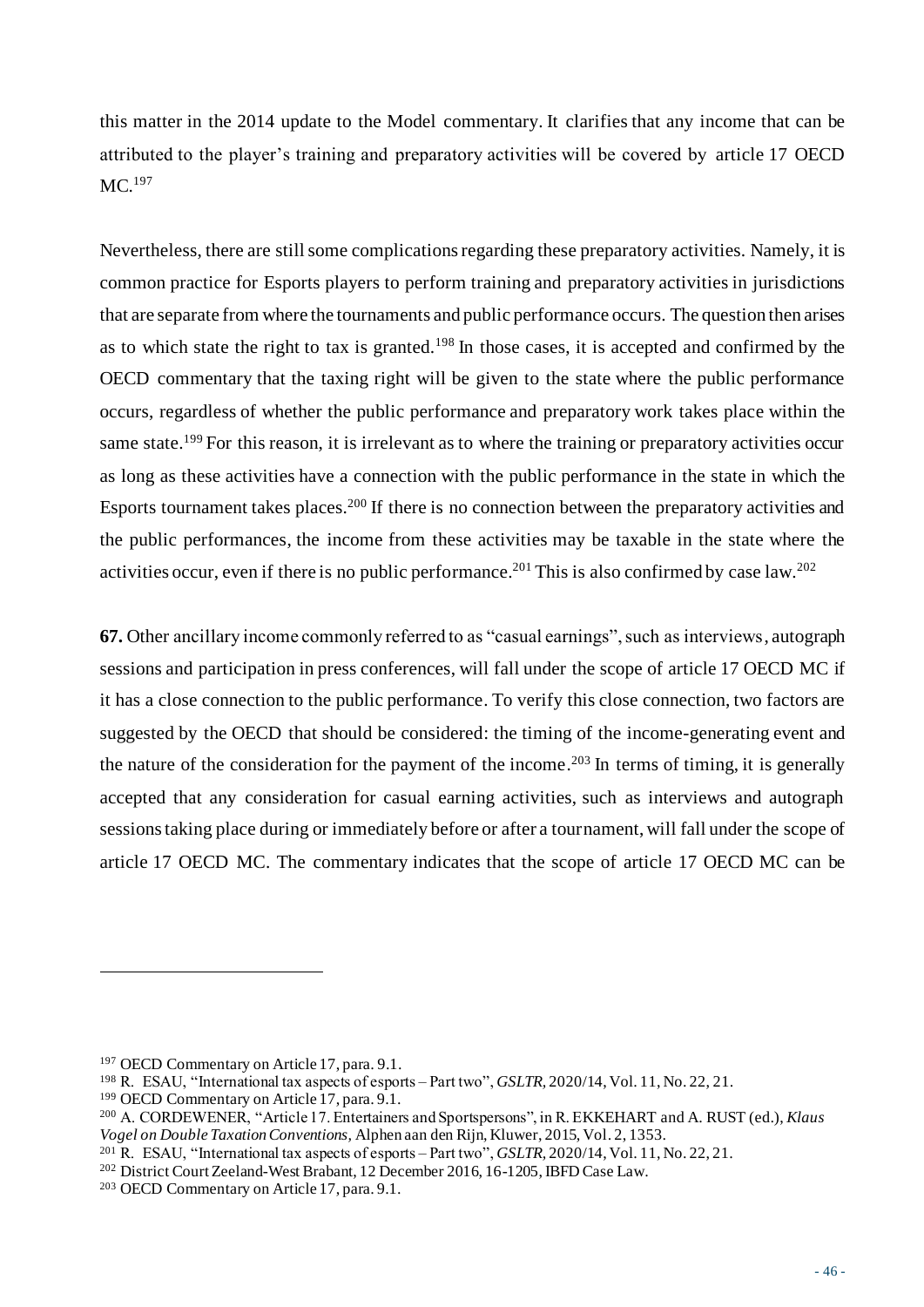interpreted quite broadly. Nevertheless, a case-by-case analysis is needed to determine whether this type of incomes have enough of a sufficient link to the public performance.<sup>204</sup>

**68.** The relevant issue has primarily been whether general non-specific payments remunerate performers for these activities and, if so, whether article 17 OECD MC covers the income. As explained above, a case-by-case analysis will be necessary. Courts often establish the answer to these questions based on the content of the contractual agreements, and on whether the activities are linked to an actual performance.<sup>205</sup> The case law on article 17 OECD MC reveals that the attribution of income should consider not only the performances, but also the period of preparation and training (pre-season and "on-call" periods). The same goes for participation in press conferences and promoting the sponsor of the club. 206

### **5.3.1.2.3 Business income**

**69.** Alternatively, Esports players can be engaged as independent contractors. They can act as independent services providers and conclude civil contracts upholding their freelance status. Under this arrangement, the remuneration of an Esports player based on a civil contract may consist of fixed and variable components. A long-term contract should provide for a periodic basic salary, a fixed based salary, the amount of which is independent of the results of the player. The Esports player can also receive additional payments related to the participation with the team in certain tournaments or competitions.<sup>207</sup>

As a rule, income from business activities carried on in a form of an enterprise or as a self-employed person performing professional services is taxable under article 7 OECD MC applicable to business profits. This would mean that only the residence state would be able to tax the professional Esports player's income unless a permanent establishment was deemed to exist under the requirements set

<sup>206</sup> See the decisions in the US: USCA, 17 Sept. 1982, *Stemkowski v. Comm*., 690 F 2d 46 (1982) and CAC, 16 Mar. 1989, Paul L. *Newman v. Franchise Tax Board*, 256 Cal. Rptr. 503 (Cal. App. 1989); in the Netherlands: GH, 10 June 2003, 01/03822; and the Dutch HR, 9 Feb. 2007 in 40.465 (2007); 40.604 (2007); and 41.478 (2007).

<sup>204</sup> R. ESAU, "International tax aspects of esports – Part two", *GSLTR,* 2020/14, Vol. 11, No. 22, 21.

<sup>205</sup> <sup>205</sup> L.A. R. TOPETE, "Analysis of the Case Law on the Scope of Article 17 of the OECD Model: Issues Resolved and Yet to Be Resolved", *Bulletin for International Taxation* 2017, Vol.71, No. 3/4, 8.

<sup>207</sup> K. TETLAK, *International Taxation of Sportsmen*, Amsterdam, IBFD Doctoral Series, 2014, Vol. 30, 150.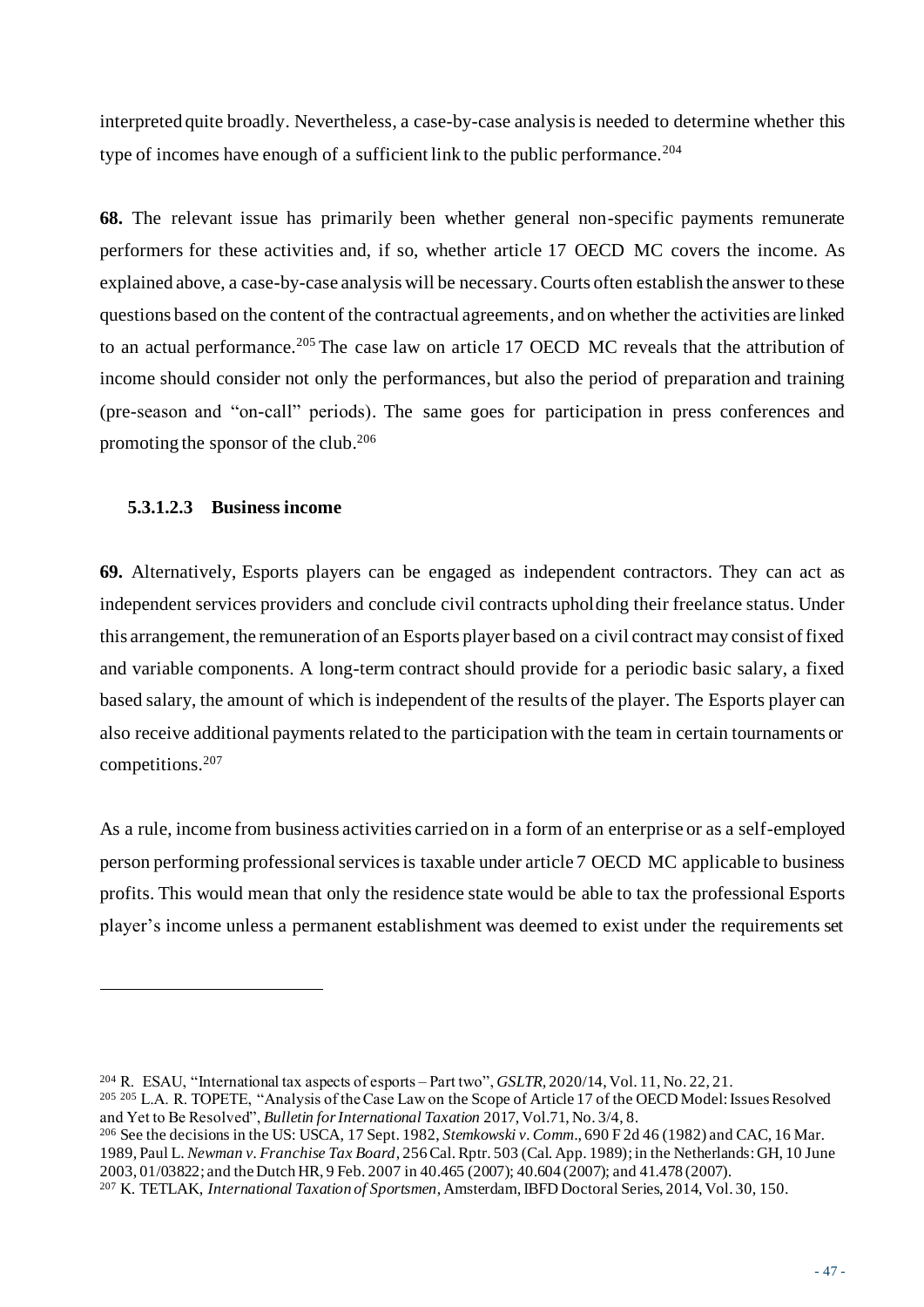out by article 5 OECD MC. However, it is unlikely that an Esports player would meet the threshold to establish a permanent establishment <sup>208</sup> due to the context of their performance in different international Esports events, and the temporary presence in the source state. Nonetheless, as stated earlier, article 17 OECD MC explicitly indicates that is an exception to article 7 OECD MC, which means that the income earned by the player in connection to the performance, will be taxable in the source state.<sup>209</sup>

Regarding the ancillary income, the same approach will be used as for Esports players contracted as employees. Again, a case-by-case analysis should be done based on the timing of the incomegenerating event and the nature of the consideration for the payment of the income. The difference is here that the income, not covered under article 17 OECD MC, will be covered by article 7 OECD MC in an independent contractor situation, as opposed to article 15 OECD MC in an employment situation. However, the result is likely the same for ancillary income not falling under the scope of article 17 OECD MC. In an independent contractor setting, the ancillary income, not covered by article 17 OECD MC, is dictated by article 7 OECD MC which requires the player to meet the permanent establishment threshold set out in art. 5 OECD MC. Given their limited presence in the source state of performance during a tournament, it is very unlikely Esports players would meet this threshold and be subject to taxation in the source state. This will result in no taxation in the state of performance and an exclusive taxation by the residence state.<sup>210</sup> In this independent contractor setting it is common for Esports players to interpose a personal management company. As previously stated, the OECD specifically addresses this situation and will still consider any income paid to the Esports player connected to their public performance in scope for application of article 17 OECD MC.<sup>211</sup>

#### **5.3.2 Allocation of income to article 17 OECD MC**

**70.** Article 17 (1) OECD MC is a rule that aims at preserving the source country entitlement to tax a certain type of income. In addition to the subjective requirement that the relevant income must be derived by the taxpayer "from" the exercise of his "personal activities" as a "sportsperson", there is

<sup>208</sup> OECD Commentary on Article 17, Para. 6.

<sup>209</sup> R. ESAU, "International tax aspects of esports – Part two", *GSLTR,* 2020/14, Vol. 11, No. 22, 22.

<sup>210</sup> Ibid.

<sup>211</sup> *Supra* No. 61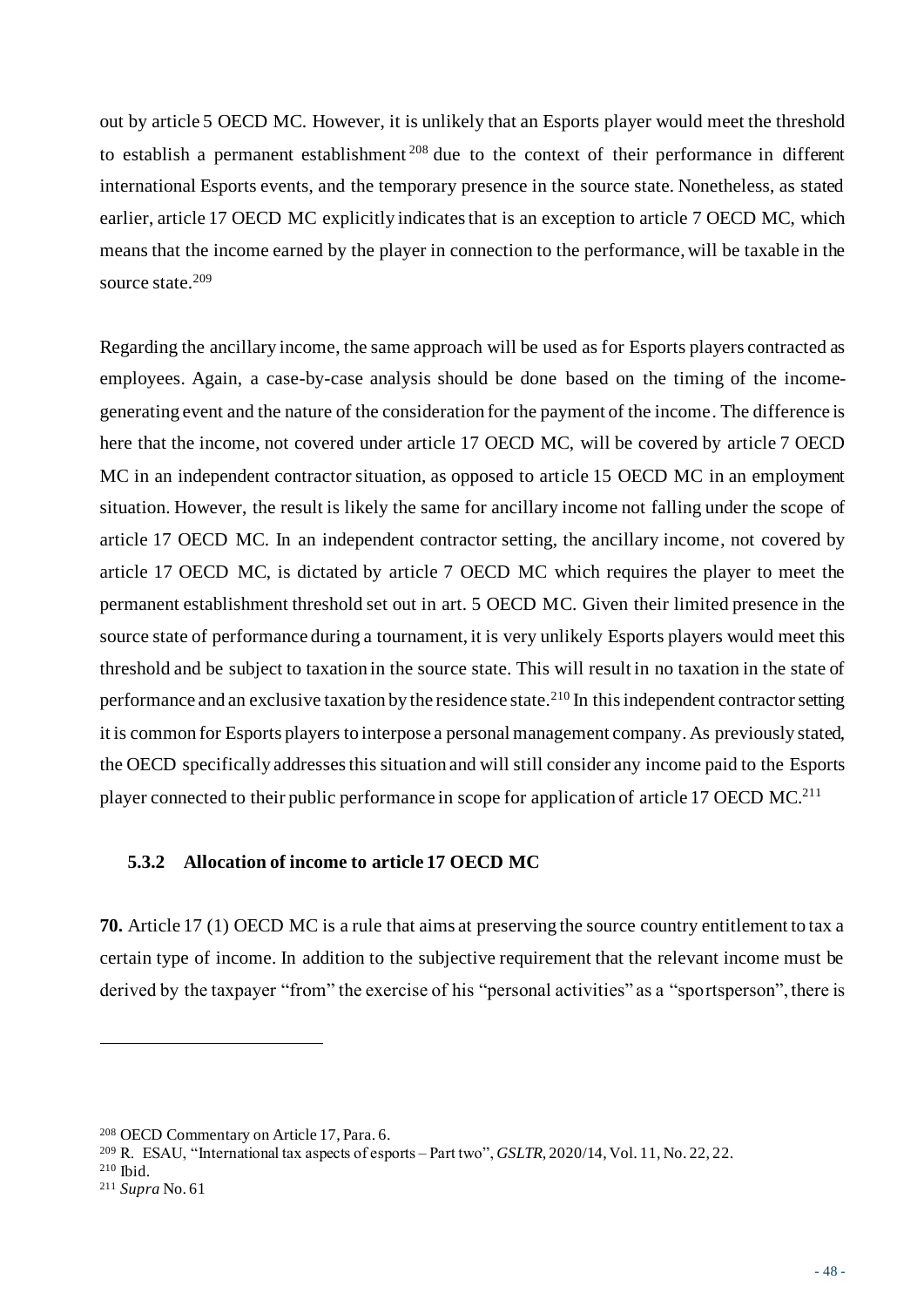the objective requirement that the activity must be "*exercised in the other Contracting State*". To determine the extent of the tax right of the source state, a two-step analysis is necessary.<sup>212</sup> Since the items of income that can be assigned to the player's performance have been discussed, the question remains where the place of performance is in the context of Esports.

### **5.3.2.1 Place of the "performance"**

**71.** Regarding the place where a certain performance of a sportsperson takes place, article 17(1) OECD MC itself does not contain any indication. As a result, Article 17 OECD MC is missing a clear sourcing rule. Due to the lack of proper guidance, a hint has been introduced into the OECD commentary of 2014 on the provision, and that is a reference to paragraph 1 of the Commentary on article 15 OECD MC.<sup>213</sup> The Commentary on article 15 OECD explains that the employment is exercised in the place where a person is physically present when performing the work for which remuneration is received.<sup>214</sup> Drawing conclusions by analogy for the purpose of article 17 OECD MC, the source state is the state in which the sportsperson is physically present, personally performing an activity as such.<sup>215</sup> Now remains the question on how article 17 OECD MC should be applied in the context of Esports, more specially in offline and online tournaments.

#### **5.3.2.2 The place of performance in the context of Esports**

## **5.3.2.2.1 Offline tournaments and events**

**70.** When applying article 17 OECD MC to Esports players, the most intriguing questions is where their activity is performed. In general, an Esports tournament involves many countries all of whom wish to tax in some capacity. To determine which country has tax jurisdiction, the place of

<sup>212</sup> A. CORDEWENER, "Tax Treaty Issues Related to Qualification, Allocation and Apportionment of Income Derived by Entertainers and Sportspersons" in G. MAISTO (ed.), *Taxation of Entertainers and Sportspersons Performing Abroad*, Amsterdam, IBFD, 2016, 114.

<sup>213</sup> OECD Commentary on Article 17, para. 9.2.

<sup>214</sup> OECD Commentary on Article 15, para. 1.

<sup>215</sup> J. ROELEVELD and K. TETLAK, "Article 17: Entertainers and Sportspersons - Global Tax Treaty Commentaries – Global Topics - 3. Source State Taxing Rights", *Global Tax Treaty Commentaries IBFD* 2016 (Accessed on 6 April 2021).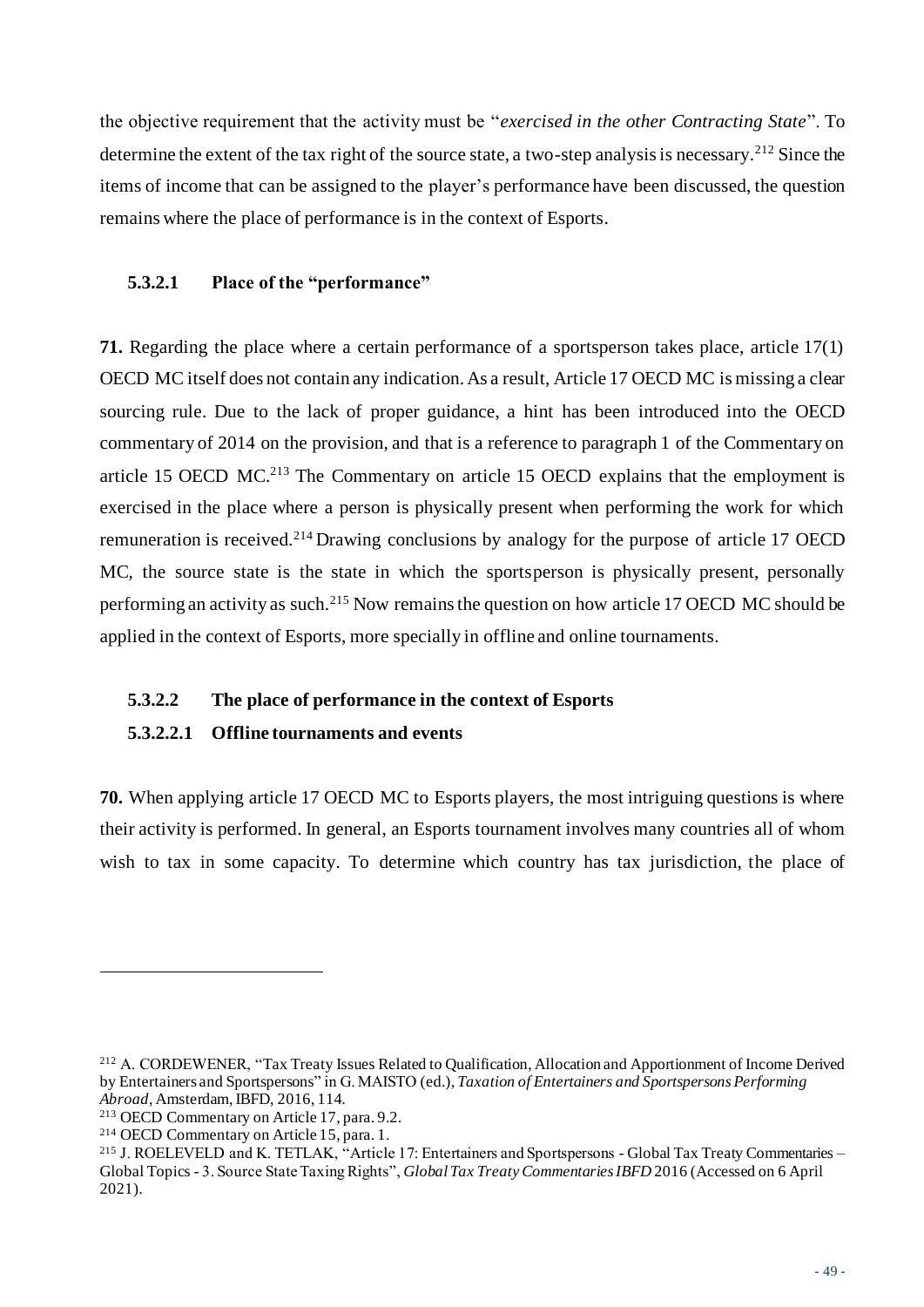performance of the Esports player will play a manifest role.This location will depend on whether the tournament is played online or offline.<sup>216</sup>

In case of offline tournaments, the determination of the state in which the competition takes place is a relatively easy exercise. As Esports players will play against each other on a live location in front of spectators, the Esports players are physically present and personally performing the gaming activities in the country where the tournament is held. In accordance with article 17 OECD MC, the source state is the state where the tournament takes physically place. The income related to the game performance of the Esports player is taxable in the state where the tournament takes place (source state), with relief provided by the residence state of the player in the form of an exemption or credit.

## **5.3.2.2.2 Online tournaments and events**

**71.** By contrast, in case of Online tournaments, the question where the activities are performed is a difficult consideration. For example, the FACEIT Pro Series: Apex Legends is an international online Esports tournament in which 16 professional teams from different countries take a chance of winning the weekly \$5.000 prize pool. After 8 weeks, an additional \$10.000 will be awarded to the highest ranked team.<sup>217</sup>

If the players of the teams connect from their respective homes, where are the activities performed for such online tournament? The place from which the players take part in the event? The state in which the Esports players/teams are tax resident? The state in which servers of the Esports game platform are located? The state where the tournament organiser/game publisher is tax resident? Several outcomes are possible, but the question is to what extent these outcomes correspond to the existing principle as formulated in article 17 OECD MC. According to Dr. TENORE, there are three specific outcomes that are worth analysing more closely.<sup>218</sup>

<sup>216</sup> *Supra.* No. 34.

<sup>217</sup> See: FACEIT Pro Series - [Liquipedia Apex Legends Wiki](https://liquipedia.net/apexlegends/FACEIT/Pro_Series).(Accessed on 7 April 2020).

<sup>218</sup> M. TENORE, "Esports and tax, how the OECD Model Tax Covention applies to player's income", *Lawinsport*, 2020; [https://www.lawinsport.com/sports/item/esports-and-tax-how-the-oecd-model-tax-convention-applies-to-players](https://www.lawinsport.com/sports/item/esports-and-tax-how-the-oecd-model-tax-convention-applies-to-players-income?category_id=152)[income?category\\_id=152.](https://www.lawinsport.com/sports/item/esports-and-tax-how-the-oecd-model-tax-convention-applies-to-players-income?category_id=152) (Accessed on 7 April 2021).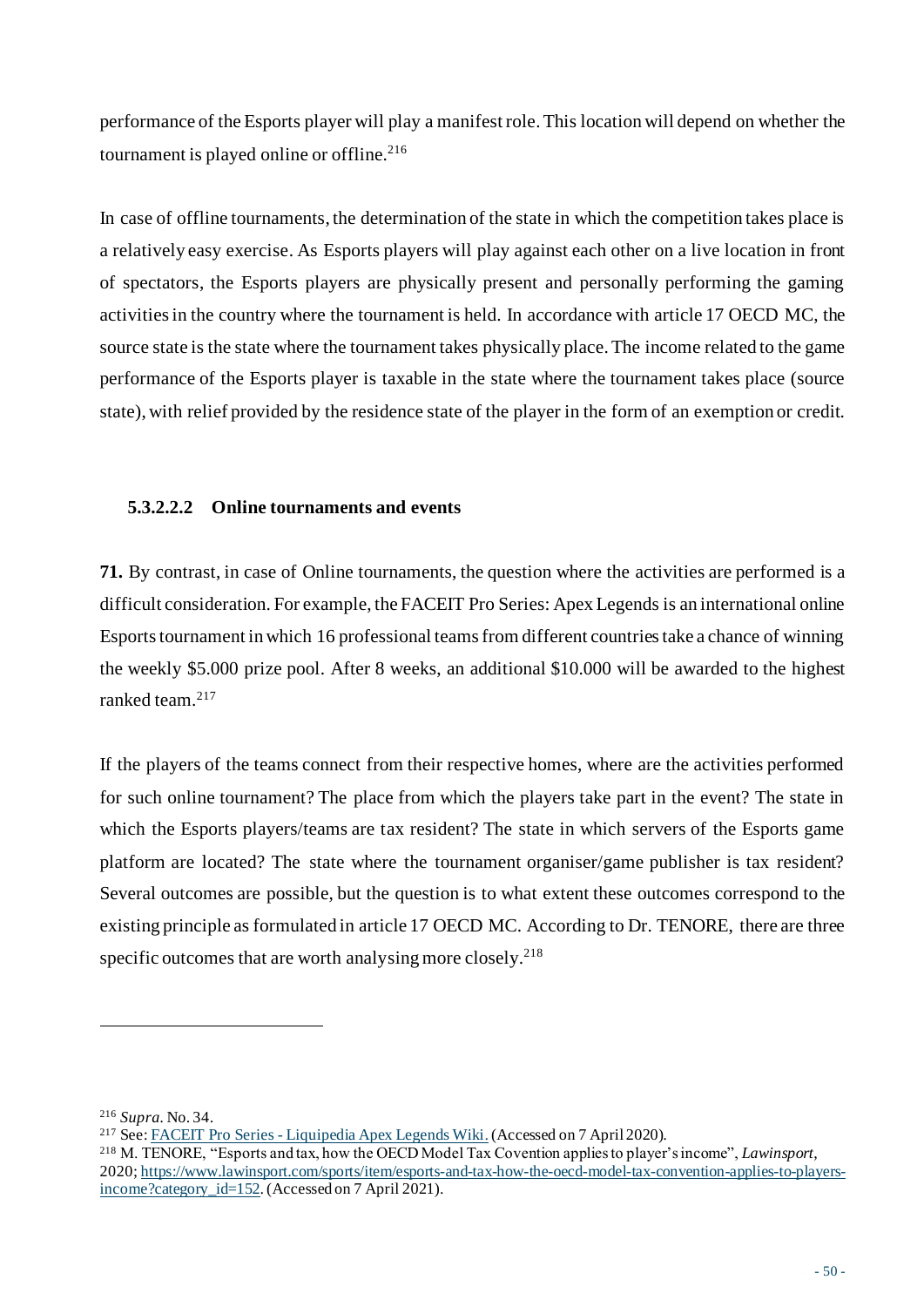**72.** The first solution is based on the place in which the Esports players are physically present while taking part in the Esports tournament. As stated above, one of the pillars of article 17 OECD MC is the physical presence on the territory of the other contracting state. A good example you can find is the film industry where different jurisdictions may be involved as far as income of the actor is concerned. Under article 17 OECD MC such income is taxable in the state where the performance related to the movie production takes place (where the scenes of a movie were shot), but not in the state where the movie is made public later through the media (in the cinema hall).<sup>219</sup> This reasoning can be substantiated by the fact that no physical performance is exercised on territory of the state where the movie is made public through media. For the purposes of article 17 OECD MC, the source state is the state in which the sportsperson is physically present, personally performing an activity as such. $220$ 

A second solution can be found in the state of residence of the tournament organiser, considering that it pays or distributes the prize money. This outcome is not in line with the idea behind article 17 OECD MC. As confirmed by the legal doctrine, the state in which the payment is made or the residence state of the entity making the payment is irrelevant. The source state is determined based on the place where the income-generating activities are physically exercised or to which the income is attributable and not by whom the payment is made or from where the money flows.<sup>221</sup>

A third solution, which was suggested by Dr. TENORE, can be found in the state of residence of the game publisher. As the game is owned by the game publisher and the player performs his gaming activities through the videogame (owned by the publisher), the place where the game platform is operated, which may coincide with the state where the publisher is resident, could be regarded as the place of performance for purposes under article 17 OECD MC. From this reasoning, the game could be regarded as the "virtual stadium" where Esports players deliver their performance, and where the game publishers give permission to broadcast the video game so the public can watch the game

<sup>219</sup> Ibid, A. CORDEWENER, "Tax Treaty Issues Related to Qualification, Allocation and Apportionment of Income Derived by Entertainers and Sportspersons" in G. MAISTO (ed.), *Taxation of Entertainers and Sportspersons Performing Abroad*, Amsterdam, IBFD, 2016, 115.

<sup>220</sup> J. ROELEVELD and K. TETLAK, "Article 17: Entertainers and Sportspersons - Global Tax Treaty Commentaries – Global Topics - 3. Source State Taxing Rights", *Global Tax Treaty Commentaries IBFD* 2016, 9.(Accessed on 7 April 2021).  $221$  Ibid.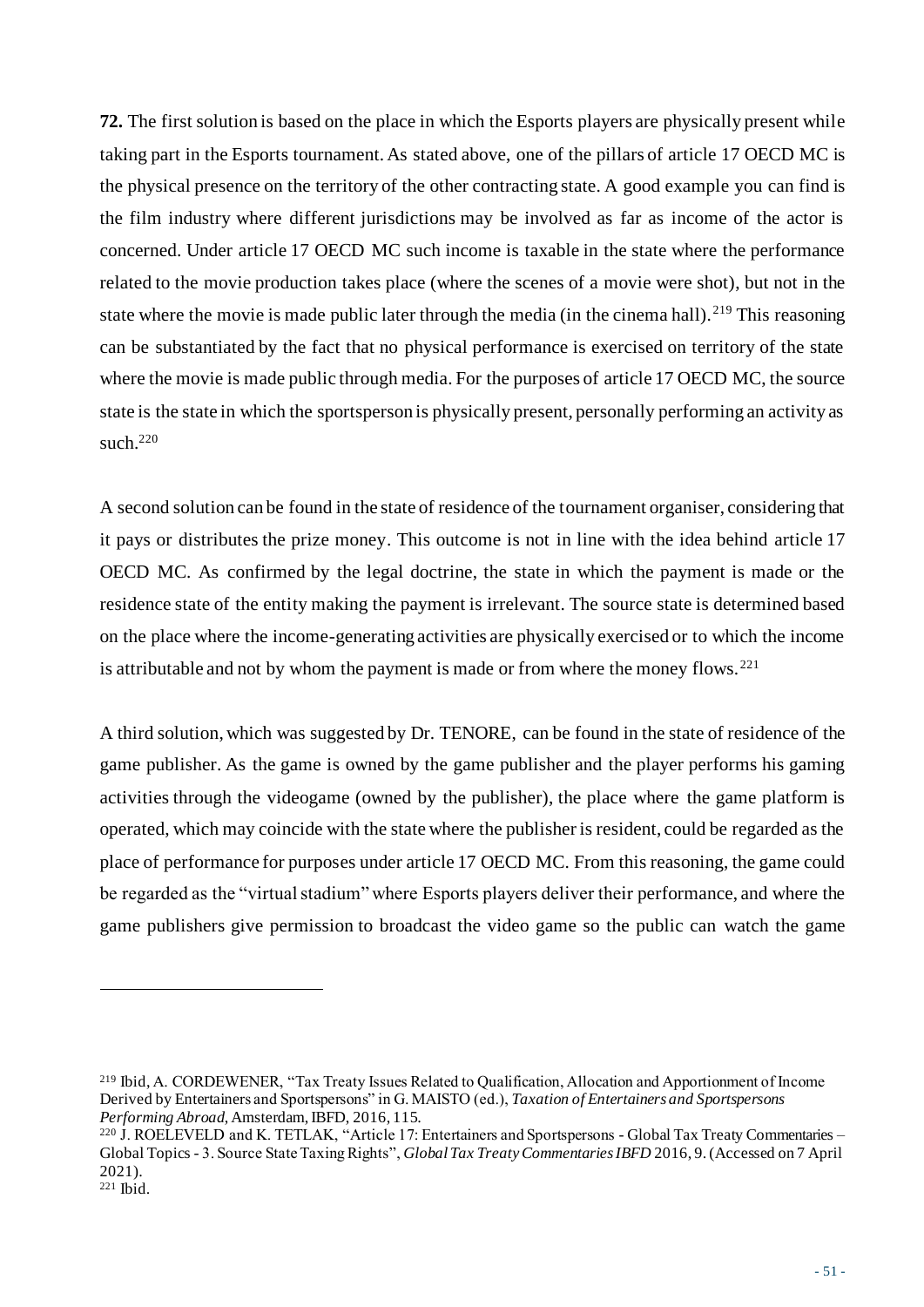virtually.<sup>222</sup> This reasoning is new and enlightening but is currently not in line with logic which has driven the drafting of article 17 OECD MC.

**73.** Based on the previous views from the legal doctrine and the logic behind article 17 OECD MC, the first solution, based on the place of the physical exercise, seems to be preferable for the time being. First and foremost, this solution is more compatible with the principle of physical presence inherent in the wording of article 17 OECD MC, which refers to personal activities as such carried on in the other contracting State. The provision assumes that the sportsperson or entertainer is entering the territory of the other contracting state, although this should not necessarily be done to entertain the public of that state. This is the situation for online gaming where Esports players merely indirectly reach their audience through their online performance.<sup>223</sup> The same counts for entertainers appearing on a "virtual stage". As suggested by the legal doctrine, in such cases article 17 (1) OECD must be applied by analogy with article 15(1) OECD MC, focusing on the place of the actual performance and not where the product is made public later through the media. This view is already applied by national tax authorities in cases of movie actors and studio musicians.<sup>224</sup> In addition, this solution appears to be consistent with the logic that led to the drafting of the provision that was thought to relate to entertainment activities in a non-digitised world that did not consider forms of online entertainment such as Esports.<sup>225</sup>

**74.** Accordingly, based on the place of the physical exercise, in case of Esports players participating in an online tournament connecting from their homes, leads to the conclusion that the prize money and salaries, related to this performance, are exclusively taxable in the state of the physical presence which generally coincides with the state of residence. By contrast, in case of offline Esports

<sup>222</sup> M. TENORE, "Esports and tax, how the OECD Model Tax Convention applies to player's income", *Lawinsport*, 2020; [https://www.lawinsport.com/sports/item/esports-and-tax-how-the-oecd-model-tax-convention-applies-to-players](https://www.lawinsport.com/sports/item/esports-and-tax-how-the-oecd-model-tax-convention-applies-to-players-income?category_id=152)[income?category\\_id=152.](https://www.lawinsport.com/sports/item/esports-and-tax-how-the-oecd-model-tax-convention-applies-to-players-income?category_id=152)(Accessed on 7 April 2021).

<sup>223</sup> J. ROELEVELD and K. TETLAK, "Article 17: Entertainers and Sportspersons - Global Tax Treaty Commentaries – Global Topics - 3. Source State Taxing Rights", *Global Tax Treaty Commentaries IBFD* 2016, 9. (Accessed on 7 April 2021).

<sup>&</sup>lt;sup>224</sup> A. CORDEWENER, "Tax Treaty Issues Related to Qualification, Allocation and Apportionment of Income Derived by Entertainers and Sportspersons" in G. MAISTO (ed.), *Taxation of Entertainers and Sportspersons Performing Abroad*, Amsterdam, IBFD, 2016, 115.

<sup>225</sup> M. TENORE, "Esports and tax, how the OECD Model Tax Convention applies to player's income", *Lawinsport* 2020; [https://www.lawinsport.com/sports/item/esports-and-tax-how-the-oecd-model-tax-convention-applies-to-players](https://www.lawinsport.com/sports/item/esports-and-tax-how-the-oecd-model-tax-convention-applies-to-players-income?category_id=152)[income?category\\_id=152.](https://www.lawinsport.com/sports/item/esports-and-tax-how-the-oecd-model-tax-convention-applies-to-players-income?category_id=152)(Accessed on 7 April 2021).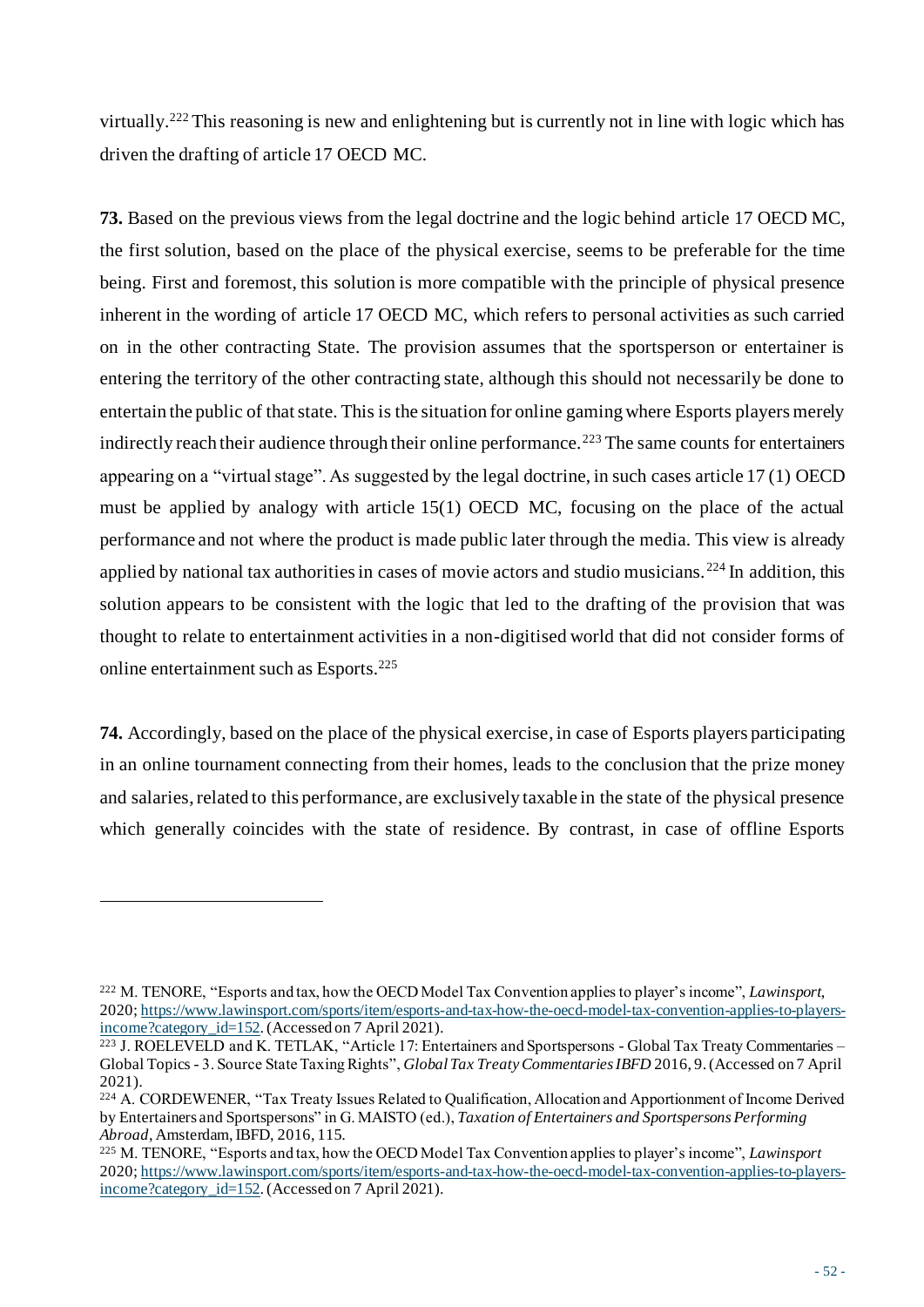tournaments, the income will be taxable in the state where the tournament takes place (source state). $226$ 

#### **5.3.3 Attribution of income to states**

**75.** Once the amount of income attributable to article 17 OECD MC has been calculated, the next step in determining the tax consequences of an Esports players income is to attribute the income between the various jurisdictions in which the public performances occurred. <sup>227</sup> Just as with traditional sports, Esports players will obtain income in connection with activities performed in more than one country. In 2014 the OECD recognised the need to clarify the rules for the apportionment and allocation of income to a particular source. In the commentary it suggests that basic salary should be allocated based on the number of working days spent in each state, unless otherwise agreed.<sup>228</sup>

Where the remuneration, received by the Esports player employed by a team, covers various activities to be performed during a period, in the absence of any indication that the remuneration or part of it should be allocated differently, to allocate that salary based on the working days spent in each state in which the Esports player has been required, under his employment contract, to perform those activities.<sup>229</sup> This approach requires a determination of the overall number of "working days", although this may not always be easy to determine, it is confirmed in case law.<sup>230</sup> This approach has been accepted in decisions of Belgian courts regarding professional cyclists, who also analysed the relevance of (team and individual) training within the general framework of the underlying contractual obligations.<sup>231</sup> Esports players are generally in a source state for a few days to participate in a tournament (offline), and these days are well documented by organisers, press, etc. The number

<sup>228</sup> OECD Commentary on Article 17, para. 9.2.

<sup>226</sup> Ibid.

<sup>227</sup> R. ESAU, "International tax aspects of esports – Part two", *GSLTR,* 2020/14, Vol. 11, No. 22, 21-22.

<sup>229</sup> Ibid.

<sup>230</sup> J. ROELEVELD and K. TETLAK, "Article 17: Entertainers and Sportspersons - Global Tax Treaty Commentaries – Global Topics - 4. Method of Taxation", *Global Tax Treaty Commentaries IBFD* 2016, 4-5. (Accessed on 9 April 2021).

<sup>231</sup> Circ. AFZ No. 2/2012 dd 27/04/2012 (AFZ/2012-0288); See also in BE: Rb. Hasselt 27 December 2007, FJF, No. 2008/93, as confirmed by the decision of HvB Antwerpen 31 March 2009, reported by P. HINNEKENS, "Bezoldiging sportbeoefenaars: hoe verdragsvrijstelling toepassen?", *Fisc*. 2009, Vol. 307, 5; HvB Gent 25 February 2014, reported by S. VAN CROMBRUGGE, "Berekening vrijstelling van internationaal actieve wielrenner", *Fisc*. 2014, Vol. 365, 7.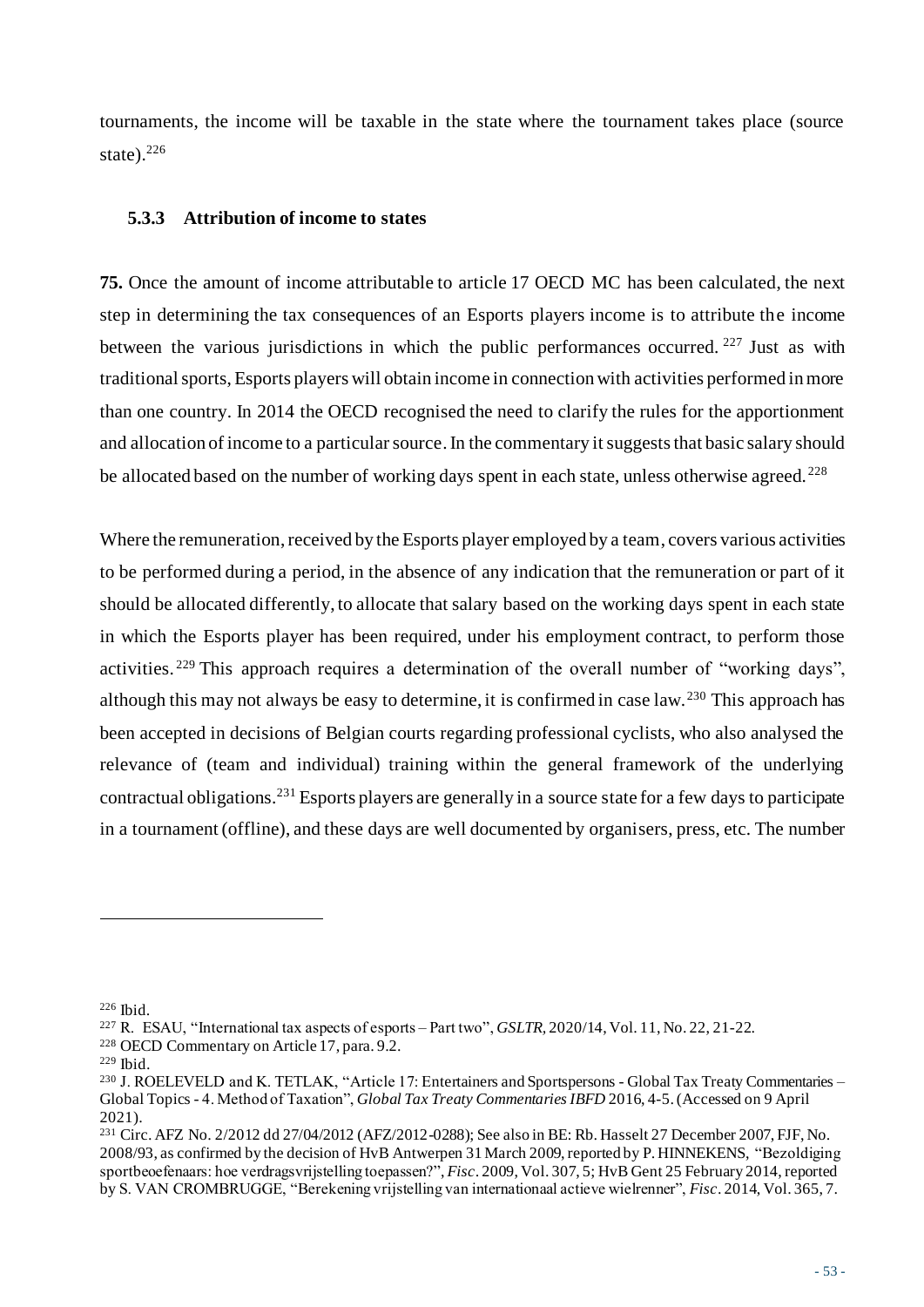of days method is probably the most suitable method to distribute a player's salary among the source states.<sup>232</sup>

The income earned by Esports players being engaged as independent contractors, also likely pertains to public performances in multiple jurisdictions. The discussion about this attribution is the same as in the employer relationship. The income should be attributed between source states in which the player engaged in a public performance, based on the number of days spent in each state, unless another method would be considered more appropriate.<sup>233</sup>

**76.** However, states may still apply different criteria for the allocation of income. For example, the attribution of the income based on the ratio of the number of tournament days spent in the state compared to the total number of tournament days in the year. Another option is splitting the income based on the number of performances in the state compared to the total number of performances in the year, i.e., a per tournament basis, or apportionment in proportion to the scope of activities carried out in each state. These differences in methods can result in double taxation of those parts of income that are assigned simultaneously, but differently, to two or more states.<sup>234</sup>

# **6. The Proposed Tax Treatment of International Esports players 6.1The need for new tax solutions for International Esports players 6.1.1 Difference in tax treatment between online and offline gaming**

**77.** The structure and wording of article 17 OECD MC make source taxation of Esports players complex and ineffective, especially in the case of international online Esports events involving numerous of participants from different jurisdictions. As discussed, there is a substantial difference in the tax treatment between online and offline gaming.<sup>235</sup> Since article 17 OECD MC is based on the principle of taxation in the state where the activities are physically performed, Esports players

<sup>232</sup> R. ESAU, "International tax aspects of esports – Part two", *GSLTR,* 2020/14, Vol. 11, No. 22, 21-22. <sup>233</sup> Ibid, 22-23.

<sup>234</sup> J. ROELEVELD and K. TETLAK, "Article 17: Entertainers and Sportspersons - Global Tax Treaty Commentaries – Global Topics - 4. Method of Taxation", *Global Tax Treaty Commentaries IBFD* 2016, 4. (Accessed on 9 April 2021). <sup>235</sup> *Supra* No 74.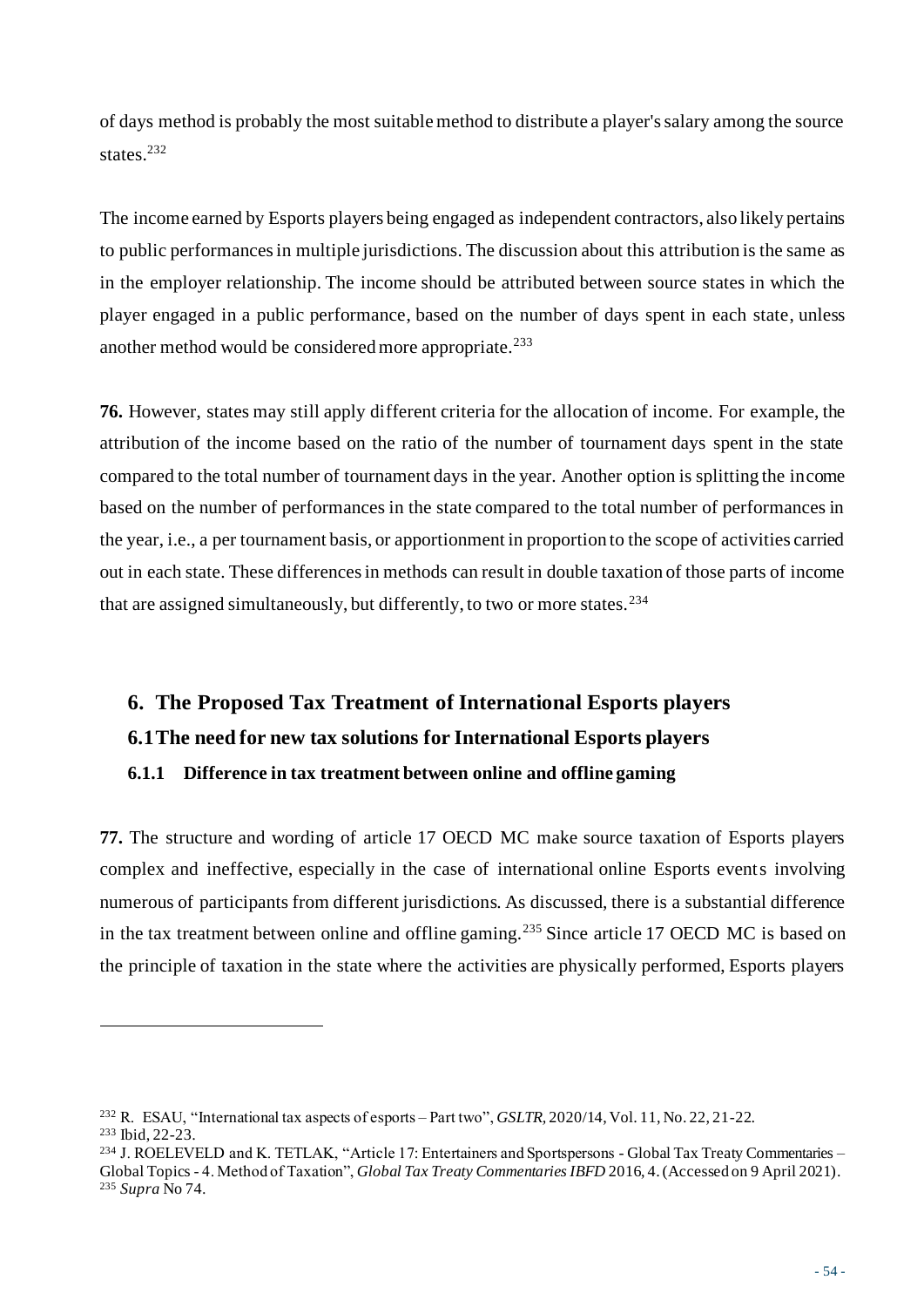participating in online tournaments, who are not physically present in the other jurisdiction, will generally not be caught by the exception entailed in the provision. This income is exclusively taxable in the state of residence. By contrast, in case of offline gaming, Esports players are in principle taxable in the state where the gaming activities are physically performed, which is the state where the tournament takes place.

Therefore, it is arguable whether the requirement of physical presence, which is inherent to article 17 OECD MC, justifies such a different tax treatment. This different in tax treatment is the result of the application of the existing international tax rules. As confirmed by Dr. TENORE, the current concept of source, entailed in article 17 OECD MC, based on the requirement of physical presence, reveals a shortfall of the provision in relation to the new forms of online entertainment, such as Esports.<sup>236</sup> In this context a parallel could be drawn with the allocation rules of profits under the permanent establishment in article 7 OECD MC in the context of digital activities. Digital companies such as Facebook and Google, do not need to have such permanent establishments ("PEs") to sell their services and products to customers. Without the physical presence of such PEs in the state of the consumers, no corporate taxation is possible under the current article 7 OECD MC. But with the new Unified Approach proposed by the OECD in the Inclusive Framework, a solution seems to be found.<sup>237</sup>

#### **6.1.2 Issues of double non-taxation**

**78.** In case of Online Esports tournaments issues of double non-taxation may raise. This can occur insofar as the lack of taxation in the state of source would be combined with nil or extremely low tax in the state of residence of the Esports player. In 2010 the OECD Committee discussed the suggestion that article 17 OECD MC should be deleted and that no specific rule should apply to income derived

<sup>236</sup> M. TENORE, "Esports and tax, how the OECD Model Tax Convention applies to player's income", *Lawinsport*, 2020; [https://www.lawinsport.com/sports/item/esports-and-tax-how-the-oecd-model-tax-convention-applies-to-players](https://www.lawinsport.com/sports/item/esports-and-tax-how-the-oecd-model-tax-convention-applies-to-players-income?category_id=152)[income?category\\_id=152.](https://www.lawinsport.com/sports/item/esports-and-tax-how-the-oecd-model-tax-convention-applies-to-players-income?category_id=152) (Accessed on 9 April 2021).

<sup>237</sup> M. KLOOTWIJK and D. MOLENAAR, "Sportspersons, entertainers and taxing the digital economy", *GSLTR* 2021/09, Vol. 12, No. 1, 41-44; HONGLER and P. PISTONE, "Blueprints for a New PE Nexus to Tax Business Income in the Era of the Digital Economy", *Journal Articles & Papers IBFD* 2015, 15; OECD/G20 Base Erosion and Profit Shifting Project, "Tax Challenges Arising from Digitalisation – Report on Pillar One Blueprint", *OECD* 2020, 7- 10.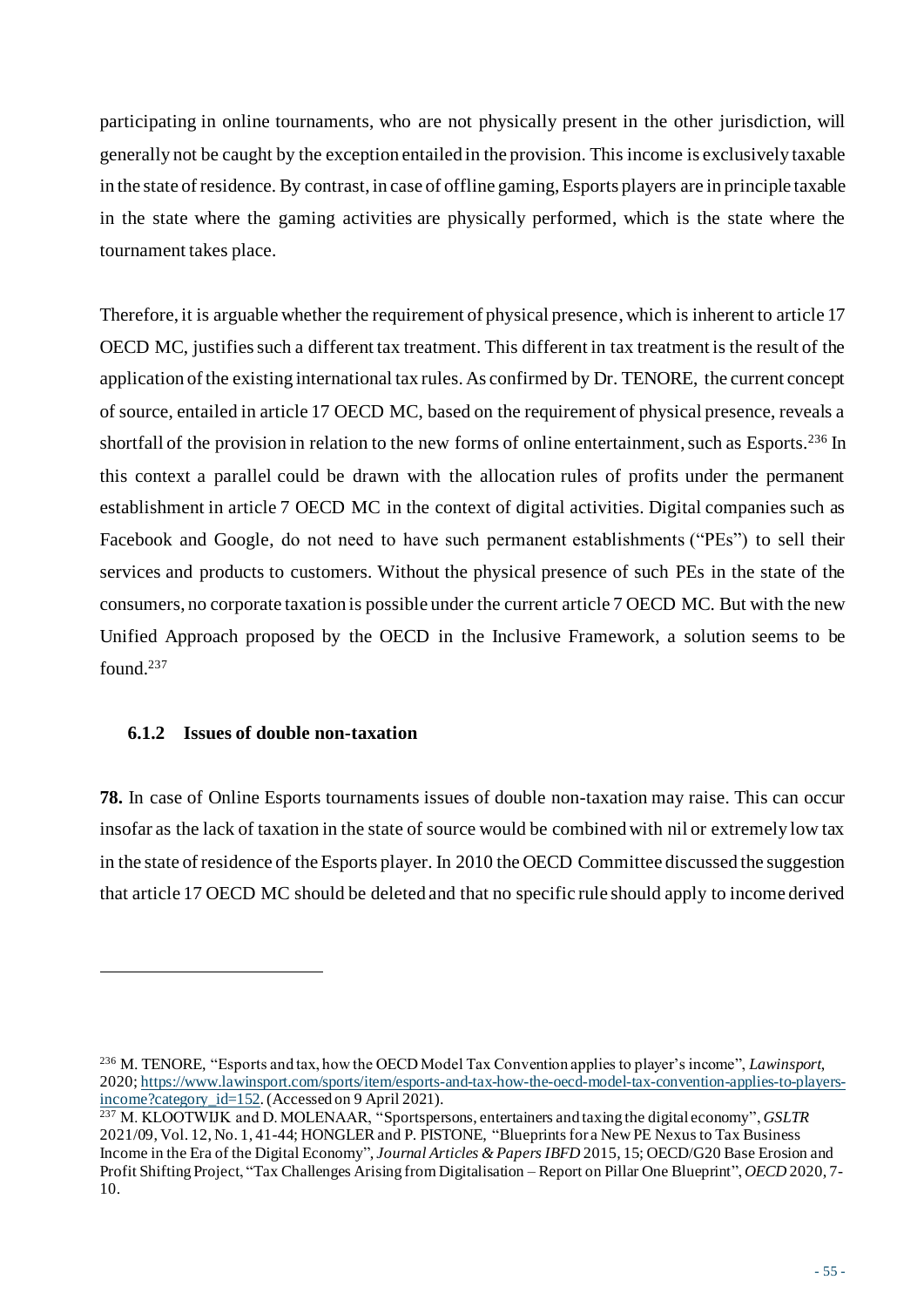from the activities of entertainers and sportspersons. <sup>238</sup> However, a vast majority of the OECD member states decided to keep the article. One of the mean reasons of keeping the article was because sportspersons with high income could circumvent taxation by moving their residence to a tax haven.<sup>239</sup> This argument relates back to the origin of the article with the aim to counter tax avoidance behaviour and non-compliance. The OECD is even taking a confident stance by stating that sportspersons cannot avoid a taxation of their income in the performance state by moving to a tax haven or employing a star company because generally there are no tax treaties with such jurisdictions.<sup>240</sup>Nevertheless, the research in this thesis reveals otherwise, as article 17 OECD MC allows for double-non-taxation in context of online Esports. The current concept of source entailed in article 17 OECD MC, based on the requirement of physical presence, reveals a shortfall of the provision in relation to Esports.

**79.** Practice has shown that professional Esports players make clever use of article 17 OECD MC to avoid withholding tax in the source state. In the guise of the "Spanish Exodus", many Spanish and French professional Esports players, Youtubers and influencers have moved their fiscal residence to Andorra. The alleged sole reason for their moving has been the low taxation and favourable fiscal climate of the Principality of Andorra. <sup>241</sup> Based on the place of physical performance, Spanish Esports players, who play Online tournaments and connect from their homes in Andorra, will only be taxable on the prize money and salaries in the state of physical presence, which generally coincides with the state of residence (Andorra). By moving their tax residence to Andorra, they avoid a corporate income tax rate of 25% and a personal income tax rate up to 55% in Spain. On the contrary, they will only be exposed to a maximum corporate tax rate of 10% and a maximum personal income tax rate of 10% on their salaries and prize money. The same path is also taken by French Esports players who move their tax residence to the luxurious low-taxed Principality of Monaco. The bloodletting of article 17 OECD MC will in the future give rise to further frustration among tax

<sup>238</sup> OECD (2019), "Issues Related to Article 17 of the OECD Model Tax Convention", in *Model Tax Convention on Income and on Capital 2017*, OECD Publishing, Paris, 2.

<sup>239</sup> D. MOLENAAR, "New Options to Restrict Article 17 for Artistes and Sportsmen", *Intertax* 2016, X, Volume 44, Issue 12, 974-975.

<sup>240</sup> J. THIEDE and S. TRENCSIK, "International - For the Good of the Game? A Comparison of the Taxation of Sportspersons and Sports Organizations outside of and during Major Sporting Events", *World Tax Journal* 2017, Vol. 9, No. 4, 638-639.

<sup>241</sup> See [Why Did Spanish Esports, Youtuber Influencers Move To Andorra? Low Tax? Think Again](https://www.lowtax.net/Articles/Why-did-Spanish-esports-Youtuber-influencers-move-to-Andorra-Low-tax-Think-again-595938.html).(Accessed on 12 April 2021).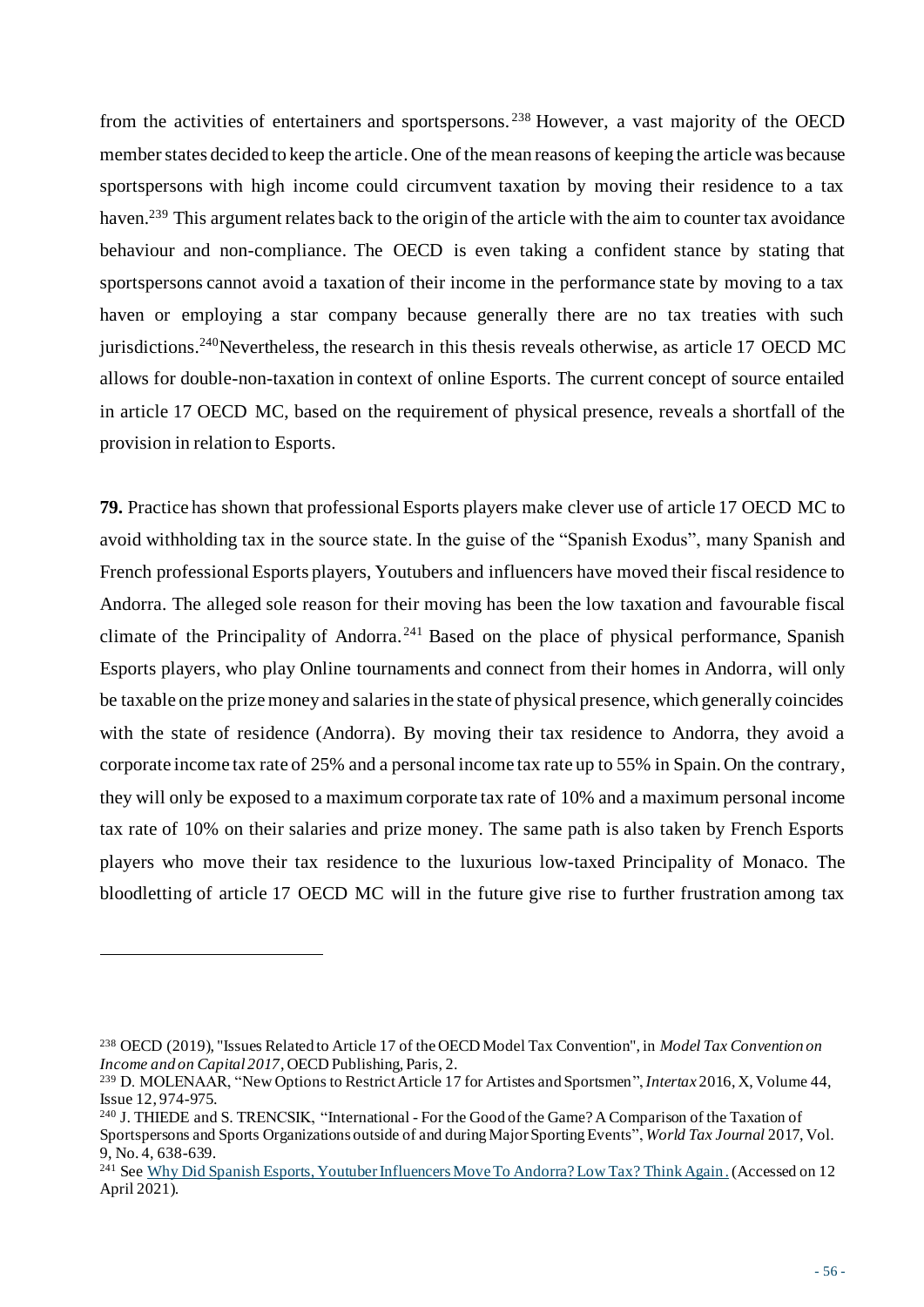authorities of various countries, while Esports players will continue to use this strategy for as long as the article allows. In the light of the above, an adjustment of the current international tax rules is imperative.

### **6.1.3 Risk of excessive and double taxation**

**80.** The opposite can also happen where professional Esports players run the potential risk of excessive or even double taxation. The practical problem of the special allocation rule, contained in this article, has already been questioned several times in jurisprudence and legal doctrine.<sup>242</sup> Practice has revealed that this problem also occurs in the context of online gaming, where Esports players face a withholding tax for online tournaments and competitions. Some states may seek to impose a withholding tax at source on prize money and salaries paid to non-resident Esports players.<sup>243</sup>

Consultation with several practical experts has revealed that US tournament organisers always withhold 30% withholding tax on prize money, regardless of whether the tournament takes place online or offline. For offline tournaments there is no problem with the application of article 17 OECD MC since the US as source state has tax jurisdiction. Nevertheless, in the case of online tournaments, the US is misappropriating its tax jurisdiction. Since the place of performance determines the allocation of the taxing right, the US incorrectly applies article 17 OECD MC in the case of online Esports tournaments. Dr. MOLENAAR confirms this practice but states that it is generally difficult to get through to a major American tournament organiser and to arrange an exemption. As an alternative, he argues that it is possible to file a tax return from the US tax authorities afterwards, but this procedure appears to be very cumbersome, expensive, and time-consuming. Prevention of double taxation in the state of residence of the Esports player should also not be allowed since in the case of online tournaments, the exception entailed in article 17 OECD MC will not apply. The related prize money and salaries are then exclusively taxable in the state of residence.

<sup>242</sup> D. MOLENAAR, "New Options to Restrict Article 17 for Artistes and Sportsmen", *Intertax* 2016, X, Volume 44, Issue 12, 973.

<sup>&</sup>lt;sup>243</sup> See for exampl[e: For esports players and leagues, standards around earnings and taxes remain ambiguous -](https://www.washingtonpost.com/video-games/esports/2020/01/15/esports-players-tax-man-cometh/) The [Washington Post,](https://www.washingtonpost.com/video-games/esports/2020/01/15/esports-players-tax-man-cometh/)(Accessed on 12 April 2021).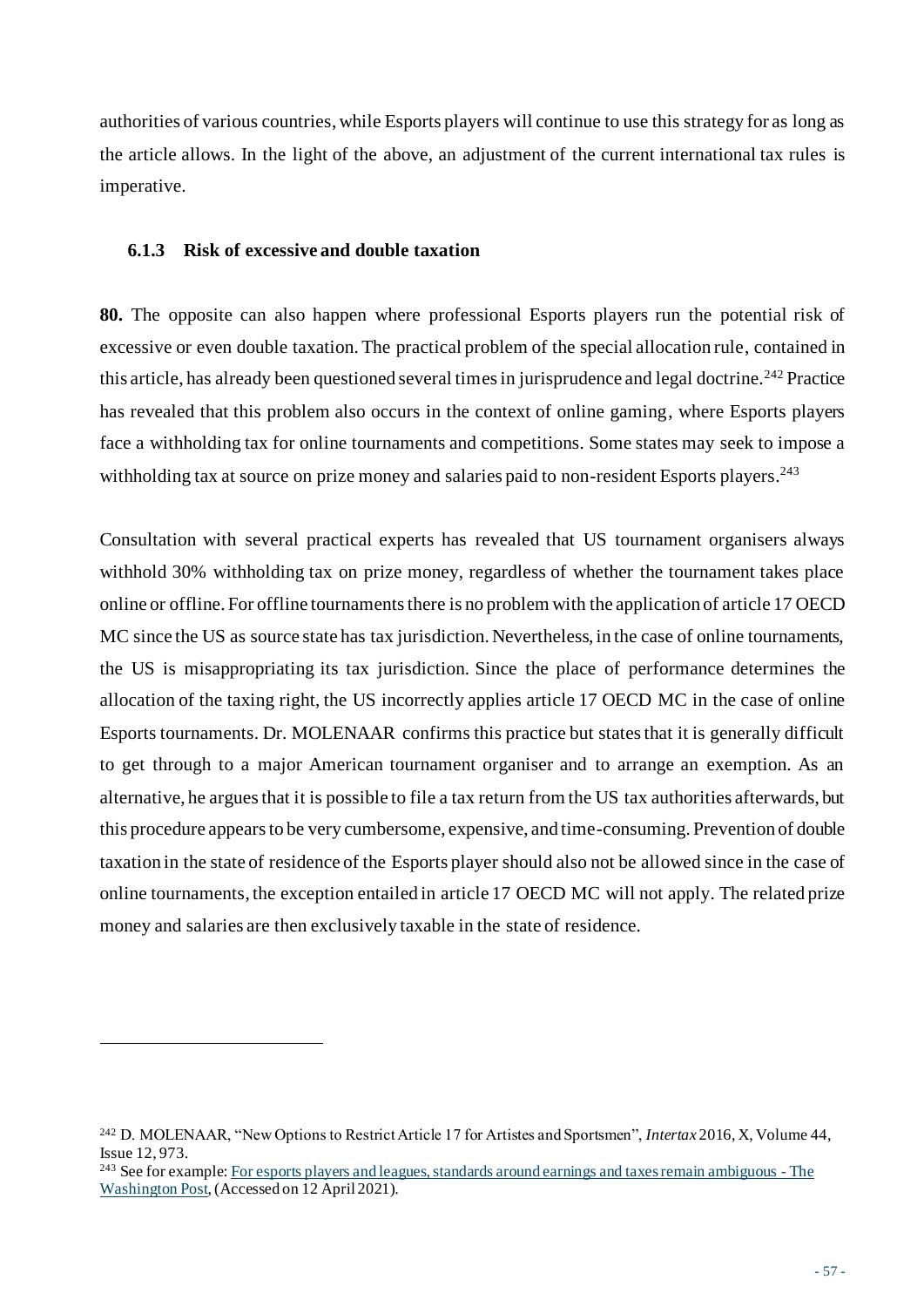**81.** As states are becoming more aware of when this Esports competitions will take place within their borders, Esports players can no longer operate under the radar. The more these competitions start to become visible, the more states will begin to enforce withholding tax upon the players.<sup>244</sup> Not only in the US but also the Chilean tax authorities have started targeting Esports players. In September 2017, a ruling was announced to clarify that income earned by non-resident professional Esports players was subject to a 35% withholding tax insofar as the income was derived from the participation in an online competition. Again, the application of a withholding tax would be in breach of article 17 OECD MC, and therefore refundable by the source state if the treaty contains a provision along article 17 OECD MC. Dr. TENORE shares Dr. MOLENAAR's opinion and states that Esports players are very often reluctant to activate refund procedures that may be costly, burdensome, and lengthy. To overcome such difficulties, it is common practice in the Esports industry that prizes are agreed in Net, considering the possible application of source tax.  $245$ 

# **6.2Adapting article 17 OECD MC Model to Esports as a part of the digitalisation 6.2.1 Elimination of the persisting difference in the tax treatment of online and offline gaming**

**82.** Based on the above analysis, the author concludes that a change of the current international tax rules is preferable. First, the change should be aimed at eliminating the persisting difference in the tax treatment of online and offline gaming with a view to achieving tax neutrality regardless of whether Esports are played online or offline.<sup>246</sup>

A solution could be, for example, by adjusting the commentaries on article 17 OECD MC. As the commentaries on article 17 OECD MC include many new examples of how the article should be applied in certain specific situations<sup>247</sup>, the OECD could add clarification on how article 17 OECD

 $244$  Ibid.

<sup>245</sup> M. TENORE, "Esports and tax, how the OECD Model Tax Convention applies to player's income", *Lawinsport*, 2020; [https://www.lawinsport.com/sports/item/esports-and-tax-how-the-oecd-model-tax-convention-applies-to-players](https://www.lawinsport.com/sports/item/esports-and-tax-how-the-oecd-model-tax-convention-applies-to-players-income?category_id=152)[income?category\\_id=152.](https://www.lawinsport.com/sports/item/esports-and-tax-how-the-oecd-model-tax-convention-applies-to-players-income?category_id=152)(Accessed on 13 April 2021).

<sup>246</sup> Ibid.

<sup>247</sup> OECD 2014 Report on the issues related to Article 17 of the Model Tax Conventio[n, report-article 17-model-tax](file:///C:/Users/vdb/Desktop/Master%20na%20Master%20Tax%20Law/Thesis%20Esports/Bronnen/report-article%2017-model-tax-convention.pdf)[convention.pdf](file:///C:/Users/vdb/Desktop/Master%20na%20Master%20Tax%20Law/Thesis%20Esports/Bronnen/report-article%2017-model-tax-convention.pdf). (Accessed on 13 April 2021).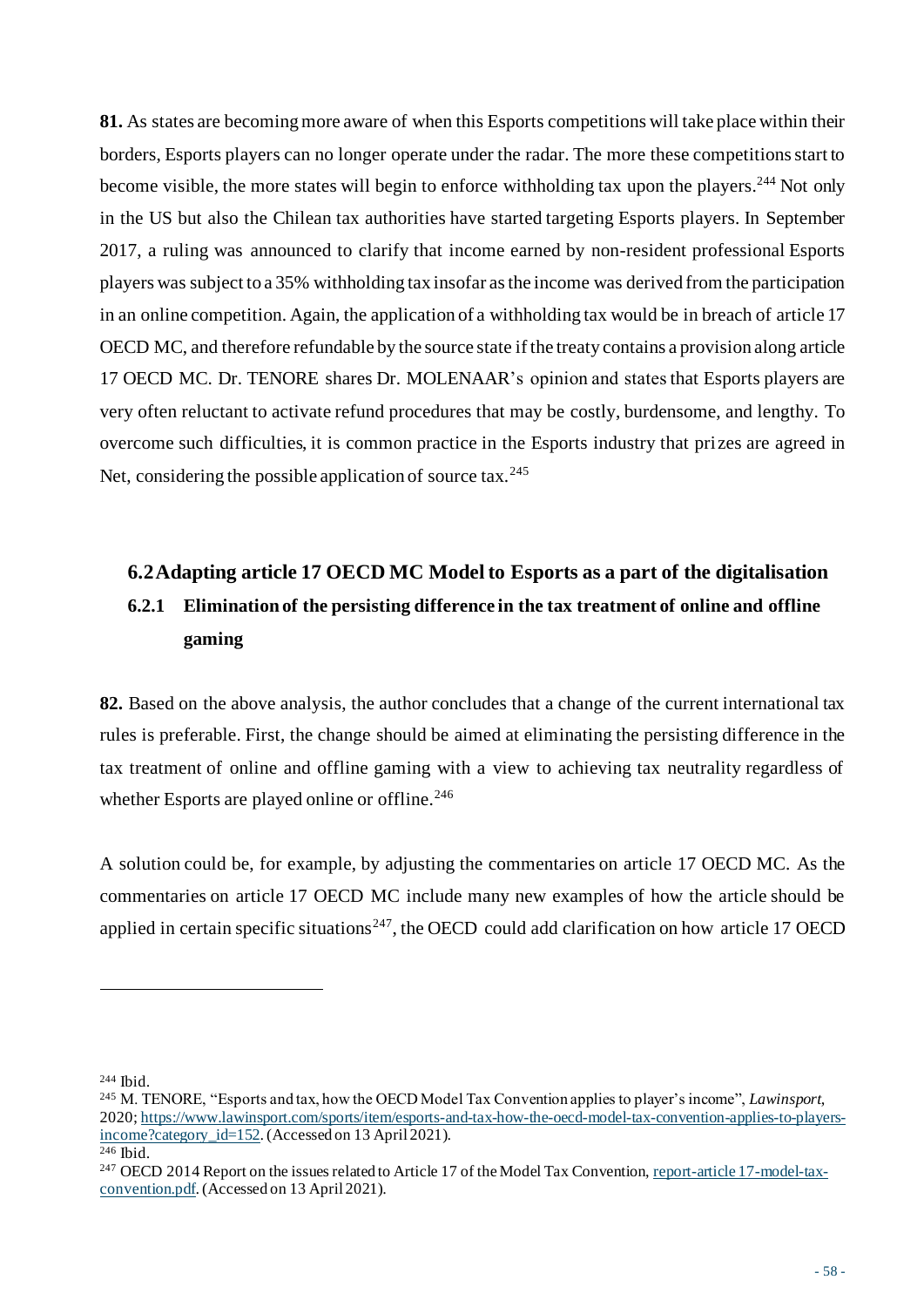MC can be applied in a digital context. As the reasoning based on the place of the physical performance creates a difference in tax treatment between online and offline gaming, it may be recommendable to look at the new international taxation framework set forth in the Report on Pilar one Blueprint. The Report recognises that in an increasingly digital age, taxing rights can no longer be exclusively determined by reference to physical presence.<sup>248</sup> With this approach in mind, it might be interesting to look at the previously suggested second and third solution in this thesis.

**83.** Conform the second solution, the state of residence of the tournament organiser will have tax jurisdiction, considering that it pays or distributes the prize money.<sup>249</sup> Although this reasoning is pragmatical and not in line with the current OECD commentary and legal doctrine, this solution seems to be the easiest and the least complex. The tricky point in the context of online Esports is locating the place of performance. For digital activities such as Esports, the physical presence and the place where the Esports player is physically present, cannot be determined materially. The state of residence of the payer can possibly replace the place of performance and might be the best way to allocate the taxing rights. This is a pragmatic solution but however this criterion is already being applied in the OECD MC under article 16 OECD MC.

Although article 16 OECD MC does not explicitly indicate the criterion for determining the sourcing of fees, its context provides for shared allocation of taxing powers to the residence state of the company in the framework of a bilateral scope, which characterises the residence state of such a company as being the source of the payments made to the director.<sup>250</sup> In this context, the place of activity and more in general, the place of physical presence of the director, is irrelevant, as the provision applies to situations in which the company receiving the services, meets the residence requirement in a state other than the residence state of the director who receives the payment of the fees.<sup>251</sup> The commentary on article 16 OECD MC gives a justification of why the criterion of the resident state of the payer of the income is specially used. The commentary indicates that it might

<sup>250</sup> P. PISTONE," Article 16: Directors' Fees – Global Tax Treaty Commentaries, Global Topics – 3. Source State Taxing Rights", *Global Tax Treaty Commentaries IBFD* 2021, 6. (Accessed on 9 April 2021).  $251$  Ibid.

<sup>248</sup>OECD 2020, Tax Challenges Arising from Digitalisation – Report on Pillar One Blueprint: Inclusive Framework on BEPS, 64.

<sup>249</sup> *Supra* No. 72.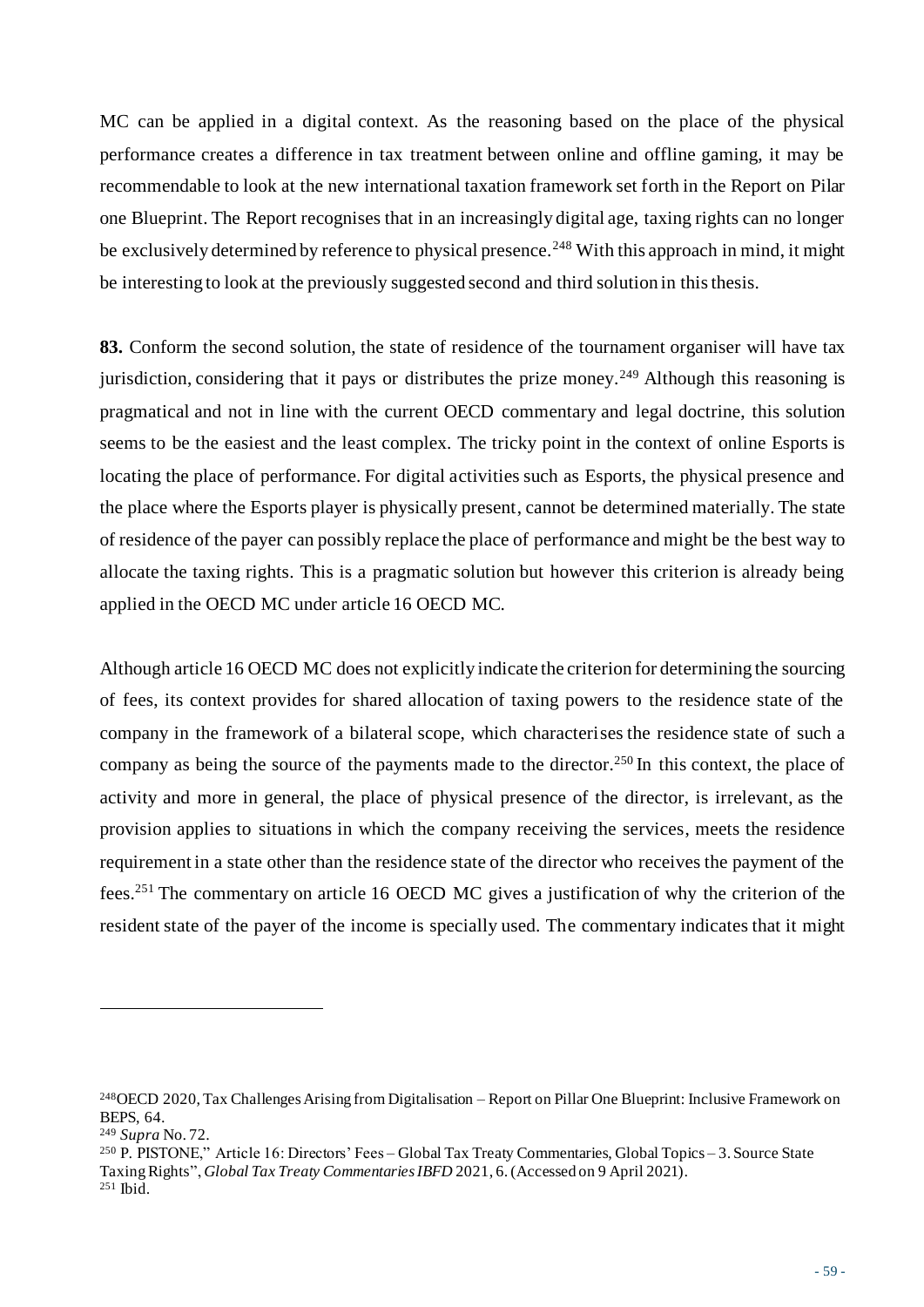sometimes be difficult to ascertain the income where the services of the director are performed. To this end, the provision treats the services as performed in the state of residence of the company. <sup>252</sup>

In the case of online gaming and Esports, it is often difficult to determine where the activities of the Esports player take place, and how to allocate the income related to these activities. A pragmatic solution is to give tax jurisdiction to the resident state of the payer of the income, which is usually the residence state of the tournament organiser. According to Dr. TENORE, policy wise this solution makes sense because the income might be taxable in the state where the game publisher is tax resident.

**84.** The same can be said for the third solution, which is based on the state of residence of the game publisher. Owners of the games have a tremendous amount of power within the Esports industry and play an important link in the money stream. Also, under the existing place of performance interpretation it can be argued that the state of residence of the game publisher qualifies as the source state under article 17 OECD MC. Since the Esports player preforms his activities through the game, the place where the game platform is operated, which may coincide with the state where the publisher is resident, can be regarded as the place of performance for purposes of article 17 OECD MC.<sup>253</sup> Moving the tax right from the Esports player's state of residence to the state of residence of the tournament organiser or game publisher (source state), could probably solve the issue of double nontaxation.

**85.** Nevertheless, it is still wise to wait with the amendment or update of article 17 OECD MC until the proposals from the inclusive framework, that are currently still under consideration by the OECD, have a definitive outcome. Adapting the existing international tax rules to the existing phenomenon of Esports will require some effort. As Dr. ROELEVELD mentioned, adapting legislation to specific situations often fraught with problems. Therefore, it is necessary to make informed decisions as the Esports industry will also change and evolve, and the legislation must be able to embrace this. However, this analysis has clearly exposed the pain points of article 17 OECD MC towards Esports

<sup>252</sup> OECD Commentary on Article 16, para. 1.

<sup>253</sup> M. TENORE, "Esports and tax, how the OECD Model Tax Convention applies to player's income", *Lawinsport*, 2020; [https://www.lawinsport.com/sports/item/esports-and-tax-how-the-oecd-model-tax-convention-applies-to-players](https://www.lawinsport.com/sports/item/esports-and-tax-how-the-oecd-model-tax-convention-applies-to-players-income?category_id=152)[income?category\\_id=152.](https://www.lawinsport.com/sports/item/esports-and-tax-how-the-oecd-model-tax-convention-applies-to-players-income?category_id=152)(Accessed on 13 April 2021).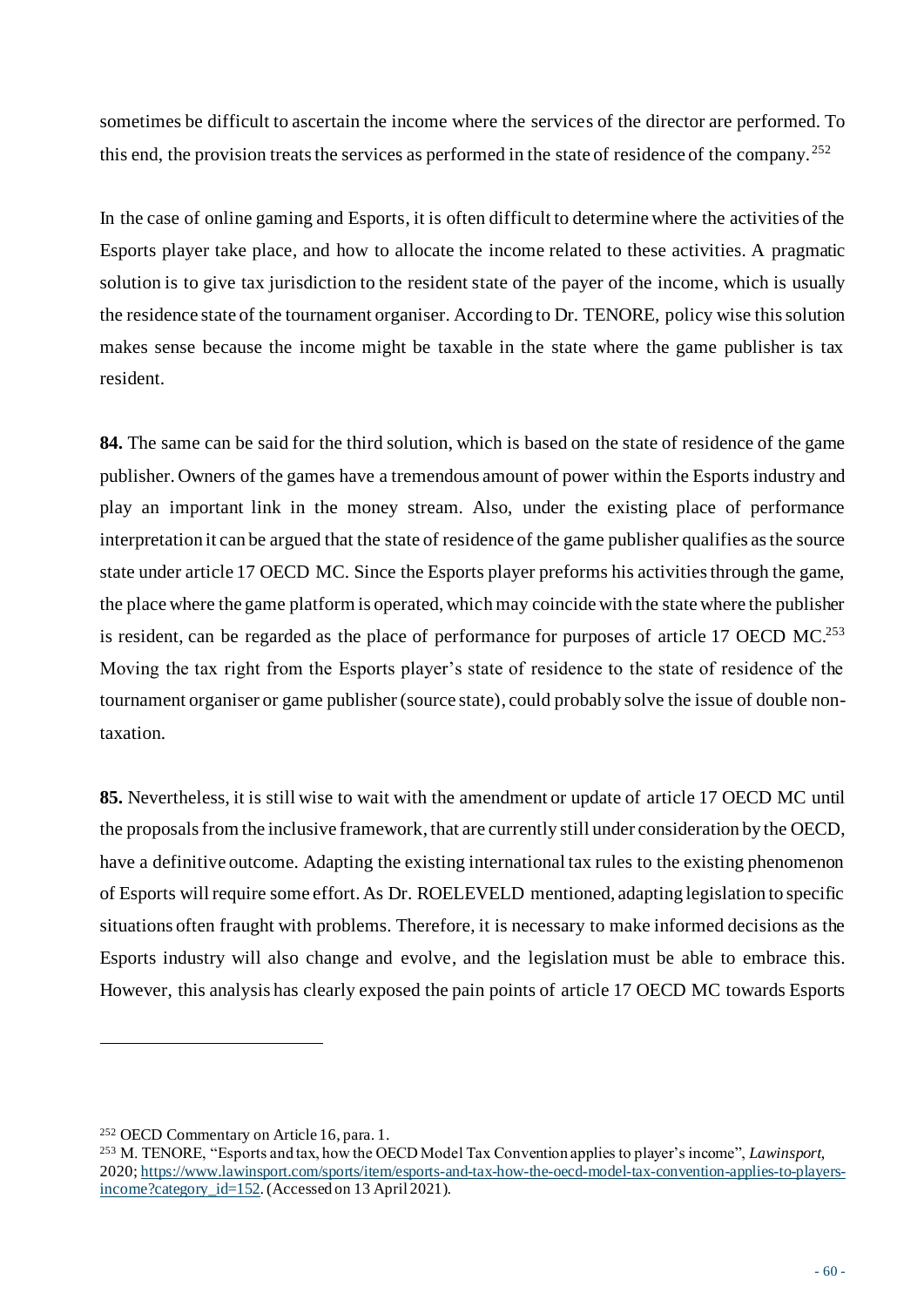and the associated digitisation. Therefore, it is appropriate to look for a modern and better-defined article 17 OECD MC.

## **6.3Alternative solution in the context of sharing and gig economy platforms**

**86.** To avoid double non-taxation of prize money that could arise in case of online tournaments, a change in the current international tax rules is necessary. In this respect, a compromised alternative solution can be found in the context of the growth of sharing and gig economy platforms. Recently, the OECD released its Model Rules for reporting of data by platform operators with respect to sellers in the sharing and gig economy.<sup>254</sup> Under these rules, digital platform operators would be required to collect specific information including the income realised by sellers offering accommodation, transport, and certain other personal services through their platforms and to report the information to tax authorities. The aim is to prevent a proliferation of reporting regimes at an individual jurisdiction level and promote standardisation. 255

At the same time, online gaming and streaming activities, carried out through online gaming platforms may, not always be visible to tax administrations or self-reported by the Esports players. In line with this new model rules, Dr. TENORE suggested a good alternative solution. This would be the enhancement of exchange of information with the introduction upon Esports promotors and platform operators across different jurisdictions of reporting obligations concerning the identity of the Esports players and the prize money paid to them. In this manner, the state of residence would be facilitated to exercise its taxing right and/or to counter double non-taxation relative to foreign winnings of its own tax residents.<sup>256</sup>

<sup>254</sup> OECD (2020), *Model Rules for Reporting by Platform Operators with respect to Sellers in the Sharing and Gig Economy*, OECD Publishing, Paris, 41.

<sup>255</sup> Ibid. 5-7.

<sup>256</sup> M. TENORE, "Esports and tax, how the OECD Model Tax Convention applies to player's income", *Lawinsport*, 2020; [https://www.lawinsport.com/sports/item/esports-and-tax-how-the-oecd-model-tax-convention-applies-to-players](https://www.lawinsport.com/sports/item/esports-and-tax-how-the-oecd-model-tax-convention-applies-to-players-income?category_id=152)[income?category\\_id=152.](https://www.lawinsport.com/sports/item/esports-and-tax-how-the-oecd-model-tax-convention-applies-to-players-income?category_id=152)(Accessed on 13 April 2021).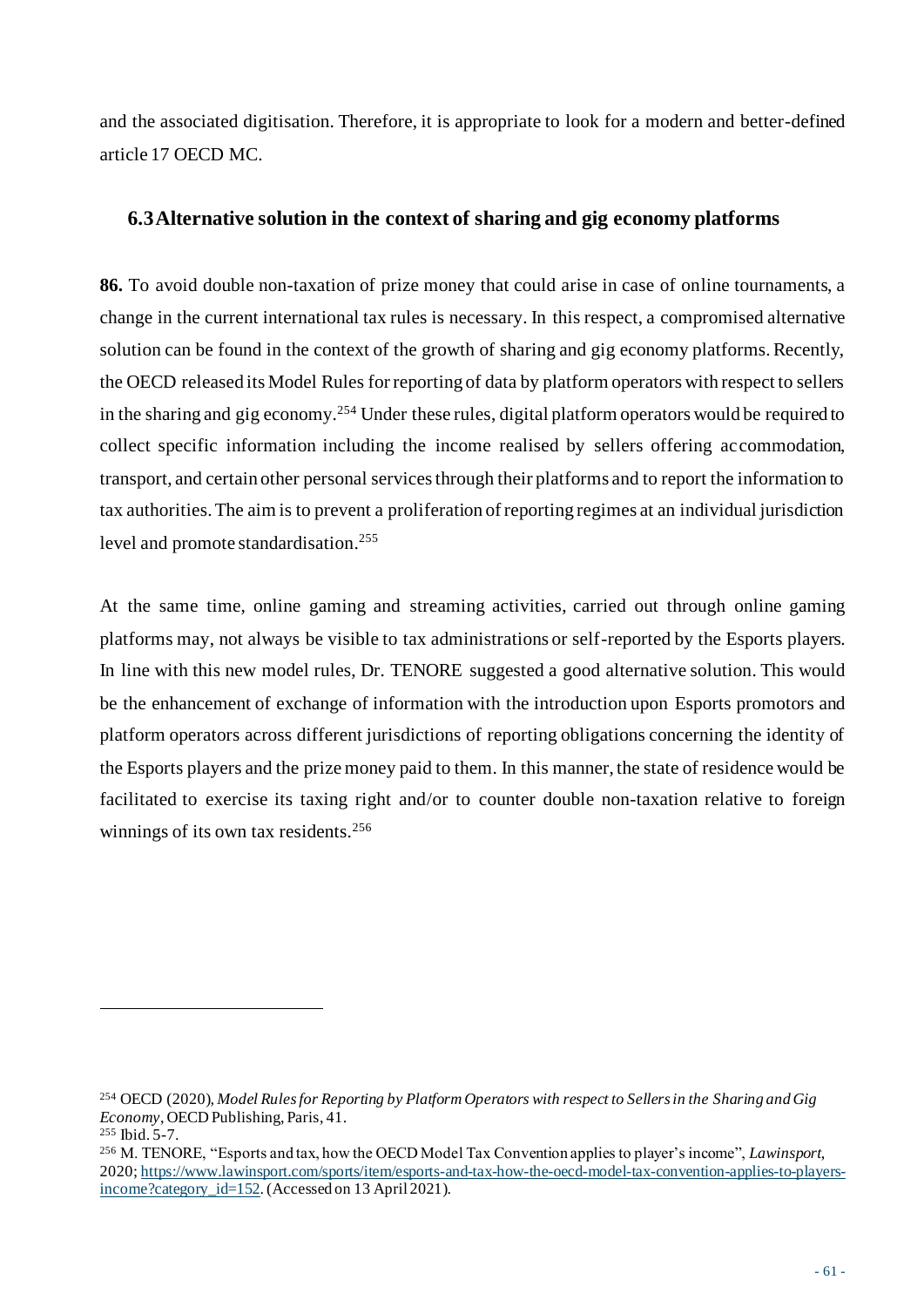#### **6.4Future considerations: Taxation of Esports under the Inclusive Framework**

**87.** It should be noted that proposed updates of the OECD MC in the inclusive framework of BEPS, surrounding the challenges arising from the digitalisation of the economy, will have a significant impact on the taxation of certain income streams within the Esports industry.<sup>257</sup> Amount A creates a new taxing right for digital services and consumer-facing businesses, allocating a share of global residual profit to market countries using a formulaic approach applied at a group or segment level, irrespective of local physical presence. The report also found that Online gaming falls within the scope of both automated digital services and consumer-facing business.<sup>258</sup> According to the report, three specific incomes are relevant to online gaming services, namely advertisement, media rights and the microtransaction revenue earned by the game publishers. Different sourcing rules will be used for these three income streams.<sup>259</sup> In case of the advertising revenue, the sourcing rule will be the jurisdiction of the ordinary residence of the viewer of the advertisement. This can be determined based on a few indicators such as the user profile information, the jurisdiction of the geolocation of the device of the viewer at the time of display or the jurisdiction of the IP address of the device of the viewer at the time of display.<sup>260</sup> For microtransaction revenue earned by the game publishers, the sourcing rule for revenue from Digital Content Services applies. Here, the same indicators are also used, such as user profile information, billing address of the purchaser etc.<sup>261</sup>

**88.** As demonstrated above, these proposals currently, being investigated by the OECD, will have a significant impact on companies involved in every aspect of the Esports industry. The new tax rules will give source states the chance to tax the online earnings of the game publishers, promotors and even Esports players (revenues out of streaming's and social media).<sup>262</sup> Nevertheless, it is noticeable that these new tax rules for the digital economy only seem to focus on the major income streams within the Esports industry, namely sponsorship, advertising, media rights, game publisher fees, and

<sup>257</sup> OECD (2020), *Tax Challenges Arising from Digitalisation – Report on Pillar One Blueprint: Inclusive Framework on BEPS*, OECD/G20 Base Erosion and Profit Shifting Project, OECD Publishing, Paris, <https://doi.org/10.1787/beba0634-en>.

 $258$  Ibid.  $25-30$ .

<sup>259</sup> Ibid. 90.

<sup>260</sup> Ibid. 73.

<sup>261</sup> Ibid. 78.

<sup>262</sup> M. KLOOTWIJK and D. MOLENAAR, "Sportspersons, entertainers and taxing the digital economy", *GSLTR*  2021/09, Vol. 12, No. 1, 42.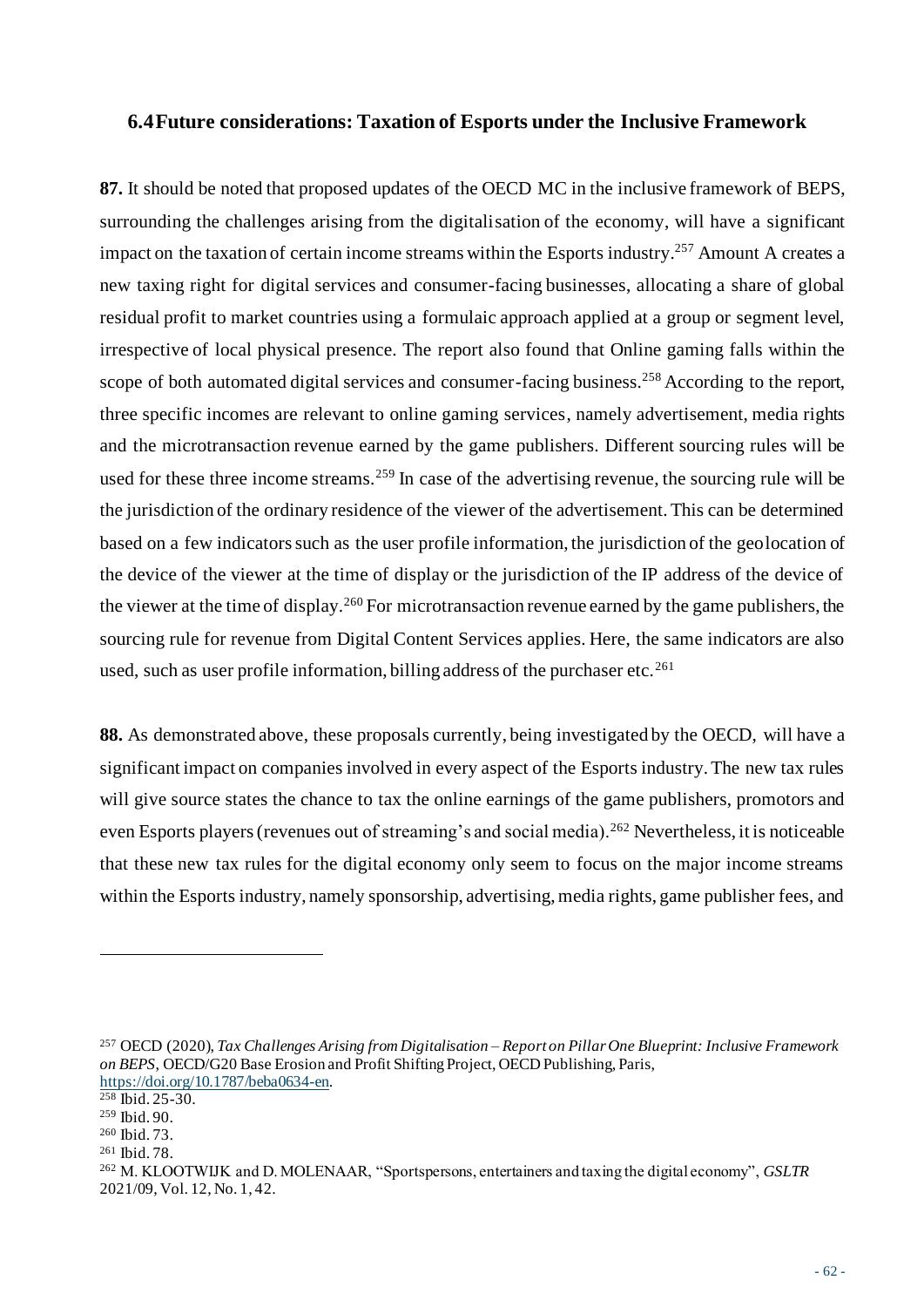merchandise and ticket sales. This will only have an indirect influence on the earnings of the Esports players as these income streams are initially monetised by the game publishers and tournament organisers and subsequently paid to players in the form of prize money and the player's salaries. 263

**89.** However, the income that falls within the scope of article 17 OECD MC, and which has a direct connection with the performance of the Esports players in the source state, is not directly targeted by the new tax rules of the inclusive framework. As stated before, in the context of online tournaments, Esports players will only be taxable in the state where they are physically performing, which is most often their residence state. The states of the viewers and the tournament organisers will not have a taxing right under the current taxing rules of article 17 OECD MC. In the view of the new taxing rules of the inclusive framework this perception might be strange as most of the Esports earnings are generated on the territories of these states. article 17 OECD MC allows Esports players to move their residence to low tax jurisdictions. Of course, this leads to resentment in the states of the viewers and the organisers who want to withhold source tax from the payments of foreign Esports players.<sup>264</sup>

**90.** In the light of the above, it can be argued that article 17 OECD MC and the principle of the place of the physical performance must be adapted or changed in the context of online gaming. A few solutions have already been proposed in this thesis, but according to the author, further in-depth research is needed. For this, the principles proposed in the Pillar One Report could be a further guideline for a possible new approach of article 17 OECD MC. Rather than starting from the place of physical performance, it is necessary to consider where the revenue is effectively generated and where the substance comes from.

However, this approach will also have some practical implications in the context of Esports. For example, it will be rather difficult to enforce the criterion of the state where the viewers of the tournament are located into practice. This might lead to complex situations such as for example a Belgian Esports player who participates from his apartment, located in Antwerp, in an online tournament organised by a UK resident company. Since thousands of people would watch the tournament online from Spain, Spain would have a right to tax the Esports player's earned income.

<sup>263</sup> R. ESAU, "International tax aspects of esports – Part two", *GSLTR,* 2020/14, Vol. 11, No. 22, 18. <sup>264</sup> M. KLOOTWIJK and D. MOLENAAR, "Sportspersons, entertainers and taxing the digital economy", *GSLTR*  2021/09, Vol. 12, No. 1, 42.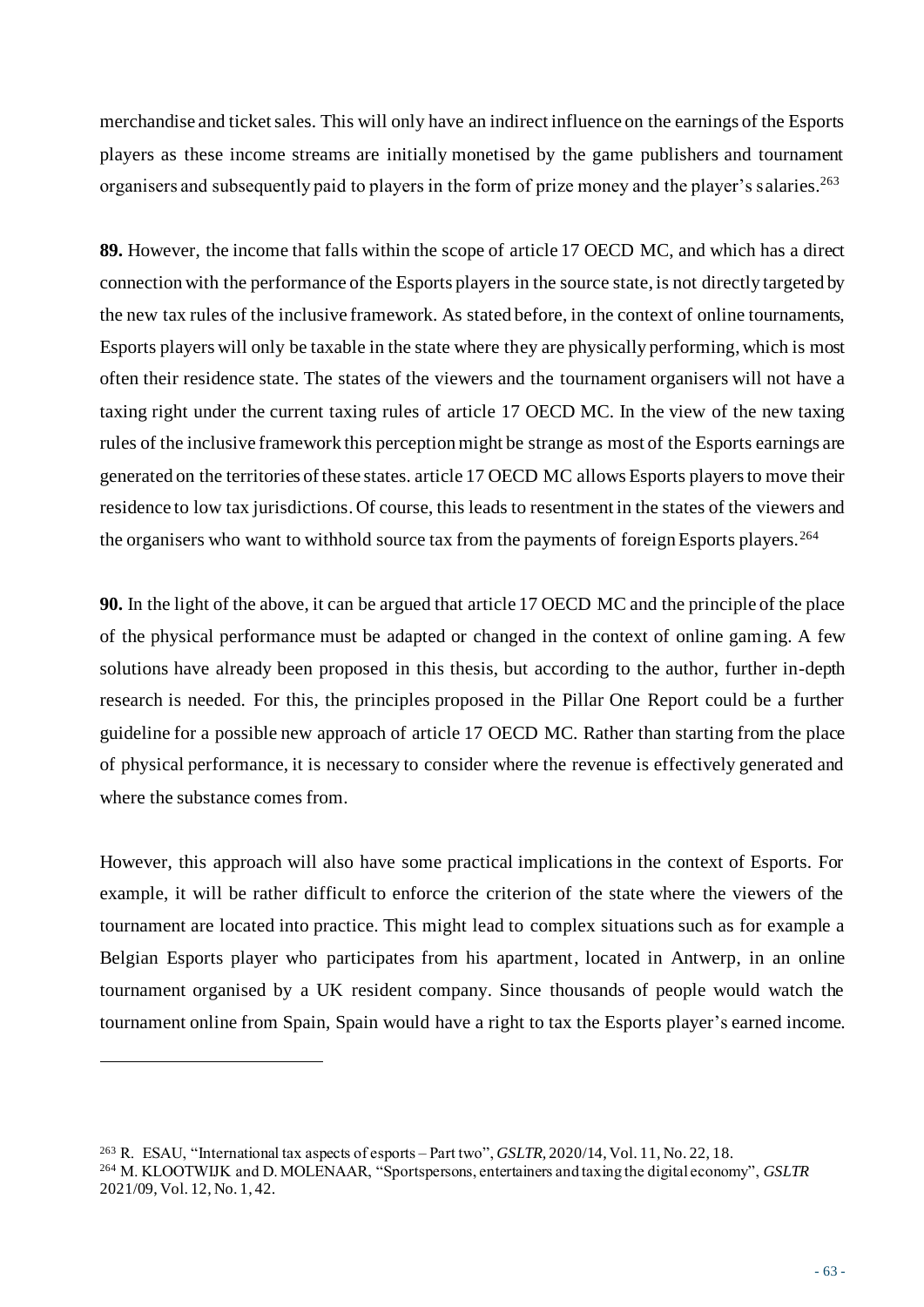Neither the UK company could apply withholding tax, nor the Belgian player could pay the tax in Spain if he is not subject to the obligation to file a Spanish return. Practically, such an enforcement of this tax would become complex.

## **7. Conclusion**

**90.** Turning from a social phenomenon into a billion-dollar industry, Esports transformed from a niche to a booming business. With the increasing money streams and turnover, the tax aspect will only increase in the future. Whereas tax law always tries to address the tax challenges that arise from digitalisation, it cannot by nature keep up with growing speed and complexity of the Esports industry. A single international Esports event can involve participants from multiple jurisdictions competing in a source state, while being simultaneously broadcast to various countries around the world. From a tax perspective, this creates a significant risk of double taxation or double non-taxation without the proper allocation of taxing rights using international tax treaties. The rise of Esports and its complex taxation provided the impetus for analysis of the current international tax rules. As a result, this thesis examines whether the current international tax rules fit to address the booming phenomenon of Esports. This question is answered based on several sub-questions.

First, the important question is raised whether Esports can be considered as a sport under the current international tax regulations. Research in this thesis has shown that professional Esports players will be classified as entertainers or sportspersons under article 17 OECD. Contrary to the approach from an EU legal perspective and the view of the IOC, the OECD seems to adopt a broader approach to the concept of a 'sportsperson'. The author is of the opinion that both online and offline professional Esports players need to be considered as sportspersons under article 17 OECD MC. This reasoning is also confirmed by the legal doctrine, as Esports has a lot of common with traditional sports, requiring preparation and training, and an organised competition.<sup>265</sup> In many countries Esports is already treated as a sport for tax purposes. In addition, Belgium follows this trend, as the Minister of finance confirmed that professional Esports players must be considered as sportspersons under article 17 OECD MC.<sup>266</sup> It is the author's belief that this trend will only increase in the future. Furthermore,

<sup>265</sup> *Supra* No. 56.

<sup>266</sup> Se[e Een e-sporter is een sporter in ons land —](https://www.stevenmathei.be/blog/2021/2/3/een-e-sporter-is-een-sporter-in-ons-land) Steven Matheï (stevenmathei.be),(Accessed on 17 April 2021).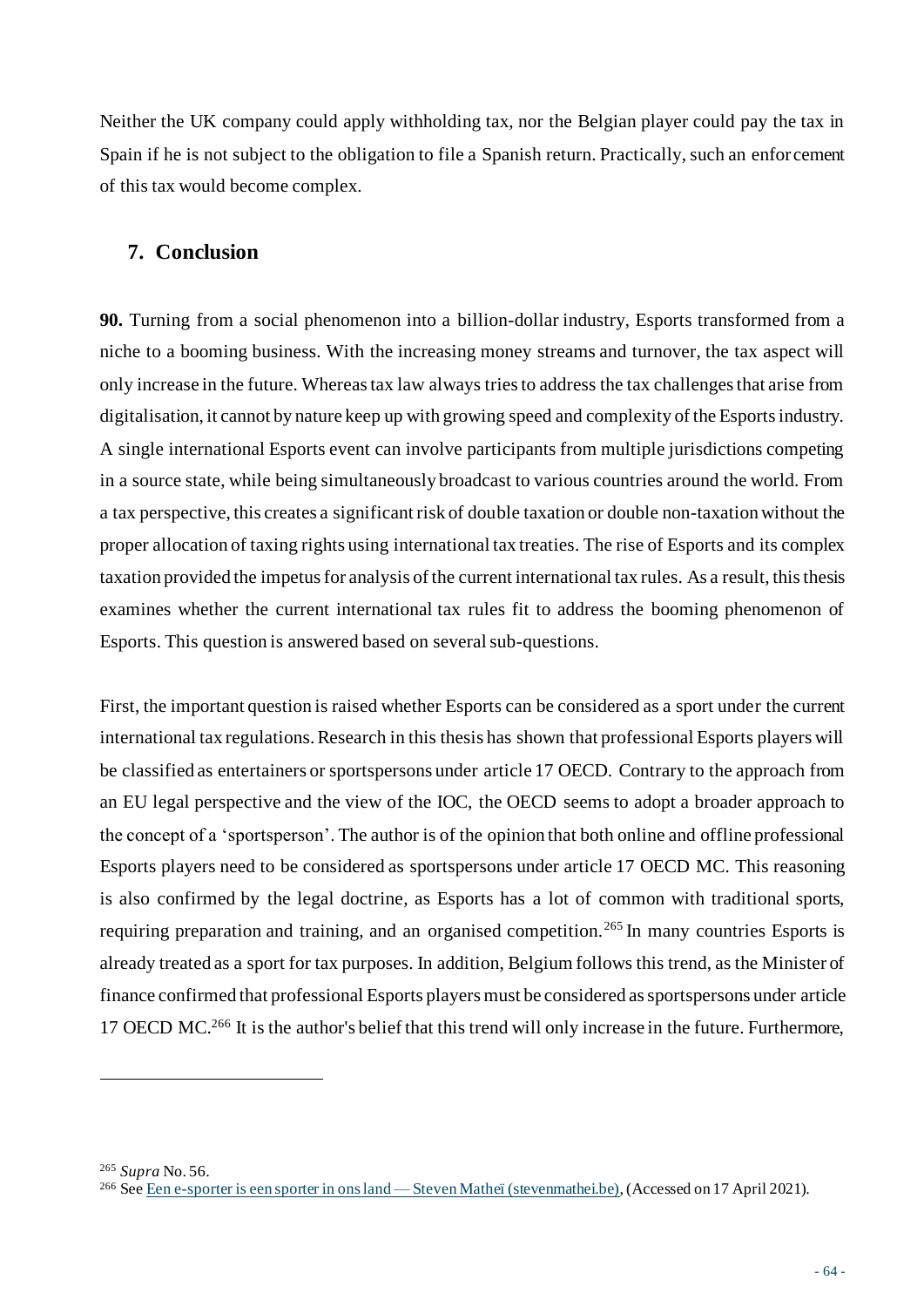the analysis reveals that the concepts of an 'entertainer' and a 'sportsperson' need to be clarified and renewed in line with the digitalisation. Confusion associated with the interpretation of these terms should be limited. Therefore, it is appropriate to include Esports in the commentary.

Secondly, this thesis gives an answer on how the income of the Esports player must be taxed in a cross-border context. Income earned by the Esports player connected to his public performance is governed under article 17 OECD MC. Any income earned by the Esports player not connected to his public performance, as well as any income earned by non-performing employees is governed by article 15 OECD MC in the case of an employment relationship, and article 17 OECD MC if they are engaged as independent contractors.

After applying the current international tax rules on the income that is closely related to the performance of the professional Esports players, it is examined whether issues could arise under the application of article 17 OECD MC. This question is closely related to the place of performance in the context of Esports. Article 17 OECD MC is based on the principle of physical presence on the place of the performance. In case of offline gaming, Esports players are in principle taxable in the state where the performance is physically exercised, which will be the state where the tournament takes physically place. By contrast,Esports players competing online, who are not physically present in the other jurisdiction, will generally not be caught by the exception entailed in the provision. Based on the views of the legal doctrine and the logic behind article 17 OECD MC, Esports players participating in an online tournament connecting from their homes leads, the income related to this performance is exclusively taxable in the state of the physical presence. This place generally coincides with the state of residence of the player. As a result, a different tax treatment between online- and offline gaming arises.

In case of Online Esports tournamentsissues of double non-taxation may raise. This can occur insofar as the lack of taxation in the state of source would be combined with nil or extremely low tax in the state of residence of the Esports player. Practice has shown that professional Esports players make clever use of article 17 OECD MC to avoid withholding tax in the source state by moving their residence to low tax jurisdictions. The opposite can also happen where professional Esports players run the potential risk of excessive or even double taxation. This problem occurs in the context of online gaming where Esports players face a withholding tax for online tournaments and competitions. Some states may seek to impose a withholding tax at the source on prize money and salaries paid to non-resident Esports players. The incorrect application of article 17 OECD MC leads to excessive or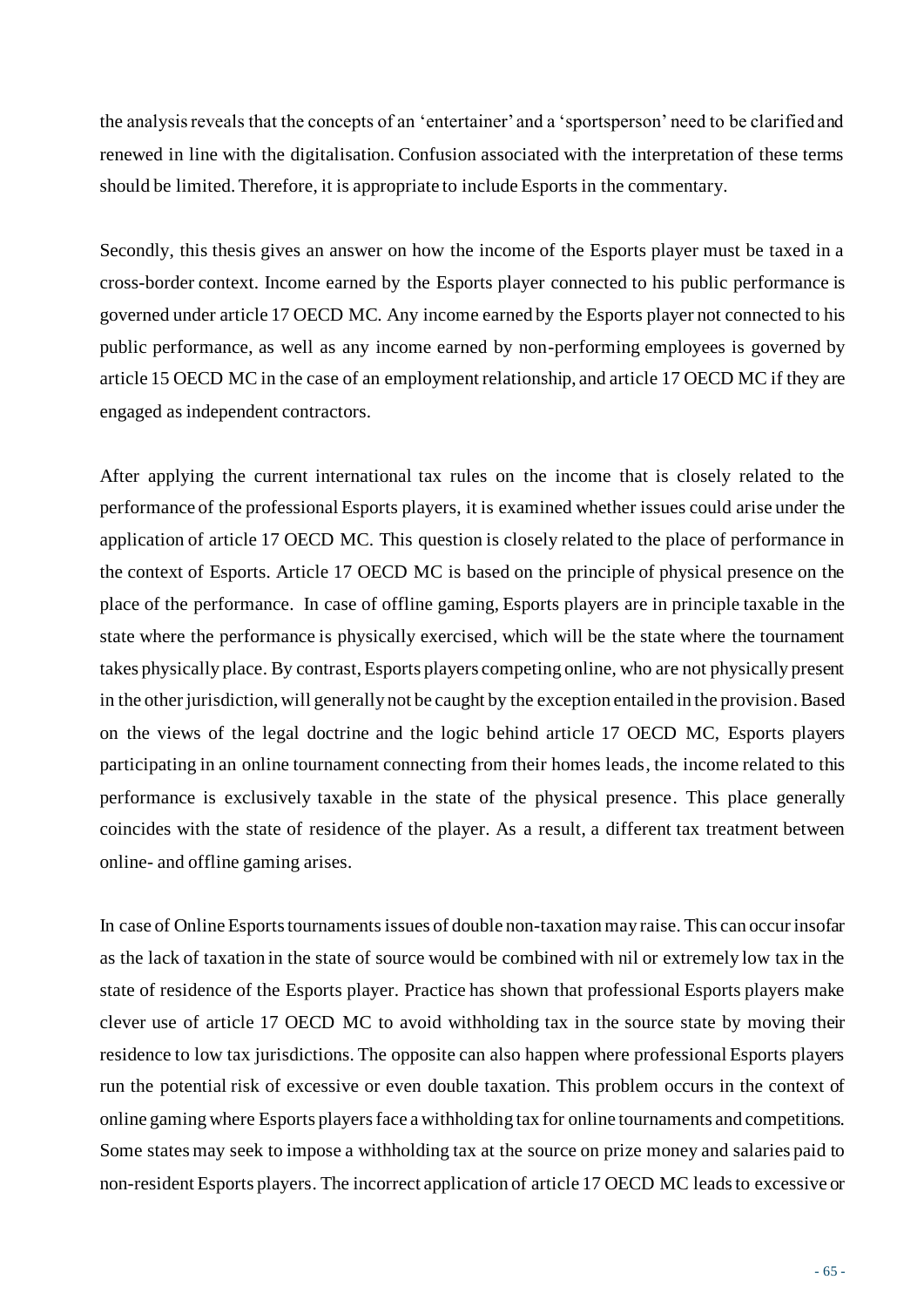even double taxation, as the residence state of the Esports player should not provide a relief because the exception entailed in article 17 OECD MC will not apply.

**91.** The structure and wording of article 17 OECD MC makes source taxation of Esports players complex and ineffective, especially in the case of international online Esports events involving numerous of participants from different jurisdictions. Thus, a substantial difference in the tax treatment between online and offline gaming arises. Therefore, it is arguable whether the requirement of physical presence, which is inherent to article 17 OECD MC, justifies such a different tax treatment. This difference is in any case the result of the application of the existing international tax rules. As a consequence, the current concept of source entailed, in article 17 OECD MC, based on the requirement of physical presence, reveals a shortfall of the provision in relation to Esports.

Based on the analyse and issues identified in this thesis, the author concludes that an adjustment or change of the current international tax rules is preferable. First, the change should be aimed at eliminating the persisting difference in the tax treatment of online and offline gaming with a view to achieving tax neutrality regardless of whether Esports are played online or offline. According to the author, it is recommended to clarify or adjust the commentaries on article 17 OECD MC on how it can be applied in a digital context such as online gaming. Hence, it may be advisable to look at the new international taxation framework set forth in the Report on Pilar one. The Report recognises that in an increasingly digital age, taxing rights can no longer be exclusively determined by reference to physical presence.

In line with this approach, the author believes a solution can be found in the state of residence of the tournament organiser since he pays or distributes the prize money. Although this might be a pragmatical solution, it is probably the simplest and the least complex. As established, it is often difficult and complex to determine where the activities of the Esports player are performed and how the income, related to these activities, should be allocated. Therefore, it is interesting to look for a criterion that can possibly replace the place of performance.The state of residence of the payer might be the best way to allocate the taxing rights. Removing the tax jurisdiction to the resident state of the payer, which is usually the residence state of the tournament organiser seems to be a simple and practical good solution. This criterion is already being applied in the OECD MC under article 16.

Another solution could for example be to keep the criterion of the physical presence on the place of performance but to adjust its interpretation in the case of online gaming. Since the Esports player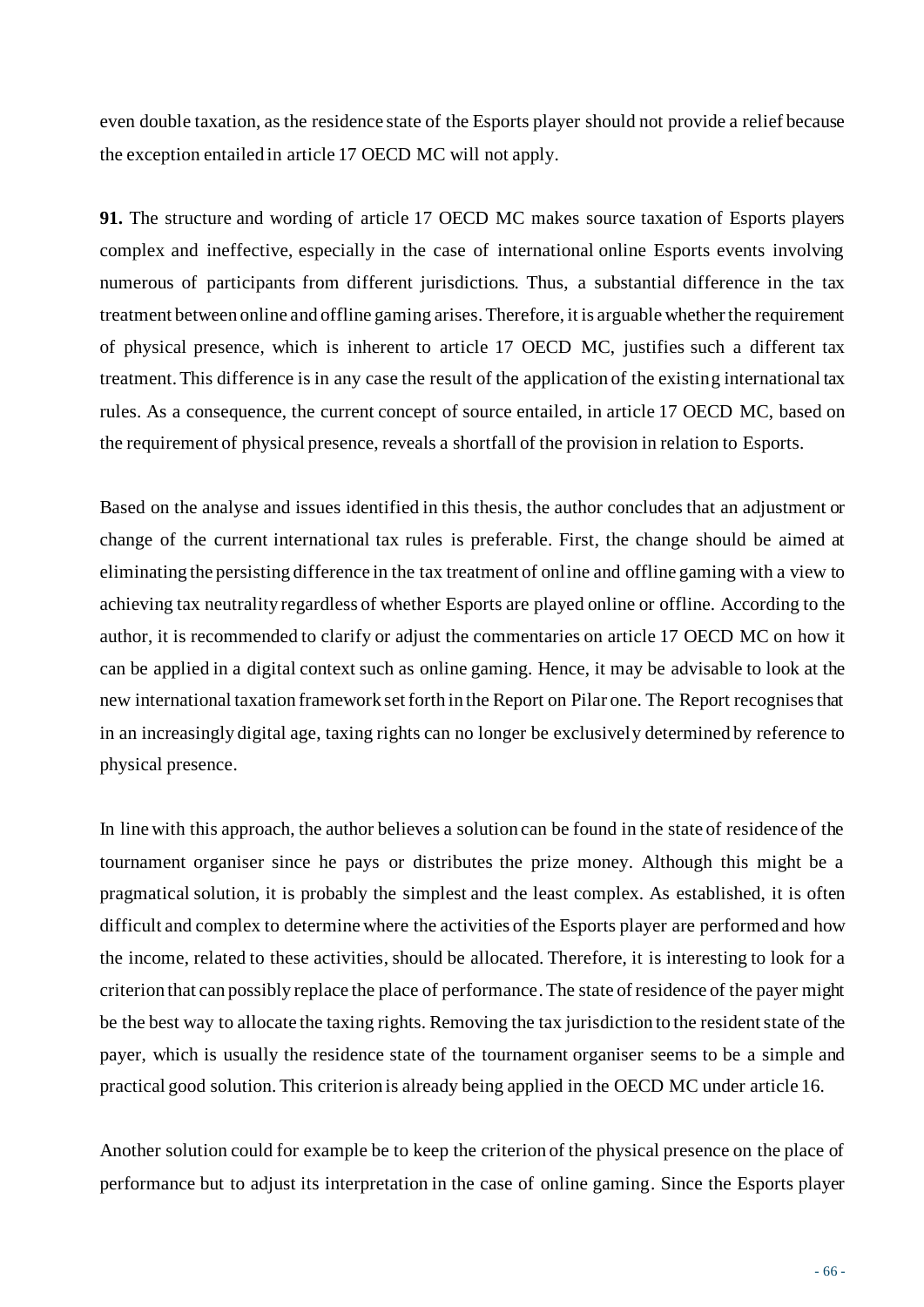performs his activities through the game, the place where the game platform is operated, which may coincide with the state where the publisher is resident, could be regarded as the place of performance for purposes of article 17 OECD MC. As the owners of the games, game publishers have a tremendous amount of power within the industry and play an important role in the money stream. Moving the tax jurisdiction to the state of residence of the tournament organiser could probably solve the issue of double non-taxation. In this respect, a compromised alternative solution might be found in the context of the growth of sharing and gig economy platforms. Since online gaming carried out through online platforms is not always visible to tax authorities, an enhancement of the exchange of information between Esports promotors, platform operators and the state of residence of the player can facilitate the taxing right and/or counter double non-taxation relative to foreign winnings of its own tax residents.

**92.** Nevertheless, it should be noted that the proposed updates of the OECD MC in the Inclusive Framework of BEPS will have a significant impact on companies involved in every aspect of the Esports industry. The income that falls within the scope of article 17 OECD MC, and which has a direct connection with the performance of the Esports players in the source state, is not directly targeted by the new tax rules of the inclusive framework. However, the proposed principles could be a further guideline for a possible new approach of article 17 OECD MC. Rather than starting from the place of physical performance, it is necessary to consider where the revenue is effectively generated and where the substance comes from.

The author knows that this approach is ground-breaking and hopes that the Inclusive Framework/OECD will pick up these introduced issues which arise from the application of article 17 OECD MC. Accordingly, the OECD has the aim to implement the final agreement about the Unified Approach with a Multilateral Instrument at once in all tax treaties of the participating states, it becomes interesting to watch if Esports may follow in the slipstream of these developments and comes to comparable solutions for its problems. Adapting the existing international tax rules to the existing phenomenon of Esports will require some effort. It is necessary to make informed decisions as the Esports industry will change and evolve, and the legislation must be able to embrace this. However, this analysis has clearly exposed the pain points of article 17 OECD MC towards Esports and the associated digitalisation. To conclude, it is appropriate to look for a modern and betterdefined article 17 OECD MC.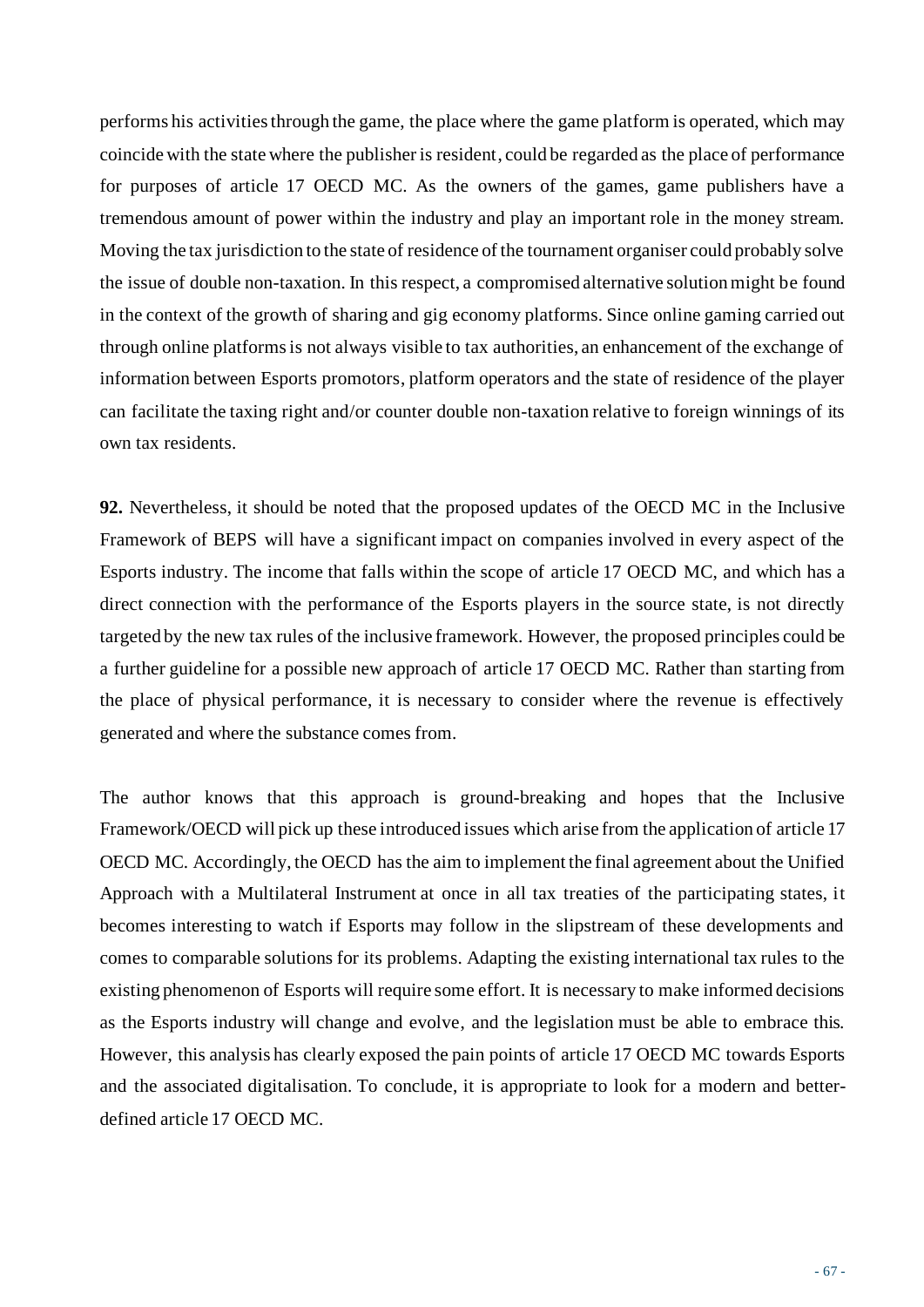## **Appendix**

## **Bibliography**

- 1. ABANAZIR, C., "E-sport and the EU: the view from the English Bridge Union", *International Sports Law Journal* 2019, Vol. 18, 102-113.
- 2. ABANAZIR, C., "Institutionalisation in e-sports". *Sport Ethics Philos,* 2018, 117-137, Vol. 13:2, [https://doi.org/10.1080/17511321.2018.1453538.](https://doi.org/10.1080/17511321.2018.1453538)
- 3. APPLEBY, A.D., "Levelling the Playing Field: A Separate Tax Regime for International Athletes", *Brooklyn Journal of International Law*, 2011, Vol. 36, 605-646.
- 4. CORDEWENER, A., "Article 17. Entertainers and Sportspersons", in REIMER, E. en RUST, A. (ed.), *Klaus Vogel on Double Taxation Conventions,* Alphen aan den Rijn, Kluwer, 2015, Volume 2, note 11 at p. 1353.
- 5. CORDEWENER, A., "Tax Treaty Issues Related to Qualification, Allocation and Apportionment of Income Derived by Entertainers and Sportspersons" in MAISTO, G., (ed.), *Taxation of Entertainers and Sportspersons Performing Abroad*, Amsterdam, IBFD, 2016, 775p.
- 6. DARWIN, C., *The origin of the species*, London, Dent, Everyman's library, 1959, 488p.
- 7. ESAU, R., "International tax aspects of esports Part one", *GSLTR,* 2020/03, 19-21.
- 8. ESAU, R., "International tax aspects of esports Part two", *GSLTR,* 2020/14, 19-23.
- 9. GROTH, S. and KÄMMERER, S., "Regulation (Tax): Esports from a tax perspective", *Digital Trend Outlook Esport* 2020, [https://www.pwc.de/en/technology-media-and](https://www.pwc.de/en/technology-media-and-telecommunication/digital-trend-outlook-esport-2020/regulations-tax.html)[telecommunication/digital-trend-outlook-esport-2020/regulations-tax.html](https://www.pwc.de/en/technology-media-and-telecommunication/digital-trend-outlook-esport-2020/regulations-tax.html).
- 10. HAMARI, J., and SJÖBLOM, M., "What is eSports and why do people watch it?", *Internet Research*, 2017, Vol. 27 No. 2, 211-217.
- 11. HAPPONEN, A., and MINASHKINA, D., "Professionalism in Esport: Benefits in Skills and Health & Possible Downsides", *LUT Scientific and Expertise Publications* 2019, 29; [file:///C:/Users/vdb/Downloads/2019\\_LUT\\_report\\_90\\_esport\\_health\\_benefits.pdf](file:///C:/Users/vdb/Downloads/2019_LUT_report_90_esport_health_benefits.pdf)
- 12. HEINZ, J. and STRÖH, A., *The eSports Market and eSports Sponsoring*, Marburg, Tectum Wissenschaftsverlag, 2017, 184p.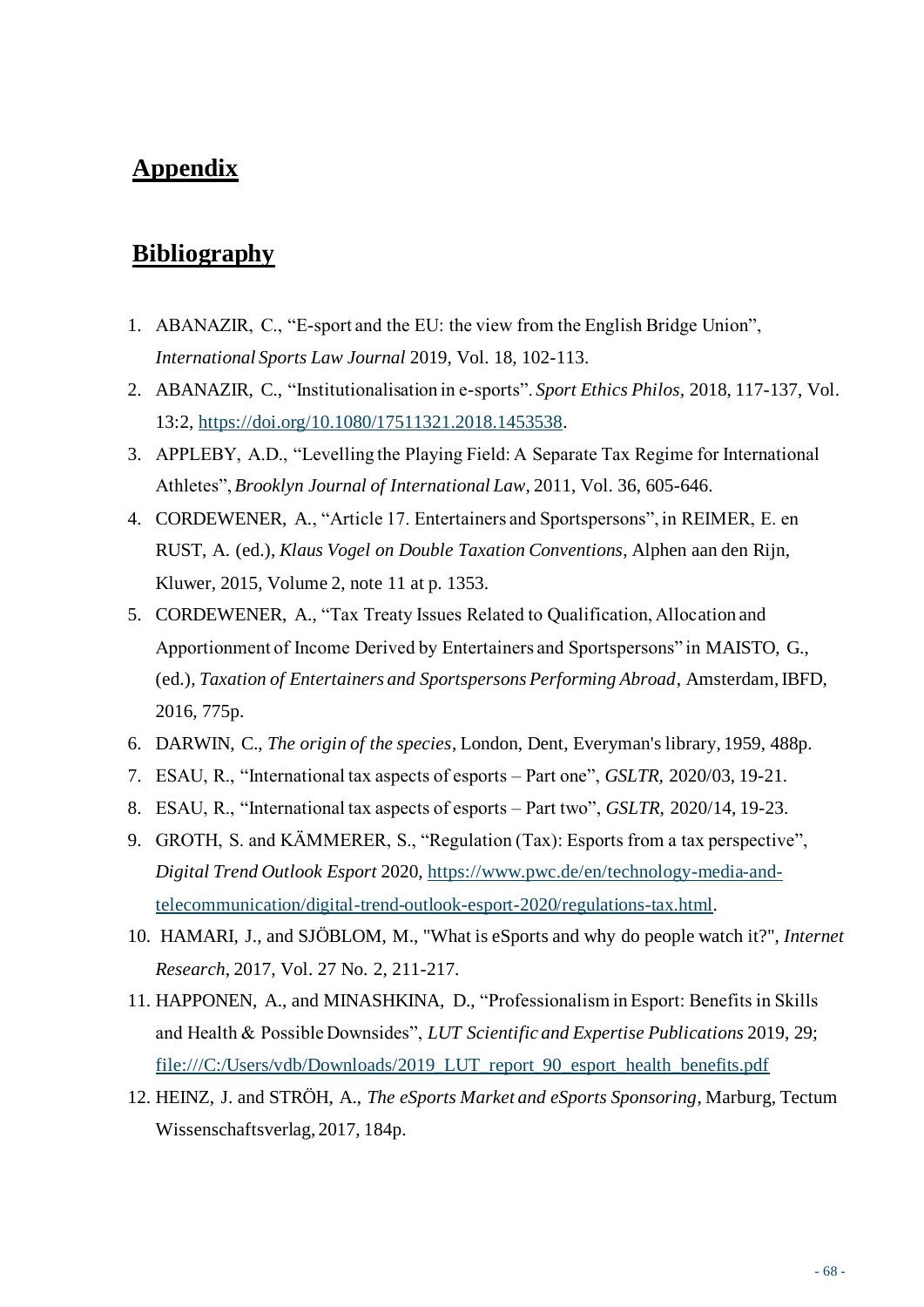- 13. HINNEKENS, P., "Bezoldiging sportbeoefenaars: hoe verdragsvrijstelling toepassen?", *Fisc*. 2009, Vol. 307, 5.
- 14. HOLLIST, K., "Time to Be Grown-Ups About Video Gaming: The Rising eSports Industry and the Need for Regulation" *Arizona Law Review* 2016, Vol. 57, 823–847.
- 15. HONGLER, P. and PISTONE, p., "Blueprints for a New PE Nexus to Tax Business Income in the Era of the Economy", *IBFD*, Working paper 20 January 2015, No. 2015-15, 64p.
- 16. HOPE, A., "The evolution of the electronic sports entertainment industry and its popularity", In J. SHARP & R. SELF (Ed.), *Computers for Everyone*, 2014, 87-89.
- 17. JENNY, S.E., MANNING, R.D., KEIPER, M.C. and OLRICH T.W., "(Virtual(ly) Athletes: Where eSports Fit Within the Definition of Sport", *Quest*, 2016, 18p, [http://dx.doi.org/10.1080/00336297.2016.1144517.](http://dx.doi.org/10.1080/00336297.2016.1144517)
- 18. KARHULATHI, V., "Reconsidering Esport: Economics and Executive Ownership", *Physical Culture and Sport Studies and Research* 2017, Vol 74, 43-53.
- 19. KERREMANS, J. en AMEYE, B., *Sociaal en Fiscaal statuut van de sportbeoefenaar*, Antwerpen, Wolters Kluwer, 2016, 192p.
- 20. KLOOTWIJK, M., and MOLENAAR, D., "Sportspersons, entertainers and taxing the digital economy", *GSLTR* 2021/09, Vol. 12, No. 1, 41-44.
- 21. KOZELKO, D., 'COVID-19: how is esports coping compared to traditional sports?', *Lawinsport* 2020; [https://www.lawinsport.com/topics/item/covid-19-how-is-esports-coping](https://www.lawinsport.com/topics/item/covid-19-how-is-esports-coping-compared-to-traditional-sports)[compared-to-traditional-sports.](https://www.lawinsport.com/topics/item/covid-19-how-is-esports-coping-compared-to-traditional-sports)
- 22. KREUTZER, R.T., 'Digital Darwinism and the Need for a Digital Transformation', *Annual International Conference on Business Strategy & Organizational Behaviour (BizStrategy)*, 2014, 38-46.
- 23. LEE, D. and DCHOENSTEDT, L.J., "Comparison of eSports and traditional sports consumption motives.", *The ICHPER-SD Journal of Research in Health*, 2011, Physical Education, Recreation, Sport & Dance, 6(2), 39-44.
- 24. MAISTO, G., *Taxation of Entertainers and Sportspersons Performing Abroad,* Amsterdam, IBFD, 2016, 600p.
- 25. MEGGINSON, L.C., 'Lessons from Europe for American Business', *Southwestern Social Science Quarterly*, 1963, Vol. 44, No. 1, 3-13.
- 26. MIN YUN, S., "A comparative overview of Esports against traditional sports focused in the legal realm of monetary exploitation, cheating and gambling.", *Cardozo Arts & Entertainment Law Journal,* 2019, Vol. 37 Issue 2, 39p.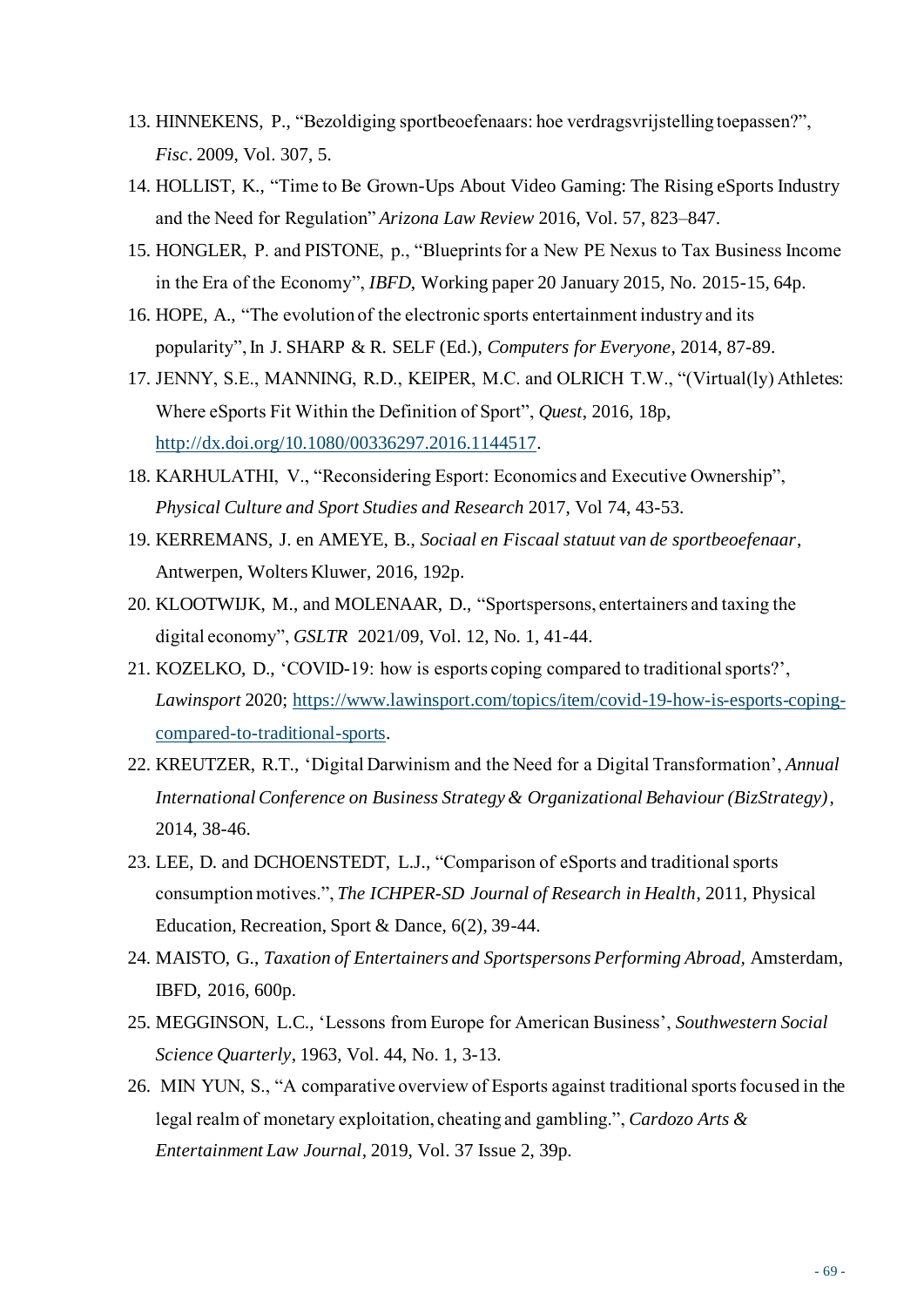- 27. MOLENAAR, D., "International/OECD Minimum Threshold for Entertainers and Sportspersons in Article 17 of the OECD Model", *Bulletin for International Taxation*, 2016, Vol. 70, No. 4.
- 28. MOLENAAR, D., "New Options to Restrict Article 17 for Artistes and Sportsmen", *Intertax* 2016, X, Volume 44, Issue 12, 972-979.
- 29. MOLENAAR, D., TENORE, M and VANN, R., "OECD Red Card Article 17?", *Bulletin for International Taxation* 2012, Vol. 66, No. 3, 127-137.
- 30. NIXON, A., GEEY, D., PAGET, C., MADILL, J., DAVIES, T. and GANDHI, R., "Esports uncovered – Part 2: the key stakeholders - a comparison with the football industry", *Lawinsport* 2017; [https://www.lawinsport.com/topics/item/esports-uncovered-part-2-the](https://www.lawinsport.com/topics/item/esports-uncovered-part-2-the-key-stakeholders-a-comparison-with-the-football-industry)[key-stakeholders-a-comparison-with-the-football-industry](https://www.lawinsport.com/topics/item/esports-uncovered-part-2-the-key-stakeholders-a-comparison-with-the-football-industry).
- 31. OBERSON, X., *International Taxation of Artistes & Sportsmen*, Genève, Bruylant (Collection Droit fiscal), 2009, 278p.
- 32. OZKURT, E., "Esports in South Korea a short overview of the legal ecosystem", *Lawinsport* 2019, [https://www.lawinsport.com/topics/item/esports-in-south-korea-a-short](https://www.lawinsport.com/topics/item/esports-in-south-korea-a-short-overview-of-the-legal-ecosystem)[overview-of-the-legal-ecosystem.](https://www.lawinsport.com/topics/item/esports-in-south-korea-a-short-overview-of-the-legal-ecosystem)
- 33. PAROLINI, A, "Ten good reasons to remove article 17 from the OECD Model Convention", *GLSTR*, 2019, 12p.
- 34. PARRY, J., "Esports are Not Sports", *Sport, Ethics and Philosophy* 2018, Vol 13:1, 3-18.
- 35. PENG, Q., DICKSON, G., SCELLES, N., GRIX, J. and BRANNAGAN, P.M., "Esports Governance: Exploring Stakeholder Dynamics" *Sustainability* 2020, Vol 12, No. 8270, 15; <https://doi.org/10.3390/su12198270>.
- 36. PISTONE, P.," Article 16: Directors' Fees Global Tax Treaty Commentaries, Global Topics – 3. Source State Taxing Rights", *Global Tax Treaty Commentaries IBFD* 2021, 6.
- 37. PORTER, M.E., *The Competitive Advantage: Creating and Sustaining Superior Performance,* New York: Free Press, 1985, 1-32.
- 38. PUREWAL, J. and DAVIES, I., "The eSports Explosion: Legal Challenges and Opportunities", *Landslide* 2016, vol. 9, 24-29.
- 39. ROELEVELD, J. and TETLAK, K., "Article 17: Entertainers and Sportspersons Global Tax Treaty Commentaries", *Global Tax Treaty Commentaries IBFD* 2016.
- 40. RONQUILLO, J., "The Rise of Esports: The Current State of Esports, Its Impacts on Contract Law, Gambling, and Intellectual Property," *Intellectual Property and Technology Law Journal*, Spring 2019, Vol. 23, nr. 2, 81-98.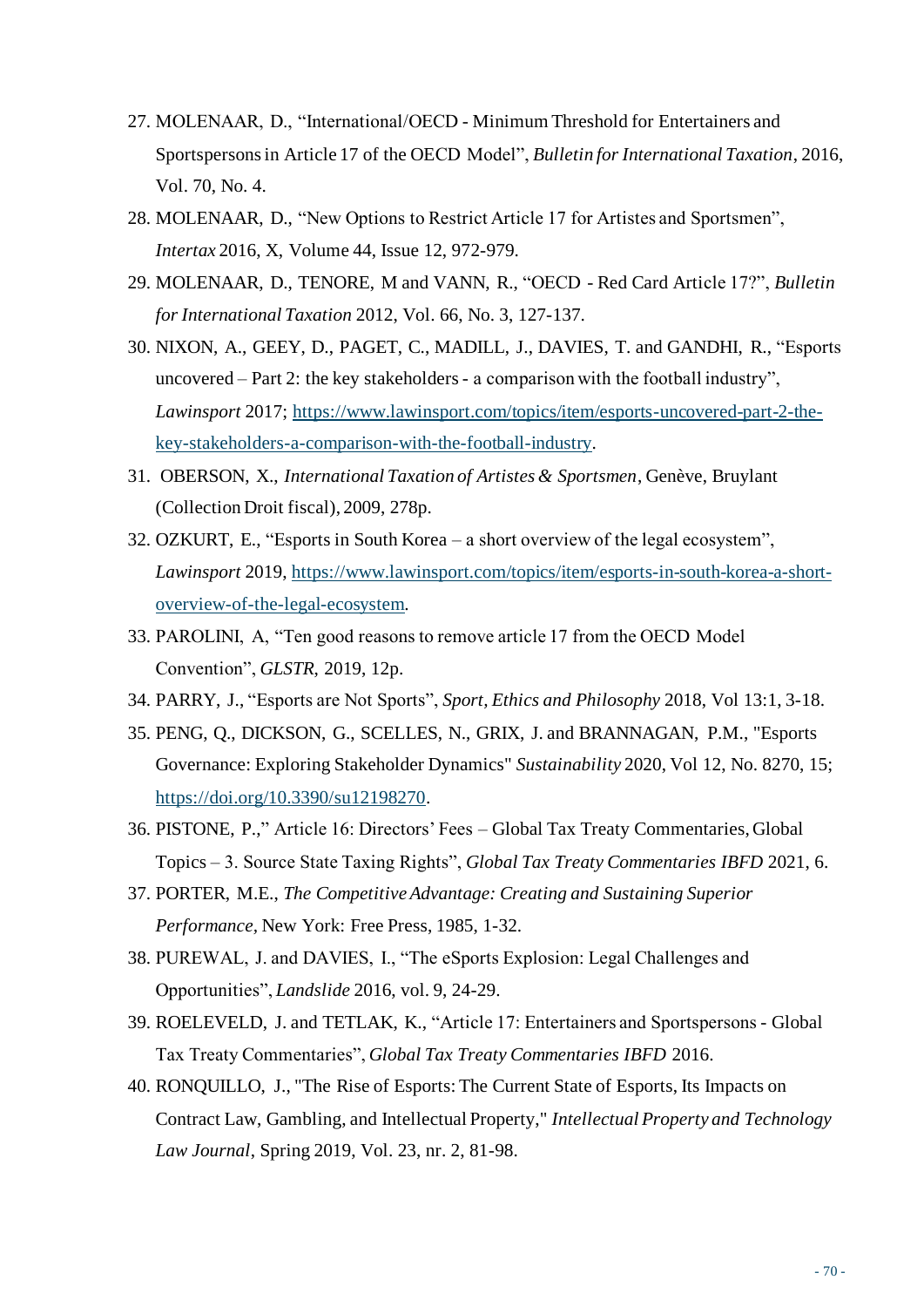- 41. SANDLER, D., *The Taxation of International Entertainers and Athletes: All the World's a Stage.* The Hague, Kluwer law international, 1995, 365p.
- 42. SCHOLTZ, T.M., *eSports is Business: management in the world of competitive gaming*, Cham, Palgrave Pivot, 2019, 155p.
- 43. SETH, E., JENNY, R., MANNING, D., MARGARET, C. and OLRICH, T.W., "Virtual(ly) Athletes: Where eSports Fit Within the Definition of "Sport", *Quest* 2017, Vol 69, No. 1, 18p; [https://doi.org/10.1080/00336297.2016.1144517.](https://doi.org/10.1080/00336297.2016.1144517)
- 44. STEINHAUSER, E., "Besteuerung international tätiger E-Sportler", *Steuer und Wirtschaft International* 2019, Vol. 12, 574-582.
- 45. TARRANT, J., "Esports in talks with Paris 2024 over demonstration event", *Reuters* 2018; <https://www.reuters.com/article/us-olympics-2024-esports-idUSKBN1HW10W>
- 46. TENORE, M.,"Esports and tax, how the OECD Model Tax Covention applies to player's income", *Lawinspor*t 2020, [https://www.lawinsport.com/sports/item/esports-and-tax-how](https://www.lawinsport.com/sports/item/esports-and-tax-how-the-oecd-model-tax-convention-applies-to-players-income?category_id=152)[the-oecd-model-tax-convention-applies-to-players-income?category\\_id=152](https://www.lawinsport.com/sports/item/esports-and-tax-how-the-oecd-model-tax-convention-applies-to-players-income?category_id=152).
- 47. TETLAK, K., International Taxation of Sportsmen, Amsterdam, IBFD Doctoral Series, 2014, afl. 30, 350p.
- 48. TETLAK, K., "Tax Treatment of Team Performances under Art. 17 of the OECD Model Convention", *World Tax Journal*, 2010, Vol. 2, 262-290.
- 49. THIEDE, J. and TRENCSIK, S., "International For the Good of the Game? A Comparison of the Taxation of Sportspersons and Sports Organizations outside of and during Major Sporting Events", *World Tax Journal* 2017, Vol. 9, No. 4, 599-644.
- 50. TIEDEMANN, C., *Sport (and culture of physical motion) for historians, an approach to precise the central term(s)*, IX. international CESH-Congress, Crotone, Italy, 2004, 8p.
- 51. TOPETE, L.A.R., "Analysis of the Case Law on the Scope of Article 17 of the OECD Model: Issues Resolved and Yet to Be Resolved", *Bulletin for International Taxation* 2017, Vol.71, No. 3/4, 1-12.
- 52. VAN CROMBRUGGE, S., "Berekening vrijstelling van internationaal actieve wielrenner", *Fisc*. 2014, Vol. 365, 7.
- 53. VAN OVERBEEK, S. en MOLENAAR D., "Esports en belastingen", *WFR,* 2019, afl. 14, 75-81.
- 54. VANTYGHEM, A., "How are new sports included in the Olympics? (and does esports fit the mould)?", *Lawinsport* 2020[, https://www.lawinsport.com/topics/item/how-are-new](https://www.lawinsport.com/topics/item/how-are-new-sports-included-in-the-olympics-and-does-esports-fit-the-mould)[sports-included-in-the-olympics-and-does-esports-fit-the-mould](https://www.lawinsport.com/topics/item/how-are-new-sports-included-in-the-olympics-and-does-esports-fit-the-mould).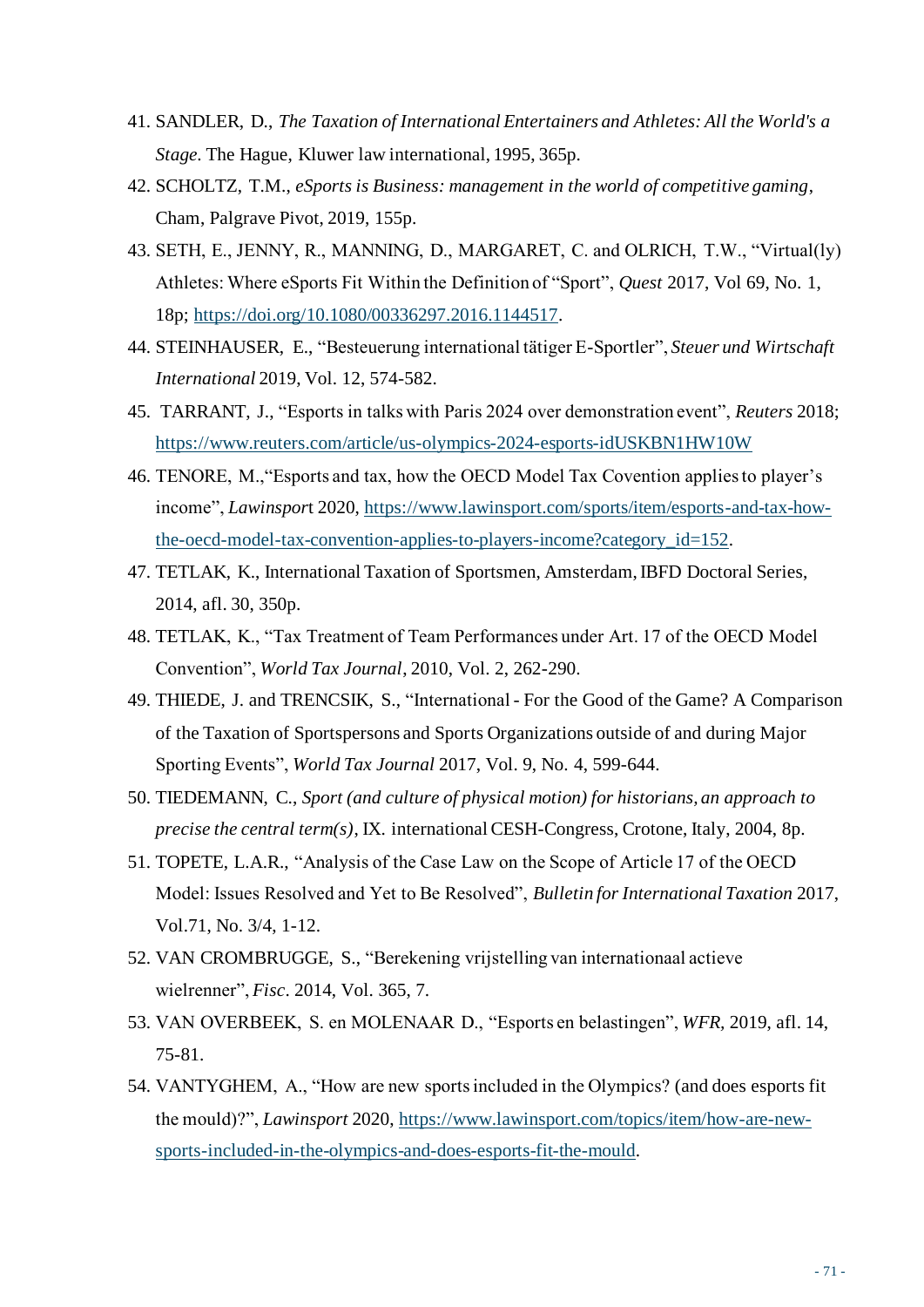- 55. VERACHTERT G., and KAURA, C., *De internationale fiscaliteit van artiesten en sporters: uw 100 antwoorden*, Brussel, Lefebvre Sarrut Belgium, 2020, 236p.
- 56. WAGNER, M.G., "On the Scientific Relevance of eSports", Wagner, *Symposium conducted at 2006 international conference on Internet computing & conference on computer games development*, 2006, Las Vegas, NV. Retrieved from [http://ww1.ucmss.com/books/LFS/CSREA2006/ICM4205.pdf.](http://ww1.ucmss.com/books/LFS/CSREA2006/ICM4205.pdf)
- 57. E. WITKOWSKI, "On the Digital playing Field: How we "Do Sport" With Networked Computer Games", *Games and Culture,* 2012, Vol. 7 No. 5, 349-374.
- 58. A.E. YAZICIOGLU, *International Taxation Law in Sports Events*, London, Routledge, 2021, 298p.

## **Summary**

Turning from a social phenomenon into a major industry where top gamers around the world battle each other, creating a huge spectator sport, and attracting bigger sponsors, Esports transformed from a niche to a serious booming business. With the increasing money streams and turnover, the tax aspect will only increase in the future. A single international Esports event can involve participants from multiple jurisdictions competing in a source state, while being simultaneously broadcast to various countries around the world. From a tax perspective, this creates a significant risk of double taxation or double non-taxation without the proper allocation of taxing rights using international tax treaties. The rise of Esports and its complex taxation provided the impetus for analysis of the current international tax rules. As a result, this thesis examines whether the current international tax rules fit to address the booming phenomenon of Esports. This question is answered based on several subquestions.

First, the important question is raised whether Esports can be considered as a sport under the current international tax regulations. Research has shown that professional Esports players will be classified as entertainers or sportspersons under article 17 OECD MC. Contrary to the approach from an EU legal perspective and the view of the IOC, the OECD seems to adopt a broader approach to the concept of a 'sportsperson'. This reasoning is also confirmed by the legal doctrine, as Esports has a lot of common with traditional sports, requiring preparation and training, and an organised competition. In many countries Esports is already treated as a sport for tax purposes. Furthermore,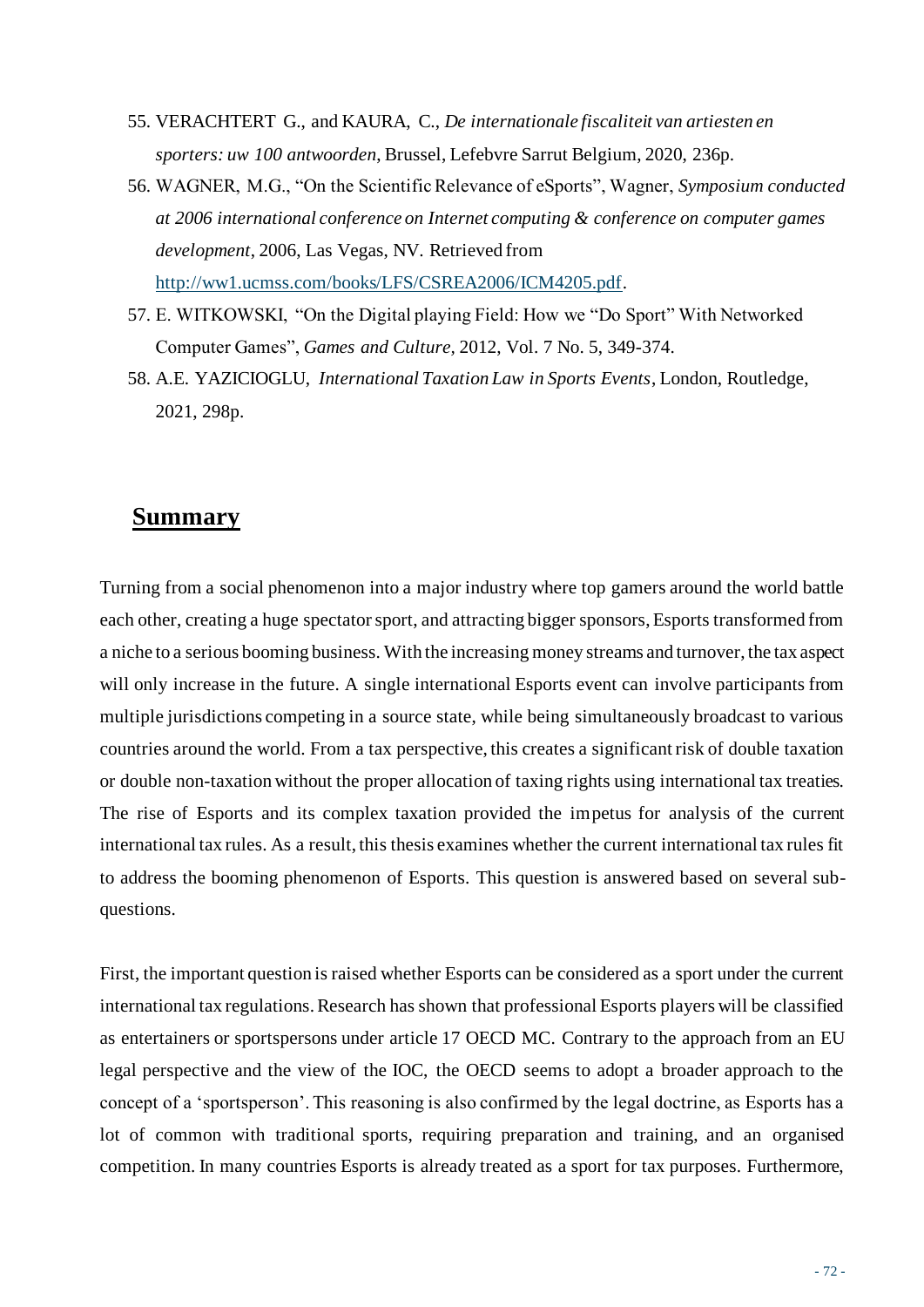the analysis reveals that the concepts of an 'entertainer' and a 'sportsperson' need to be clarified and renewed in line with the digitalisation. Confusion associated with the interpretation of these terms should be limited.

Secondly, the research gives an answer on how the income of the Esports player must be taxed in a cross-border context. Income earned by the Esports player connected to his public performance is governed under article 17 OECD MC. Any income earned by the Esports player not connected to his public performance, as well as any income earned by non-performing employees, is governed by article 15 OECD MC in the case of an employment relationship, and article 17 OECD MC if they are engaged as independent contractors.

After applying the current international tax rules on the income closely related to the performance of the professional Esports players, it is examined whether issues could arise under the application of article 17 OECD MC. In case of offline gaming, Esports players are in principle taxable in the state where the performance is physically exercised, which will be the state where the tournament takes place. By contrast, Esports players competing online, who are not physically present in the other jurisdiction, will generally not be caught by the exception entailed in the provision. Based on the views of the legal doctrine and the logic behind article 17 OECD MC, Esports players participating in an online tournament connecting from their homes leads, the income related to this performance is exclusively taxable in the state of the physical presence. As a result, a different tax treatment between online- and offline gaming arises.

In case of online gaming issues of double non-taxation may raise. This can occur insofar as the lack of taxation in the state of source would be combined with nil or extremely low tax in the state of residence of the Esports player. Practice has shown that professional Esports players make clever use of article 17 OECD MC to avoid withholding tax in the source state by moving their residence to low tax jurisdictions. The opposite can take place where professional Esports players run the potential risk of excessive or even double taxation. Some states may seek to impose a withholding tax at the source on prize money and salaries paid to non-resident Esports players. The incorrect application of article 17 OECD MC leads to excessive or even double taxation, as the residence state of the Esports player should not provide a relief because the exception entailed in article 17 OECD MC will not apply.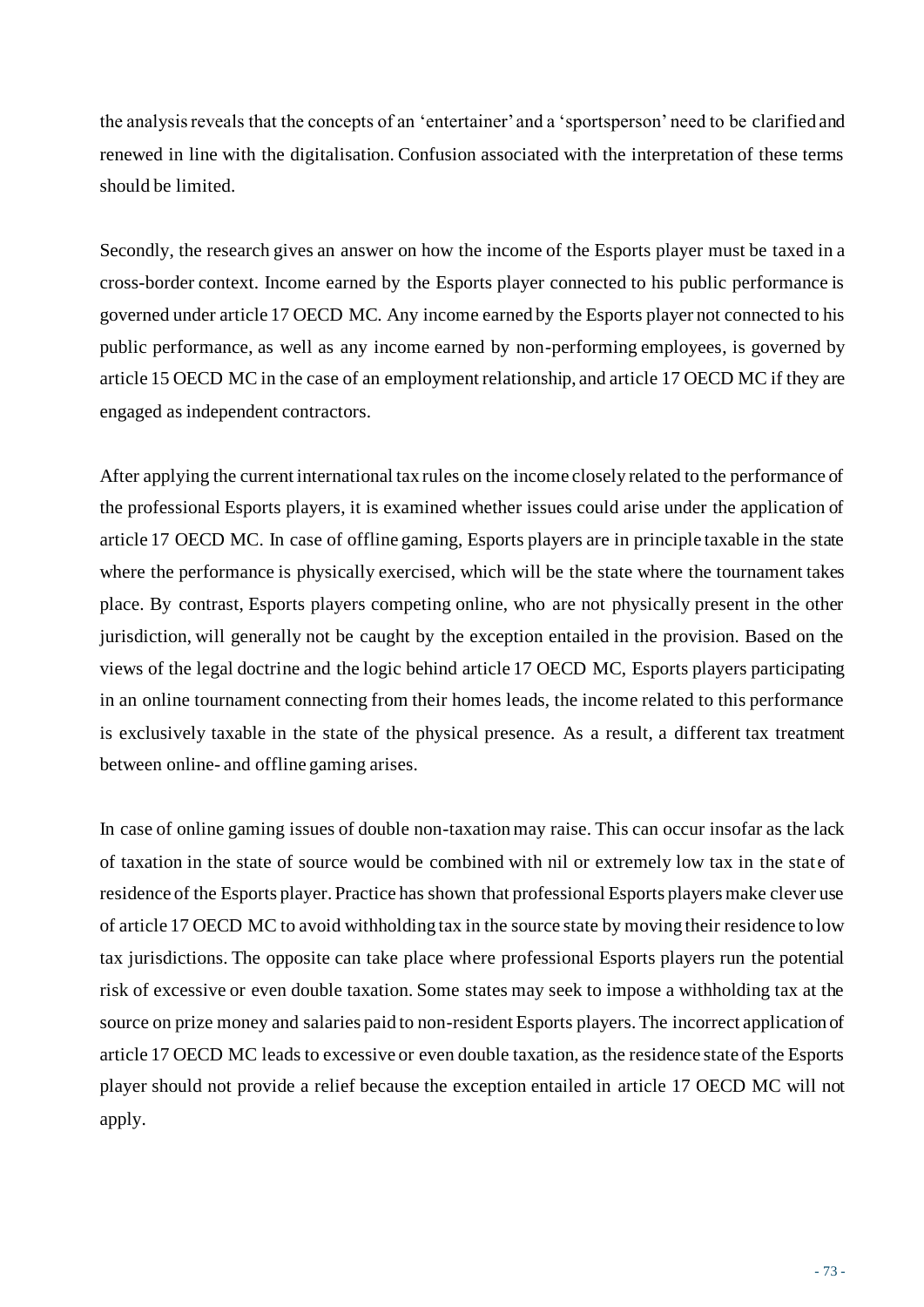The structure and wording of article 17 OECD MC makes source taxation of Esports players complex and ineffective, especially in the case of international online Esports events. Thus, a substantial difference in the tax treatment between online and offline gaming arises. This difference is in any case the result of the application of the existing international tax rules. Consequently, the current concept of source entailed in article 17 OECD MC, based on the requirement of physical presence, reveals a shortfall of the provision in relation to Esports. Based on the analyse, an adjustment or change of the current international tax rules is preferable.

First, the change should be aimed at eliminating the persisting difference in the tax treatment of online and offline gaming with a view to achieve tax neutrality regardless of whether Esports are played online or offline. A solution can be found in the state of residence of the tournament organiser since he pays or distributes the prize money. As established, it is often difficult and complex to determine where the activities of the Esports player are performed and how the income related to these activities should be allocated. The state of residence of the payer might be the best way to allocate the taxing rights.

Another solution could for example be to keep the criterion of the physical presence on the place of performance, but to adjust its interpretation in the case of online gaming. Since the Esports player performs his activities through the game, the place where the game platform is operated, which may coincide with the state where the publisher is resident, could be regarded as the place of performance for purposes of article 17 OECD MC. In this respect, a compromised alternative solution might be found in the context of the growth of sharing and gig economy platforms. An enhancement of the exchange of information between Esports promotors, platform operators and the state of residence of the player can facilitate the taxing right and/or counter double non-taxation relative to foreign winnings of its own tax residents.

Nevertheless, it should be noted that the proposed updates of the OECD MC in the Inclusive Framework of BEPS will have a significant impact on the Esports industry. The income that falls within the scope of article 17 OECD MC, and which has a direct connection with the performance of the Esports players in the source state, is not directly targeted by the new tax rules of the inclusive framework. However, the proposed principles could be a further guideline for a possible new approach of article 17 OECD MC. Adapting the existing international tax rules to the existing phenomenon of Esports will require some effort. This thesis has clearly exposed the pain points of